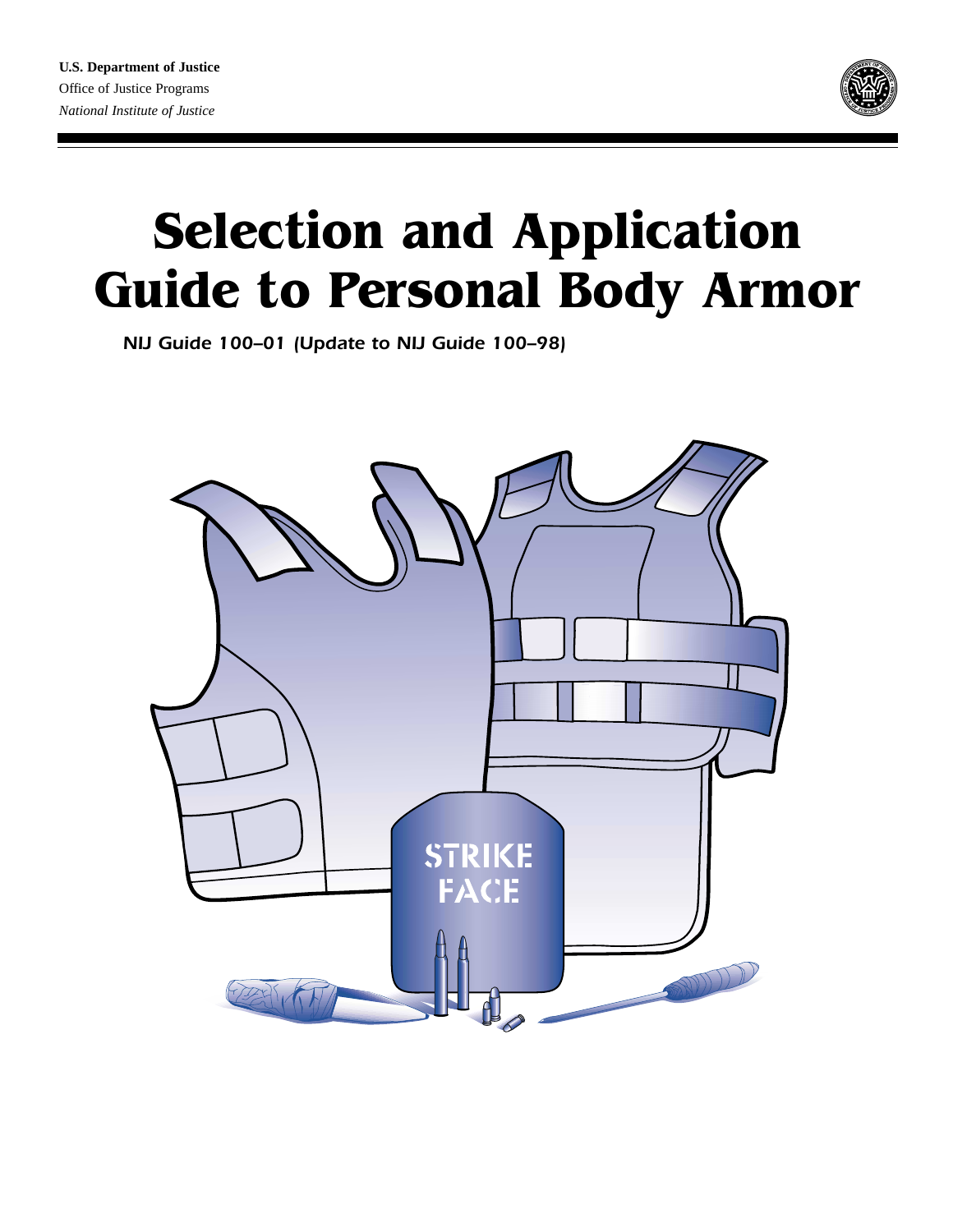**U.S. Department of Justice Office of Justice Programs** 810 Seventh Street N.W. Washington, DC 20531

> **John Ashcroft** *Attorney General*

**Deborah J. Daniels** *Assistant Attorney General*

**Sarah V. Hart** *Director, National Institute of Justice*

*<http://www.ojp.usdoj.gov> <http://www.ojp.usdoj.gov/nij>*

Office of Justice Programs **National Institute of Justice**<br>World Wide Web Site **National World Wide Web Site World Wide Web Site World Wide Web Site**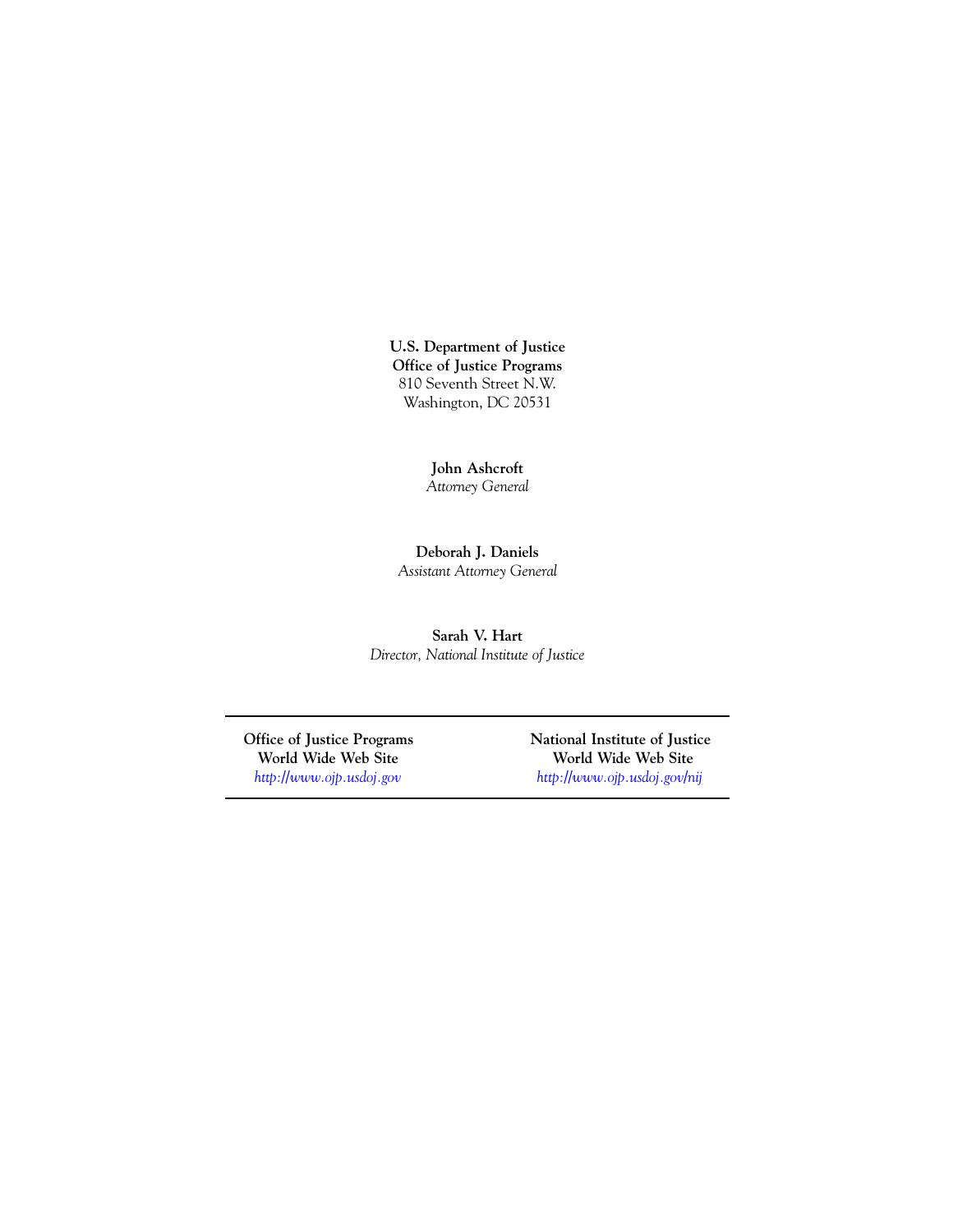**U.S. Department of Justice** Office of Justice Programs *National Institute of Justice*

# **Selection and Application Guide to Personal Body Armor**

**NIJ Guide 100–01 (Replaces Selection and Application Guide to Police Body Armor, NIJ Guide 100–98)**

**November 2001**

Published by: **The National Institute of Justice's National Law Enforcement and Corrections Technology Center** Lance Miller, *Testing Manager* P.O. Box 1160, Rockville, MD 20849–1160 800–248–2742; 301–519–5060

NCJ 189633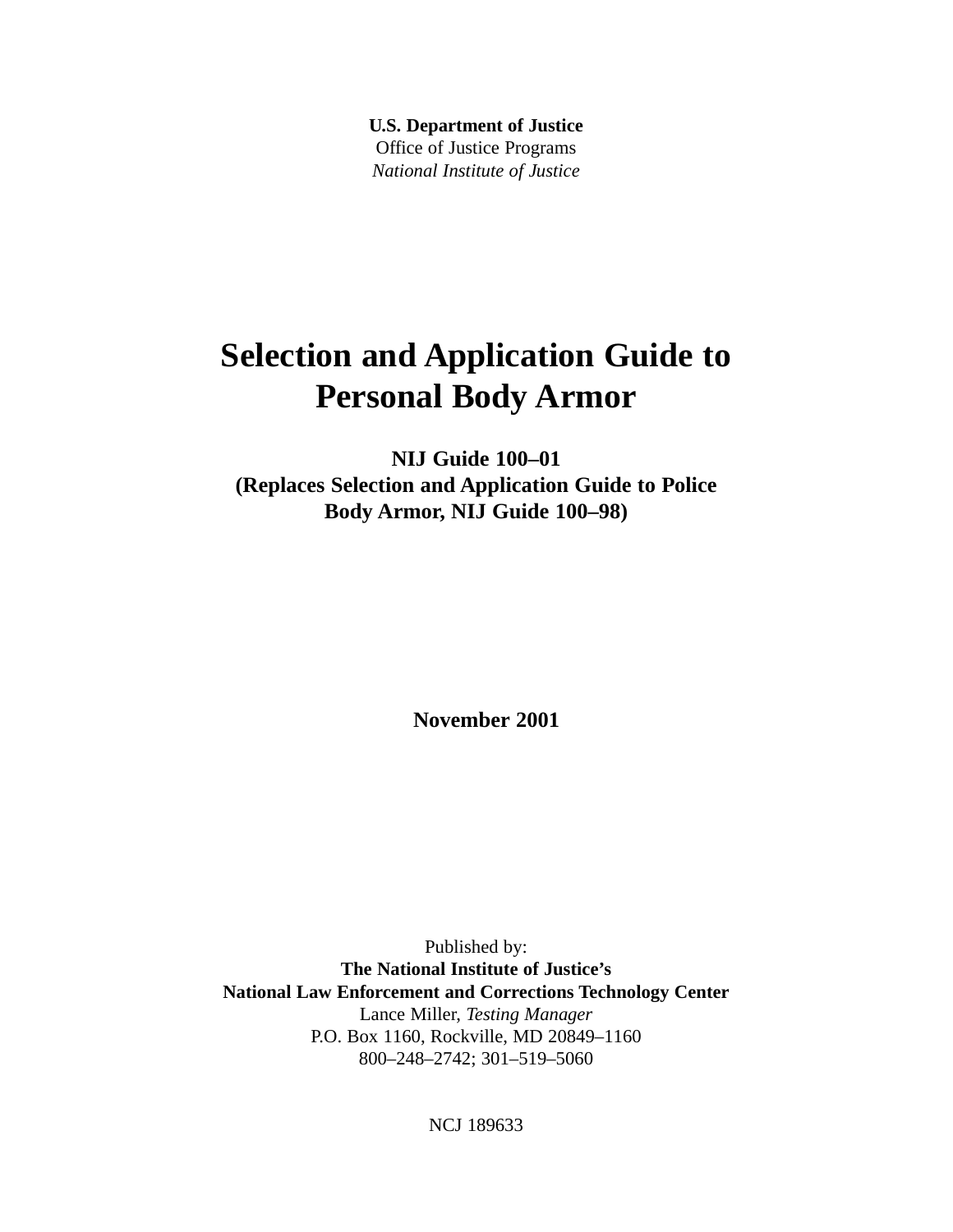

#### **National Institute of Justice**

Sarah V. Hart *Director*

#### **Office of Science and Technology**

Wendy Howe *Program Manager, Standards and Testing*

Points of view are those of the authors and do not necessarily represent the official position of the U.S. Department of Justice. This document is not intended to create, does not create, and may not be relied upon to create any rights, substantive or procedural, enforceable by any party in any matter civil or criminal.

The National Law Enforcement and Corrections Technology Center is supported by Cooperative Agreement 96–MU–MU–K011 awarded by the U.S. Department of Justice, Office of Justice Programs, National Institute of Justice. The products, manufacturers, and organizations discussed in this publication are presented for informational purposes only and do not constitute product approval or endorsement by the National Institute of Justice, U.S. Department of Justice; National Institute of Standards and Technology, U.S. Department of Commerce; or Aspen Systems Corporation.

*The National Institute of Justice is a component of the Office of Justice Programs, which also includes the Bureau of Justice Assistance, the Bureau of Justice Statistics, the Office of Juvenile Justice and Delinquency Prevention, and the Office for Victims of Crime.*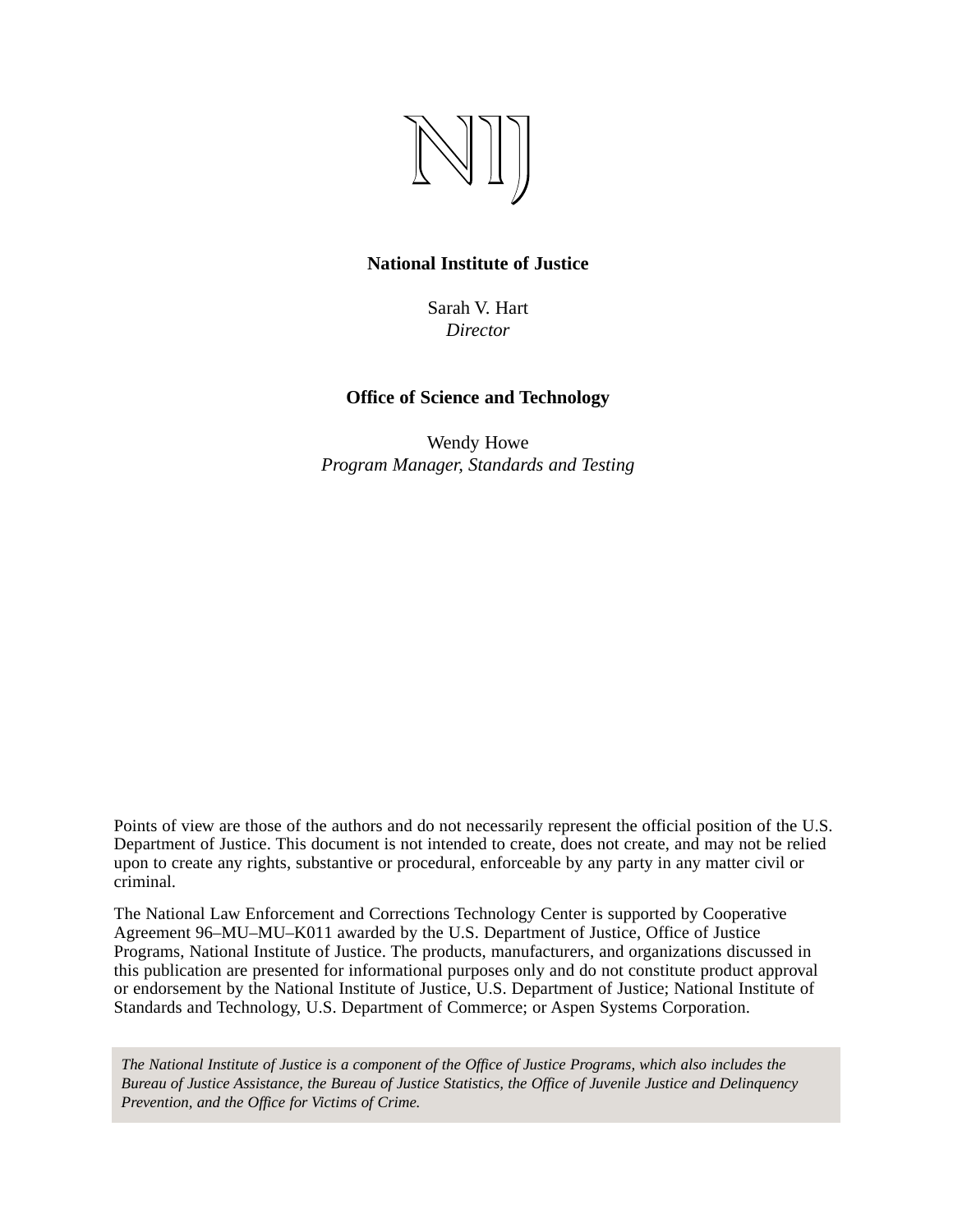# **Foreword**

NIJ is pleased to release this updated edition of NIJ's guide to selecting body armor. The update incorporates several important changes:

First, it includes information from the new *Ballistic Resistance of Personal Body Armor, NIJ Standard–0101.04,* which was the result of 3 years of study, research, and collaboration by the Office of Law Enforcement Standards (OLES) at the National Institute of Standards and Technology. It also contains information on NIJ's new *Stab Resistance of Personal Body Armor, NIJ Standard–0115.00,* which was developed by OLES in conjunction with the Police Scientific Development Branch of the United Kingdom and released in September 2000.

Second, the title has changed from the *Selection and Application Guide to Police Body Armor to the Selection and Application Guide to Personal Body Armor*. The title change reflects recognition of the need for corrections officers to wear body armor just as law enforcement officers do.

We at NIJ, the National Law Enforcement and Corrections Technology Center (NLECTC) system, and OLES are excited about the forward progress and momentum that these new standards will produce in body armor technology.

We hope criminal justice agencies will use this guide as they select protective armor that is suited to their individual needs.

Your comments on the usefulness of this document or suggestions for future editions are welcome. Please send them to NLECTC, c/o *Selection and Application Guide to Personal Body Armor,* P.O. Box 1160, Rockville, MD 20849–1160; fax to 301–519–5149; or e-mail to asknlectc@nlectc.org.

*Sarah V. Hart Director National Institute of Justice*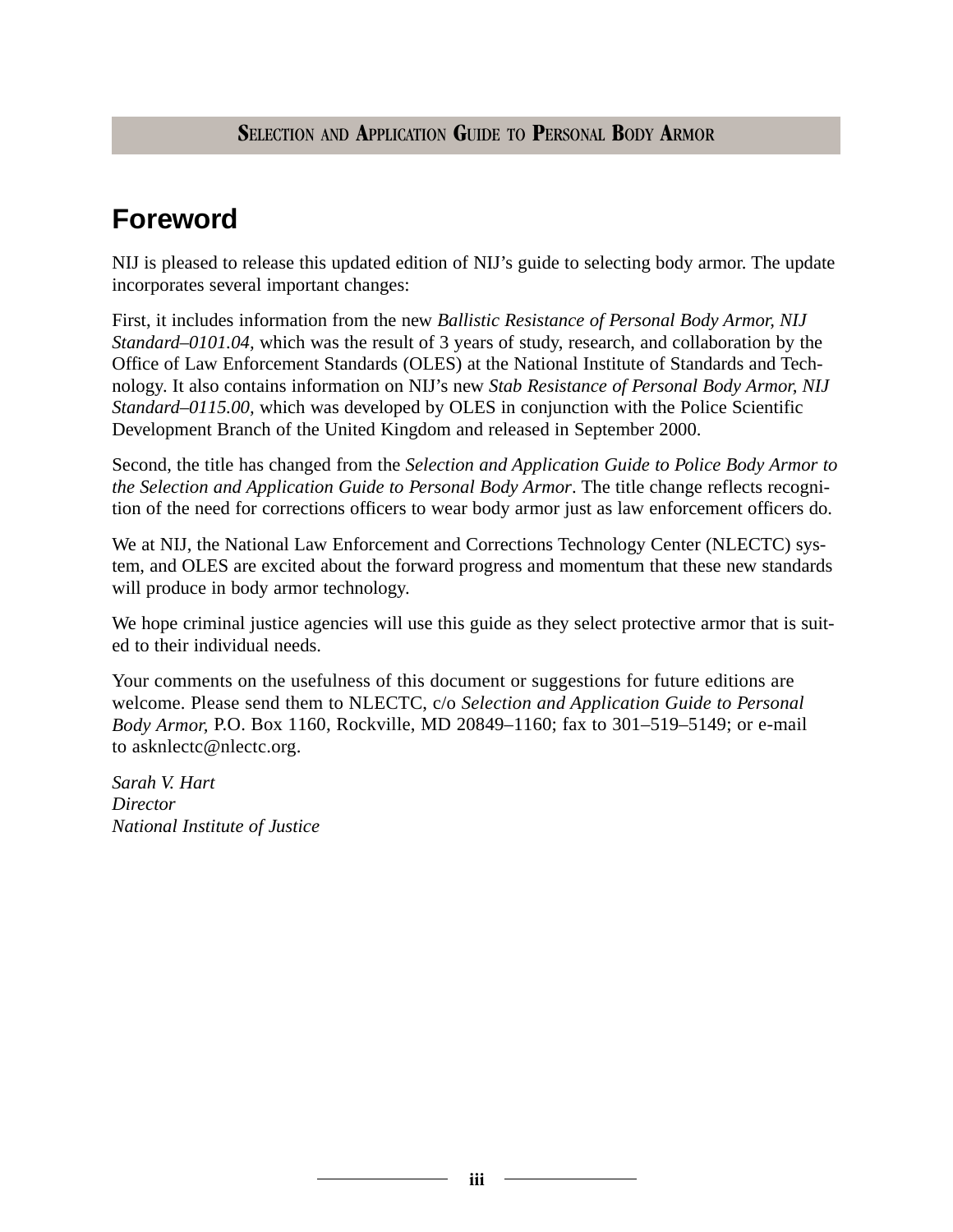# **Table of Contents**

| Developing the NIJ Standard for Ballistic Resistance of Personal Body Armor23 |  |
|-------------------------------------------------------------------------------|--|
|                                                                               |  |
| Introducing Stab-Resistance of Personal Body Armor, NIJ Standard-0115.0025    |  |
|                                                                               |  |
|                                                                               |  |
|                                                                               |  |
|                                                                               |  |
|                                                                               |  |
|                                                                               |  |
|                                                                               |  |
|                                                                               |  |
|                                                                               |  |
|                                                                               |  |
|                                                                               |  |
|                                                                               |  |
|                                                                               |  |
|                                                                               |  |
|                                                                               |  |
|                                                                               |  |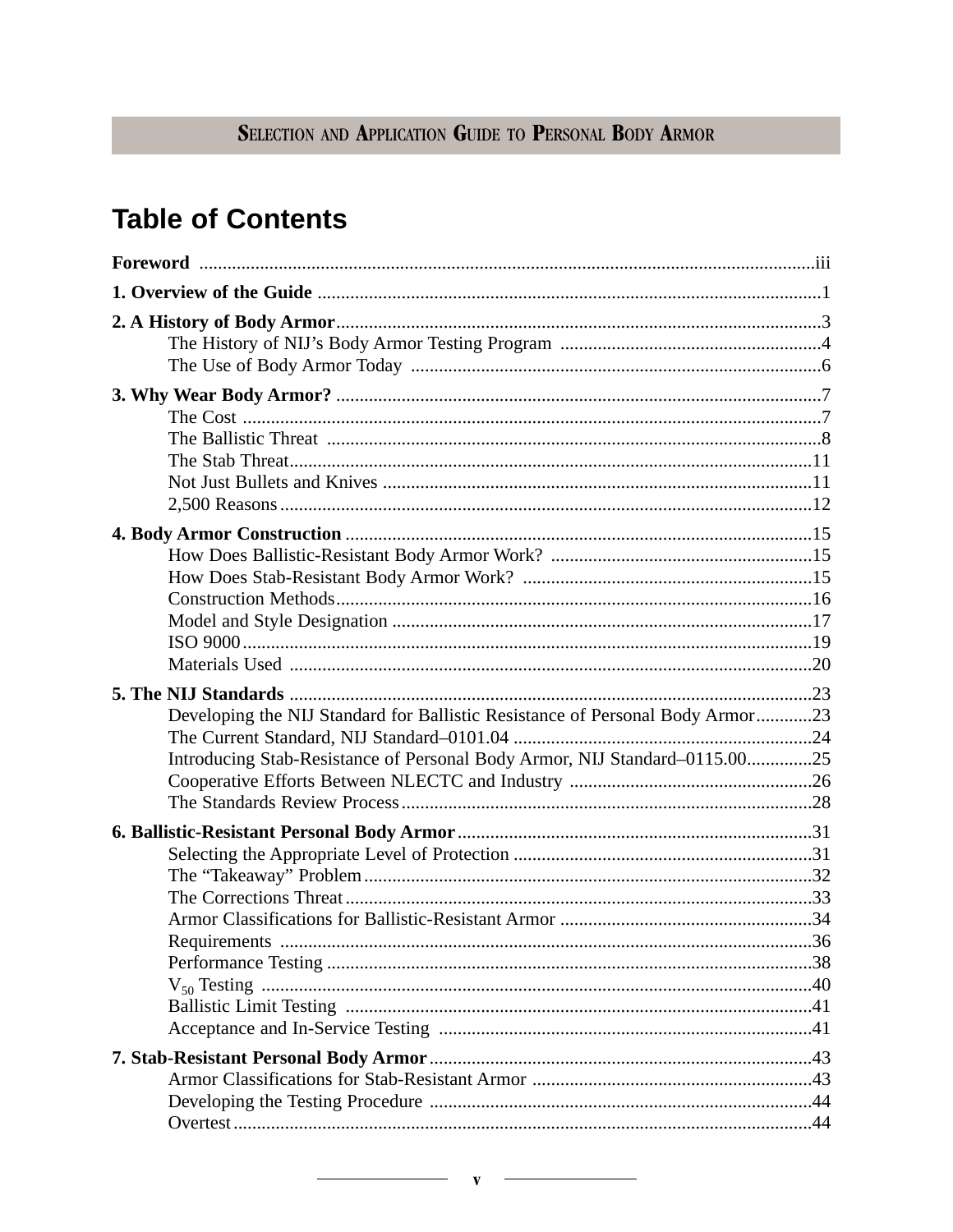| Appendix C. The Effect of Body Armor on the Risk of Fatality in Felonious  |  |
|----------------------------------------------------------------------------|--|
|                                                                            |  |
|                                                                            |  |
|                                                                            |  |
| Appendix F. Law Enforcement and Corrections Technology Advisory Council 99 |  |
|                                                                            |  |
|                                                                            |  |
| Appendix I. About the Law Enforcement and Corrections Standards and        |  |
| Appendix J. About the National Law Enforcement and Corrections Technology  |  |
|                                                                            |  |
|                                                                            |  |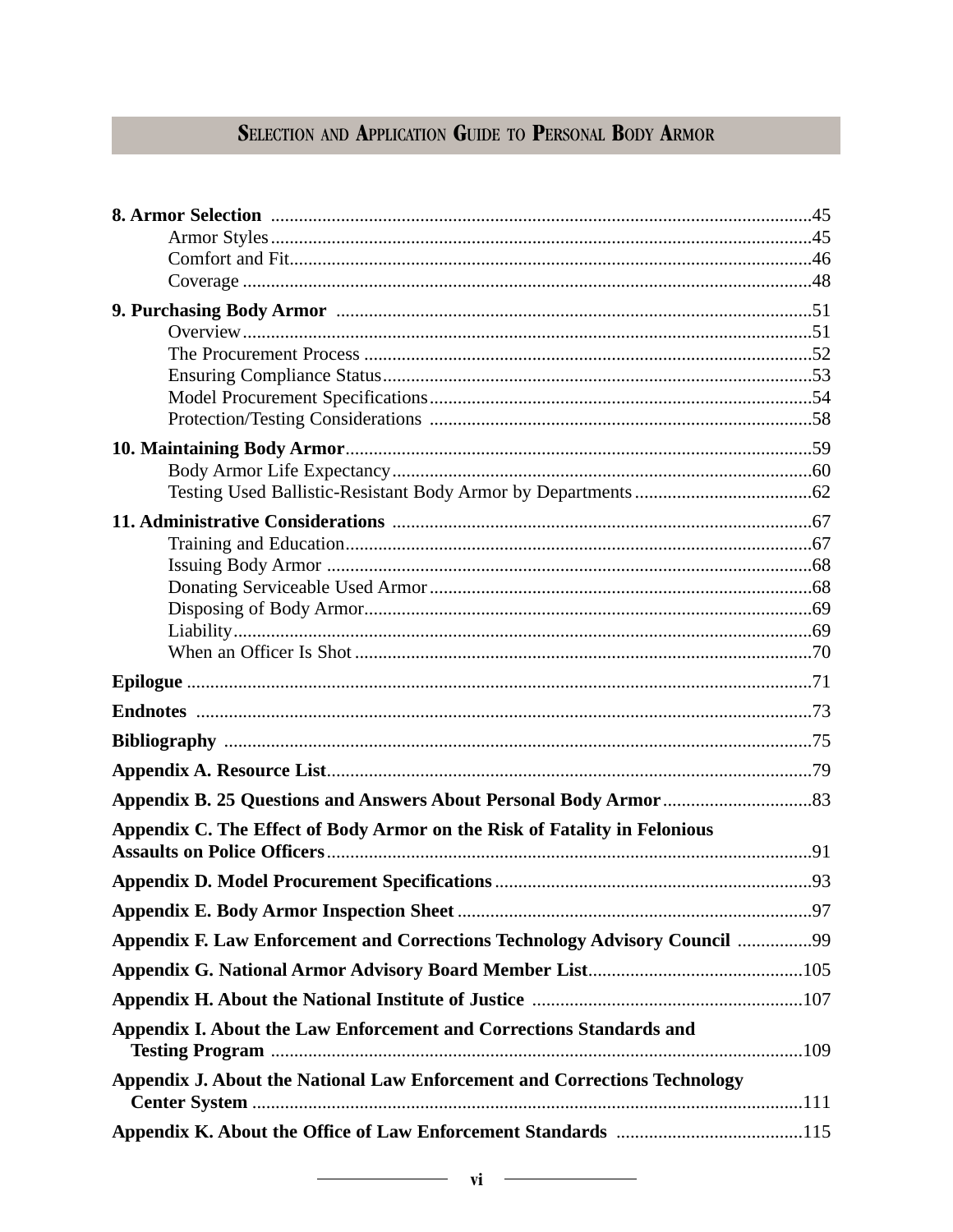# **1. Overview of the Guide**

Lightweight body armor has been widely available for use by law enforcement personnel for more than 25 years. The dramatic reduction in officer homicides following the introduction of body armor, as shown in exhibit 1, attests to the protection it provides. This success story extends far beyond protection from handguns—an estimated 2,500<sup>1</sup> lives have been spared, including cases in which body armor prevented serious injuries to officers from other types of assaults or accidents.



The National Institute of Justice<sup>2</sup> (NIJ) has developed standards for body armor performance through its Office of Law Enforcement Standards (OLES). The standard for ballistic resistance of body armor was developed 28 years ago and has gone through four revisions. In September 2000, NIJ introduced its standard for stab and puncture resistance of body armor.

Body armor is tested as a part of the National Law Enforcement and Corrections Technology Center (NLECTC) voluntary equipment testing program to determine compliance with the NIJ standards, and NLECTC disseminates those test results and other pertinent information to the law enforcement and corrections communities. A consumer product list of armor models that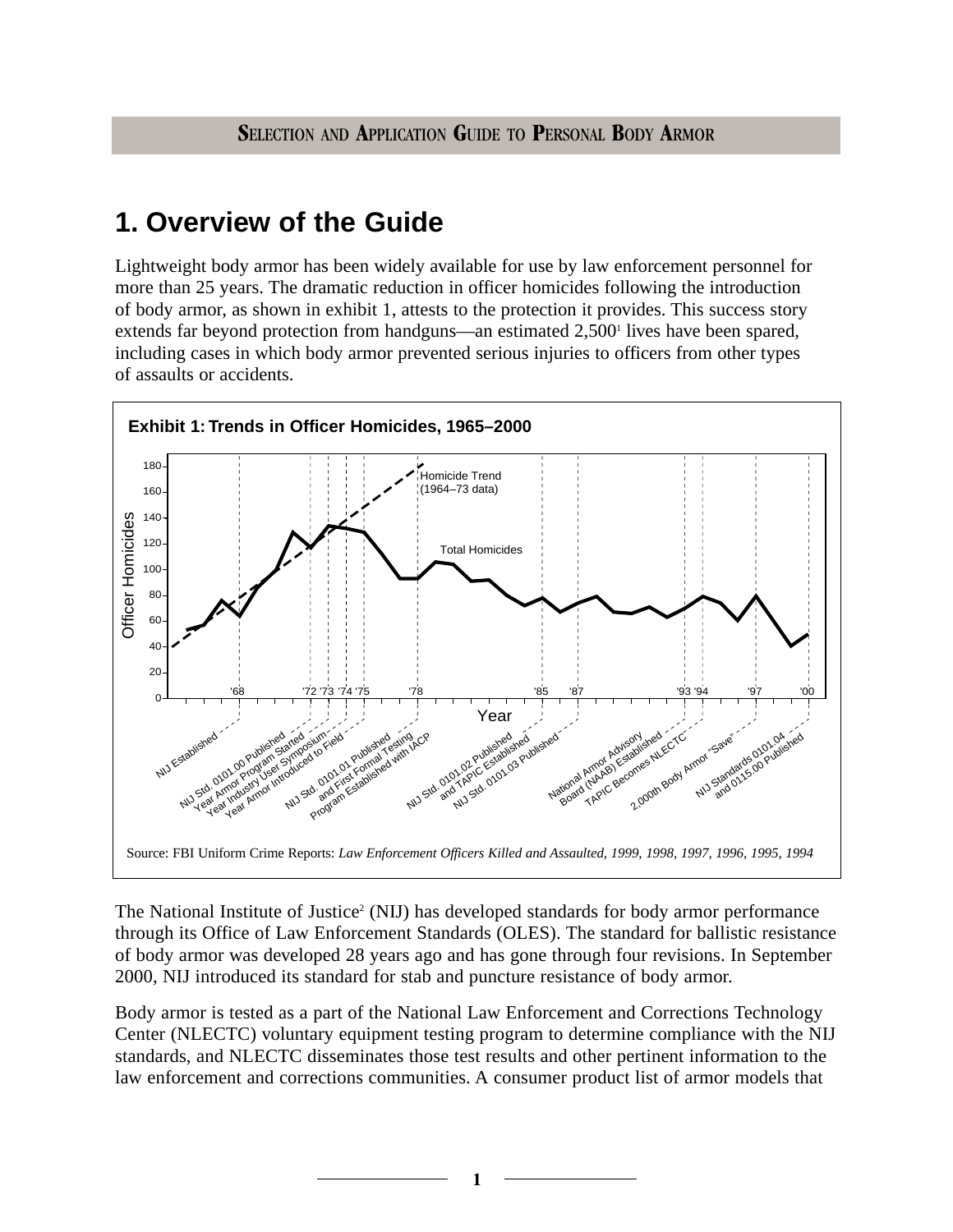comply with the requirements of the standards is available from NLECTC through its Web site, JUSTNET, at [http://www.justnet.org.](http://www.justnet.org)<sup>3</sup>

While body armor is a household word in the criminal justice community, questions about its selection and use are frequently asked. This guide responds to commonly expressed concerns. It provides information to help determine what level of protection is consistent with the threats to which individual officers are exposed. It also discusses armor selection from the variety of styles available, together with the proper care of armor in service. The NIJ standards are discussed in detail, as well as the use of the standards in armor procurement. In addition, the guide discusses administrative concerns, including the issue of replacing inservice armor, and describes other sources of information.

NIJ asks all departments to exercise prudent judgment in selecting armor appropriate to their needs. In so doing, NIJ urges proper attention to those factors that affect the wearability of armor in order to encourage routine, full-time use by all on-duty officers. The temptation to order armor that provides more protection than realistically needed should be resisted, because doing so may increase the likelihood that the armor will not be worn routinely.

This guide opens with a history of the development of body armor and background on the lives it has saved. The heart of the guide—how to proceed to select and purchase body armor begins with chapter 6 and includes chapters explaining how to assess the level of protection needed, things to think about when selecting armor, and ways to keep it in proper working order. An extensive collection of appendixes is available for reference.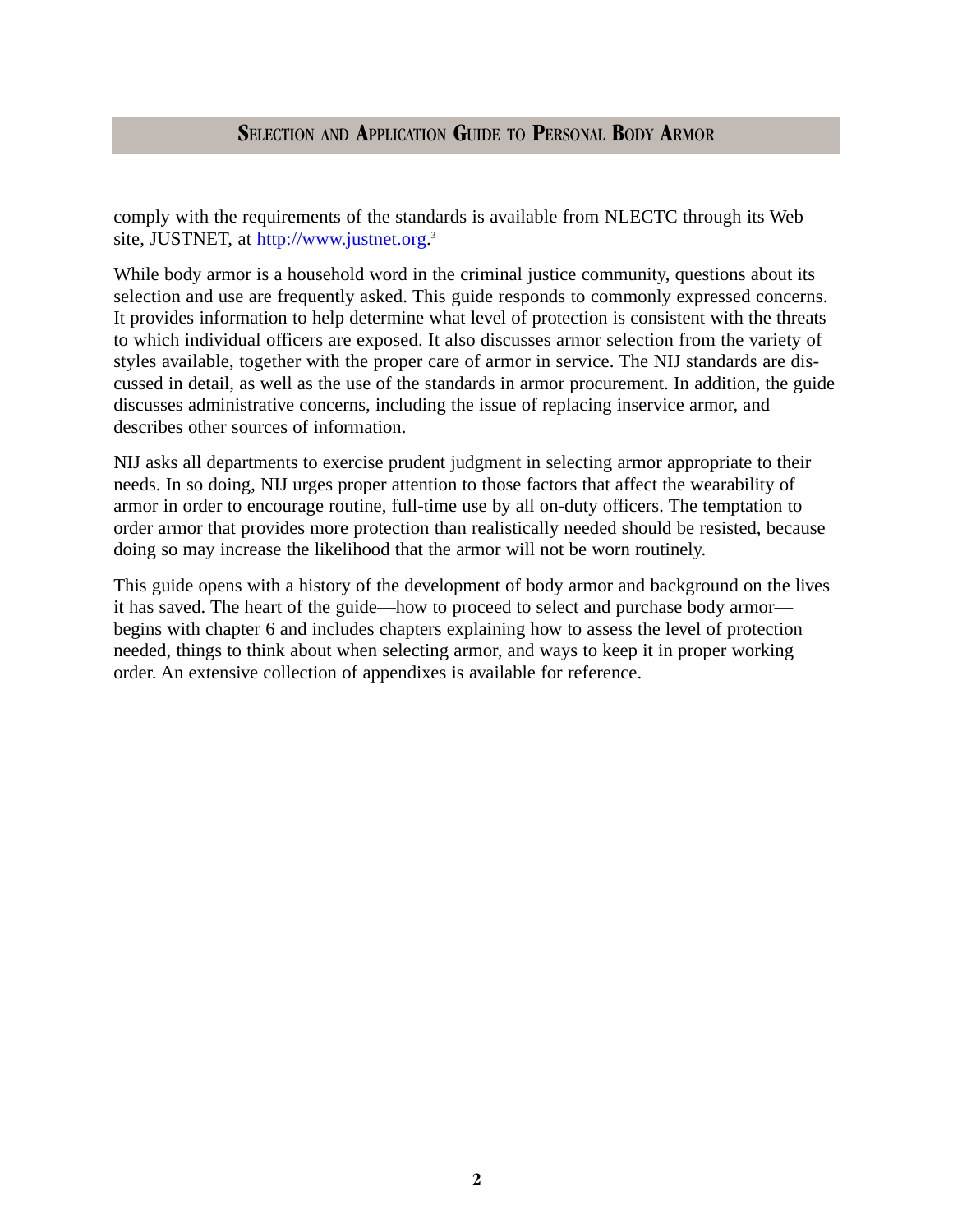# **2. A History of Body Armor**

Humans throughout recorded history have used various types of materials to protect themselves from injury in combat and other dangerous situations. At first, protective clothing and shields were made from animal skins. As civilizations became more advanced, wooden shields and then metal shields came into use. Eventually, metal also was used as "clothing," what we now refer to as the suit of armor associated with the knights of the Middle Ages. However, with the advent of firearms (c.1500), most of the traditional protective devices were no longer effective. In fact, the only real protection available against firearms were manmade barriers, such as stone or masonry walls; manmade fortifications such as trenches and ditches; or natural barriers, such as rocks and trees.

One of the first recorded instances of soft armor use was by the medieval Japanese, who used armor manufactured from silk. Although the first U.S. law enforcement officer to lose his life in the line of duty, New York City Deputy Sheriff Isaac Smith, was shot and killed in 1792,<sup>4</sup> it was not until the late 19th century that the first use of soft armor in the United States was recorded. At that time, the military explored the possibility of using soft armor manufactured from silk. The project even attracted congressional attention after the assassination of President William McKinley in 1901. But while the garments were shown to be effective against low-velocity bullets (traveling at 400 feet per second (ft/s) or less), they did not offer protection against the new generation of handgun ammunition being introduced at that time that traveled at velocities of more than 600 feet per second. This, along with the prohibitive cost of manufacturing the garment (\$80 each, which is equal to approximately \$1,500 in today's dollars) made the concept unacceptable. Armor of this type was said to have been worn by Archduke Francis Ferdinand of Austria when he was killed by a shot to the head, thereby precipitating World War I.5

The U.S. Patent and Trademark Office lists records dating back to 1919 for various designs of bullet-resistant garments. One of the first documented instances where such a vest was demonstrated for use by law enforcement officers is detailed in the April 2, 1931, edition of the Washington, D.C., *Evening Star* (see photo, right), which reported on a vest demonstration for members of the Metropolitan Police Department. However, none of these designs proved entirely effective or feasible for law enforcement or corrections use.

The next generation of ballistic vests was introduced during World War II. The "flak Photo unavailable online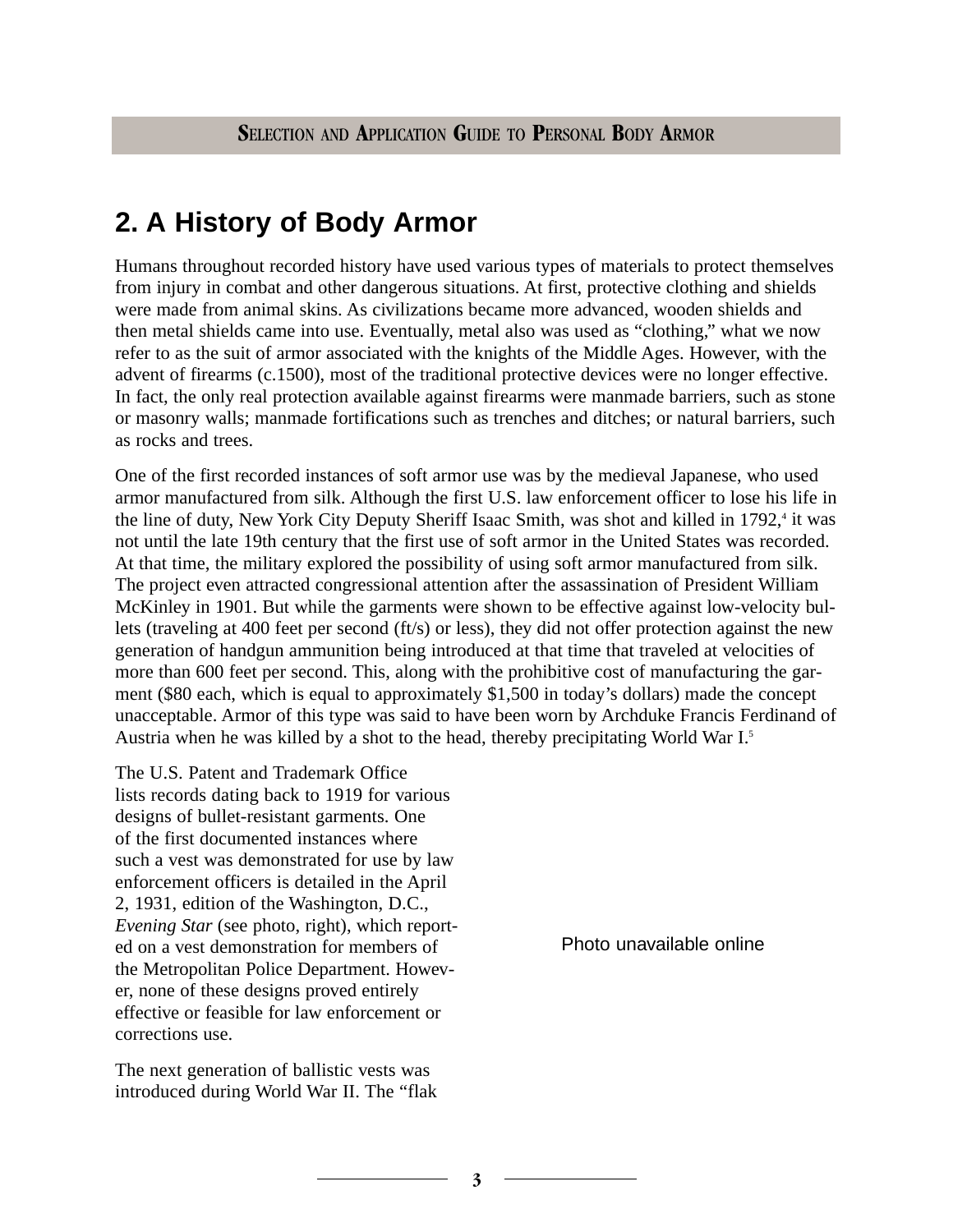jacket," constructed of ballistic nylon, provided protection primarily from munitions fragments and was ineffective against most pistol and rifle threats. These vests also were very cumbersome and bulky and were restricted primarily to military use. It would not be until the late 1960s that new fibers would be discovered that would make today's generation of concealable body armor possible.

# **The History of NIJ's Body Armor Testing Program**

During the 1960s this country witnessed a dramatic rise in officer fatalities. From 1966 to 1971, the number of law enforcement officers killed each year in the line of duty more than doubled, from 57 to 129 (see exhibit 1, page 1). Concerned by this rapid increase in officer fatalities and recognizing that a majority of the homicides were inflicted with handguns, the National Institute of Law Enforcement and Criminal Justice (NILECJ)—predecessor of the National Institute of Justice (NIJ)—initiated a research program to investigate the development of a lightweight body armor that on-duty police could wear full time.

The investigation readily identified new materials that could be woven into a lightweight fabric with excellent ballistic-resistant properties. Following initial laboratory research, the agency concluded that the objective of producing body armor suitable for full-time police use was achievable. In a parallel effort, the National Bureau of Standards' (now known as the National Institute of Standards and Technology) Law Enforcement Standards Laboratory (now known as the Office of Law Enforcement Standards (OLES)) developed a performance standard<sup>6</sup> that defined ballistic-resistant requirements for police body armor. The National Bureau of Standards was a part of the NIJ Technology Assessment Program, which today is known as the National Law Enforcement and Corrections Technology Center (NLECTC).

Of all the equipment developed and evaluated in the 1970s by NIJ, one of its most significant achievements was the development of body armor that employed DuPont's Kevlar® ballistic fabric, which was originally developed to replace steel belting in vehicle tires. Lester Shubin, who served as NIJ Technology Assessment Program Manager from 1971 to 1991, suspected the new substance might have potential to greatly improve personal armor. He and Nicholas Montanarelli, then an Army Land Warfare technology specialist, took a piece of Kevlar® to a gun range, folded it over a couple of times, and shot at it. The bullets did not go through.

During the following 5 years, from 1971 to 1976, more than \$3 million of NIJ funds were devoted to the development of body armor. The research and development program was a team effort involving several of the most innovative and technologically advanced private and government organizations in the country. Contractors from the private sector were The Aerospace Corporation and MITRE Corporation. The U.S. Army's contribution included the efforts of Edgewood Arsenal, Aberdeen Proving Grounds, and Natick Laboratories. The Lawrence Livermore Laboratory and the National Bureau of Standards were also involved in the program, as were the Federal Bureau of Investigation (FBI) and the U.S. Secret Service.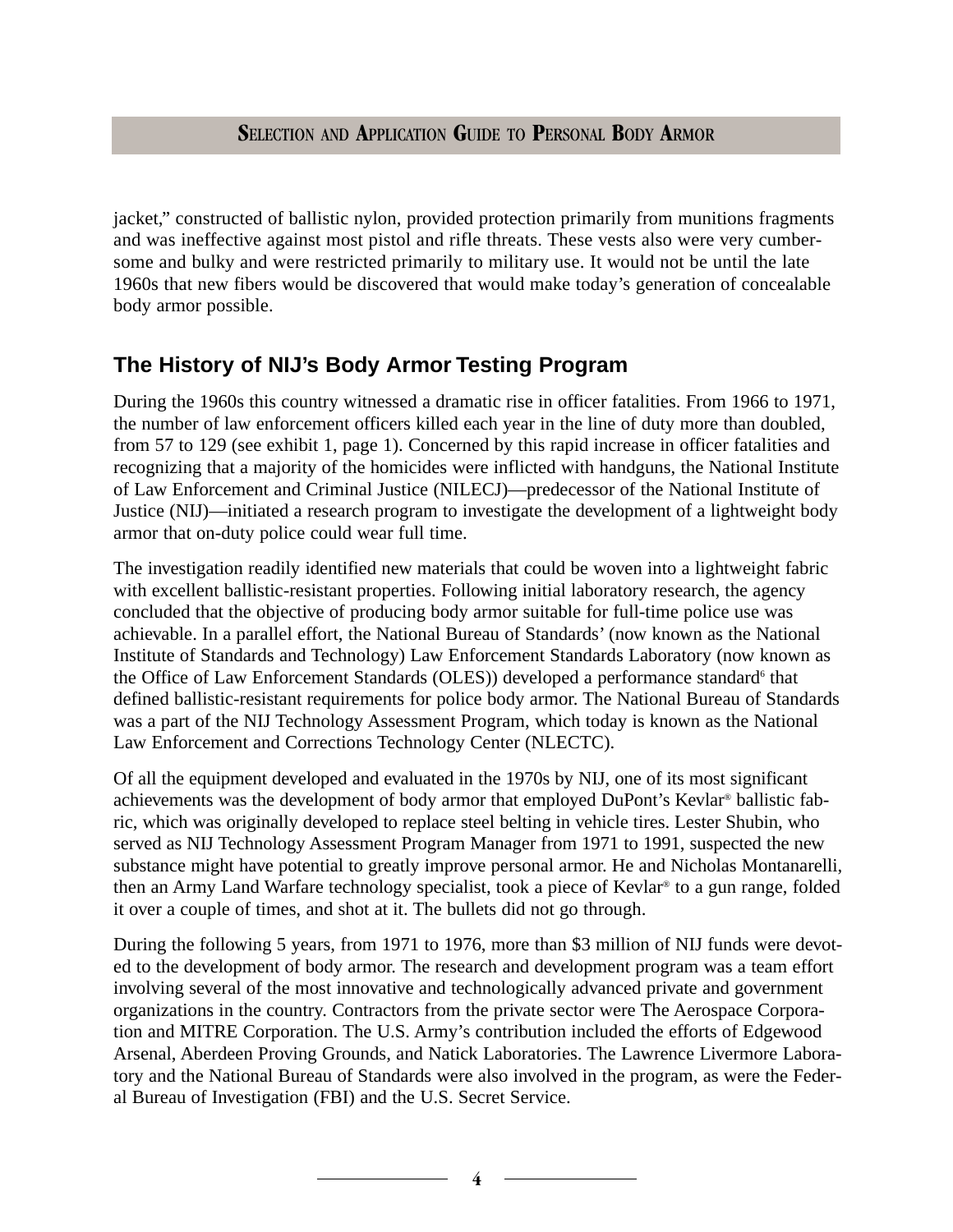The development of body armor by NIJ was a four-phase effort that took place over several years. The first phase involved testing Kevlar® fabric to determine whether it could stop a lead bullet. The second phase involved determining the number of layers of material necessary to prevent penetration by bullets of varying speeds and calibers and developing a prototype vest that would protect officers against the most common threats—the .38 Special and the .22 Long Rifle bullets. Bullets from 9mm, .45, and .32 caliber weapons also were investigated.

By 1973, researchers at the Army's Edgewood Arsenal responsible for vest design had developed a garment made of seven layers of Kevlar® fabric for use in field trials. During this preliminary testing, environmental trials determined that the penetration resistance of Kevlar® was degraded when wet. The bullet-resistant properties of the fabric also diminished upon exposure to ultraviolet light, including sunlight. Drycleaning agents and bleach also had a negative effect on the antiballistic properties of the fabric, as did repeated washing. To protect against these problems, the vest was designed with waterproofing, as well as with fabric coverings to prevent exposure to sunlight and other degrading agents.

The third phase of the initiative involved extensive medical testing to determine the performance level of body armor that would be necessary to save police officers' lives. It was clear to researchers that even when a bullet was stopped by the flexible fabric, the impact and resulting trauma from the bullet would leave a severe bruise at a minimum and, at worst, could kill by damaging critical organs. Subsequently, Army scientists designed tests to determine the effects of blunt trauma—the injuries suffered from forces created by the bullet impacting the armor. A byproduct of the research on blunt trauma was the improvement of tests that measure blood gases, which indicate the extent of injuries to the lungs.

The final phase involved monitoring the armor's wearability and effectiveness. An initial test in three cities determined that the vest was wearable, it did not cause undue stress or pressure on the torso, and it did not prevent the normal body movement necessary for police work. In 1975, an extensive field test of the new Kevlar® body armor was conducted, with 15 urban police departments cooperating. Each department served a population larger than 250,000, and each had experienced officer assault rates higher than the national average. The tests involved 5,000 garments, including 800 purchased from commercial sources. Among the factors evaluated were comfort when worn for a full working day, its adaptability in extreme temperatures, and its durability through long periods of use.

Equally important in this test was the psychological effect of the garments on the officers whether wearing them would enable them to be more confident or relaxed in their encounters with the public or inspire them to take more chances with their lives or the lives of others. The tests showed that the armor could be worn without restricting officers' ability to do their jobs and, more importantly, that the vests worked.

The first instance of a vest saving a participating officer's life occurred less than 6 months after it was issued to him. During the 1-year demonstration period, 18 shooting incidents occurred in which body armor successfully protected the officers. The demonstration project armor issued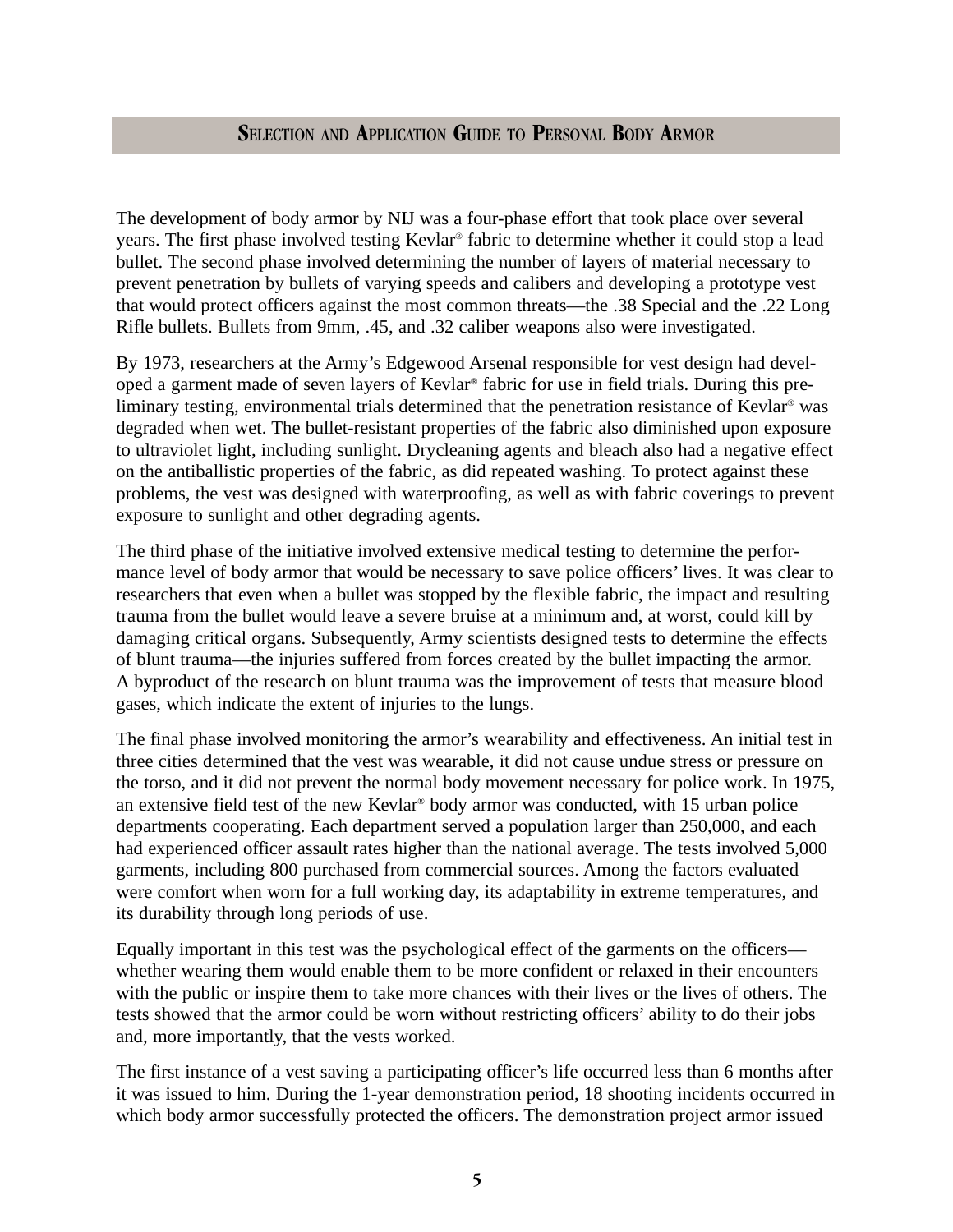by NIJ was designed to ensure a 95-percent probability of survival after being hit with a .38 caliber bullet at a velocity of 800 ft/s. Furthermore, the probability of requiring surgery if hit by a projectile was to be 10 percent or less.

# **The Use of Body Armor Today**

A final report released in 1976 concluded that the new ballistic material was effective in providing a bullet-resistant garment that was light and wearable for full-time use. Private industry was quick to recognize the potential market for the new generation of body armor, and body armor became commercially available in quantity even before the NIJ demonstration program.

For the past 25 years, the routine use of body armor by law enforcement officers occurred primarily in the United States because assault by firearms on law enforcement officers in other countries was not as common. However, with the proliferation of international terrorism and related firearms attacks against officers, the use of body armor in other countries is becoming increasingly commonplace.

NLECTC has seen a dramatic increase in the number of submissions of new body armor models from manufacturers around the world. The NIJ standard for ballistic-resistant body armor has gained worldwide acceptance as a benchmark to judge the effectiveness of a given body armor model. In response, NIJ is reaching out to the international community in a cooperative effort for the development of future revisions of the standard.

While the most common type of threat faced by a police officers is from a gun, the most common threat a correctional officer is likely to face is from a knife or ice pick. In response to the needs of the corrections community, NIJ has developed a performance standard for stab- and puncture-resistant body armor, through a collaboration of OLES, the U.S. Secret Service, and the Police Scientific Development Branch (PSDB) in the United Kingdom (UK). In September 2000, NIJ introduced a performance standard for stab- and puncture-resistant body armor, *Stab Resistance of Personal Body Armor, NIJ Standard–0115.00.*

Today, more than 80 manufacturers produce body armor and participate in NIJ's voluntary compliance testing program. Other types of bullet-resistant armor, which were much heavier and bulkier than vests made with the new technology, have virtually disappeared from the market. Estimates indicate that the body armor industry conducts \$200 million in business in the United States annually, the majority of which is for use related to law enforcement and the military.<sup>7</sup>

NIJ's body armor program was instrumental in developing a garment that is not only wearable, but that has contributed significantly to the safety of our Nation's law enforcement officers. Every facet of the development phase was aimed at protecting the life of the law officer on the street. This remains the program's purpose today.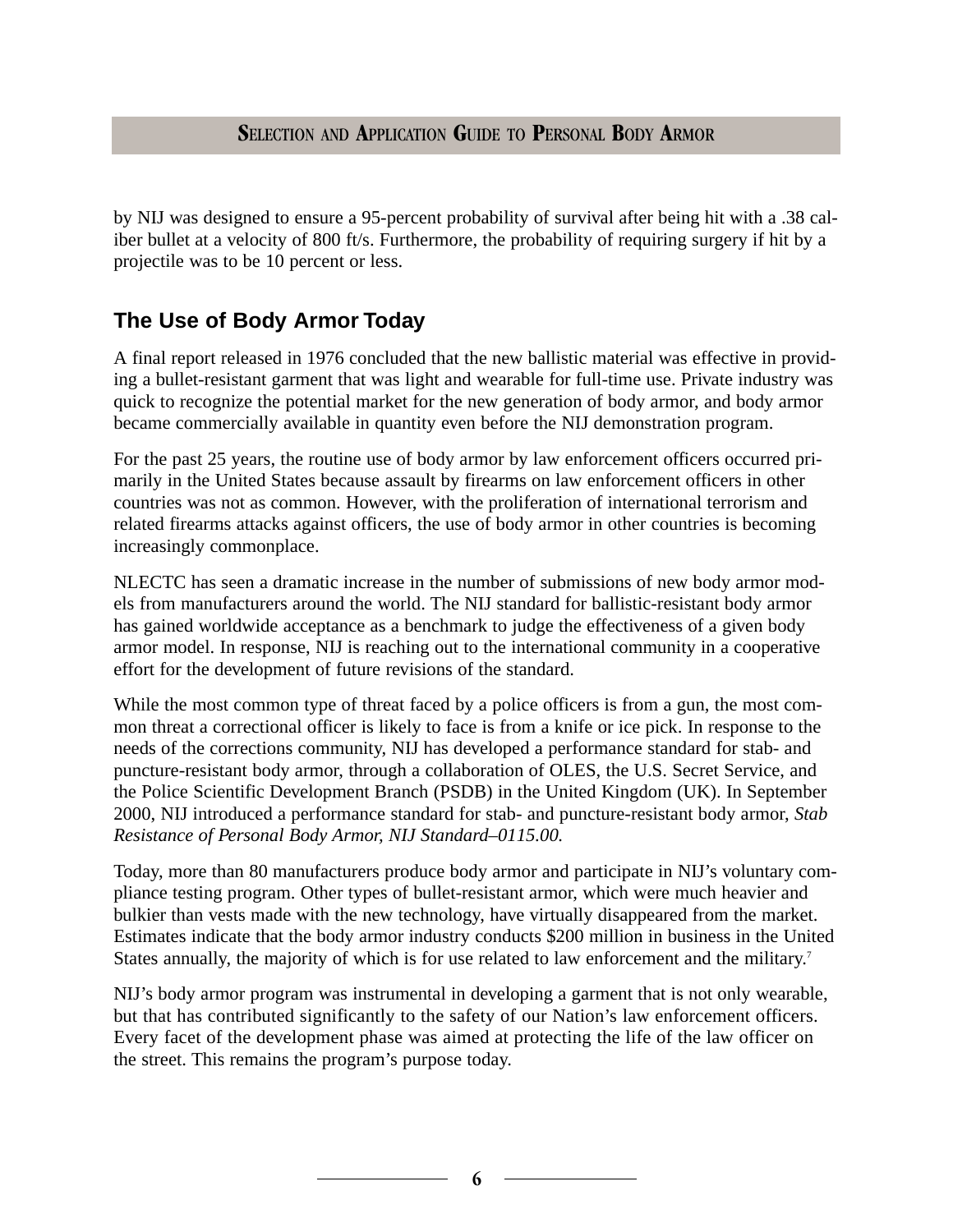# **3. Why Wear Body Armor?**

# **The Cost**

Since the death of New York City Deputy Sheriff Isaac Smith in 1792, more than 15,000 officers have fallen in the line of duty—many of these men and women killed by firearms.<sup>8</sup>

The use of weapons of all types, particularly handguns, by those with criminal intent, poses a constant threat to police officers, whether they are responding to a domestic quarrel or to an armed robbery. All too frequently, a domestic disturbance erupts into violence when family members redirect their anger toward the officer attempting to effect a peaceful resolution. Similarly, a routine traffic stop can result in an unexpected armed confrontation. At times like these, an officer needs the protection provided by body armor.

Logic dictates the routine use of body armor. Still there are those who do not wear it regularly, often in spite of departmental regulations to do so. Those who do not wear armor usually claim that the bulk and weight of armor make it uncomfortable. But case studies and statistics support the importance of the routine use of body armor. As part of the Uniform Crime Reports, the Federal Bureau of Investigation (FBI) publishes its annual report *Law Enforcement Officers Killed and Assaulted* (LEOKA), which contains detailed analysis of the situations and circumstances surrounding assaults on law enforcement officers—a "must read" for all law enforcement personnel.

The 1994 edition of the LEOKA report contains a summary of an FBI study that demonstrates that the risk of sustaining a fatal injury for officers who do not routinely wear body armor is **14 times** greater than for officers who do. (A copy of the report summary is included in appendix C of this guide.)

The National Institute of Justice (NIJ) believes that it is in the best interest of all police departments to promote the full-time use of body armor. Aside from armor sparing officers and their families pain and suffering, the economic impact on a department when an officer is killed in the line of duty is staggering.

The following statistics illustrate the importance of wearing body armor to the entire law enforcement community and beyond. Since 1973 and as of January 1, 2001, a total of 2,500 "saves" have been attributed to the use of body armor. Fifty-eight percent of these saves were connected with felonious assaults and 42 percent with accidents, such as car crashes. Forty percent of the felonious assaults involved firearms, 12 percent represented cutting or slashing assaults, and 6 percent involved other types of assaults. According to the International Association of Chiefs of Police (IACP)/DuPont Kevlar Survivors' Club®, the estimated cost of an officer's death is \$1.3 million. This figure is based on funeral expenses, death and pension benefits, and the cost to a department to hire and train a replacement officer.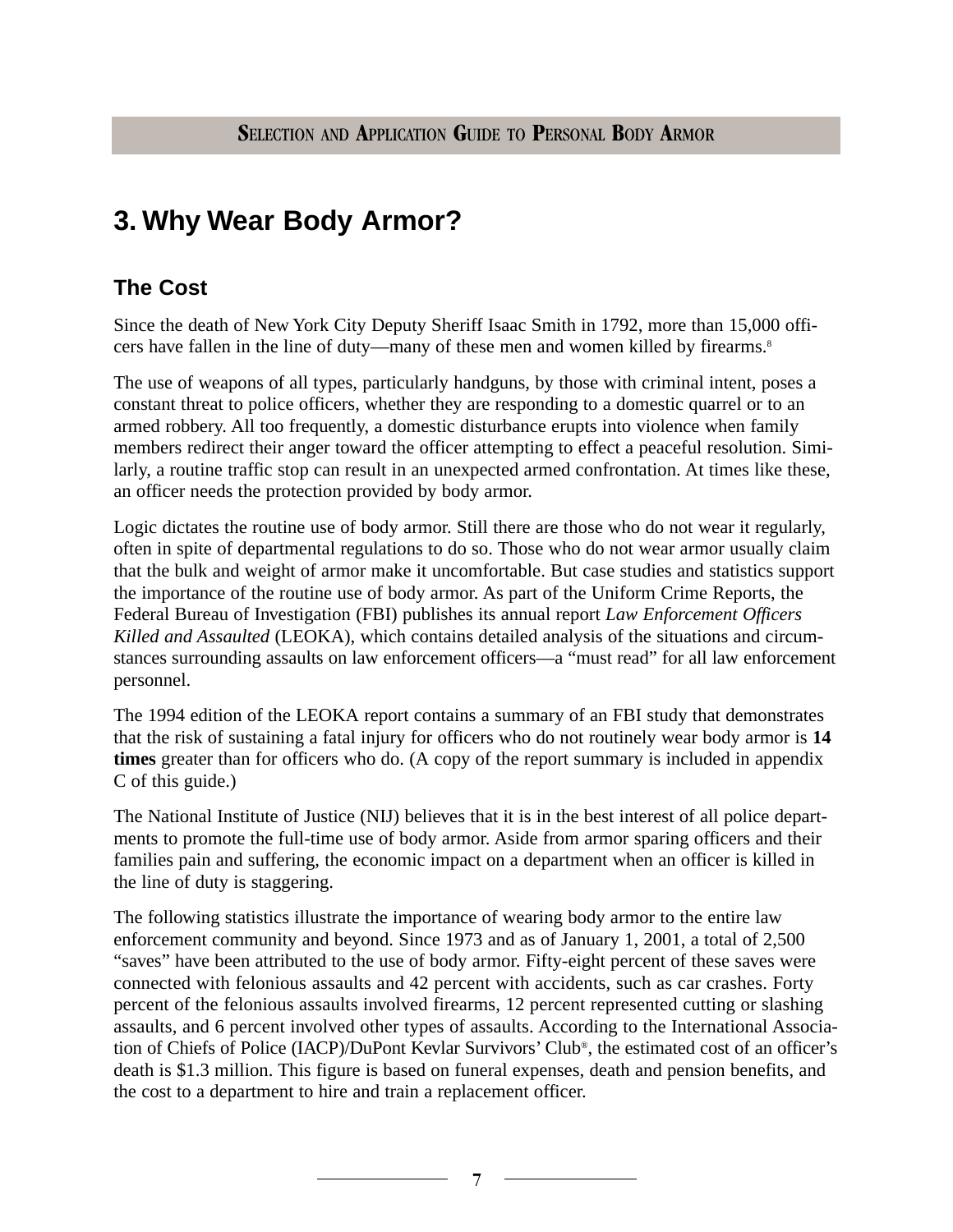In 1976, the Public Safety Officers' Benefits (PSOB) Act (42 U.S.C. 3796, et. seq.) was enacted into law by Congress to assist the families of State and local law enforcement officers and firefighters killed or permanently disabled in the line of duty. The families of these officers slain on or after September 29, 1976, were eligible to receive a \$50,000 death benefit payment. In 1984, families of Federal law enforcement officers and firefighters killed or disabled in the line of duty were also made eligible. The benefit was increased to \$100,000 in 1988, with a provision that this amount would be adjusted each October 1 to reflect the percentage of increase in the Consumer Price Index. For fiscal year (FY) 1999, the amount was \$143,943. Since 1977, the Bureau of Justice Assistance (BJA), which administers this program, has received an average of 275 claims each year. In FY99, the PSOB program paid out a total of \$29,837,908 in death and disability benefits to qualifying survivors under this program, and in FY00, a total of \$28,292,684 in death and disability benefits.<sup>9</sup>

In addition to the Federal PSOB program, many States also have benefits available to the survivors; however, each State varies as to the benefits they provide. Among the various benefits available are a one-time death benefit, a pension payment, waiver of property taxes, tuition-free education, and continuation of health care coverage for surviving children and/or spouses.

Concerns of Police Survivors (COPS), an organization dedicated to assisting and providing resources to the families of slain officers, has compiled information on benefits available to law enforcement survivors in all 50 States, the District of Columbia, and Puerto Rico. Information is updated on an ongoing basis. This information includes benefits sources and contact information. Information on how to contact COPS is included in the resource list (appendix A) at the end of this publication.

# **The Ballistic Threat**

The current generation of body armor was developed specifically to protect against injury from assault with handguns. A review of the statistics concerning weapons confiscated nationwide during the period from 1964 to 1974 identified the .38 caliber handgun, firing bullets at a velocity of 800 ft/s, as the most common weapon threat to officers. In fact, .38 caliber and smaller handguns accounted for more than 85 percent of the confiscated weapons. Since the introduction of body armor in the mid-1970s, a review of the *Law Enforcement Officers Killed and Assaulted* report continues to support the fact that the most common threat faced by law enforcement officers is handgun assaults. However, trends indicate that the 9mm semiautomatic pistol has surpassed the .38 caliber handgun as the most common threat (see exhibit 2).

When an individual is hit by a bullet, the extent of the injury sustained depends on where the bullet strikes the body and the path or trajectory of the bullet into or through the body. Injury to the vital organs is most often fatal. Thus, the armor's primary and most obvious purpose is to prevent a bullet from penetrating the torso.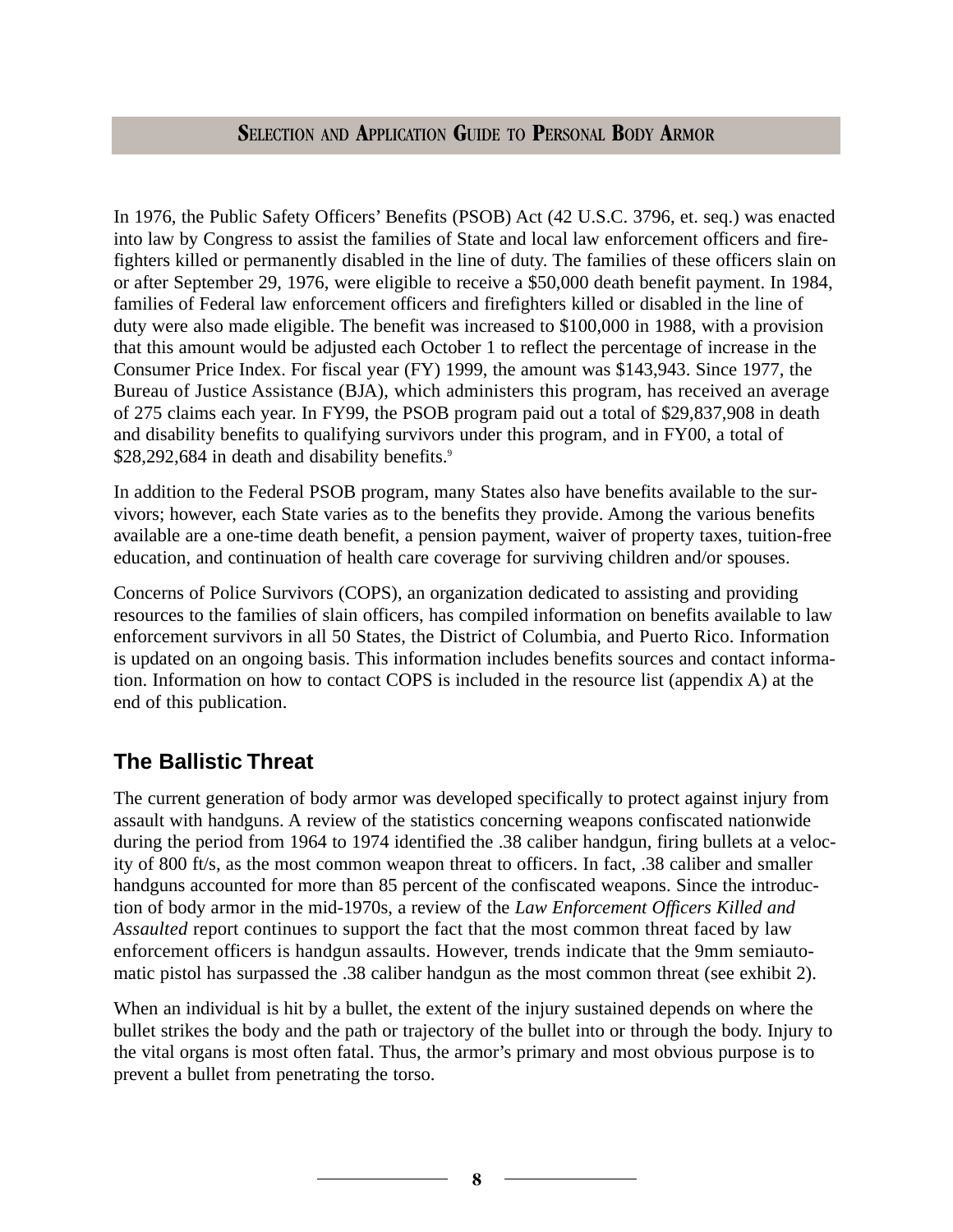| <b>Exhibit 2: Officers Feloniously Killed by Handguns</b> |                  |                |                  |                  |                  |                  |                                    |                  |                  |                  |                  |                  |                  |                  |                |                          |
|-----------------------------------------------------------|------------------|----------------|------------------|------------------|------------------|------------------|------------------------------------|------------------|------------------|------------------|------------------|------------------|------------------|------------------|----------------|--------------------------|
| Type and Size of Handgun As Reported (1985–1999)          |                  |                |                  |                  |                  |                  |                                    |                  |                  |                  |                  |                  |                  |                  |                |                          |
| <b>Caliber of</b><br><b>Handgun</b>                       | 1999             | 1998           | 1997             |                  |                  |                  | 1996 1995 1994 1993 1992 1991 1990 |                  |                  |                  | 1989             |                  | 1988 1987        | 1986 1985        |                | Caliber<br><b>Totals</b> |
| .22 Caliber                                               | $\mathbf{1}$     | $\overline{4}$ | 3                | $\overline{4}$   | 1                | 5                | 3                                  | $\mathbf{1}$     | 3                | $\overline{2}$   | 3                | $\overline{c}$   |                  | 5                | 3              | 41                       |
| .22 Magnum                                                | $\theta$         | $\mathbf{0}$   | $\overline{0}$   | $\mathbf{0}$     | $\mathbf{0}$     | $\overline{0}$   | $\mathbf{0}$                       | $\theta$         | $\theta$         | $\mathbf{1}$     | $\overline{0}$   | $\theta$         | $\overline{0}$   | $\mathbf{0}$     | $\theta$       | 1                        |
| .25 Caliber                                               | $\mathbf{1}$     | 3              | 2                | 3                | 3                | $\overline{2}$   | $\mathbf{1}$                       | $\overline{2}$   | 3                | $\theta$         | $\overline{2}$   | 2                | 2                | $\Omega$         | $\overline{4}$ | 30                       |
| .32 Caliber                                               | $\mathbf{0}$     | $\mathbf{1}$   | 4                | 1                | $\mathbf{1}$     | $\overline{0}$   | $\mathbf{0}$                       | $\overline{0}$   | 3                | $\overline{c}$   | $\boldsymbol{0}$ | 1                | $\overline{4}$   | 1                | 4              | 22                       |
| .357 Magnum                                               | $\overline{2}$   | 3              | 3                | $\overline{4}$   | 3                | $\mathbf{1}$     | 5                                  | 9                | 12               | 10               | $7\phantom{.0}$  | 15               | 13               | 14               | 15             | 116                      |
| .38 Caliber                                               | $\overline{4}$   | 6              | 10               | 5                | 6                | 11               | 11                                 | 13               | 10               | 18               | 19               | 23               | 18               | 20               | 17             | 191                      |
| .380 Caliber                                              | $\overline{0}$   | $\mathbf{1}$   | 3                | 6                | 6                | 6                | 9                                  | $\overline{2}$   | $\mathbf{1}$     | $\overline{0}$   | $\mathbf{1}$     | $\overline{2}$   | $\overline{2}$   | $\mathbf{0}$     | 3              | 42                       |
| 9 Millimeter                                              | 12               | 14             | 9                | 10               | 12               | 26               | 11                                 | 8                | 12               | 8                | 4                | 6                | $\overline{4}$   | $\overline{4}$   | 3              | 143                      |
| 9 x 18<br>Millimeter                                      | $\mathbf{0}$     | $\mathbf{0}$   | $\boldsymbol{0}$ | $\mathbf{1}$     | $\boldsymbol{0}$ | $\boldsymbol{0}$ | $\overline{0}$                     | $\boldsymbol{0}$ | $\boldsymbol{0}$ | $\overline{0}$   | $\overline{0}$   | $\theta$         | $\overline{0}$   | $\mathbf{0}$     | $\mathbf{0}$   | $\mathbf{1}$             |
| 10 Millimeter                                             | 1                | $\Omega$       | $\Omega$         | $\Omega$         | $\Omega$         | $\Omega$         | $\Omega$                           | $\Omega$         | $\Omega$         | $\Omega$         | $\Omega$         | $\theta$         | $\Omega$         | $\theta$         | $\Omega$       | 1                        |
| .40 Caliber                                               | $\overline{2}$   | $\mathbf{1}$   | $\overline{4}$   | $\overline{2}$   | 3                | $\overline{2}$   | 3                                  | $\overline{0}$   | $\overline{0}$   | $\overline{0}$   | $\overline{0}$   | $\mathbf{0}$     | $\overline{0}$   | $\Omega$         | $\Omega$       | 17                       |
| .41 Magnum                                                | $\boldsymbol{0}$ | $\Omega$       | $\overline{0}$   | $\overline{0}$   | $\mathbf{0}$     | $\overline{0}$   | $\mathbf{0}$                       | $\overline{0}$   | $\overline{0}$   | $\boldsymbol{0}$ | $\boldsymbol{0}$ | $\mathbf{0}$     | $\mathbf{0}$     | $\mathbf{0}$     | 1              | 1                        |
| .44 Magnum                                                | $\Omega$         | $\mathbf{1}$   | $\theta$         | $\mathbf{1}$     | 3                | $\overline{2}$   | $\theta$                           | $\mathbf{1}$     | $\theta$         | $\mathbf{1}$     | $\theta$         | 6                | 3                | $\mathbf{1}$     | 1              | 20                       |
| .45 Caliber                                               | 1                | 5              | 4                | 3                | 4                | $\overline{2}$   | 3                                  | $\overline{2}$   | $\overline{4}$   | $\overline{2}$   | $\overline{2}$   | $\overline{4}$   | $\boldsymbol{0}$ | 5                | 3              | 44                       |
| .455 Caliber                                              | $\Omega$         | $\overline{0}$ | $\overline{0}$   | $\boldsymbol{0}$ | $\boldsymbol{0}$ | $\mathbf{1}$     | $\overline{0}$                     | $\overline{0}$   | $\overline{0}$   | $\boldsymbol{0}$ | $\mathbf{0}$     | $\boldsymbol{0}$ | $\boldsymbol{0}$ | $\boldsymbol{0}$ | $\Omega$       | $\mathbf{1}$             |
| Caliber Not<br>Reported                                   | 1                | $\mathbf{1}$   | 2                | 4                | 1                | 5                | 4                                  | 4                | 2                | $\overline{4}$   | 2                | 1                | 1                | 1                | $\overline{4}$ | 37                       |
| <b>Yearly Total</b>                                       | 25               | 40             | 44               | 44               | 43               | 63               | 50                                 | 42               | 50               | 48               | 40               | 62               | 48               | 51               | 58             | 708                      |

Source: FBI Uniform Crime Reports: *Law Enforcement Officers Killed and Assaulted 1999, 1998, 1997, 1996, 1995, 1994*

In the case of hard armor, such as metal, rigid reinforced plastic, or ceramic materials, it is possible to use armor of such a thickness that it does not appreciably deform from the bullet impact. If, however, the armor that covers the torso deforms from the bullet impact, the surface of the armor against the body at the point of impact will be forced against or into the skin. Unlike a penetrating wound, in which the skin is broken and the bullet tears through the body, the deformation of armor from bullet impact results in blunt trauma. This type of nonpenetrating injury can cause severe contusions (bruises) or internal damage and can even result in death. As a result, this NIJ standard also evaluates the capabilities of the armor to prevent injury from blunt trauma.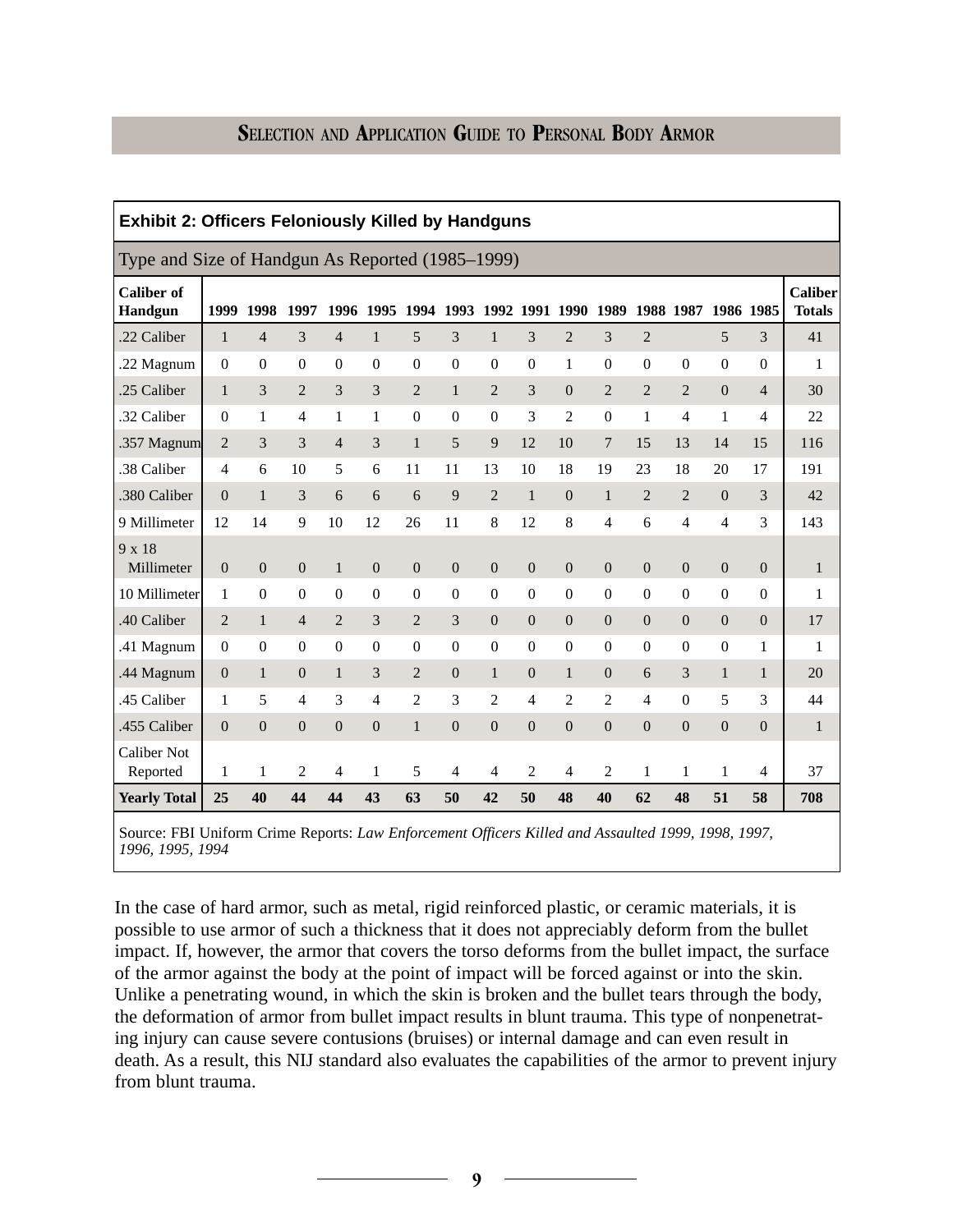Simply speaking, the design of ballistic-resistant armor requires identifying the threat, selecting a material or combination of materials that will resist that threat, and determining the number of layers of material necessary to prevent both penetration and blunt trauma injury. The armor's final weight is an important design factor in the selection of the ballistic-resistant material or materials to be used. The goal is to design the lightest possible unit that achieves the desired protection while still providing comfort and not restricting movement.

The degree of threat to armor from handguns depends on many factors: caliber, bullet configuration and composition (e.g., lead roundnose, jacketed hollow-point, full metal jacketed, armor piercing), weight, and impact velocity. Thus, armor that defeats a specific projectile at one impact velocity may not defeat the same caliber projectile at a higher velocity or of a different composition or configuration.

On the whole, a continuous range of threat levels undoubtedly exists for the different weapon and ammunition combinations available. As with clothing, which allows selection from a limited range of garment type and weight depending on climate and season, it has proven satisfactory to establish six armor types (protection level classifications) that enable the selection of armor to protect against most common threats, including sporting and armor-piercing rifle bullets.

All departments should periodically review the information used to select the level of protection (armor type classification) when the armor was purchased. Evaluate changes in service weapons or ammunition with respect to the type of armor used by officers. Equally important are changes in the weapons or ammunition of the local criminal population. If changes have occurred and increased the threat to officers, the department should consider upgrading its armor.

It should be noted that concealable ballistic-resistant body armor is potentially vulnerable to knife attack; hence, all officers should exercise due caution when confronted with these situations. However, numerous incidents have been documented in which body armor lessened injury. Several manufacturers currently market vests claiming to offer protection against knife attacks, although most of these vests carry warnings indicating that they do not provide protection against *all* sharp-edged and pointed threats, just as a ballistic-resistant vest cannot be totally bulletproof.

The details of armor classification and selection are discussed in chapters 6, 7, and 8. For the moment, it is sufficient to recognize the importance of being realistic in assessing the threat to officers. The weight and bulk of body armor can increase significantly as greater threat protection is demanded; both of these factors can discourage full-time use of body armor.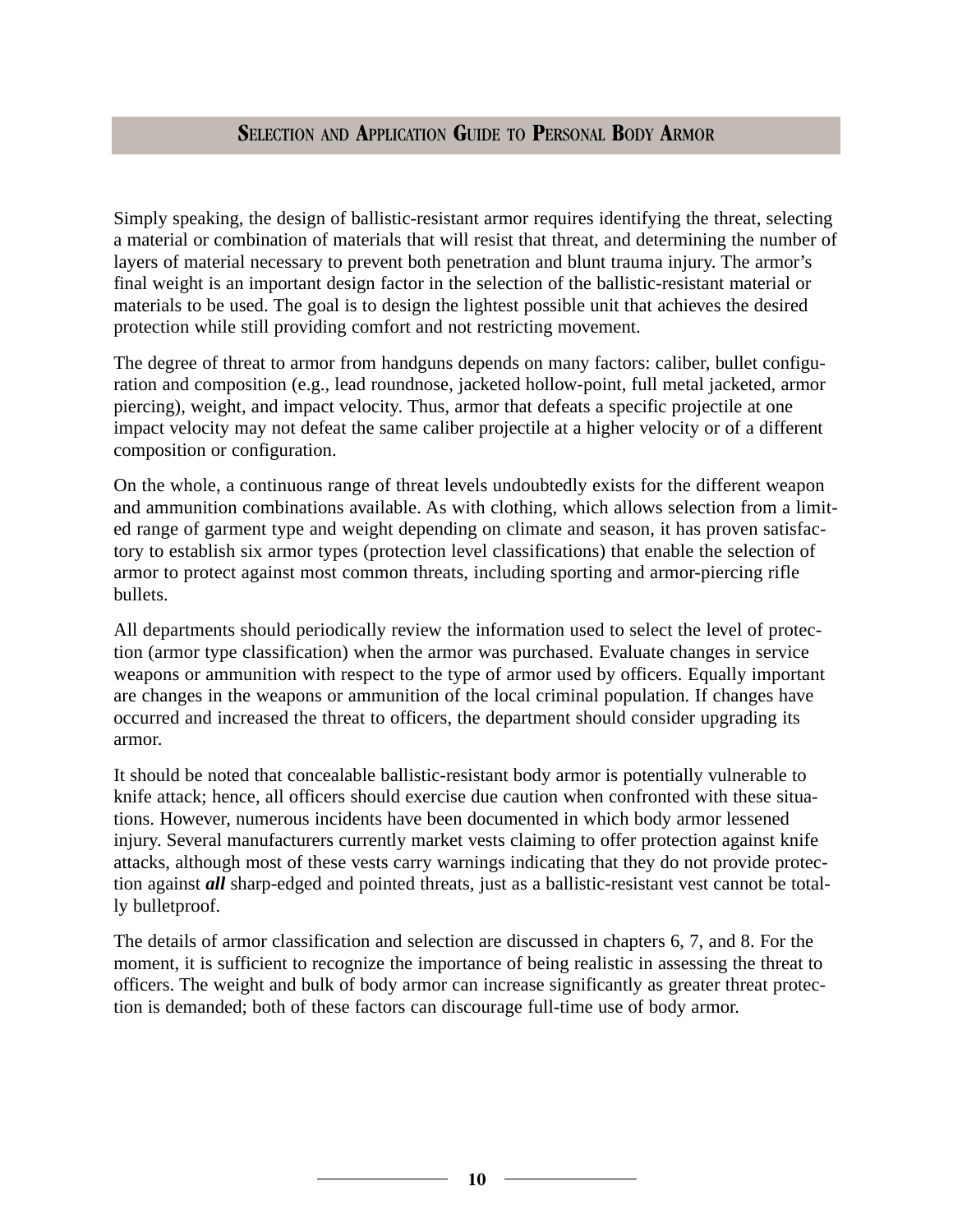# **The Stab Threat**

The most common threat a correctional officer is likely to face is from a knife or ice pick. In response to the needs of the corrections community, NIJ has developed a performance standard for stab- and puncture-resistant body armor, through a collaboration of the Office of Law Enforcement Standards (OLES), the U.S. Secret Service, and the Police Scientific Development Branch (PSDB) in the United Kingdom (UK). *Stab Resistance of Personal Body Armor, NIJ Standard–0115.00,* was released in September 2000.

NIJ Standard–0115.00 places stab-resistant body armor into two categories, based on the kind of threat it is designed to stop. One category of protection, designated the "edged blade" class, stops engineered or high-quality blades, such as kitchen knives or those purchased at sporting goods stores, and represents the threat more commonly found on the street. The second category, the "spike" class, stops the types of improvised weapons commonly found in correctional facilities, typically of lower quality materials that may have been sharpened on concrete or other rough surfaces.

# **Not Just Bullets and Knives**

The original NIJ body armor effort focused solely on the urgent need to protect law enforcement personnel from handgun assault. As with most new technology, body armor has proven useful in ways not thought of when first put into service. The same properties that provide ballistic protection—resistance to penetration and blunt trauma—when combined with abrasion resistance have also saved many officers from serious physical injury in vehicular accidents.

In one incident, during the course of a routine patrol, an officer was negotiating a sweeping right-hand curve at a high rate of speed when his car ran off the edge of the pavement. As he brought it back onto the pavement, he lost control. After fishtailing several times, the car became airborne and crashed head on into a rocky hillside. The officer suffered a fractured sternum, sprained right thumb, possible concussion, and pain in the neck area. There is every reason to believe that the body armor the officer was wearing saved the officer's life.

Although the development of air bags and other safety-related technologies in vehicles has lessened the severity of injuries, medical experts have concluded that body armor mitigates injury in head-on collisions when the driver is thrown against the steering wheel, particularly when the seat belt is fastened.

Officers assigned to motorcycle duty are especially vulnerable to injury in vehicular accidents. A member of the California Highway Patrol was traveling at approximately 45 mph when he heard the sound of a vehicle approaching rapidly from the rear. He was attempting to move to the right when he was struck by the vehicle in the left rear. The motorcycle spun counterclockwise. He was thrown from the motorcycle, landing on his back and sliding on the pavement for approximately 100 feet before coming to a rest. He sustained only minor injuries to his right elbow and right leg. This convincing example demonstrates the nonballistic protection that body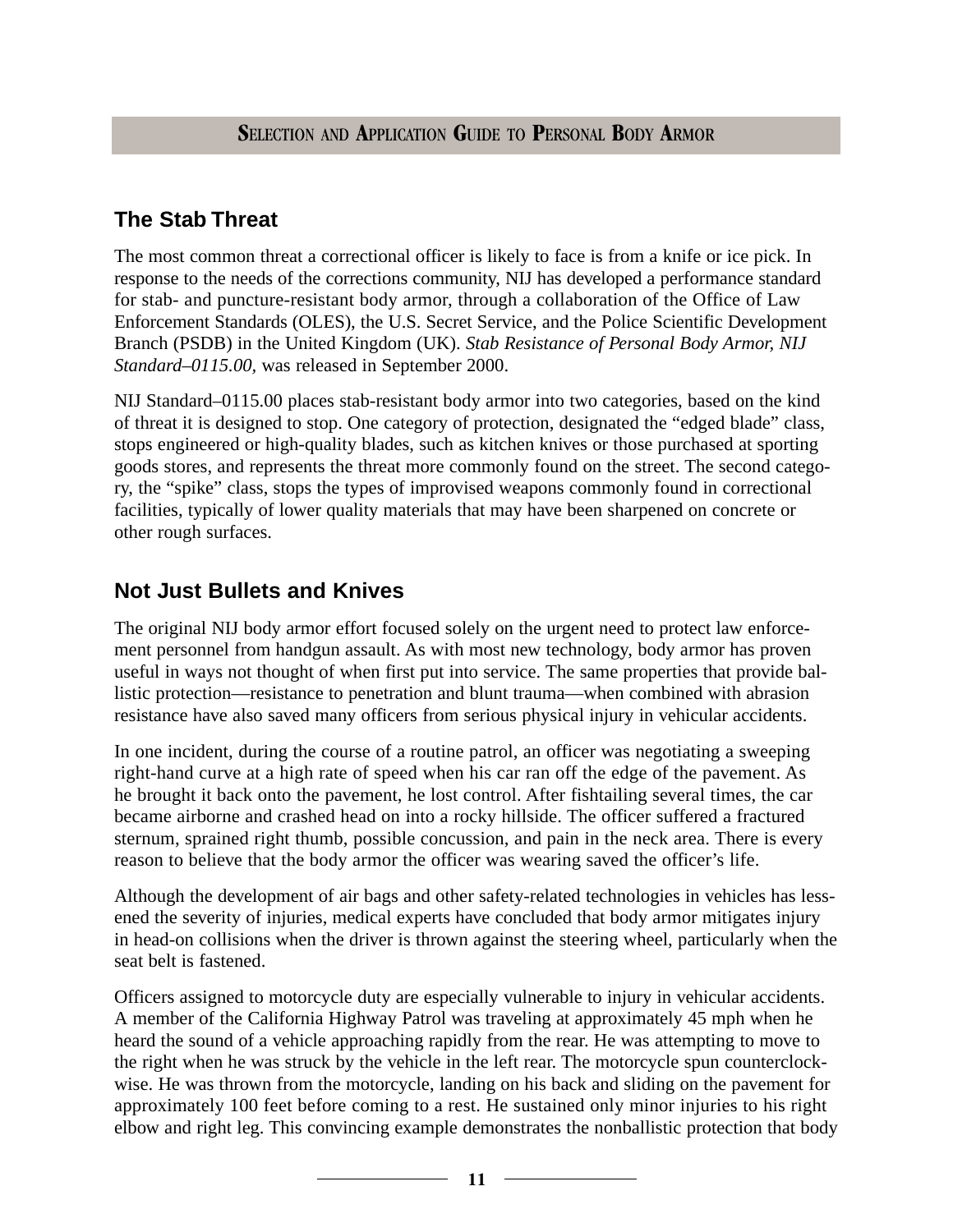armor can offer. In addition, body armor also has protected numerous officers from injury from physical assault with 2 by 4's, baseball bats, and other rigid objects.

### **2,500 Reasons**

The first recorded incident of a U.S. law enforcement officer's life being saved as a result of wearing a concealable ballistic vest occurred May 17, 1973, in Detroit, Michigan. Police Officer Ron Jagielski, along with several other officers, was working on a plainclothes assignment involving narcotics trafficking. Ready to enter the residence under surveillance and make the bust, Jagielski was hit in the chest when a bullet pierced the building's front door. A .38 caliber special bullet was later found embedded in his ballistic vest, just below the area of his heart. Had it not been for the protection afforded by the body armor, Jagielski would surely have suffered a fatal injury.

Nearly a quarter-century later, on January 3, 1997, Deputy Henry Huff became the 2,000th law enforcement official to be placed on the IACP/DuPont list of those saved by concealable body armor. A member of the Walton County, Georgia, Sheriff's Office, Huff was shot at point blank range during a traffic stop by a 16-year-old male armed with a 9mm weapon. The surveillance camera in Huff's squad car caught the entire incident on videotape. Despite being shot twice in the chest, Huff was spared from serious injury.

The IACP/DuPont Kevlar Survivors' Club® commemorated the 2,500th body armor save in November 2000 by recognizing five officers selected from five different branches of law enforcement. One of the saves was Officer Jeffrey Seaman of the Philadelphia (Pennsylvania) Police Department, who found himself the subject of cartoonist Rob Armstrong's syndicated strip, "Jump Start." For 2 weeks, the strip featured Officer Seaman's story, depicting the actual shooting event, the reactions of his department and family, including his mother, a corporal in the same department, who had always encouraged her son to wear his body armor. The strip concluded during National Police Week in Washington, D.C., with Officer Seaman visiting the wall at the National Law Enforcement Officers' Memorial, and, in the final strip, being inducted in the Survivors' Club.

In 1987, a study by DuPont found that while most police officers recognized the dangers of their jobs and 65 percent of those surveyed owned body armor, only 15 to 20 percent actually used it. The reasons given for not wearing body armor ranged from legitimate concerns such as comfort and weight, to misconceptions about an officer's ability to survive blunt trauma caused by a bullet that has been stopped by a vest.

In that same year, the IACP Board of Officers authorized the formation of the IACP/DuPont Kevlar Survivors' Club®. The objectives of this club are to:

• Reduce death and disability by encouraging the increased wear of personal body armor through documentation of the armor's effectiveness.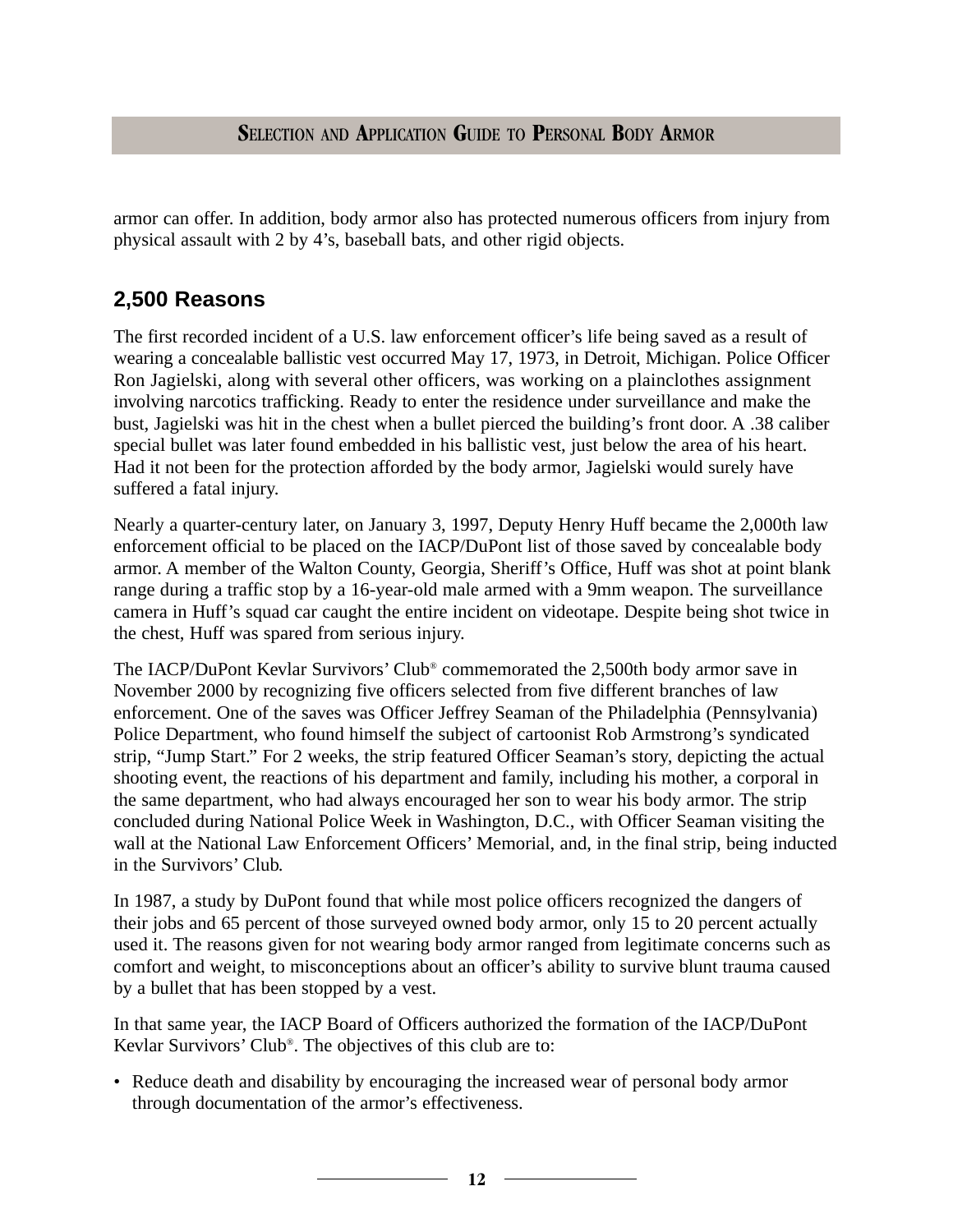- Recognize individuals who, as a result of wearing personal body armor, have survived a life-threatening incident.
- Serve the law enforcement community by collecting these important data and sharing valuable information related to these survivor incidents.

By publishing the accounts of saves in *Police Chief* magazine and engaging in other supportive efforts, the Survivors' Club has helped educate law enforcement officers about the benefits of always wearing body armor. Many departments now routinely provide body armor and mandate its wear while officers are on duty. In some locations, concerned citizens have undertaken fundraising activities to purchase body armor for local law enforcement officers.

According to a 1997 Bureau of Justice Statistics (BJS) survey of 700 State and local law enforcement agencies with 100 or more officers,<sup>10</sup> approximately 40 percent of sheriff's and municipal police departments, and 25 percent of State and county police departments, require all field officers to wear body armor, compared to almost 30 percent in the same survey conducted in 1993.<sup>11</sup>

The 1993 BJS survey also reported that more than 80 percent of the 661 agencies surveyed for that year provided either body armor or cash allowances to purchase body armor to all of their uniformed patrol officers. In comparison, the same survey conducted by BJS in 1987 indicated that only 28 percent of agencies surveyed provided armor or a cash allowance to purchase armor.12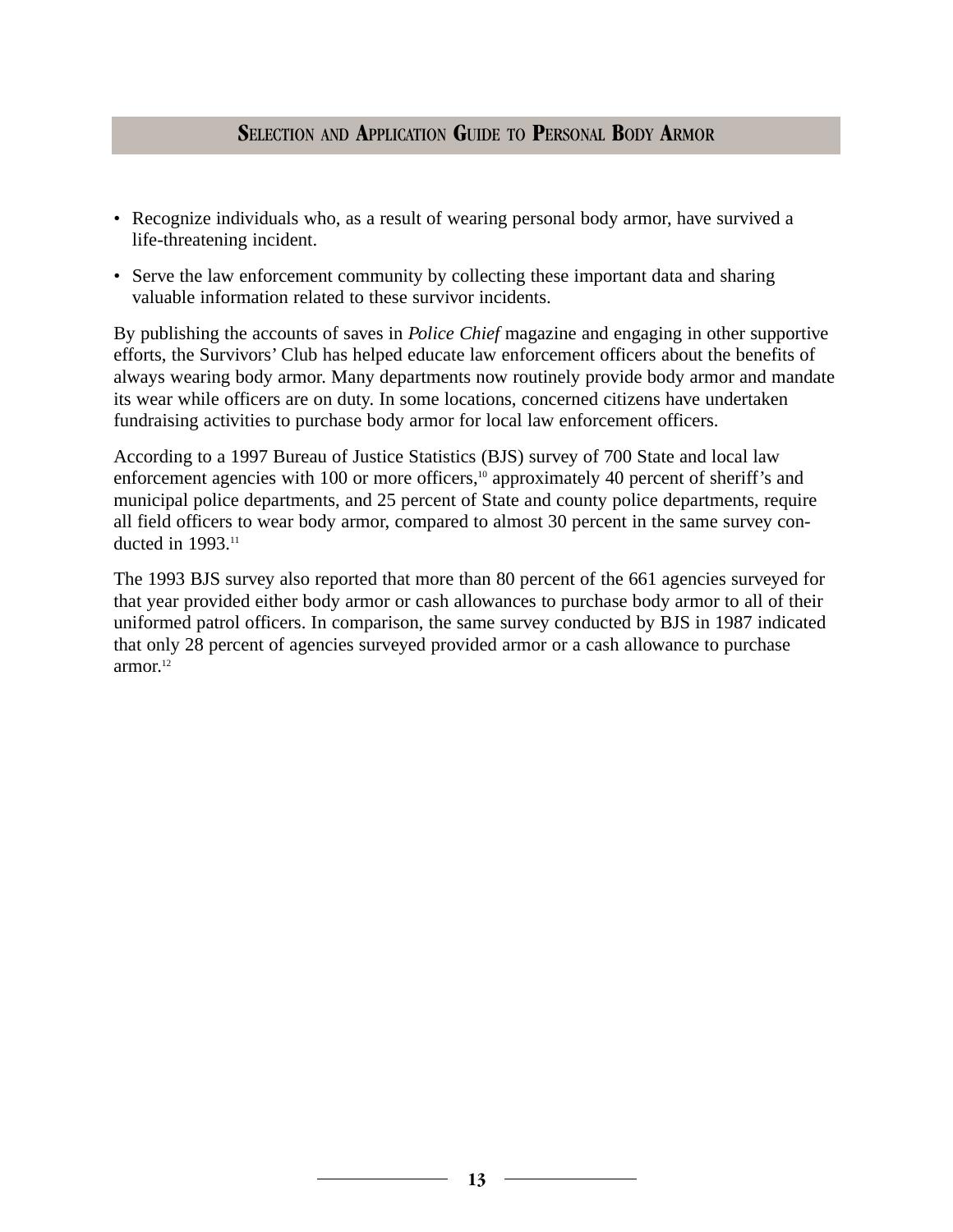# **4. Body Armor Construction**

# **How Does Ballistic-Resistant Body Armor Work?**

When a handgun bullet strikes body armor, it is caught in a "web" of very strong fibers. These fibers absorb and disperse the impact energy that is transmitted to the vest from the bullet, causing the bullet to deform, or "mushroom." Additional energy is absorbed by each successive layer of material in the vest, until such time as the bullet has been stopped.

Because the fibers work together both in the individual layer and with other layers of material in the vest, a large area of the garment becomes involved in preventing the bullet from penetrating. This also helps in dissipating the forces that can cause nonpenetrating injuries (what is commonly referred to as "blunt trauma") to internal organs. Unfortunately, at this time no material exists that would allow a vest to be constructed from a single ply of material.

Today's generation of concealable body armor can provide varying levels of protection to defeat most common low- and medium-energy handgun rounds. Body armor designed to defeat rifle fire is of either semirigid or rigid construction, typically incorporating hard materials such as ceramics and metals. Because of its weight and bulkiness, it is impractical for routine use by uniformed patrol officers and is reserved for use in tactical situations, where it is worn externally for short periods of time when confronted with higher level threats.

# **How Does Stab-Resistant Body Armor Work?**

Stab-resistant body armor works by many of the same principles as ballistic-resistant body armor. Stab- and puncture-resistant armors are made from a variety of materials. The most common designs use multiple layers of materials. These layers are made from extremely strong fibers that can be either woven or laminated together. Other materials used are metals and composites. As the threat impacts the armor, the materials either deflect the threat, or due to their very high levels of tensile strength and cut and/or tear resistance, they slightly "stretch" before breaking or being cut. This "stretching" spreads the impact forces over a larger area of the armor and dissipates the strike energy from the threat, eventually stopping the threat. Most often, multiple layers of materials are needed to successfully stop typical threats. Some of the top layers of material may be defeated, but if properly designed, the armor will stop the threat with little to no penetration. The backing layers provide additional strength to the armor, and each layer assists in dissipating the strike energy.

Many of the same materials are used in both ballistic-resistant armor and stab-resistant armor, with one important distinction. Because knives, picks, and spikes are pointed, the initial contact forces for stabs threats are very high. These high forces pose a risk to ballistic-resistant armor. To counter this, stab-resistant armors are normally made from very tightly woven fabrics or from very closely spaced laminated layers.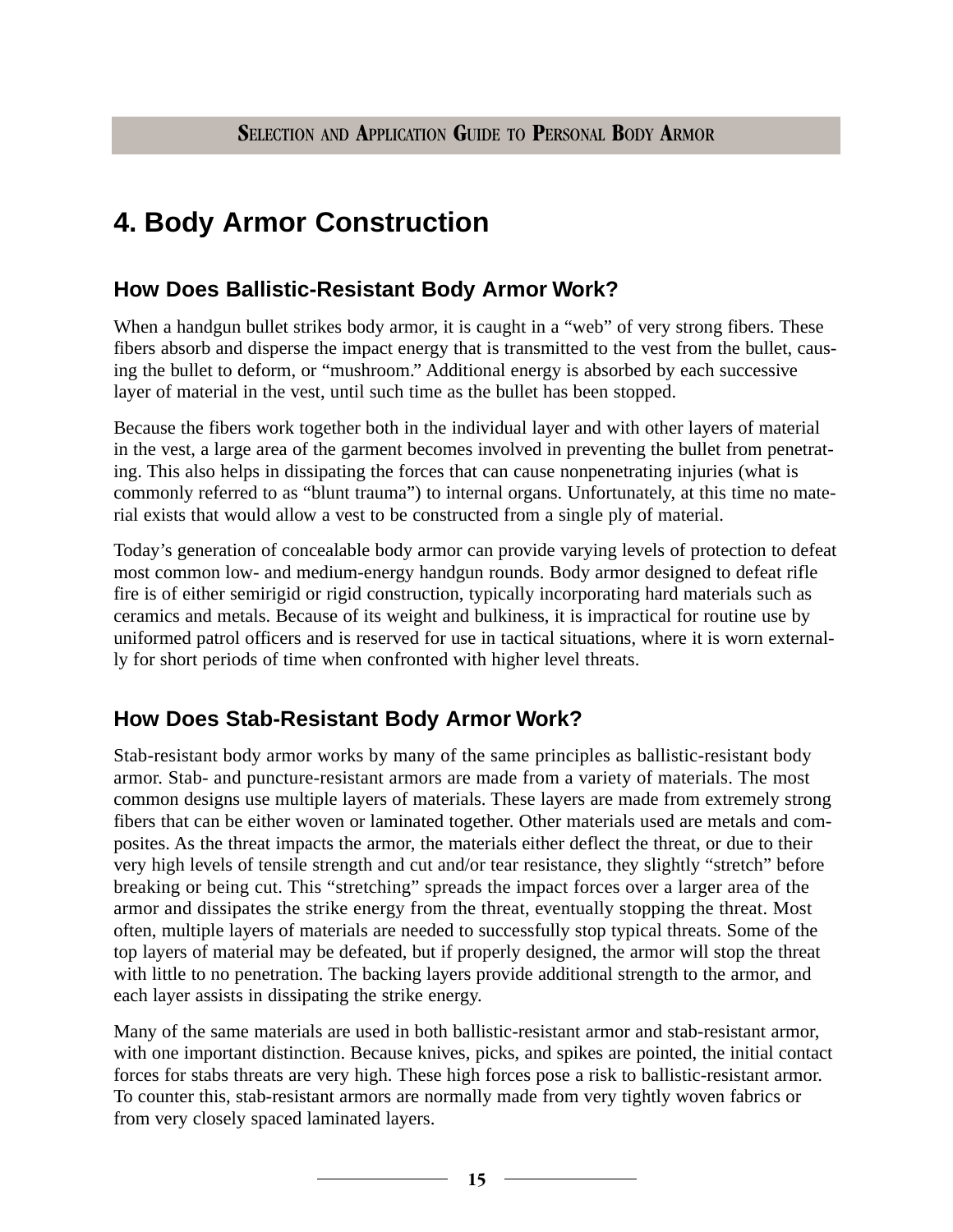# **Construction Methods**

Typically, concealable body armor is constructed of multiple layers of ballistic- or stab-resistant materials, assembled into the "protective panel." The protective panel is then inserted into the "carrier," which is constructed of conventional garment fabrics such as nylon or cotton. The protective panel may be permanently sewn into the carrier or may be removable. Although the overall finished product looks relatively simple in construction, the protective panel is very complex.

Manmade fabrics are available from a number of manufacturers in various styles and compositions, each type having unique ballistic- or stab-resistant properties. The body armor manufacturer may construct a given model of ballistic- or stab-resistant panel from a single fabric style or from two or more styles in combination. The location and number of layers of each style within the multiple-layer protective panel influence the overall performance of the panel. In addition, some manufacturers coat the fabric with various materials. For example, the manufacturer may add a layer of nonballistic or stab-resistant material for the sole purpose of increasing blunt trauma protection. Even composites of two or more different ballistic materials are available. As a consequence, it is impossible to compare one product with another based solely on the number of fabric layers in the protective panel.

The manner in which the ballistic- or stab-resistant panels are assembled into a single unit also differs from one manufacturer to another. In some cases, the multiple layers are bias stitched around the entire edge of the panel; in others, the layers are tack stitched together at several locations. Some manufacturers assemble the fabrics with a number of rows of vertical or horizontal stitching; some may even quilt the entire panel. No evidence exists that stitching impairs the ballistic- or stab-resistant properties of a panel. Instead, stitching tends to improve the overall performance, especially in cases of blunt trauma, depending on the type of fabric used.

The differences between protective panels in various manufacturers' products result from individual design concepts meant to achieve a given level of performance with minimum weight and maximum comfort or wearability. If armor has been demonstrated to provide the desired level of protection in accordance with the National Institute of Justice (NIJ) standards, the user should not be concerned with the design, but should look for proper fit and comfort.

Body armor intended for routine use is most often designed to be worn beneath the normal uniform shirt. Again, manufacturers tend to design different methods of attaching armor to the body. Hook-and-pile fasteners are common, as are "D" ring tightening straps. With the exception of metal fasteners of any type (which can deflect a bullet on impact and pose a hazard), the method of attachment is a matter of personal preference.

Since 1987, the National Law Enforcement and Corrections Technology Center (NLECTC) has tested more than 2,600 models of body armor for compliance with NIJ's ballistic-resistant performance standard. Of these, more than 1,600 comply with the requirements of the NIJ standard and are listed in the *Personal Body Armor Consumer Product List (CPL),* available from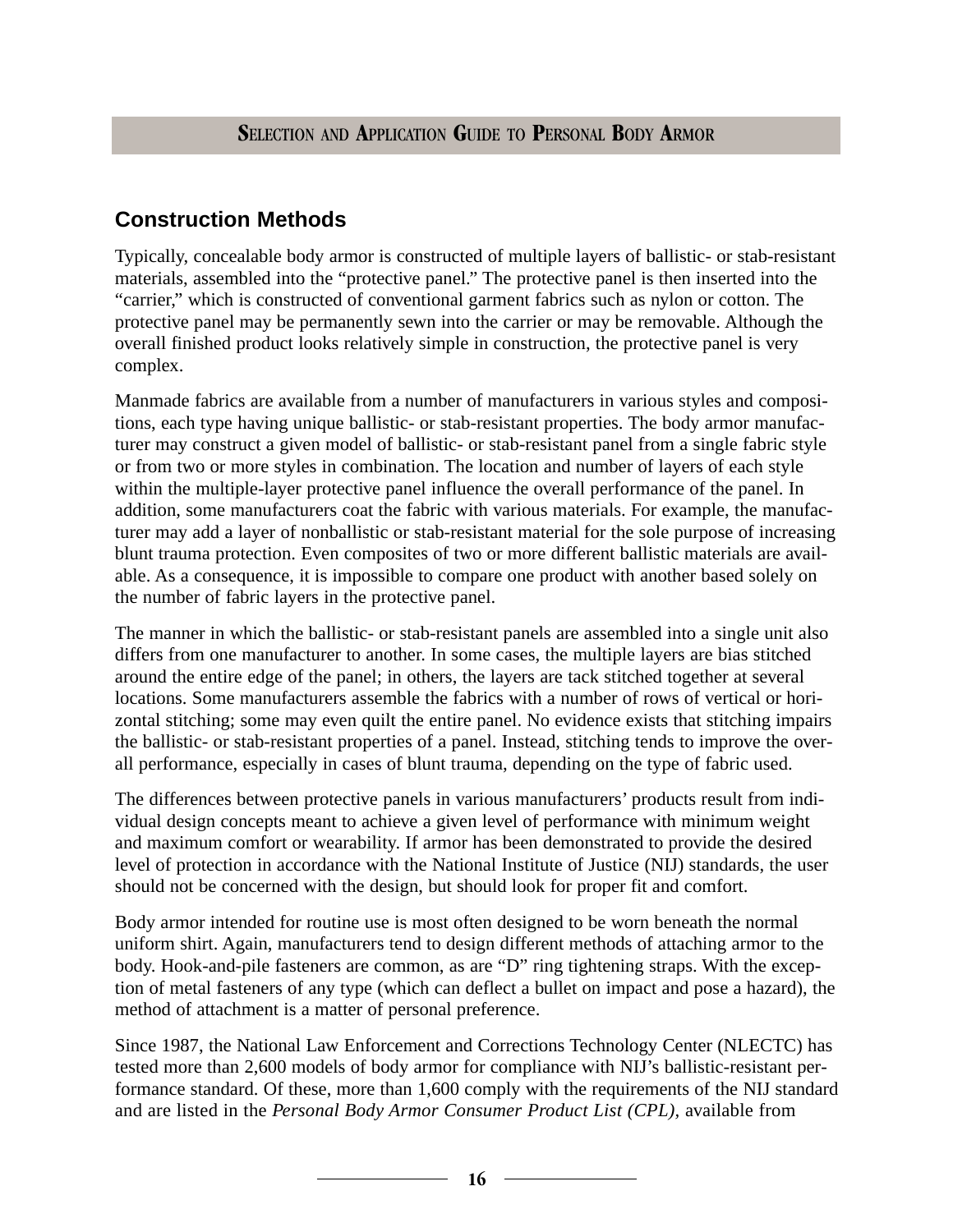NLECTC. Testing for compliance with NIJ's stab- and puncture-resistant performance standard began in October 2000. The number of body armor configurations available (including armor designed specifically for female officers) makes it possible for an officer to find comfortable armor suitable for routine use, consistent with his or her personal taste in appearance.

# **Model and Style Designation**

A manufacturer can, and frequently does, use identical ballistic- or stab-resistant panel construction to produce several different configurations of armor, such as an undergarment or an outerwear jacket used by plainclothes officers (e.g., denim jacket, simulated down vest), each of which provides the same level of protection.

For the purposes of the NLECTC body armor compliance procedures, the following definitions have been adopted:

**Body armor model.** A manufacturer designation (name, number, or other description) that serves to uniquely identify a specific configuration of body armor based on the details of the protective panel construction and the manner in which the armor is held in place on the torso. Separate model designations must be assigned to armor designed to fit the female and male torso.

**Body armor style.** A manufacturer designation (name, number, or other description) that is used to distinguish between different configurations of body armor product line, each of which is a minor stylistic variation of the same model of ballistic panel but does not have the potential to negatively affect the originally tested ballistic performance level of that model (e.g., the shape of the neckline, coverage, the size of the armhole openings, etc.).

The distinctions between body armor model and style were established to eliminate the need to retest a given body armor model for compliance with the NIJ standards each time a manufacturer incorporates the model into a different style of armor.

The intent of the NIJ program is to ensure that armor purchased for use by criminal justice personnel provides the rated level of protection. However, NIJ recognizes that individual departments often desire minor armor model modifications that do not have the potential to reduce the level of protection. There are a number of variations in configuration that a manufacturer can make to a model without the necessity of assigning a new model number to the modified units. These include:

- 1) Changes in color of the carrier material.
- 2) Changes in the placement of pockets or of straps designed to carry police equipment.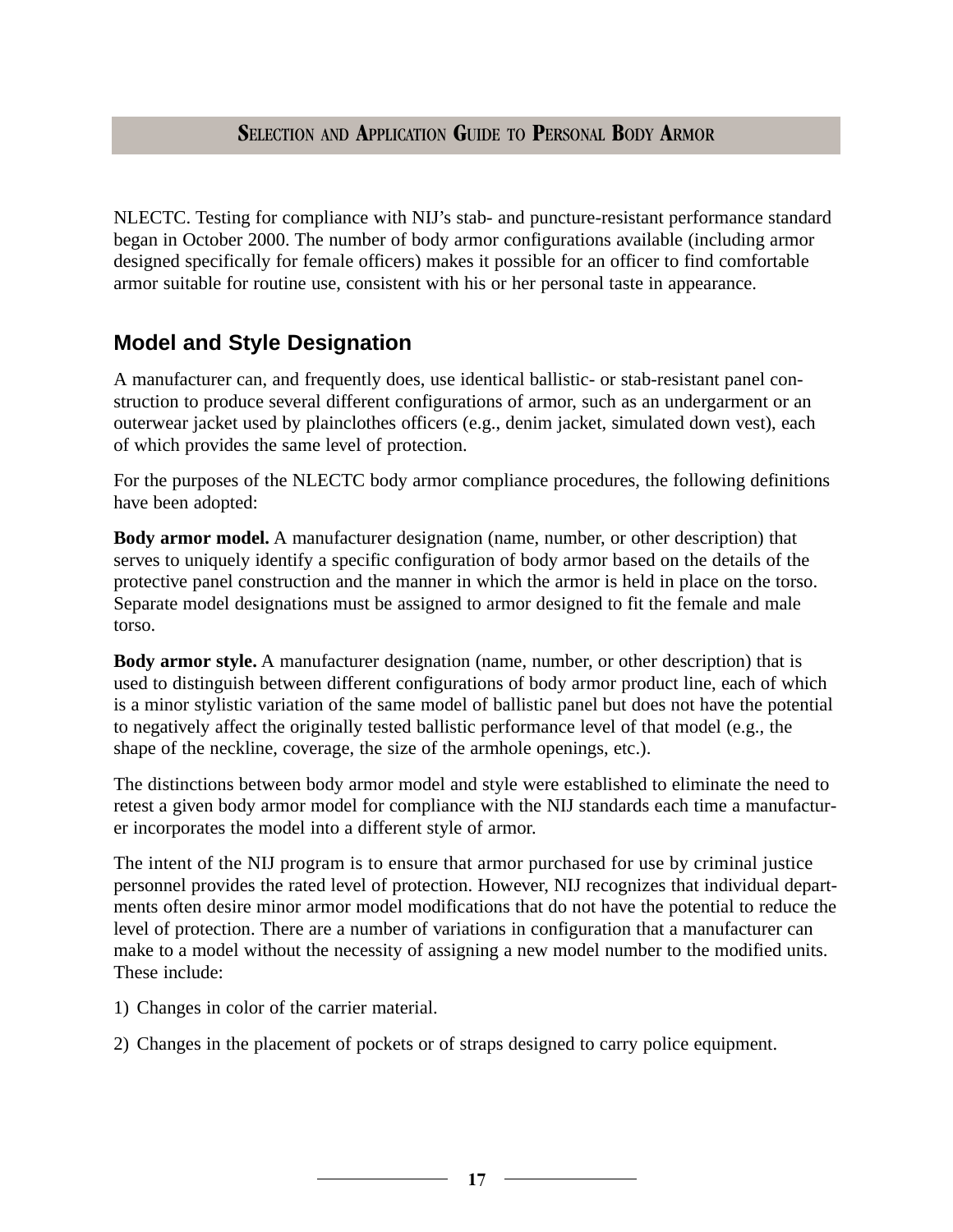- 3) Changes in fabric used to encase ballistic panels; provided, however, that if the fabric used in the model tested for compliance was waterproof, the replacement fabric must exhibit equal or improved resistance to water.
- 4) Changes in the fabric of the carrier material; provided, however, that if any portion of the carrier of the sample tested for compliance contained elastic materials such as rubber or foam rubber, the replacement fabric must provide an equivalent amount and thickness of such material to maintain the original energy absorption.
- 5) Changes in the perimeter shape of the ballistic panels, including the shape and size of neck and arm openings, and extending or reducing the overall width of the ballistic panels to increase, decrease, or eliminate overlap of the ballistic panels.
- 6) Changes to the kind, style, or location of fabric attachment and adjustment mechanisms; provided, however, that such changes do not incorporate hard materials that could potentially be a ricochet hazard.
- 7) Changing from a removable panel carrier to one in which the ballistic panel is not removable.

The manufacturer **must assign a new model number and submit the new model for compliance testing** if any of the following modifications are made to a model on the CPL:

- 1) The addition or elimination of any layers of ballistic- or stab-resistant materials of the protective panel resulting in a different number of total layers in the panel.
- 2) Any alteration or changes to the sequence in which the layers are arranged or configured within the ballistic panel for vests consisting of multiple styles or types of materials.
- 3) Any change in the manner in which the ballistic panel is assembled (e.g., the addition or elimination of stitching and changes in stitch density or material).
- 4) Modification of an approved side-opening (solid front/back panels) of the concealable vest to create a front- or back-opening (commonly referred to as "tactical" or "detective" style) vest.
- 5) Changing from a permanent/nonremovable carrier to a removable ballistic carrier.
- 6) Changes to the closure mechanism (including the type or location, interior flaps or panels associated with the mechanism, and any exterior cover device) of front- or back-opening armor configurations.
- 7) Changing from a snug-fitting carrier to one that allows too much movement of the ballistic panel (e.g., ballistic panel sized to fit 38-inch chest inserted in a size-40 carrier).

Modifications not specifically addressed in these guidelines will be reviewed on a case-by-case basis and a determination will be rendered by NIJ. In all cases, the originally tested and archived vest will serve as the benchmark to determine if a change has occurred.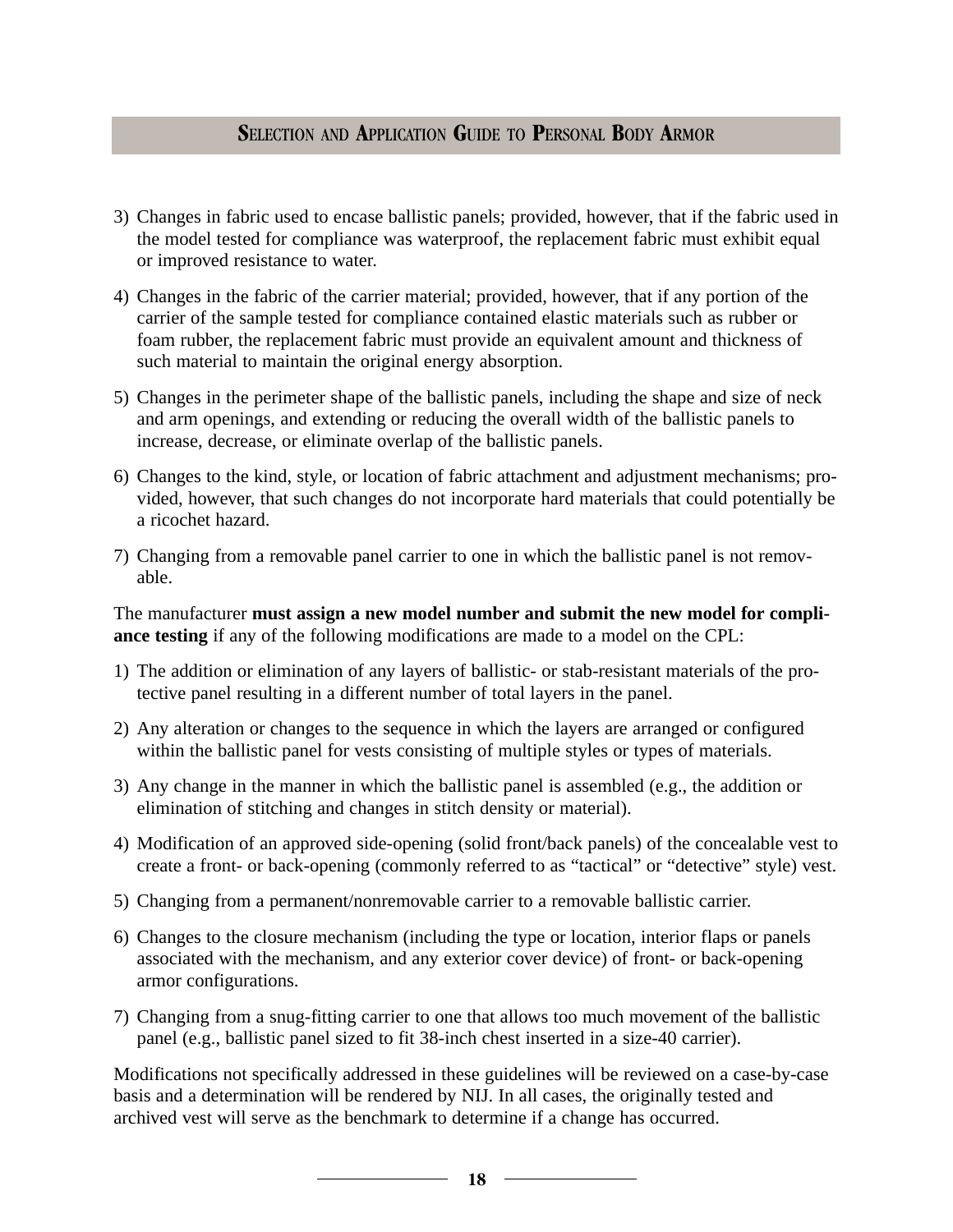Once a model of armor has been tested and approved, and a letter of compliance has been issued by NLECTC, it becomes the responsibility of the manufacturer to ensure that **all subsequent production units** sold to law enforcement agencies or personnel labeled as being in compliance with NIJ standards are constructed identically to the model submitted to NLECTC for testing and which was found to comply with the requirements of the standards.

### **ISO 9000**

Several armor manufacturers advertise that their companies have obtained ISO 9000 certification. Some confusion exists as to what this certification means and its relationship to NIJ compliance testing. The following explains ISO 9000 and its significance to purchasers.

ISO stands for the International Organization for Standardization. Founded in 1946, its charter calls for it to provide harmonized standards for manufacturing quality that are to be used throughout the world. Through the years, ISO's role has expanded beyond the quality system into environmental issues, occupational health and safety, laboratory accreditations, and conformity assessment. Approximately 110 countries participate in ISO standards programs. International standards are prepared through the efforts of technical committees, working groups, and technical advisory groups.

ISO 9000 defines minimum guidelines for **quality management** in the manufacturing process. This voluntary certification process is designed to provide consistency in the manufacturing process that companies use. Companies are required to have a documented quality control system and their employees must follow these established procedures.

The three quality objectives of ISO 9000 are as follows:

- Achieve and sustain the quality of service so as to meet customer requirements consistently.
- Provide assurance to management that intended quality is achieved and sustained.
- Provide assurance to customers that intended quality is being achieved and sustained.

ISO 9000 has three levels of certification. The basic level, ISO 9003, has 16 requirements. The next level, ISO 9002, requires companies to meet all ISO 9003 requirements, plus servicing, process control, and purchasing requirements. The highest level, ISO 9001, requires companies to meet all the ISO 9002 requirements, as well as documented product design control requirements.

**It is important to note that the ISO 9000 certification process certifies the quality control system of companies, not the quality of their products or service.** ISO 9000 certification does not imply product conformity to any given set of requirements (such as the NIJ standards). Therefore, a clear and significant distinction exists between manufacturers that are ISO certified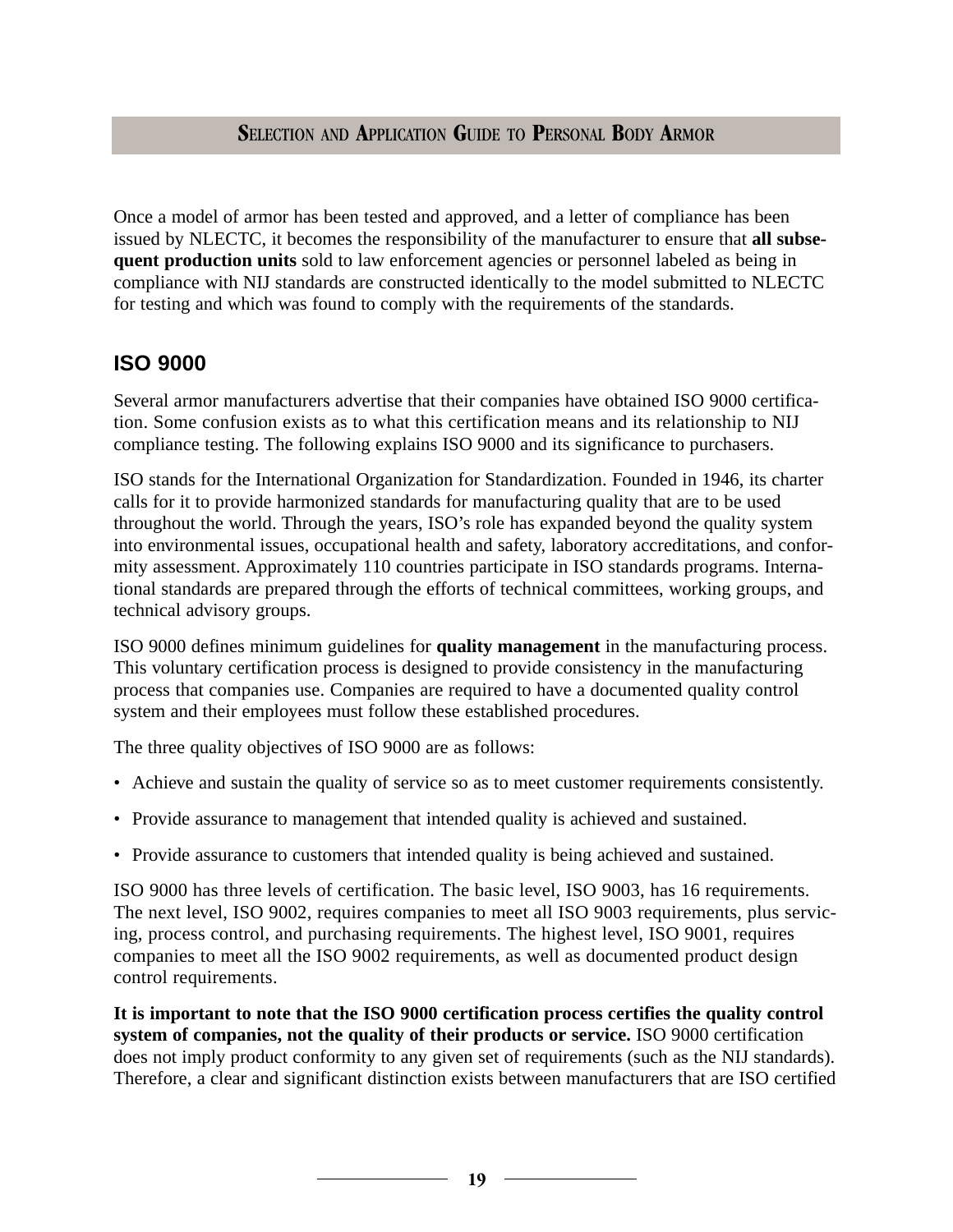and whether their products comply with the NIJ standards. ISO certification addresses the quality of the manufacturing **process** used by armor manufacturers, while the NIJ standards address the **performance** capabilities of specific models of armor produced by manufacturers.

# **Materials Used**

*Note: The following information has been prepared from product literature supplied by the manufacturer. All product descriptions and performance claims are the manufacturer's and do not represent findings or endorsement of these claims by the National Institute of Justice, U.S. Department of Justice; Office of Law Enforcement Standards, U.S. Department of Commerce; or Aspen Systems Corporation.*

Several manufacturers have been involved in developing and refining materials used in body armor. DuPont has developed law enforcement protection products for more than 25 years. Its Kevlar® brand fiber, first developed in 1965, was the first material identified for use in the modern generation of concealable body armor. Kevlar<sup>®</sup> is a manmade organic fiber, with a combination of properties allowing for high strength with low weight, high chemical resistance, and high cut resistance. Kevlar<sup>®</sup> is also flame resistant; does not melt, soften, or flow; and the fiber is unaffected by immersion in water (see the wet testing discussion in chapter 6 on page 36).

Kevlar® 29, introduced in the early 1970s, was the first generation of bullet-resistant fibers developed by DuPont and helped to make the production of flexible, concealable body armor practical for the first time. In 1988, DuPont introduced the second generation of Kevlar® fiber, known as Kevlar® 129. According to DuPont, this fabric offered increased ballistic protection capabilities against high-energy rounds such as the 9mm full metal jacket (FMJ). In 1995, Kevlar® Correctional™ was introduced, which provides puncture-resistant technology to both law enforcement and correctional officers against puncture-type threats.

The newest addition to the Kevlar® line is Kevlar® Protera, which DuPont made available in 1996. DuPont contends that the Kevlar® Protera is a high-performance fabric that allows lighter weight, more flexibility, and greater ballistic protection in a vest design due to the molecular structure of the fiber. Its tensile strength and energy-absorbing capabilities have been increased by the development of a new spinning process.

DuPont Kevlar® continues to develop and design new generations of high-performance solutions and innovations to provide multithreat protection to officers in the criminal justice community. This patented multithreat technology will enable the creation of armor that protects against firearms, commercially manufactured knives, and puncture-producing weapons like ice picks.

Spectra® fiber, manufactured by Honeywell, is an ultra-high-strength polyethylene fiber. Ultra high molecular weight polyethylene is dissolved in a solvent and spun through a series of small orifices, called spinnerets. This solution is solidified by cooling, and the cooled fiber has a gellike appearance. Spectra® fiber, which Honeywell claims is the highest strength-to-weight fiber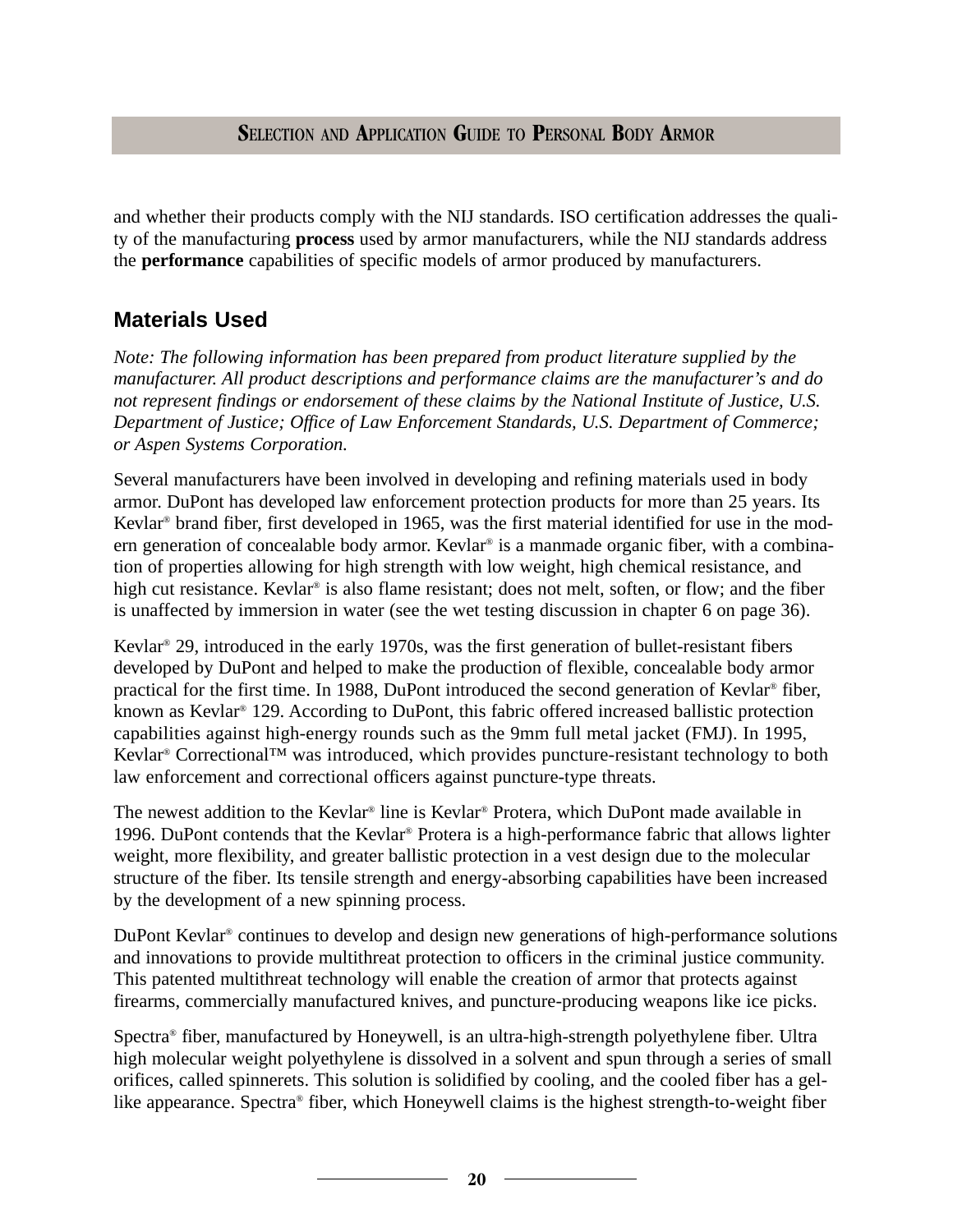in the world, is resistant to water penetration, has extremely high chemical resistance and very high cut resistance properties. Honeywell uses its Spectra® fiber to make its patented Spectra Shield® composite. A layer of Spectra Shield® composite consists of two unidirectional layers of Spectra® fiber, arranged to cross each other at 0- and 90-degree angles and held in place by a flexible resin. Both the fiber and resin layers are sealed between two thin sheets of polyethylene film. According to Honeywell, the resulting nonwoven fabric is incredibly strong, lightweight, flexible, and has excellent ballistic protection capabilities. Spectra Shield® is made in a variety of styles for use in both concealable and hard armor applications.

Honeywell also uses the Shield Technology process to manufacture another type of shield composite called GoldFlex®. GoldFlex® is manufactured using aramid fibers in place of the Spectra fiber. GoldFlex®, Spectra Shield®, and Spectra® fabrics offer body armor manufacturers an array of products to meet today's demanding and changing threats.

Another manufacturer, Twaron Products, has developed various forms of its aramid fiber Twaron® for body armor. According to Twaron, this fiber uses 1,000 or more finely spun single filaments that act as an energy sponge, absorbing a bullet's impact and quickly dissipating its energy through engaged and adjacent fibers. Because more filaments are used, the impact is dispersed more quickly. Twaron claims their patented Microfilament technology allows maximum energy absorption at minimum weights while enhancing comfort and flexibility.

Twaron Products maintains that the use of Twaron® in body armor significantly reduces the overall weight of the finished product, thus making vests more comfortable. Twaron Products continues to develop and manufacture lighter weight yarns with finer filaments, expanding their patented Microfilament product line.

Another fiber used to manufacture body armor is Dyneema®. Originated in the Netherlands, Dyneema® has an extremely high strength-to-weight ratio (a 1-mm-diameter rope of Dyneema® can bear up to a 240-kg load), is light enough that it can float on water, and has high energy absorption characteristics.

Zylon®, manufactured by Japanese company, Toyobo, is a PBO (polyphehylenebenzobisoxazole), a promising new entrant to the high-performance organic fibers market. PBO has outstanding thermal properties and almost twice the tensile strength of conventional para-aramid fibers. According to Toyobo, Zylon® will allow construction of comfortable protective garments because its excellent heat- and mechanical-resistant properties will provide light and flexible fabrics with improved comfort and mobility.

All fibers and materials noted in this chapter have a wide variety of uses in addition to ballistic garments. They are used for other types of protective clothing and equipment (e.g., bicycle and skateboarding helmets), marine and aircraft components, industrial cables, and recreational equipment such as fishing rods and tennis rackets. The materials described are some of the most commonly used; other materials (e.g., ballistic nylon) can also be used.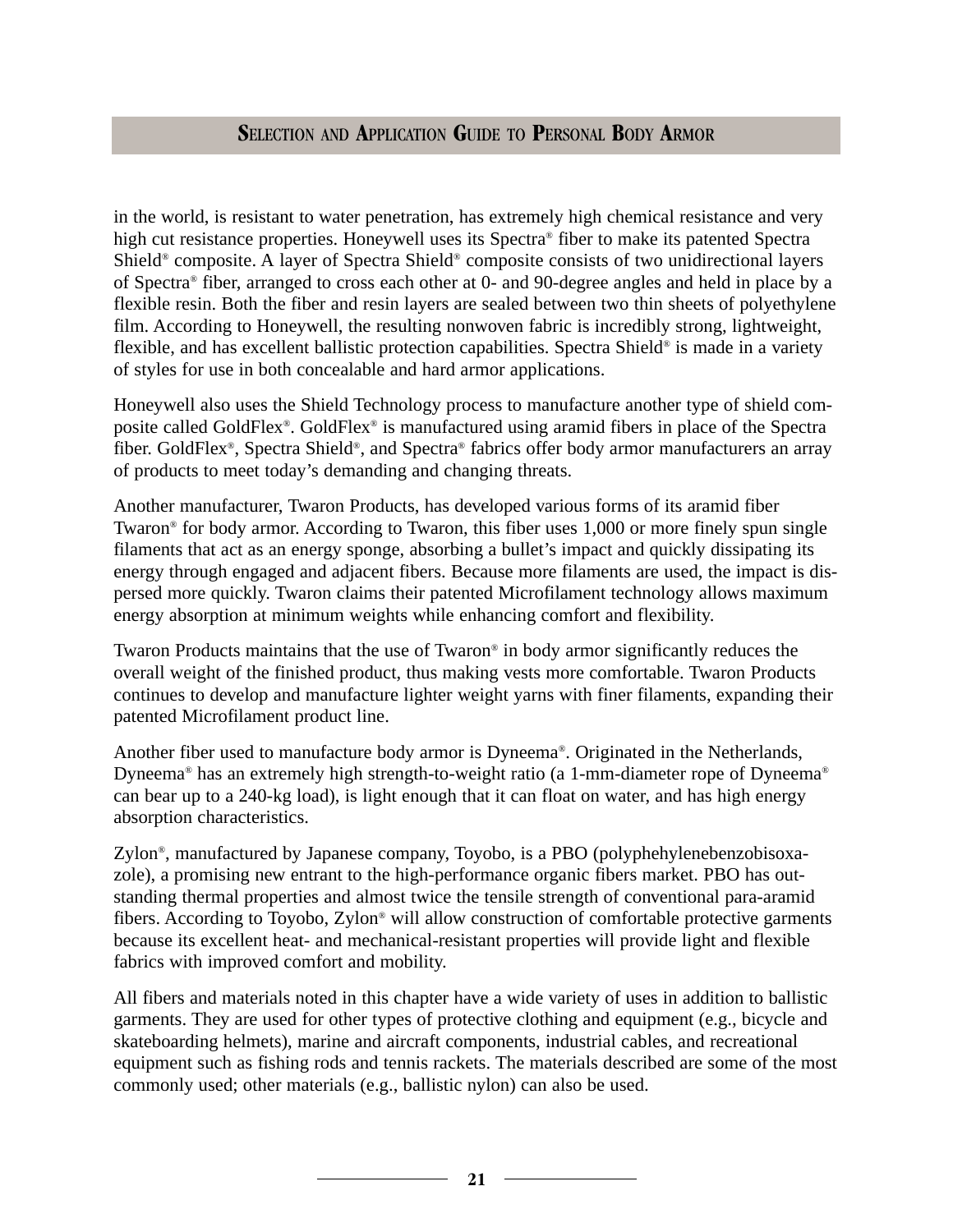The introduction of newer, high-performance fibers has dramatically decreased the weight and bulk of today's body armor and increased its comfort and wearability. It can be anticipated that newer materials will be developed and in conjunction with further advances in ballistic vest design, technology will continue to enhance the performance and comfort of tomorrow's body armor.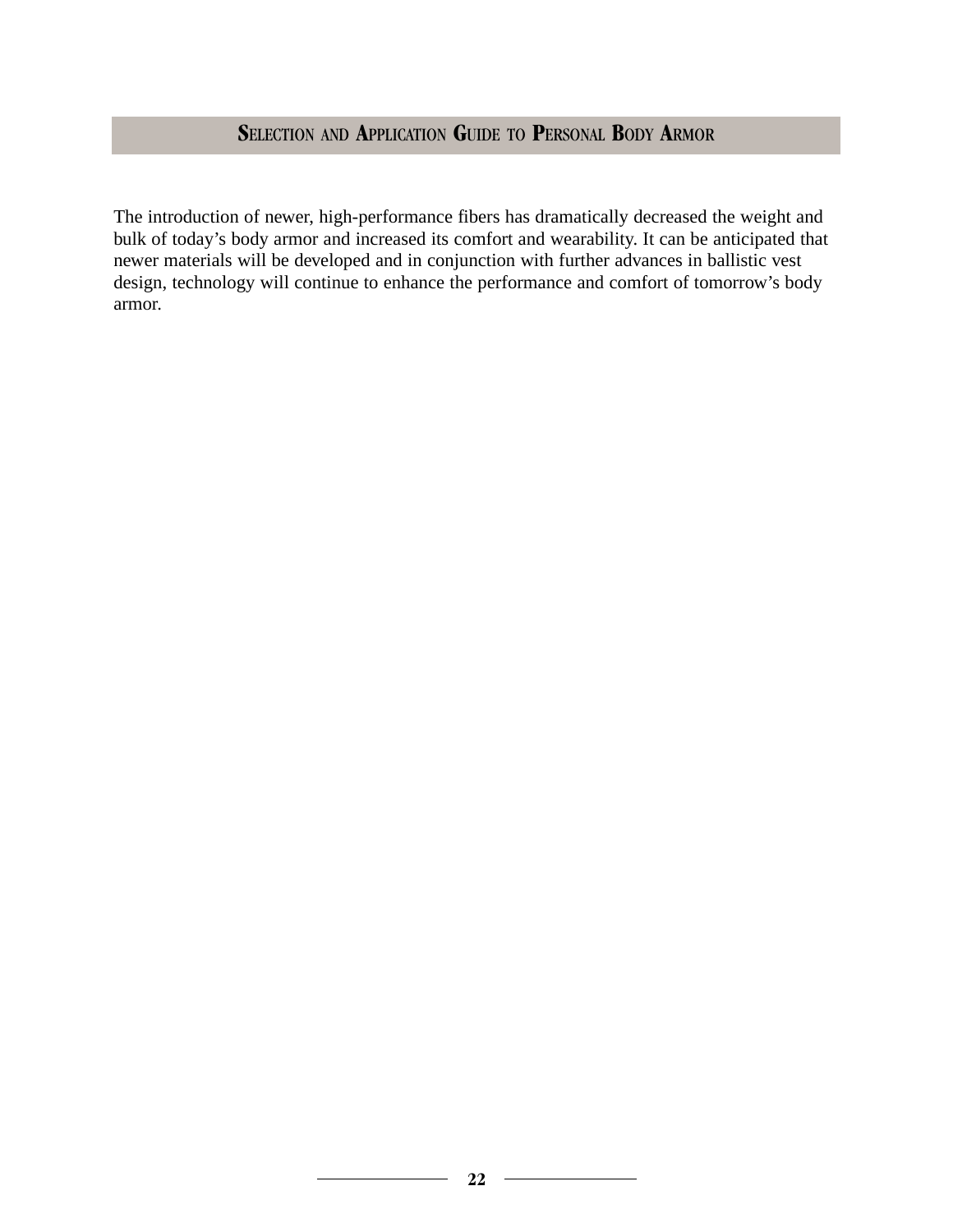# **5. The NIJ Standards**

The National Institute of Justice (NIJ) standards for *Ballistic Resistance of Personal Body Armor* and *Stab Resistance of Personal Body Armor* were developed by the National Institute of Standards and Technology's (NIST's) Office of Law Enforcement Standards (OLES) and issued by NIJ as voluntary national standards. These are performance rather than design standards, as are most OLES standards. Performance standards clearly specify a minimum satisfactory level of performance for each attribute that is critical to the equipment's intended use. In contrast, design standards specify the manner in which an item of equipment must be manufactured. Performance standards encourage design innovation and the use of advanced technology, addressing critical requirements only and not such attributes as comfort, color, or style which are generally matters of user perception or preference.

The administrative procedures for NIJ's body armor compliance-testing program, which is administered by the National Law Enforcement and Corrections Technology Center (NLECTC), are designed to ensure the integrity of the test results. A series of pre- and post-test checks and balances ensure the laboratory's conformance to the NIJ testing procedure. When a manufacturer elects to have a model of armor tested, the test samples are delivered to NLECTC, where the labels and workmanship are inspected before the samples are given to an independent laboratory for testing. A 2-week period is allocated to accomplish the control function before the scheduled testing date. Following testing, the samples are returned to NLECTC, where test results are verified. The tested samples are then archived.

The NIJ body armor testing program relies on voluntary participation by manufacturers. However, many police departments require that armor be tested by NLECTC and found in compliance with NIJ standards before they purchase the armor. As a result, most manufacturers design their armor to comply with the standards and have each model tested for compliance by NLECTC. Whenever NIJ develops a new standard, NLECTC distributes the revision to industry representatives for their comments.

# **Developing the NIJ Standard for Ballistic Resistance of Personal Body Armor**

The selection of body armor has become increasingly complex as manufacturers have developed numerous models and designs, the variety of ballistic fabric styles has increased, and the protection requirements of police agencies have changed. All of these factors have necessitated changes in the NIJ body armor standard.

NIJ's first standard, 0101.00, *Ballistic Resistance of Police Body Armor,* was published in March 1972 in response to the law enforcement community's request for a benchmark against which to measure competing manufacturer claims. This first standard provided requirements only for resistance to actual penetration of the vest by a bullet and defined only three levels of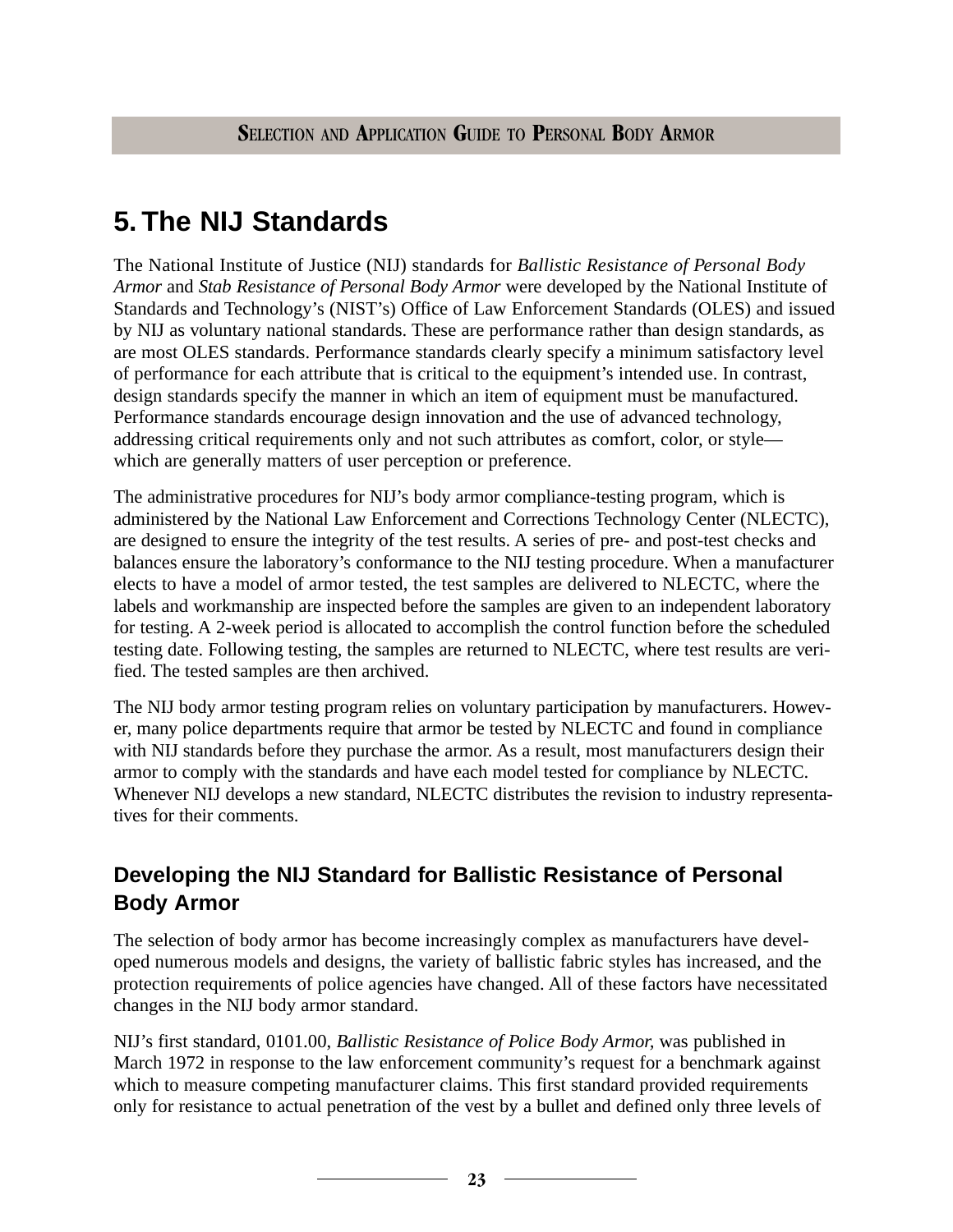protection from various threats. The issue of whether the armor could prevent injury from blunt trauma was not addressed.

In 1975, NIJ requested that the Law Enforcement Standards Laboratory (LESL), the predecessor to OLES, begin revision of the first standard to reflect contemporary research on blunt trauma and the degradation of armor when wet. A revised standard, STD–0101.01,<sup>13</sup> was published in December 1978 to introduce the backface signature test for blunt trauma and wet testing.

At approximately the same time, the law enforcement community asked NIJ to establish an equipment testing program to provide independent verification of body armor compliance to the NIJ standard. NIJ entered into a cooperative agreement with the International Association of Chiefs of Police (IACP) to conduct the testing. The first results were published in 1978. Since then, the models and the names of their manufacturers that pass compliance testing have been published in the *Police Body Armor Consumer Product List,* now known as the *Personal Body Armor Consumer Product List (CPL)*, which since 1999 has been available electronically through the NLECTC Web site, JUSTNET, at [http://www.justnet.org.](http://www.justnet.org) NLECTC also publishes other documents and guides, such as this one, to help police departments select and procure body armor.

In March 1985, NIJ amended the standard, issuing STD–0101.02, to take into account armors' susceptibility to angle shots and multishot assaults. NIJ STD–0101.02 also introduced threat level III-A, the highest protection level in concealable armor, in response to concerns from the law enforcement community about the need for protection from high-velocity and high-energy handgun rounds such as the submachine gun 9mm and .44 Magnum.<sup>14</sup> Published in April 1987, STD–0101.03 clarified labeling requirements, acceptance criteria, and backface signature measurement procedures.<sup>15</sup> NIJ also strengthened its administrative procedures for archiving models.

# **The Current Standard, NIJ Standard–0101.04**

In September 2000, NIJ issued *Ballistic Resistance of Personal Body Armor,* NIJ Standard–0101.04<sup>16</sup> the first revision in 13 years. There were a number of reasons for the revision. Since 1987, when the 0101.03 standard was adopted, there have been many changes in the design, manufacturing, and use of body armor. The ammunition and weapons threats that police officers face are different. Most officers today use autoloading pistols as their duty weapon instead of revolvers. Design technology used in making the vests has changed significantly, and new ballistic-resistant materials have been introduced. Administrative changes added to the NIJ standard over time have also made it unduly cumbersome for laboratory test personnel to administer the test. The revised standard reflects the changes in threats and designs and incorporates and streamlines the administrative changes. Testing under the revised standard was initiated in fall 2000.

The new 0101.04 standard represents a significant step toward ensuring consistent, welldocumented testing of body under NIJ's program. The main intent of the revision was to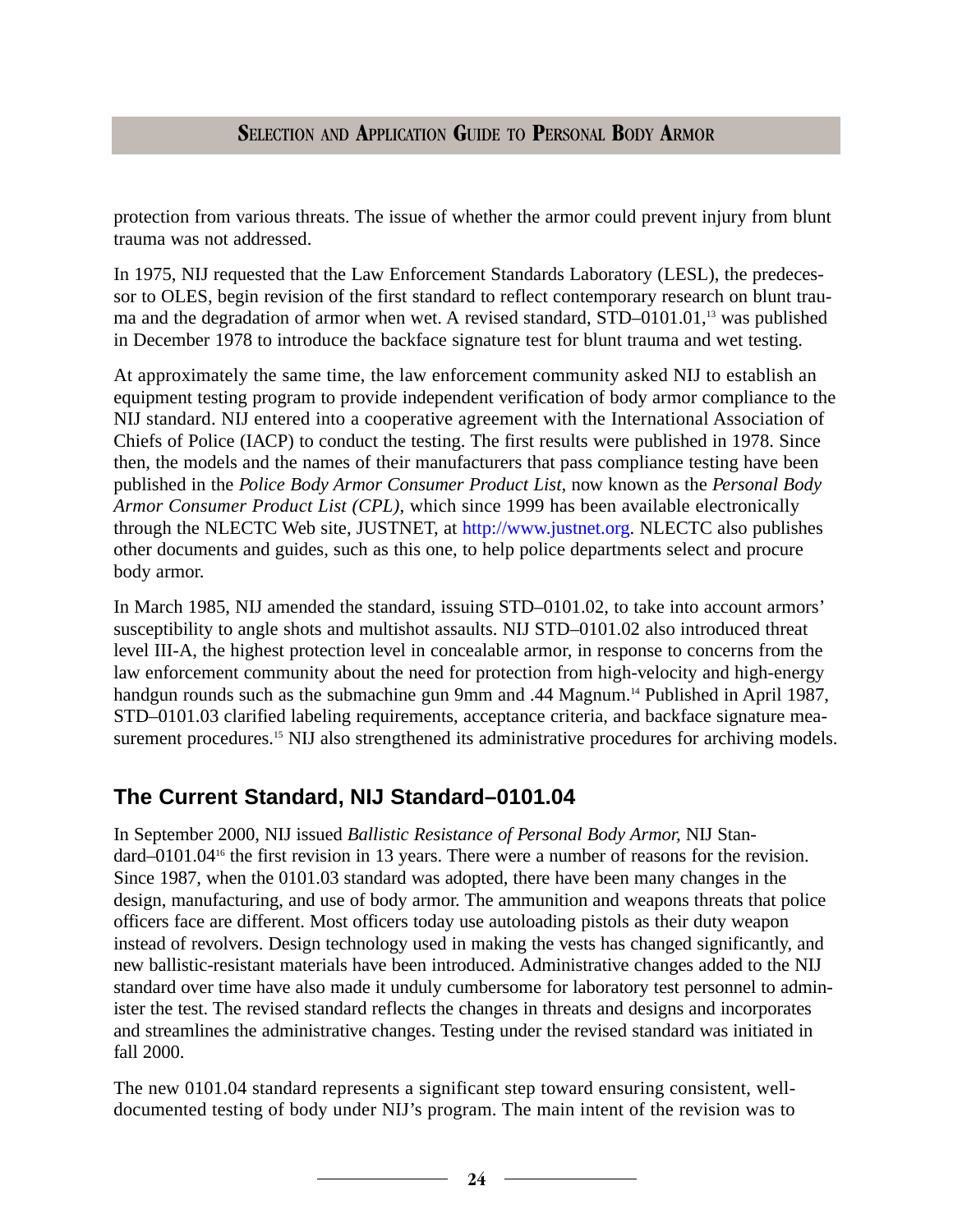incorporate as many of the lessons learned from the long period of 0101.03 testing experience as possible, particularly in regard to clarification and definition of many of the methods and equipment used to test body armor for NIJ compliance.

In addition to the introduction of new test threat rounds, the new standard reinstates the "pat down" procedure or the smoothing of the armor panel between shots, which was performed in NIJ Standard–0101.02 and previous editions, and an increase from one to two measurements per panel for backface signature. The techniques and equipment for wet conditioning of the test armor, construction of the backing material fixture, and firing the test threat ammunition also have been updated and revised. A single, highly automated, computer-based reporting format and comprehensive database archival system will standardize reports, making testing data more manageable and accessible to users.

# **Introducing Stab Resistance of Personal Body Armor, NIJ Standard–0115.00**

While the most common type of threat faced by a police officers is from a gun, the most common threat a correctional officer is likely to face is from a knife or ice pick. In response to the needs of the corrections community, NIJ has developed a performance standard for stab- and puncture-resistant body armor through a collaboration of OLES, the U.S. Secret Service, and the Police Scientific Development Branch (PSDB) in the United Kingdom (UK). *Stab Resistance of Personal Body Armor, NIJ Standard–0115.00*<sup>17</sup> was released in October 2000.

This standard specifies the minimum performance requirements for body armor that is resistant to attack by typical pointed and edged weapons. The standard also describes the test methodology to be used for this assessment.

In developing the standard, NIJ relied on the extensive research experience of PSDB in the UK, where the primary threat to law enforcement officers is from sharp-edged and pointed weapons. As part of their initial research, PSDB created a model to determine the actual forces generated by an assailant during attack, and, from this model, developed realistic test methodologies and procedures that could be replicated in the laboratory. Several different types of blades were engineered to accurately reflect actual threats faced by law enforcement and correctional officers. Although these blades are specially designed to ensure consistency in testing procedures, they reflect many of the features found in the high-grade commercial knives or homemade instruments most commonly used in attacks.

The threats from ice picks and lower quality, prison-made knives and shivs are much more difficult to quantify than those from commercial knives. Research addressing homemade instruments continues, and any improvements from this research will be incorporated into future revisions of NIJ Standard–0115.00. For the present time, the same test methodology will be used for homemade weapons as is used for commercial knives, but the threat weapon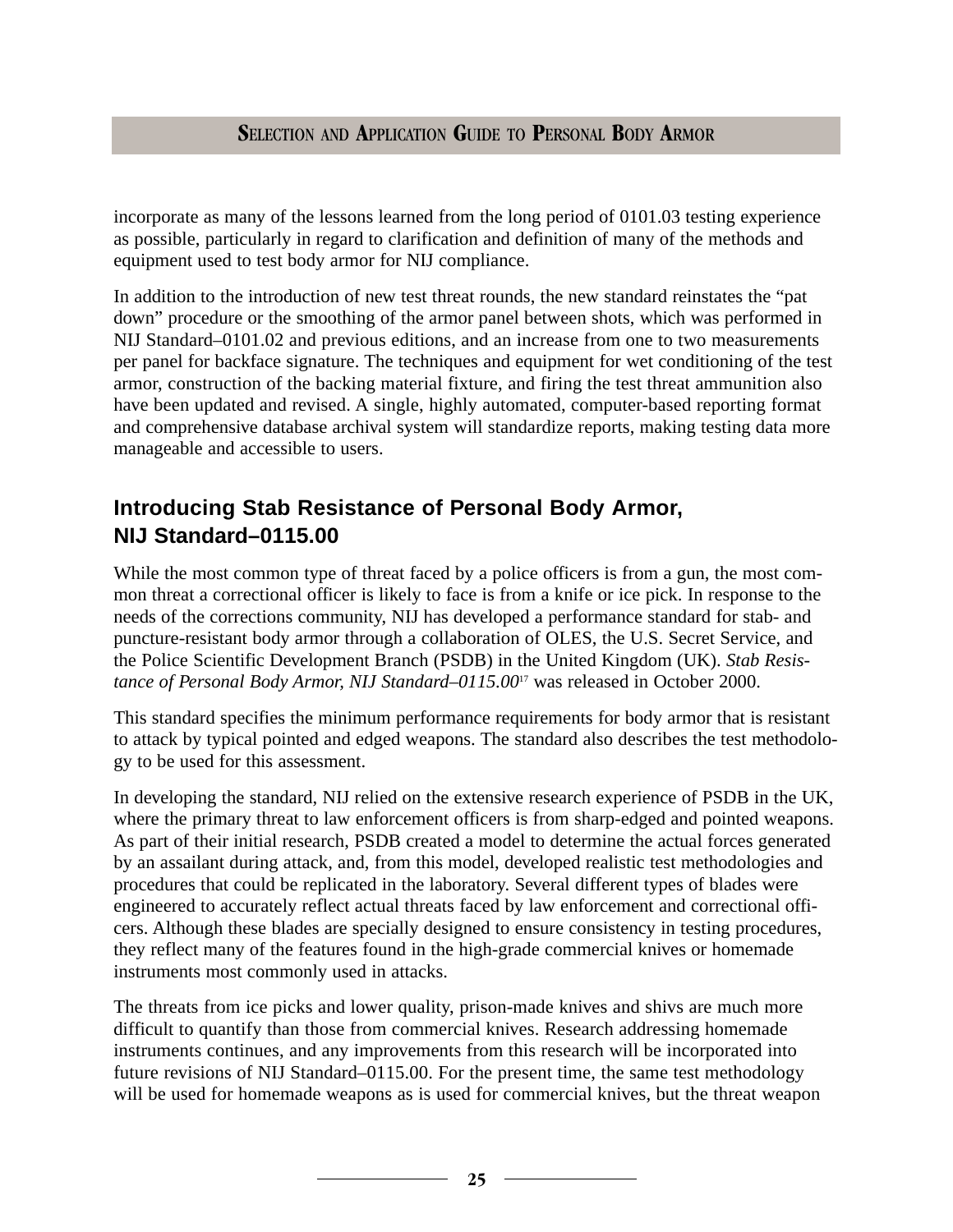is a modified ice pick commonly used in the "California Ice Pick" test. A more complete discussion of the testing procedures, protection classes, and threat levels can be found in chapter 7.

This standard and the revised standard for ballistic-resistant body armor were circulated for review among the membership of the Law Enforcement and Corrections Technology Advisory Council (LECTAC), LECTAC's Weapons and Protective Systems Subcommittee, LECTAC's Executive Committee, and the National Armor Advisory Board (NAAB). NAAB is made up of law enforcement officers and body armor industry representatives, including fiber and fabric manufacturers, weavers, and armor manufacturers.

NIJ's policy on body armor has always been that preserving the life of the police or corrections officer is the sole criterion on which to judge body armor effectiveness. At present, an officer may select a garment that corresponds to an appropriate threat level and be confident that armor in compliance with NIJ's standard will defeat the stated threat level.

# **Cooperative Efforts Between NLECTC and Industry**

To further enhance its mission to support State and local law enforcement and corrections by identifying their needs, finding expedient and cost-effective solutions, and bringing those solutions to the attention of the law enforcement and corrections community, NIJ has developed a new cooperative effort between NLECTC and the body armor industry. The existing NLECTC program structure accomplishes this by refining the process for developing policy and by reviewing standards (see exhibit 3).

Key organizational components of NLECTC's policy development process are NIJ, LECTAC, NLECTC, OLES, LECTAC's technical subcommittees, and the testing laboratories. Industry's role has been formalized through the introduction of advisory boards, whose functions are included below.

**NIJ.** The Institute funds and manages all the activities of NLECTC, resolves disputes and appeals, conducts needs assessments, and coordinates input from the criminal justice system.

**LECTAC.** A key element in the policy and standards development process, LECTAC is composed of Federal, State, and local law enforcement and corrections professionals who are appointed by NLECTC with the approval of the LECTAC Executive Committee. LECTAC meets at least annually, and its chairperson keeps in close contact with NIJ and NLECTC throughout the year. The advisory council:

- Identifies critical product and technology needs of the criminal justice community.
- Recommends priorities and methods that form the basis from which standards and policies are developed.
- Assesses law enforcement and corrections equipment issues, including suggesting research and development priorities.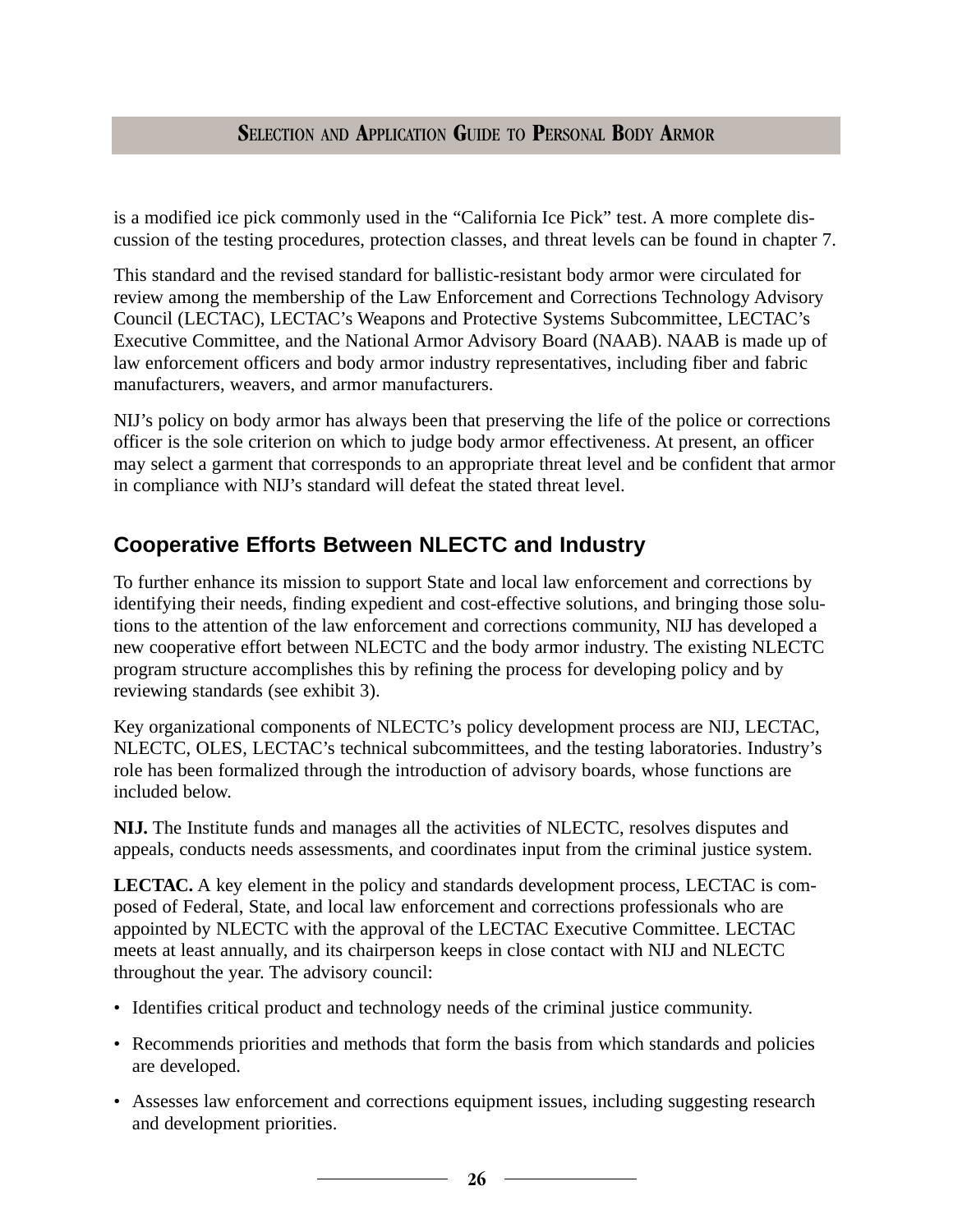

- Suggests equipment to be tested and recommends the development of guides, bulletins, and other program publications.
- Strengthens links between NIJ and the criminal justice community.

**LECTAC subcommittees.** LECTAC's subcommittees report to the full council and meet on an as-needed basis. Subcommittees are formed to address major areas of technology research and development such as law enforcement and corrections operations, weapons and protective systems, communications, and contraband detection, among others. The chair of a subcommittee also serves as or appoints the chair of any advisory board assigned to that subcommittee.

**NLECTC.** NLECTC coordinates the testing of all equipment under the program and fields requests for information and technical assistance from law enforcement and corrections agencies. The criminal justice community looks to NLECTC for authoritative information on the latest technology and products. NLECTC:

- Coordinates equipment testing activities and collects results from laboratories.
- Publishes consumer product lists of products that comply with NIJ standards.
- Operates a toll-free information service and Internet site.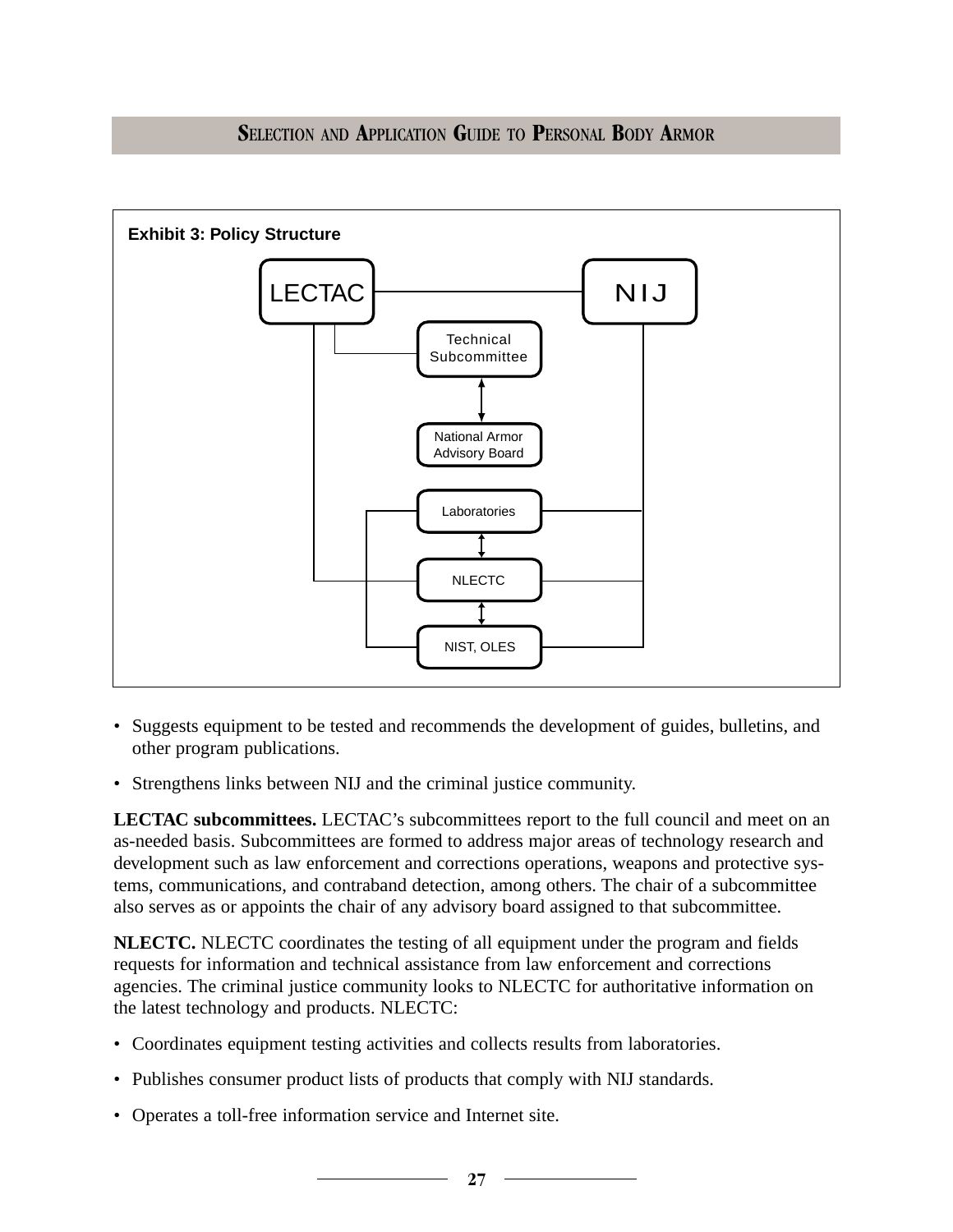- Archives tested products.
- Issues publications on equipment and standards.
- Provides technical assistance to the criminal justice community.
- Serves as a resource to LECTAC and the advisory boards.

**OLES.** Funded by NIJ through an interagency agreement, OLES is part of NIST. As NIJ's principal agent for setting standards on law enforcement equipment, OLES:

- Conducts technical studies.
- Develops initial standards for testing and provides scientific and technical support to the technical committees and advisory boards.
- Provides technical assistance to criminal justice agencies.
- Evaluates and monitors testing laboratories.

**Testing laboratories.** Independent testing laboratories are evaluated by OLES and subsequently authorized by NLECTC to conduct testing of manufacturers' products in accordance with NIJ standards. Each product is tested before appearing in a *Personal Body Armor CPL*. The testing itself is contracted between the manufacturer and the laboratory, but the equipment must be submitted through NLECTC. Once a performance assurance program has been developed, laboratories selected by NLECTC to test body armor will be required to provide the manufacturers with a followup performance assurance program.

**Advisory boards.** Composed of industry and user representatives, NLECTC intends to establish advisory boards for each major equipment/technology focus that will report to the respective technical subcommittees of LECTAC. The boards will provide an opportunity for the industry and users to meet directly with LECTAC technical subcommittees. Currently, NAAB is the only advisory board that has been formed. It is composed of body armor manufacturers, fiber and fabric manufacturers, law enforcement management, and rank-and-file representatives from law enforcement. Board members review standards and policy and recommend revisions to the Weapons and Protective Systems Subcommittee of LECTAC. All advisory boards will recommend actions concerning possible modifications of NIJ standards. If an advisory board endorses a recommendation to their respective subcommittee, it will be referred to LECTAC for its full endorsement.

# **The Standards Review Process**

With advice from NAAB, NLECTC, and the Weapons and Protective Systems Subcommittee of LECTAC, NIJ has formalized a process for accommodating changes to the existing body armor standard. In this revised process, shown in exhibit 4, a suggestion for a change in the standard is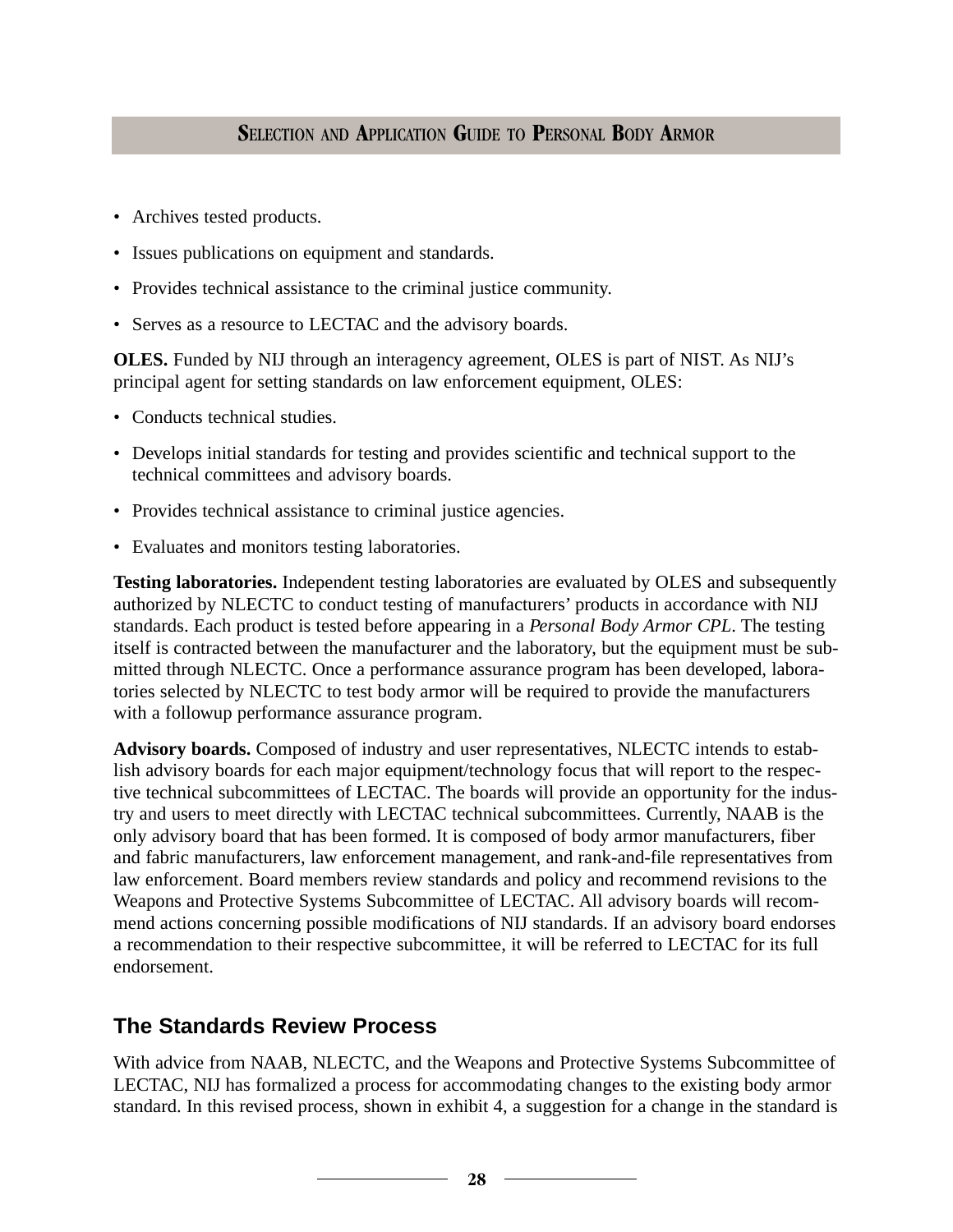



submitted to NLECTC. NLECTC then conducts an immediate review to ensure that the suggestion is intelligible, relevant to the equipment in question, and has not been considered previously.

If the suggestion passes this review, copies are forwarded to the Weapons and Protective Systems Subcommittee and NAAB. If the suggestion has technical merit and is feasible, the subcommittee directs NLECTC to publish the suggestion and to solicit comments from the field. NLECTC also circulates the suggested change to NIJ, LECTAC, and OLES for review.

Comments from the field regarding the recommendations are provided to NLECTC in a specified number of copies. Copies are also provided by the commenter directly to the person or organization who made the suggestion. NLECTC forwards the comments, along with its recommendations regarding the comments, to NIJ, OLES, the Weapons and Protective System Subcommittee, and NAAB for review. The subcommittee then makes a final recommendation to LECTAC, which passes it on to NIJ. NIJ and the Office of General Counsel review the recommendation to ensure that it fully complies with the law and relevant policy. If it does, NLECTC publishes the decision and the effective date of the change.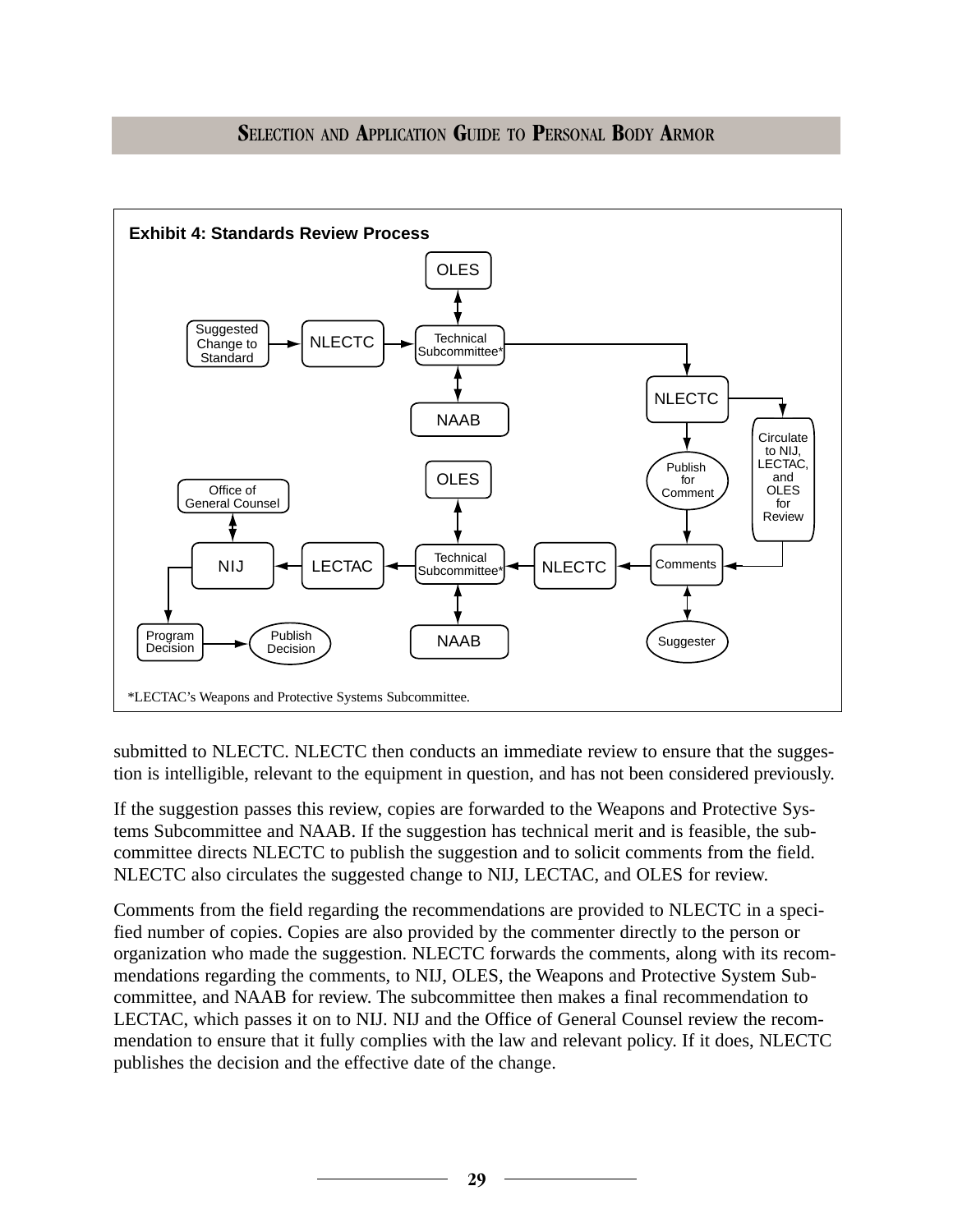The following options are available to the reviewers when they consider a suggestion:

- Accept the suggestion as offered.
- Accept the suggestion with modifications.
- Refer the suggestion for further research.
- Reject the suggestion because it was improperly submitted, previously rejected, irrelevant, or not feasible.

Suggestions are processed at least annually. If a suggestion is rejected, an explanation is provided. NIJ does not consider revising the standard unless supporting research is presented, nor does NIJ change the standard without comments from law enforcement and the body armor industry. If NIJ errs, it is on the side of the user. The standards review process is similar for other equipment standards.

NIJ's responsiveness to law enforcement and industry concerns is evident in recent changes in the program. These changes include strengthening the program's management and policy structure, creating a process for modifying standards, inviting industry representatives to participate in the standards review process, and sending letters to manufacturers to clarify the responsibilities of those who choose to participate in the body armor program. (This last step is to prevent confusion and misunderstandings that might develop in the use of the NIJ standard and testing program for manufacturers' product advertising and marketing.)

NIJ is proud of the partnership it is forging among government, industry, and the Nation's police and corrections officers. Like all partnerships, the one between NIJ and body armor manufacturers must be based on mutual rights and responsibilities. In return for permission to use the NIJ label, NIJ also asks manufacturers to take responsibility for the safety of their products that are sold to law enforcement officers. Reciprocally, NIJ is committed to working with the manufacturers to adjust the standards and testing program to accommodate the needs and technological advancements of the body armor industry.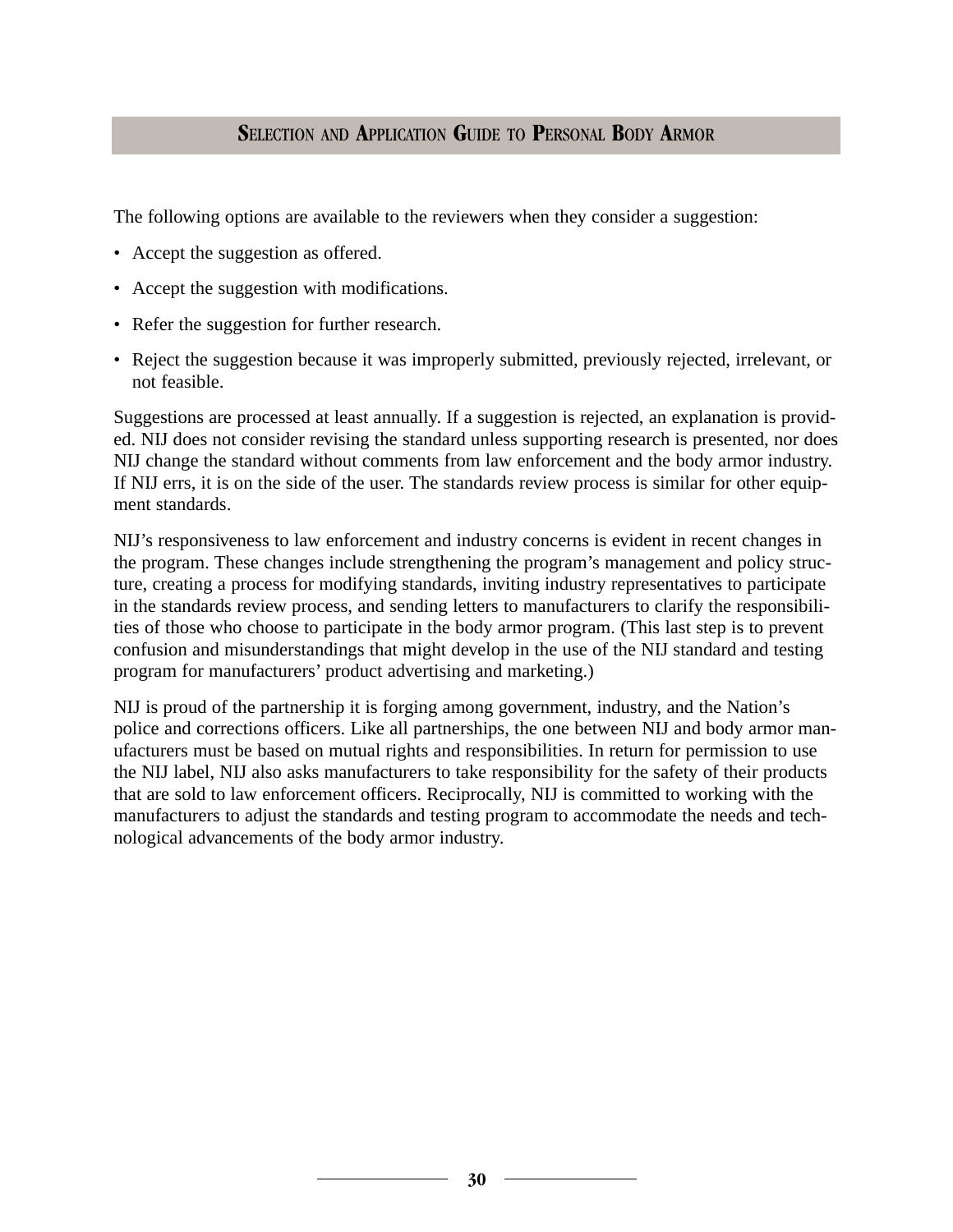# **6. Ballistic-Resistant Personal Body Armor**

## **Selecting the Appropriate Level of Protection**

The first step in selecting the appropriate protection level of body armor is to establish the level of protection that users need based on the realistic weapon threat they face. To date, body armor has not been known to fail to prevent the penetration of a bullet constituting a threat equal to or less than the protection rating of the armor. However, officers have died from wounds received from weapons or ammunition exceeding the rated protection of the armor. While 100-percent protection in all circumstances is impossible, the routine use of appropriate body armor significantly reduces the likelihood of fatal injury. Body armor selection is to some extent a tradeoff between ballistic protection and wearability. The weight and bulk of body armor are generally proportional to the level of ballistic protection it provides; therefore, comfort decreases as the protection level increases. All departments should strive to select body armor that their officers will wear, consistent with their ballistic protection requirements. Agencies should ensure that each officer knows and understands the protection that it affords, as well as its limitations.

The weapons and ammunition commonly found on the street may vary significantly with geographic location. Therefore, information concerning weapons and ammunition that are confiscated in both the local jurisdiction and nearby surrounding areas must be considered, as well as statistics concerning gun sales by local firearms dealers. Such data will permit an assessment of the current threat from street weapons. The National Institute of Justice (NIJ) strongly recommends the selection of an armor that protects against both the street threat and the officer's handgun. A review of reports on officers killed during the period from 1980 to 2000 shows that 163 of the 1,058 officers killed with a handgun, or on average one in six officers, was killed with his or her own service weapon.

Information from the Uniform Crime Reports (UCR), *Law Enforcement Officers Killed and Assaulted*<sup>18</sup> provides some insight into the overall threat to officers nationwide. Statistics based on the Federal Bureau of Investigation's (FBI's) UCR data reveal that from 1990 to 1999, 658 law enforcement officers were feloniously killed in the line of duty (see exhibit 5). Of these, 610 (92.7 percent) were killed by firearms—466 (71 percent) by handguns, 112 (17 percent) by rifles, 32 (4.9 percent) by shotguns—and 48 (7 percent) by other types of weapons. These other weapons included knives (10 fatalities); bombs (11, 8 of which occurred in a single incident the bombing of the Alfred P. Murrah Federal Building in Oklahoma City); personal weapons (5); and automobiles and other fatal means not usually thought of as weapons (22).

Of the 466 deaths from handguns, between 1990 and 1999, 9mm handguns or lesser handguns were used in 311 (66.7 percent) of the cases.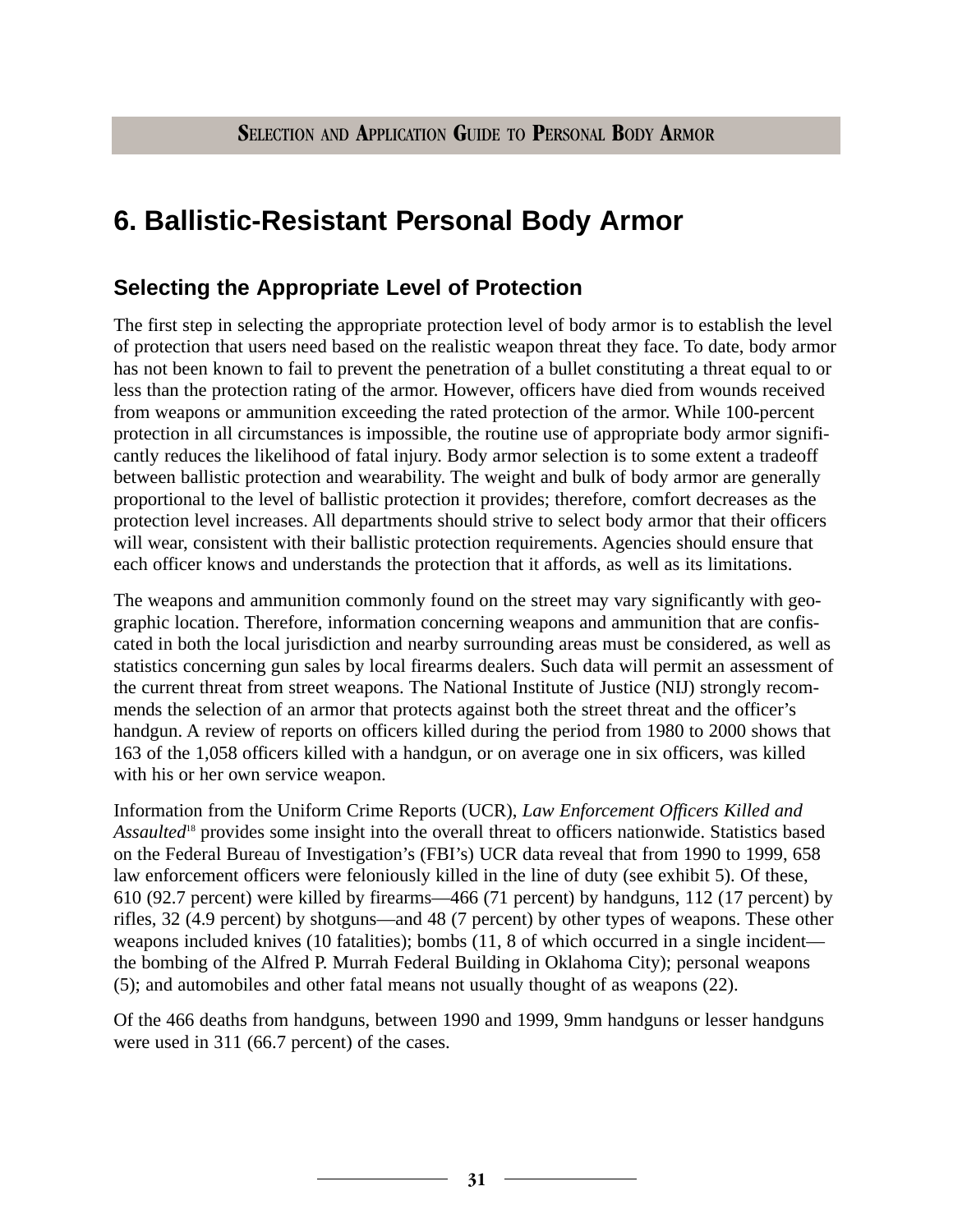

# **The "Takeaway" Problem**

Another consideration in determining the appropriate threat level is the type of service weapon and ammunition used by the department. In reviewing the UCR data for the time period of 1980 to 1999, a total of 163 deaths, or 15.4 percent of deaths from handguns, resulted from officers being shot with their own service weapon (see exhibit 6). In these 163 cases, no documented incidents occurred of a round from the officer's service weapon penetrating the officer's body armor and causing the fatal injury.

A dramatic decline has occurred in the number of officers slain with their own weapons in the 1990s. For the period from 1980 to 1989, an average of 11.2 officers were slain annually with their own weapons; from 1990 to 1999, the average decreased to 5.2 officers. This decrease can most likely be attributed to several factors, including increased officer awareness of the problem, expanded use of body armor, enhanced officer safety and weapon retention training, and the emergence of holsters designed with security or antitakeaway features. However, officers should still be cognizant of the potential danger posed by their own sidearms, should these be used against them. Generally speaking, Type II-A and Type II armor provide protection against most types of handgun ammunition commonly used by law enforcement agencies today.

In analyzing potential weapon threats, a given police department will probably identify several threat levels, depending on the nature of specific assignments. Specialized armor will be required for special weapons and tactics team operations, but these armors will only be issued and used as needed. As noted earlier, armor that provides protection against high-level threats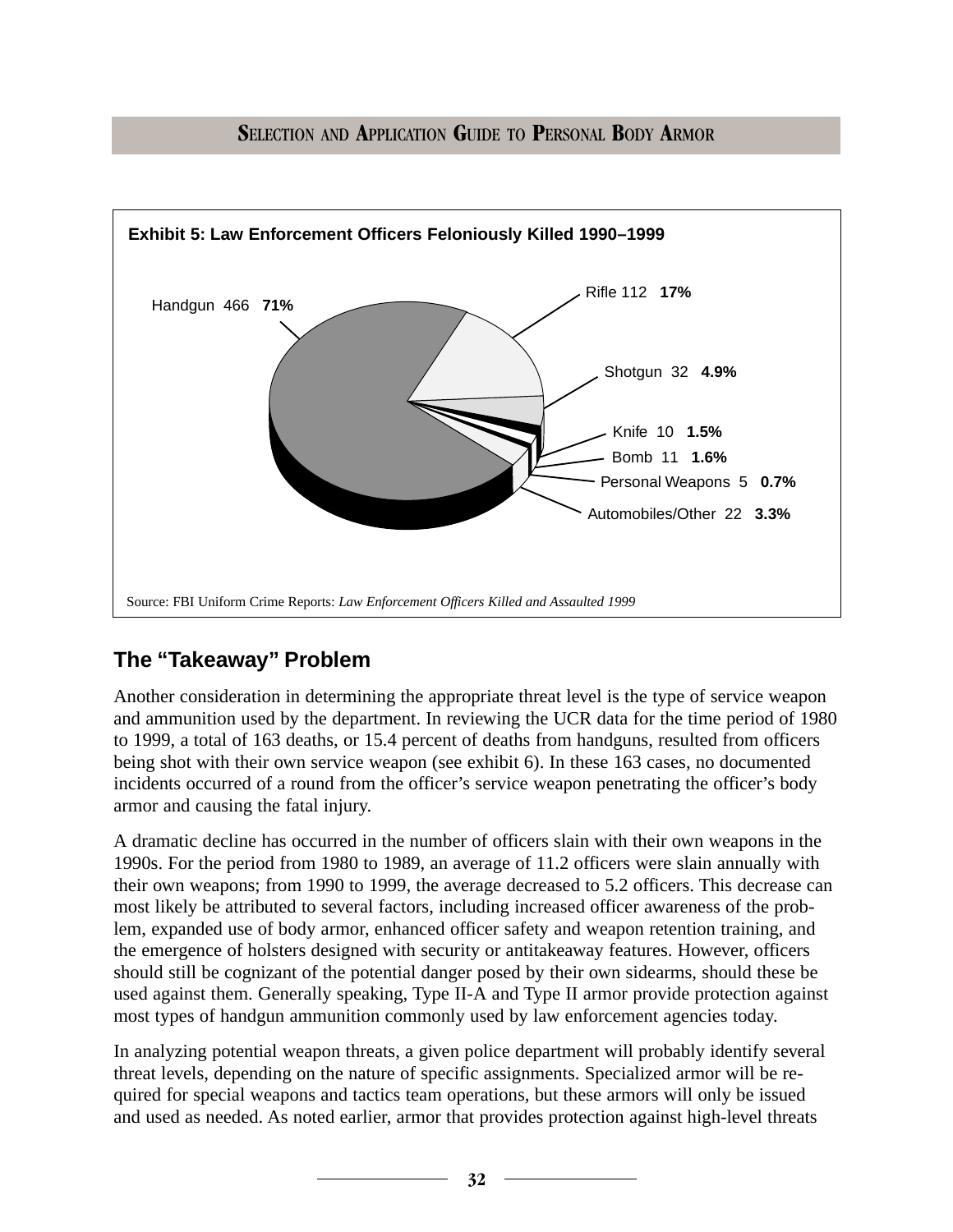is generally heavy and bulky and therefore can be unsuitable for full-time use.

A department should avoid the temptation to purchase armor that provides protection far in excess of realistic needs. Such a purchase not only increases the cost, but increases the likelihood that the armor will not be worn. Overspecification of protection levels has been alleged as the most common reason that armor is not worn.

Recognizing that it may not be practical to protect against all possible handgun attacks, a department must carefully consider the selection of armor appropriate to its needs. In the final analysis,



those responsible for selecting the level of protection for armor to be used routinely must exercise prudent judgment and decide whether the overall benefits of limited protection (purchasing a less protective armor type than the maximum level of protection indicated by threat analysis) outweigh the complete loss of protection if the armor is not worn.

## **The Corrections Threat**

While the FBI's Uniform Crime Reports *Law Enforcement Officers Killed and Assaulted (LEOKA)* provides detailed insight into the nature and types of assaults on police officers, there are no comparable statistics currently maintained for assaults on corrections officers. However, the statistics that are available indicate that the threat of assault is a common danger for corrections officers as well.

According to data compiled by the Bureau of Justice Statistics (BJS), between 1990 and 1997 the number of inmates in State and Federal custody has increased by a total of 434,000, or an average annual growth rate of  $6.8$  percent.<sup>19</sup> There was a one-third increase in the number of assaults by inmates on corrections facility staff between 1990 and 1995. In 1990, there were 10,731 reported assaults by inmates on corrections facility staff; in 1995, there were 14,165 reported assaults. The nature of the assaults has become more severe as well. In 1990, none of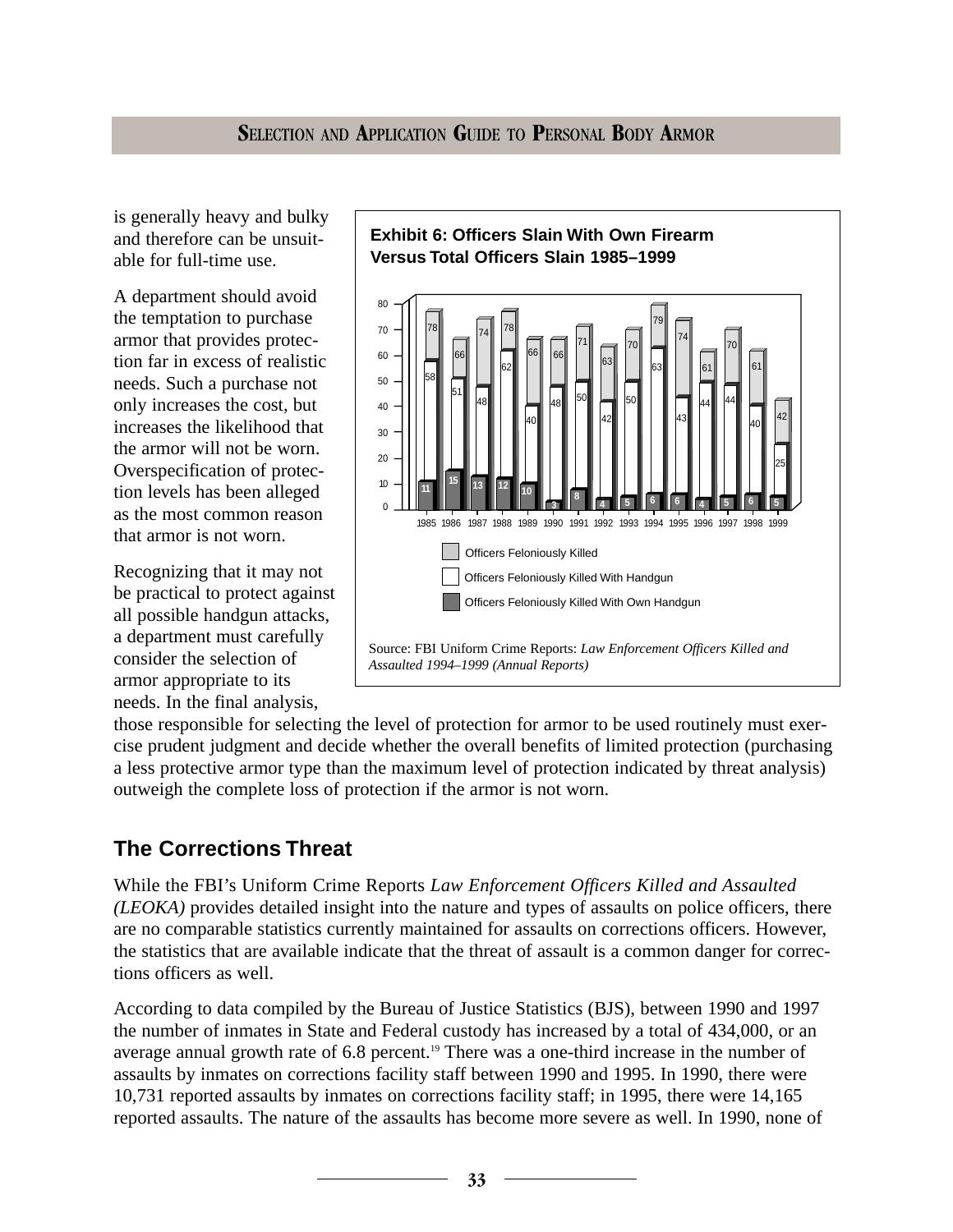the reported assaults resulted in the death of the staff member who was assaulted. By comparison, in 1995, 14 staff members were killed as a result of the assault.<sup>20</sup>

While the threat faced by the police officer is most frequently from firearms, a corrections officer faces an entirely different variety of threats. Because corrections officers are rarely equipped with firearms, and it is extremely rare for an inmate to obtain a firearm within a correctional facility, the most common threat faced is from pointed- and sharp-edged weapons. Most of these are homemade or improvised weapons, made from scraps of metal obtained through a variety of sources in the corrections environment.

While these threats are different from firearms, they are equally capable of inflicting serious or fatal injuries. Until recently, many protective garments designed for use against corrections threats were much heavier and bulkier than the ballistic-resistant counterparts worn by police officers, as materials technology generally did not allow for a protective vest for corrections applications to be made entirely of woven materials. Quite frequently, these vests incorporated thin sheets of metal and other types of hard plating to protect against typical corrections threats. However, in recent years significant breakthroughs in materials technology have made it possible for corrections officers to have access to stab- and puncture-resistant vests that are similar in weight and bulk to the ballistic-resistant vests worn by their police counterparts. It is anticipated that as these vests become more commonplace in the corrections workplace, corrections officer fatalities will decrease as police officer fatalities decreased after the introduction of ballisticresistant armor in the mid- to late 1970s.

## **Armor Classifications for Ballistic-Resistant Armor**

NIJ Standard–0101.04 establishes six formal armor classification types, as well as a seventh special type, as follows:

**Type I (.22 LR; .380 ACP).** This armor protects against .22 long rifle lead round nose (LR LRN) bullets, with nominal masses of 2.6 g (40 gr), impacting at a minimum velocity of 320 m/s (1050 ft/s) or less, and against .380 ACP full metal jacketed round nose (FMJ RN), with nominal masses of 6.2 g (95 gr), impacting at a minimum velocity of 312 m/s (1025 ft/s) or less.

Type I body armor is light. This is the minimum level of protection every officer should have, and the armor should be routinely worn at all times while on duty. Type I body armor was the armor issued during the NIJ demonstration project in the mid-1970s. Most agencies today, however, because of increasing threats, opt for a higher level of protection.

**Type II-A (9mm; .40 S&W).** This armor protects against 9mm full metal jacketed round nose (FMJ RN) bullets, with nominal masses of 8.0 g (124 gr), impacting at a minimum velocity of 332 m/s (1090 ft/s) or less, and .40 S&W caliber full metal jacketed (FMJ) bullets, with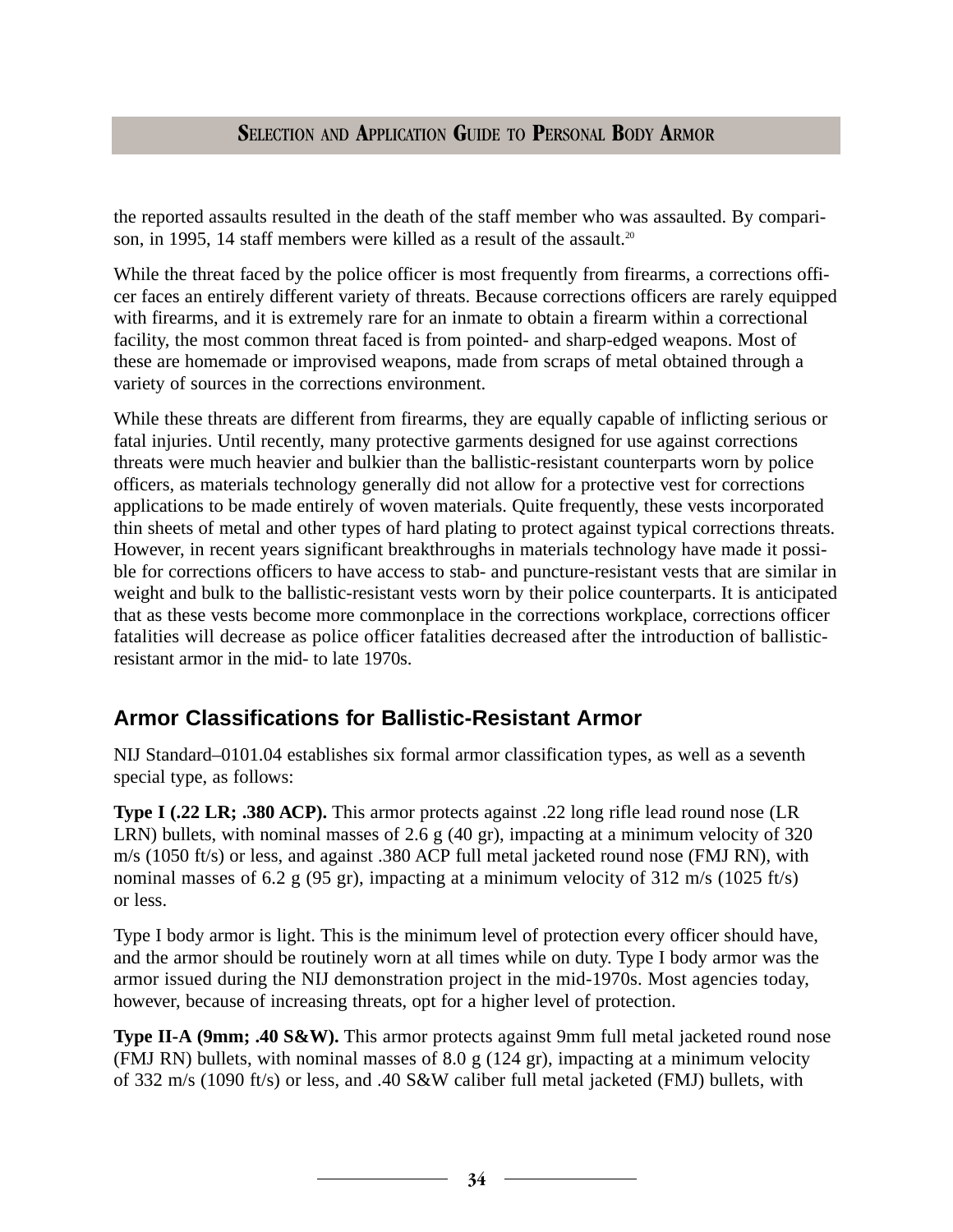nominal masses of 11.7 g (180 gr), impacting at a minimum velocity of 312 m/s (1025 ft/s) or less. It also provides protection against Type I threats.

Type II-A body armor is well suited for full-time use by police departments, particularly those seeking protection for their officers from lower velocity 9mm and 40 S&W ammunition.

**Type II (9mm; .357 Magnum).** This armor protects against 9mm full metal jacketed round nose (FMJ RN) bullets, with nominal masses of 8.0 g (124 gr), impacting at a minimum velocity of 358 m/s (1175 ft/s) or less, and .357 Magnum jacketed soft point (JSP) bullets, with nominal masses of 10.2 g (158 gr), impacting at a minimum velocity of 427 m/s (1400 ft/s) or less. It also provides protection against Type I and Type IIA threats.

Type II body armor is heavier and more bulky than either Types I or II-A. It is worn full time by officers seeking protection against higher velocity .357 Magnum and 9mm ammunition.

**Type III-A (High Velocity 9mm; .44 Magnum).** This armor protects against 9mm full metal jacketed round nose (FJM RN) bullets, with nominal masses of 8.0 g (124 gr), impacting at a minimum velocity of 427 m/s (1400 ft/s) or less, and .44 Magnum jacketed hollow point (JHP) bullets, with nominal masses of 15.6 g (240 gr), impacting at a minimum velocity of 427 m/s (1400 ft/s) or less. It also provides protection against most handgun threats, as well as the Type I, II-A, and II threats.

Type III-A body armor provides the highest level of protection currently available from concealable body armor and is generally suitable for routine wear in many situations. However, departments located in hot, humid climates may need to evaluate the use of Type III-A armor carefully.

**Type III (Rifles).** This armor protects against 7.62mm full metal jacketed (FMJ) bullets (U.S. military designation M80), with nominal masses of 9.6 g (148 gr), impacting at a minimum velocity of 838 m/s (2750 ft/s) or less. It also provides protection against Type I through III-A threats.

Type III body armor is clearly intended only for tactical situations when the threat warrants such protection, such as barricade confrontations involving sporting rifles.

**Type IV (Armor Piercing Rifle).** This armor protects against .30 caliber armor piercing (AP) bullets (U.S. military designation M2 AP), with nominal masses of 10.8 g (166 gr), impacting at a minimum velocity of 869 m/s (2850 ft/s) or less. It also provides at least single-hit protection against the Type I through III threats.

Type IV body armor provides the highest level of protection currently available. Because this armor is intended to resist "armor piercing" bullets, it often uses ceramic materials. Such materials are brittle in nature and may provide only single-shot protection, since the ceramic tends to break up when struck. As with Type III armor, Type IV armor is clearly intended only for tactical situations when the threat warrants such protection.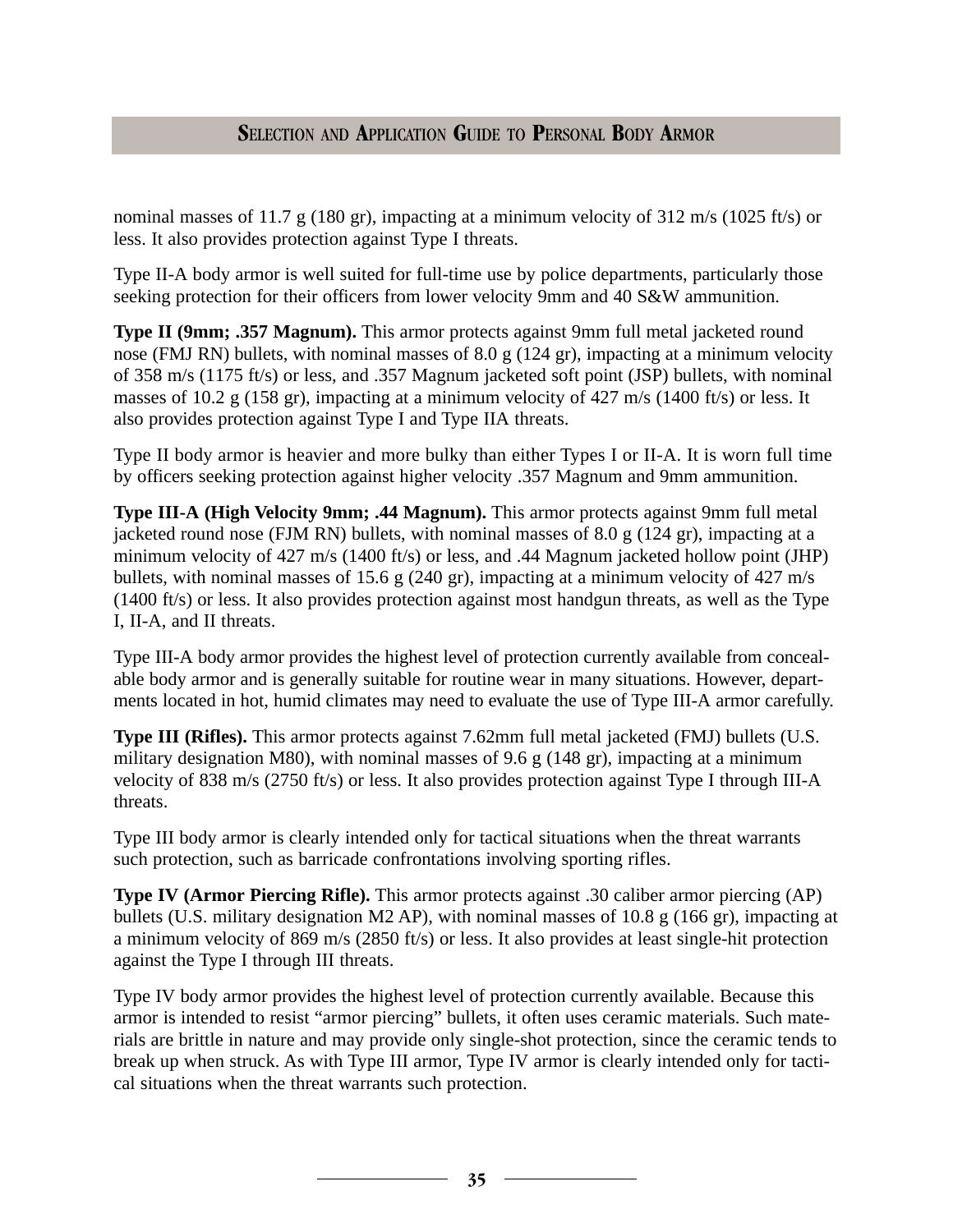**Special type.** A purchaser who has a special requirement for a level of protection other than one of the above standard threat levels should specify the exact test rounds and minimum impact velocities to be used and indicate that this standard shall govern in all other respects.

## **Requirements**

The performance requirements of NIJ Standard–0101.04, which were developed with the active participation of body armor manufacturers, ensure that each armor type will provide a welldefined minimum level of ballistic protection.

Exhibit 7, reproduced from the standard, identifies the specific bullets and impact velocities that each armor type must withstand.

Types I, II–A, II, and III–A armor are required to prevent penetration from the impact of six bullets per panel, for two complete samples (front and back panels) at specified velocities and locations for two types of ammunition. Two of the impacts in each six-shot sequence must be at a 30-degree angle. A total of 48 shots are completed on four samples. Furthermore, the deformation of the backing material (a measure of blunt trauma protection) must not exceed 44mm (1.73 in). Deformation readings are taken on each panel at shot location 1, then at either shot location 2 or 3, whichever one had the highest shot velocity. The armor must meet these requirements while wet.

Type III armor requirements are identical to those above, except that only one type of ammunition is specified, and all six test rounds are fired perpendicular to the surface of the armor. A total of 12 shots are completed (6 shots per sample).

Type IV armor is required to resist penetration from only a single type of ammunition (armor piercing) and is only required to prevent penetration and backface deformation greater than 44mm (1.73 in) from a single perpendicular impact. A total of two samples are tested.

In addition to the ballistic requirements, the NIJ standard requires quality workmanship and specifies the minimum information that must be included on the armor's label. The maximum allowable deformation of the clay-backing material was determined through an extensive series of ballistic gelatin measurements and experiments conducted by a team of medical experts. This limit ensures protection from blunt trauma that arises from an impact occurring over vital locations. Even this level of protection, however, does not give an absolute guarantee of protection against internal injuries.

The rationale for the requirement that armor resist bullet penetration is obvious. The reasons for other ballistic requirements may not be apparent.

Wet testing. Certain ballistic fabrics lose ballistic-resistant efficiency when wet, but fully return to normal ballistic efficiency upon drying. Laboratory tests of non-water-repellent treated vests soaked in water have shown a reduction in ballistic efficiency of more than 20 percent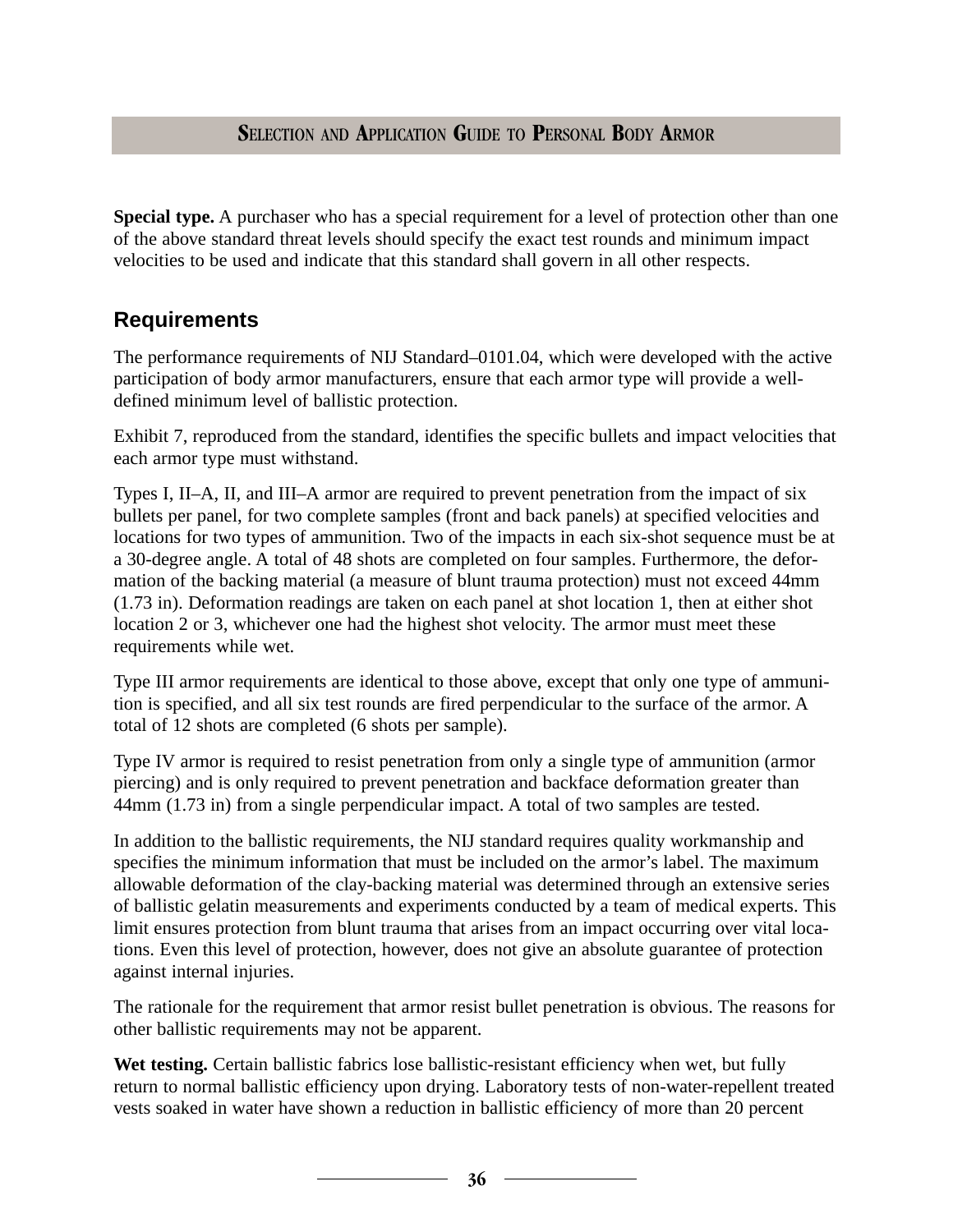| Exhibit 7: Test Summary (NIJ Standard-0101.04) |                       |                                 |                              |                                                                |                                                                            |                                    |                                                                             |                     |                                                   |                     |                                       |
|------------------------------------------------|-----------------------|---------------------------------|------------------------------|----------------------------------------------------------------|----------------------------------------------------------------------------|------------------------------------|-----------------------------------------------------------------------------|---------------------|---------------------------------------------------|---------------------|---------------------------------------|
|                                                | <b>Test Variables</b> |                                 |                              |                                                                | <b>Performance Requirements</b>                                            |                                    |                                                                             |                     |                                                   |                     |                                       |
| <b>Armor</b><br><b>Type</b>                    | <b>Test</b><br>Round  | <b>Test</b><br><b>Bullet</b>    | <b>Bullet</b><br>Weight      | <b>Reference</b><br><b>Velocity</b><br>$(\pm 30 \text{ ft/s})$ | <b>Hits Per</b><br><b>Armor Part</b><br>at $0^\circ$ Angle<br>of Incidence | <b>BFS</b> Depth<br><b>Maximum</b> | <b>Hits Per</b><br><b>Armor Part</b><br>at $30^\circ$ Angle<br>of Incidence | <b>Shots</b><br>Per | <b>Shots</b><br>Per<br><b>Panel Sample Threat</b> | <b>Shots</b><br>Per | <b>Total</b><br><b>Shots</b><br>Req'd |
| $\mathbf I$                                    | $\mathbf{1}$          | .22 caliber LR<br><b>LRN</b>    | 2.6 g<br>40 gr.              | $329 \text{ m/s}$<br>$(1080 \text{ ft/s})$                     | $\overline{4}$                                                             | 44 mm<br>$(1.73 \text{ in})$       | 2                                                                           | 6                   | 12                                                | 24                  | 48                                    |
|                                                | $\overline{2}$        | .380 ACP<br><b>FMJ RN</b>       | 6.2 g<br>95 gr.              | $322 \text{ m/s}$<br>$(1055 \text{ ft/s})$                     | $\overline{4}$                                                             | 44 mm<br>$(1.73 \text{ in})$       | $\overline{2}$                                                              | 6                   | 12                                                | 24                  |                                       |
| <b>IIA</b>                                     | $\mathbf{1}$          | $9 \text{ mm}$<br><b>FMJ RN</b> | 8.0 g<br>124 gr.             | $341 \text{ m/s}$<br>$(1120 \text{ ft/s})$                     | $\overline{4}$                                                             | 44 mm<br>$(1.73 \text{ in})$       | $\overline{2}$                                                              | 6                   | 12                                                | 24                  | 48                                    |
|                                                | $\overline{2}$        | .40 S&W<br><b>FMJ</b>           | 11.7 g<br>180 gr.            | $322 \text{ m/s}$<br>$(1055 \text{ ft/s})$                     | $\overline{4}$                                                             | 44 mm<br>$(1.73 \text{ in})$       | $\overline{2}$                                                              | 6                   | 12                                                | 24                  |                                       |
| $\mathbf{I}$                                   | $\mathbf{1}$          | $9 \text{ mm}$<br><b>FMJ RN</b> | 8.0 <sub>g</sub><br>124 gr.  | $367 \text{ m/s}$<br>$(1205 \text{ ft/s})$                     | $\overline{4}$                                                             | 44 mm<br>$(1.73 \text{ in})$       | $\overline{2}$                                                              | 6                   | 12                                                | 24                  |                                       |
|                                                | 2                     | .357 Mag<br><b>JSP</b>          | 10.2 g<br>158 gr.            | $436 \text{ m/s}$<br>$(1430 \text{ ft/s})$                     | $\overline{4}$                                                             | 44 mm<br>$(1.73 \text{ in})$       | $\overline{2}$                                                              | 6                   | 12                                                | 24                  | 48                                    |
| <b>IIIA</b>                                    | $\mathbf{1}$          | $9 \text{ mm}$<br><b>FMJ RN</b> | 8.2 g<br>124 gr.             | $436 \text{ m/s}$<br>$(1430 \text{ ft/s})$                     | $\overline{4}$                                                             | 44 mm<br>$(1.73 \text{ in})$       | $\mathbf{2}$                                                                | 6                   | 12                                                | 24                  |                                       |
|                                                | $\overline{2}$        | .44 Mag<br><b>SJHP</b>          | 15.6 <sub>g</sub><br>240 gr. | $436 \text{ m/s}$<br>$(1430 \text{ ft/s})$                     | $\overline{4}$                                                             | 44 mm<br>$(1.73 \text{ in})$       | $\overline{2}$                                                              | 6                   | 12                                                | 24                  | 48                                    |
| III                                            | $\mathbf{1}$          | 7.62 mm NATO<br><b>FMJ</b>      | 9.6g<br>148 gr.              | $847 \text{ m/s}$<br>$(2780 \text{ ft/s})$                     | 6                                                                          | 44 mm<br>$(1.73 \text{ in})$       | $\Omega$                                                                    | 6                   | 12                                                | 12                  | 12                                    |
| IV                                             | $\mathbf{1}$          | .30 caliber<br>M2AP             | 10.8 <sub>g</sub><br>166 gr. | $878 \text{ m/s}$<br>$(2880 \text{ ft/s})$                     | $\mathbf{1}$                                                               | 44 mm<br>$(1.73 \text{ in})$       | $\overline{0}$                                                              | $\mathbf{1}$        | $\overline{c}$                                    | $\overline{c}$      | 2                                     |
| Special                                        | $\ast$                | $\ast$                          | $\ast$                       | $\ast$                                                         | $\ast$                                                                     | 44 mm<br>$(1.73 \text{ in})$       | $\ast$                                                                      | $\ast$              | $\ast$                                            | $\ast$              | $\ast$                                |

\*These items must be specified by the user.

Panel = Front or back component of typical armor sample.

Sample = Full armor garment, including all component panels ( $F&B$ ).

Threat = Test ammunition round by caliber.

Notes: Armor parts covering the torso front and torso back, with or without side coverage, shall each be impacted with the indicated number of fair hits. Armor parts covering the groin and coccyx shall each be impacted with three fair hits at 0° angle of incidence. The deformation due to the first fair hit shall be measured to determine compliance. No fair hit bullet or one impacting at a velocity lower than the minimum required bullet velocity shall penetrate the armor.

| Abbreviations: AP—Armor Piercing |
|----------------------------------|
| FMJ—Full Metal Jacket            |
| JSP—Jacketed Soft Point          |
| LRHV—Long Rifle High Velocity    |
| RN—Round Nose                    |
| SJHP—Semi-Jacketed Hollow Point  |
| SWC—Semi-Wadcutter               |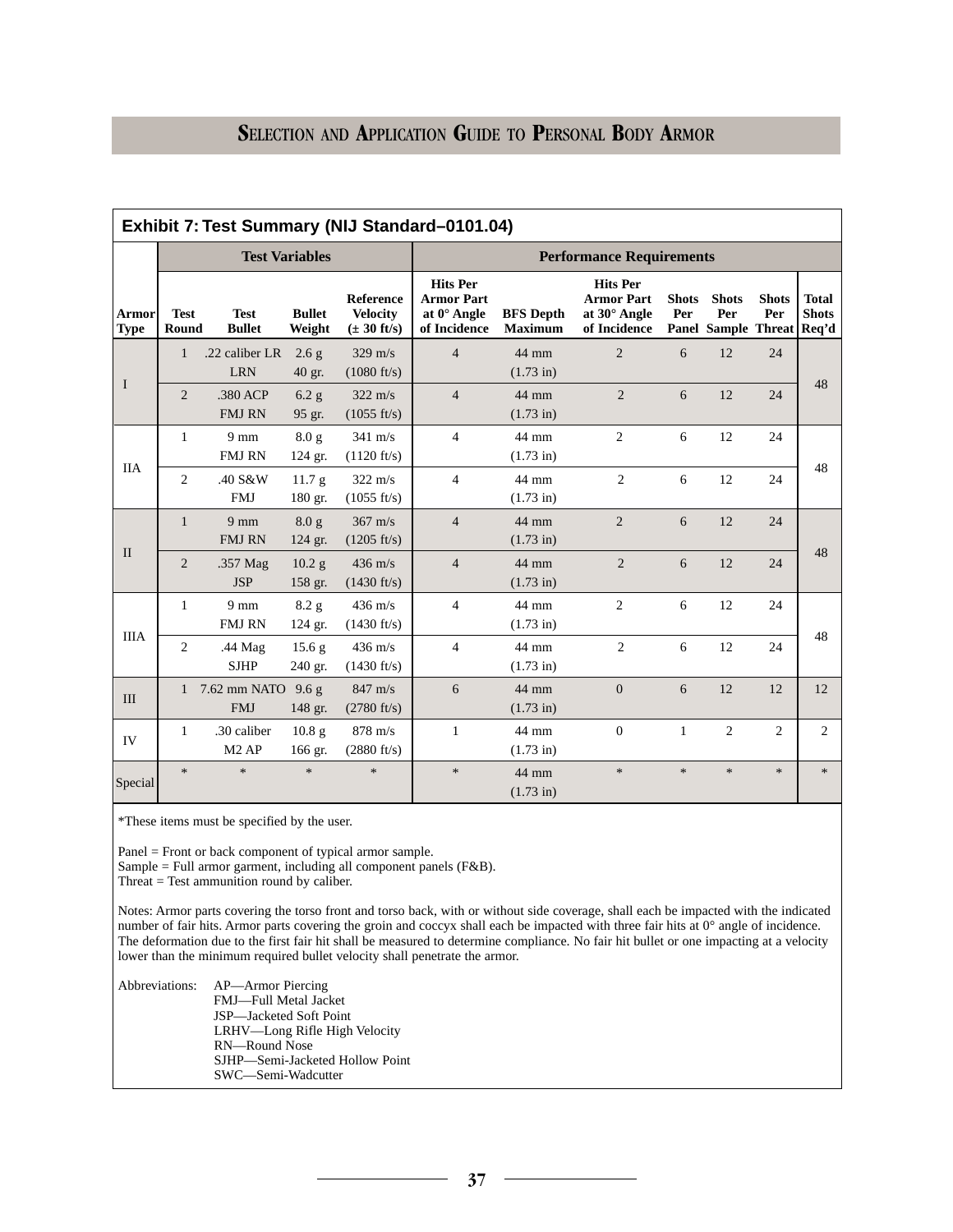compared to that of dry vests. The cause of this phenomenon is not known, but it is theorized that water acts as a lubricant, which allows the bullet to pass through the fibers more easily.

An officer may confront an armed assailant in the rain, and body perspiration can also significantly reduce the ballistic efficiency of untreated fabrics. Laboratory tests conducted by the U.S. Army Natick R&D Command, using a mannequin that simulates human perspiration, verified that vests will absorb perspiration in amounts comparable to a vest that has been allowed to drain following immersion in water. A series of tests was also conducted by a research team from the U.S. Department of Justice, in which officers wearing untreated vests were subjected to strenuous exercise on a hot humid day. The amount of perspiration in the vests corresponded to the Natick experiments, and when ballistic tests were conducted, a significant reduction in the efficiency was noted. In view of this, the NIJ standard requires that a vest continue to provide the rated level of ballistic protection when wet.

The vast majority of body armor manufactured today uses materials that (1) are inherently waterproof or are treated with water repellants; (2) have a permanent water-repellant covering (such as rip-stop nylon); or (3) both. However, the standard requires wet testing to ensure that these vests still provide adequate protection in situations in which they are exposed to moisture.

Those purchasing body armor should be aware that some manufacturers offer models that are supposedly identical in construction to NIJ-tested and -approved models, except that they do not have the water-repellant treatment. NIJ considers the removal or alteration of water-repellant treatment to be a change in the design of the vest. NIJ does not, under any circumstances, recognize any model that "partially" complies with the standard.

**Angle shots.** All Type I through Type III-A body armors are required to resist the penetration of bullets striking at an angle to the surface, because the probability of being hit exactly perpendicular to the surface is low. Certain fabrics are less efficient ballistically by as much as 20 percent when a bullet strikes at an angle. Armor must provide the rated level of protection regardless of the angle of impact.

## **Performance Testing**

As a service to law enforcement, corrections, and manufacturers, NIJ's body armor compliance testing program tests body armor using independent testing laboratories to determine compliance with the requirements of NIJ Standard–0101.04. The models that comply with the requirements of this NIJ standard are added to its *Personal Body Armor Consumer Product List (CPL),* which is widely distributed to law enforcement agencies as a procurement aid.

Exhibit 8, from NIJ Standard–0101.04, shows the test setup for ballistic testing of police body armor. The chronograph measures the bullet velocity to ensure that each test round is within the range required by the standard. The armor being tested is mounted on a clay-backing material whose consistency is controlled.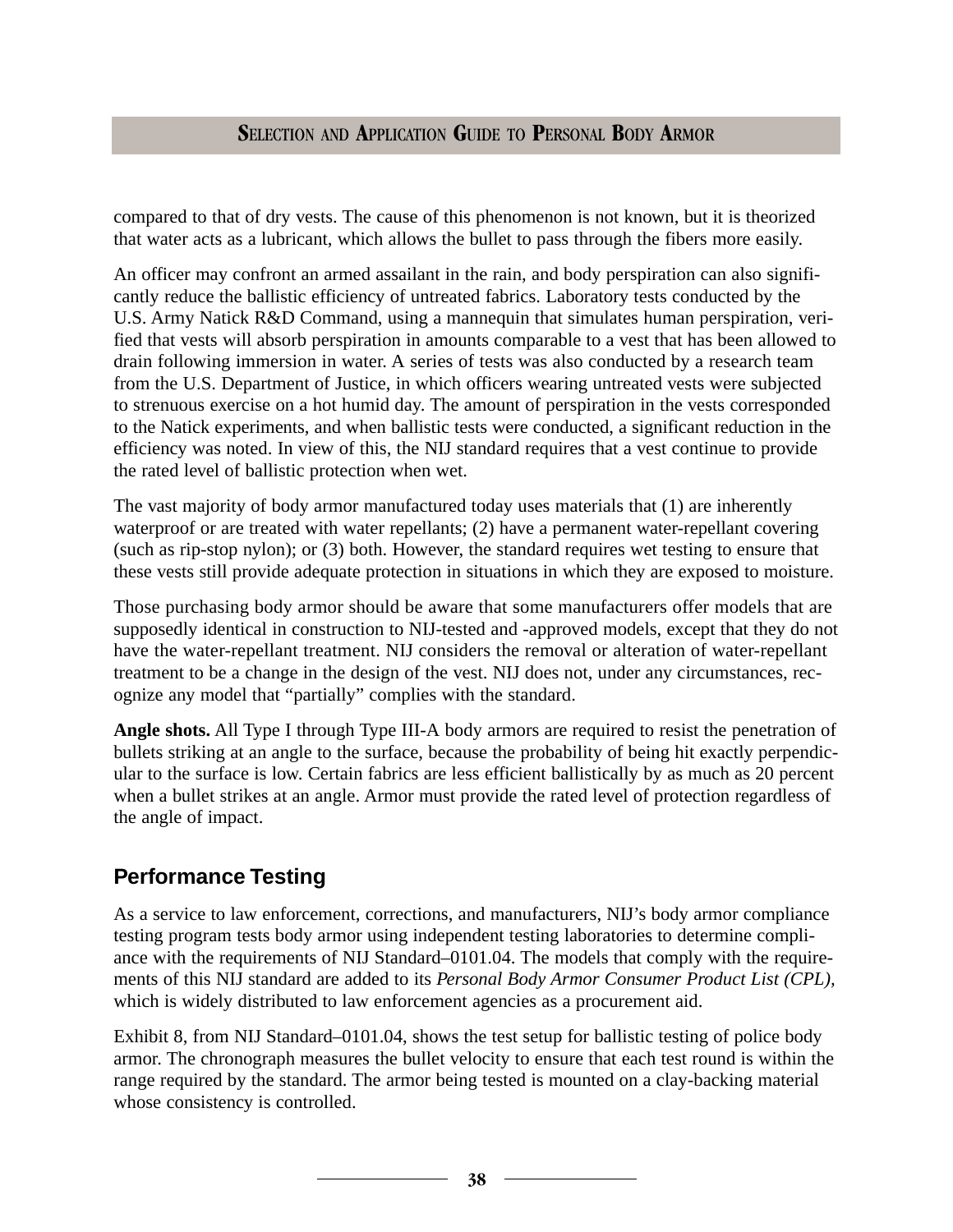

Exhibit 9, also from NIJ Standard–0101.04, shows the general locations of points of impact for each round fired in the six-shot sequence for each type of ammunition specified in exhibit 7 for the type of armor being tested. The deformation of the clay behind the impact of the first shot (location 1) is measured to determine compliance with the blunt trauma requirement. Following the deformation measurement, the armor is repositioned on the clay and the remaining five shots are fired, two of which (locations 5 and 6) are fired at an angle of 30 degrees to the armor surface. The armor is smoothed out, or "patted down," after each shot. After the first shot is taken, the panel is removed from the test fixture and the clay is trimmed, or "struck," back to its original level surface. A second deformation measurement is taken at either shot number 2 or number 3, depending on which shot had the highest velocity.

The armor is tested after being sprayed with a measured quantity of water for 3 minutes on each side before being mounted on the clay. Both the front and back of the armor are tested, and, if present, tests are conducted on groin and coccyx (end of spine) protection panels.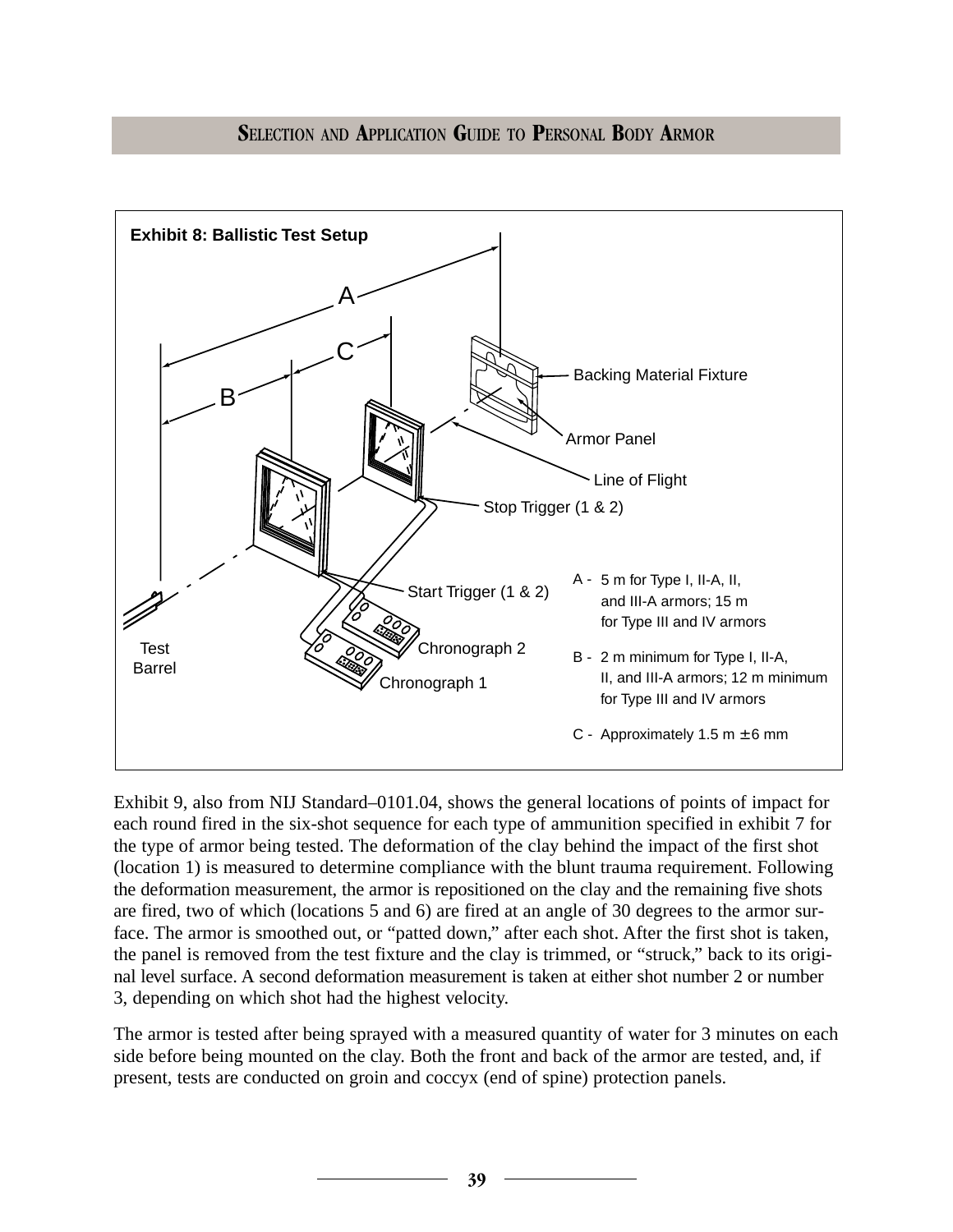

The clay-backing material must be properly conditioned and must meet the requirements specified in the standard, as the only current means of relating deformation to blunt trauma protection. Some departments attempt to conduct their own tests using a variety of backing materials, including thick stacks of newspapers, wood, or even steel plates. This practice should be avoided, for the bullet interacts differently with the armor when backed with these materials than with the clay-backing material. Furthermore, other backing materials can be unsafe. In several cases, bullets have bounced back and injured the officer shooting at the armor.

# **V<sub>50</sub>** Testing

 $V_{50}$  ballistic limit testing is a statistical test developed by the U.S. military to evaluate hard armor of homogenous construction used to protect vehicles. Many body armor manufacturers use a modified form of the military  $V_{50}$  testing as a design tool to develop and assess new body armor designs.  $V_{50}$  testing as used by body armor manufacturers experimentally identifies a velocity at which a specific projectile has a 50-percent chance of penetrating the armor being tested.

In this form of testing, the armor is mounted on the clay-backing material, and specified bullets are fired to determine the velocities at which the bullets do and do not penetrate the armor. A sufficient number of bullets are fired at various velocities to obtain groups of five nonpenetrating bullets and five penetrating bullets, with a velocity range of no more than 38 m/s (125 ft/s) between the lowest velocity nonpenetrating bullet and the highest velocity penetrating bullet. The  $V_{50}$  ballistic limit is calculated as the average velocity of the 10 bullets.

 $V_{50}$  ballistic limit testing allows manufacturers to evaluate various designs against one another to optimize their design for a specific type of body armor. A trend has emerged in which manufacturers publish  $V_{50}$  test data and also put  $V_{50}$  test information on the labels of some of their body armor.

 $V_{50}$  ballistic limit testing is a useful and informative statistical tool for evaluating certain characteristics of armor. In addition to being helpful during the design phase of armor development,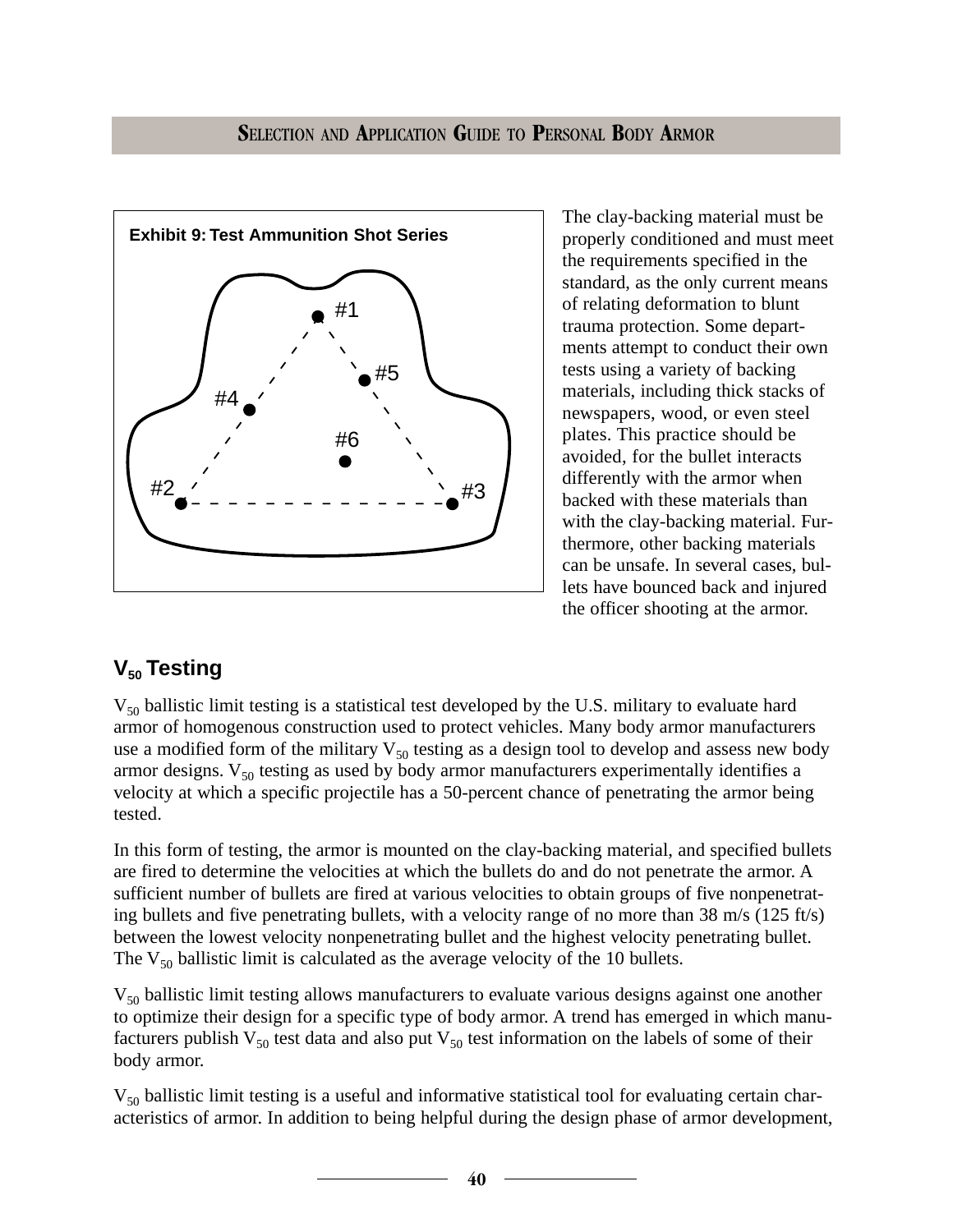it may also have the potential for being a valuable tool in evaluating armor's degradation over time. However, it does not evaluate the level of protection afforded against blunt trauma, nor is a uniform standard for  $V_{50}$  ballistic limit testing used by all manufacturers.

## **Ballistic Limit Testing**

As part of NIJ Standard–0101.04, the Office of Law Enforcement Standards (OLES) has developed a performance assurance program to determine the ongoing performance of body armor currently in service or a new production unit of a previously tested and approved model. The Baseline Ballistic Limit test will establish a benchmark of penetration performance and will provide a reliable and consistent way to retest NIJ-compliant armor. The ballistic limit test does not have a pass or fail performance requirement; it provides additional information about the ballistic performance of a given armor model. The ballistic limit testing is done after the armor model has successfully passed the traditional penetration and backface signature testing. The performance assurance program is based on  $V_{50}$  testing.

All ballistic-resistant materials can ultimately be overmatched whether by bigger or faster bullets or simply by firing the same bullet fast enough to eventually overcome the ability of the given material to stop it.

The  $V_{50}$  ballistic limit, within statistical reason, identifies the velocity at which the armor material stops the bullet at least half the time. Knowing that the ballistic limit of a particular body armor model is well in excess of the NIJ reference velocity—at which no penetration is expected or allowed for in compliance testing—provides additional assurance of the overall ballistic performance of the armor even in instances where the encountered threat may be beyond the expected norm.

## **Acceptance and In-Service Testing**

Acceptance testing should be performed whenever a large-quantity purchase is received. However, NIJ does not consider this guiding rule to apply to blanket purchase agreements and term contracts, because manufacturers may produce individual purchase orders from several lots of material. In these cases, a department may want to carry out limited testing periodically, but, to test armor from each production lot would be expensive and impractical. Again, the manufacturer and the purchaser must address in the contract what will happen if any of the armor fails to comply with NIJ Standard–0101.04. For instance, the manufacturer might agree to replace any armor manufactured from the lot of ballistic material that failed testing. In addition, a department may want to test previously purchased armor that was manufactured from material lots not included in prior screening tests. To accurately assess its testing alternatives, a department must consider the structure of its blanket purchase agreement or term contract.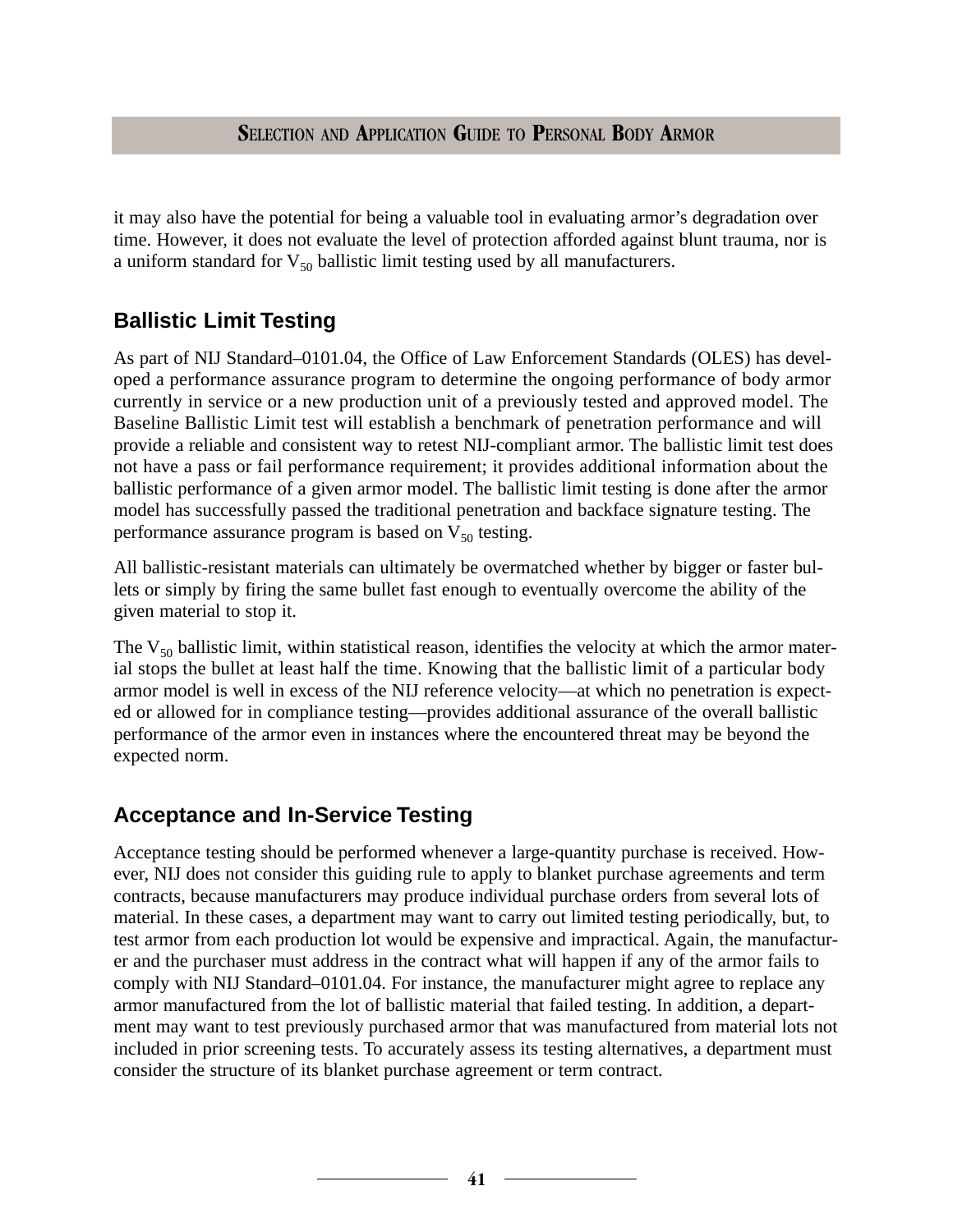A department can accurately estimate testing costs only if it knows how many tests will need to be conducted. Thus, a department that requires acceptance testing—especially for smallquantity purchases—may want to include in its contract a clause limiting the number of ballistic material lots that will be used to manufacture the armor to a few lots or even one. Testing costs are either directly paid by the department or absorbed into the manufacturer's unit cost. Indirect costs associated with acceptance testing and later service-life testing include administrative paperwork; time for analyzing the results; and travel, if the department wants a representative to witness the ballistic testing.

Police departments often include armor testing costs and departmental travel as manufacturerrelated expenses, which are part of the bid price. However, NIJ does not recommend this practice because the public served by a department might doubt the propriety of an officer who accepts travel expenses from the manufacturer when the performance of armor purchased is in question. Instead, NIJ suggests that the department separately budget for armor testing and contract directly with a National Law Enforcement and Corrections Technology Center (NLECTC)-approved laboratory. This provides a clearer picture of the armor purchase price per unit and provides the department with more flexibility in its testing program.

Finally, a department that elects to conduct acceptance or service-life testing must remember to order an adequate number of additional sets of armor to be used for testing. For more information on service life, or life cycle testing, please see the discussion on this topic in chapter 10 (page 60).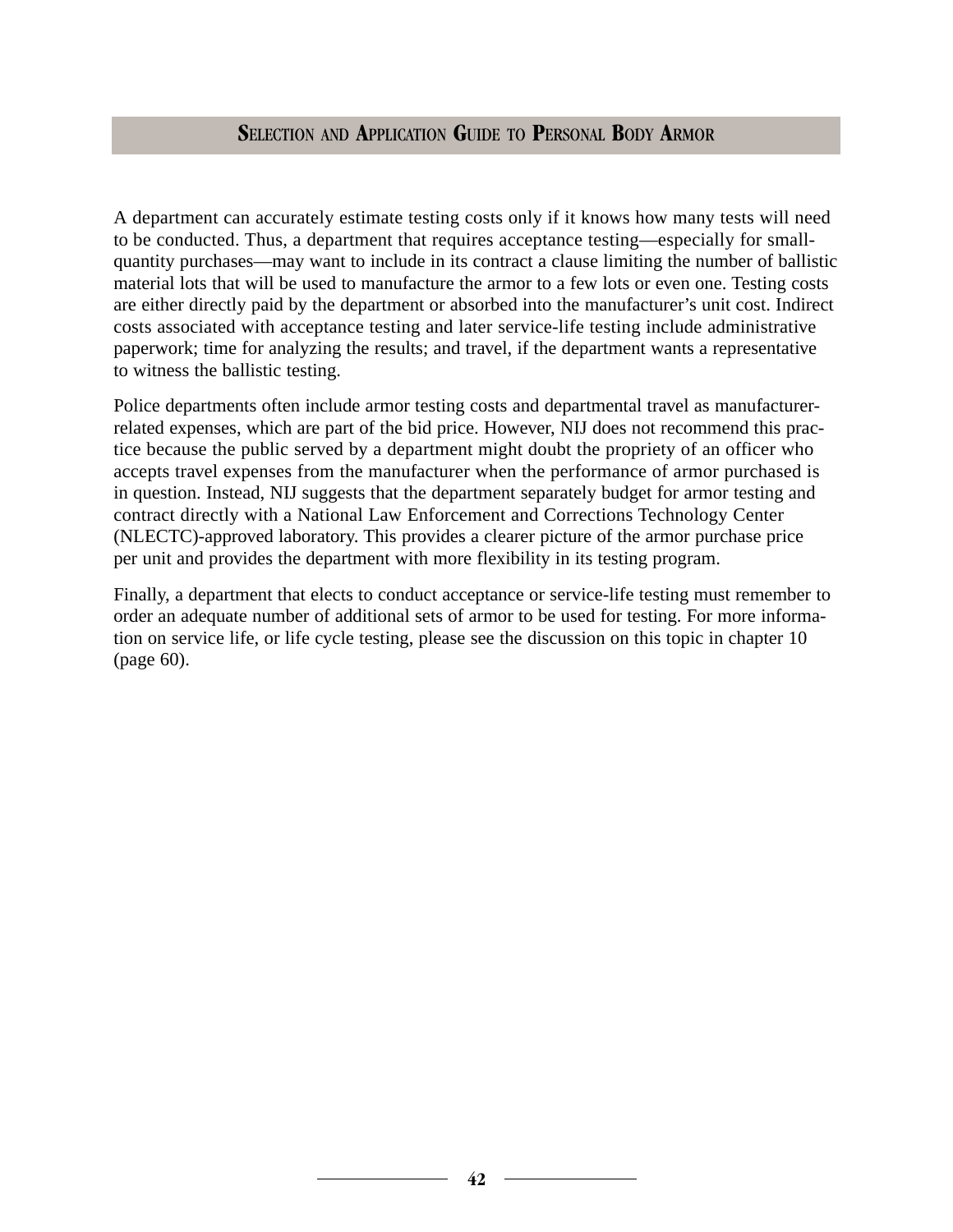# **7. Stab-Resistant Personal Body Armor**

## **Armor Classifications for Stab-Resistant Armor**

The first step in selecting the appropriate protection level of stab-resistant body armor is to establish the level of protection that users need based on the realistic weapon threat they face.

NIJ Standard–0115.00 places stab-resistant body armor into two categories based on the kind of threat it is designed to stop. One category of protection, designated the "edged blade" class, stops engineered or high-quality blades, such as kitchen knives or those purchased at sporting goods stores, and represents the threat more commonly found on the street. The second category, the "spike" class, stops the types of improvised weapons commonly found in correctional facilities, typically made of lower quality materials that may have been sharpened on concrete or other rough surfaces.

Within each of these two categories are three levels of protection, based on the energy that would impact the body armor during an attack. The amount of energy expended in an attack is expressed in joules. One joule is equivalent to 1 foot-pound of energy or the amount of energy delivered from a 1-pound weight dropped from a height of 1 foot.

Level 1 is a low-level protection armor suitable for extended wear, generally concealable, and capable of defeating 24 joules of energy. Level 2 armor is a general duty garment suitable for extended wear that may be concealable or worn over the uniform that will defeat 33 joules of energy. Level 3 is a high-level protection armor suitable for wear in high-risk situations that will defeat 43 joules of energy. As an example, a prison administrator might wear 24-joule body armor in the spike category, designed to stop improvised weapons, while a corrections officer on a high-security unit would wear the spike category, level 3, 43-joule body armor.

As stated in chapter 5, in developing the standard, NIJ relied on the extensive research experience of the Police Scientific Development Branch (PSDB) in the United Kingdom (UK), where the primary threat to law enforcement officers is from sharp-edged and pointed weapons. As part of their initial research, PSDB created a model to determine the actual forces generated by an assailant during attack, and, from this model, developed realistic test methodologies and procedures that could be replicated in the laboratory. Several different types of blades were engineered to accurately reflect actual threats faced by law enforcement and correctional officers. Although these blades are specially designed to ensure consistency in testing procedures, they reflect many of the features found in the high-grade commercial knives or homemade instruments most commonly used in attacks.

The threats from ice picks and lower quality, prison-made knives and shivs are much more difficult to quantify than those from commercial knives. Research addressing homemade instruments continues, and any improvements from this research will be incorporated into future revisions of NIJ Standard–0115.00. For the present time, the same test methodology will be used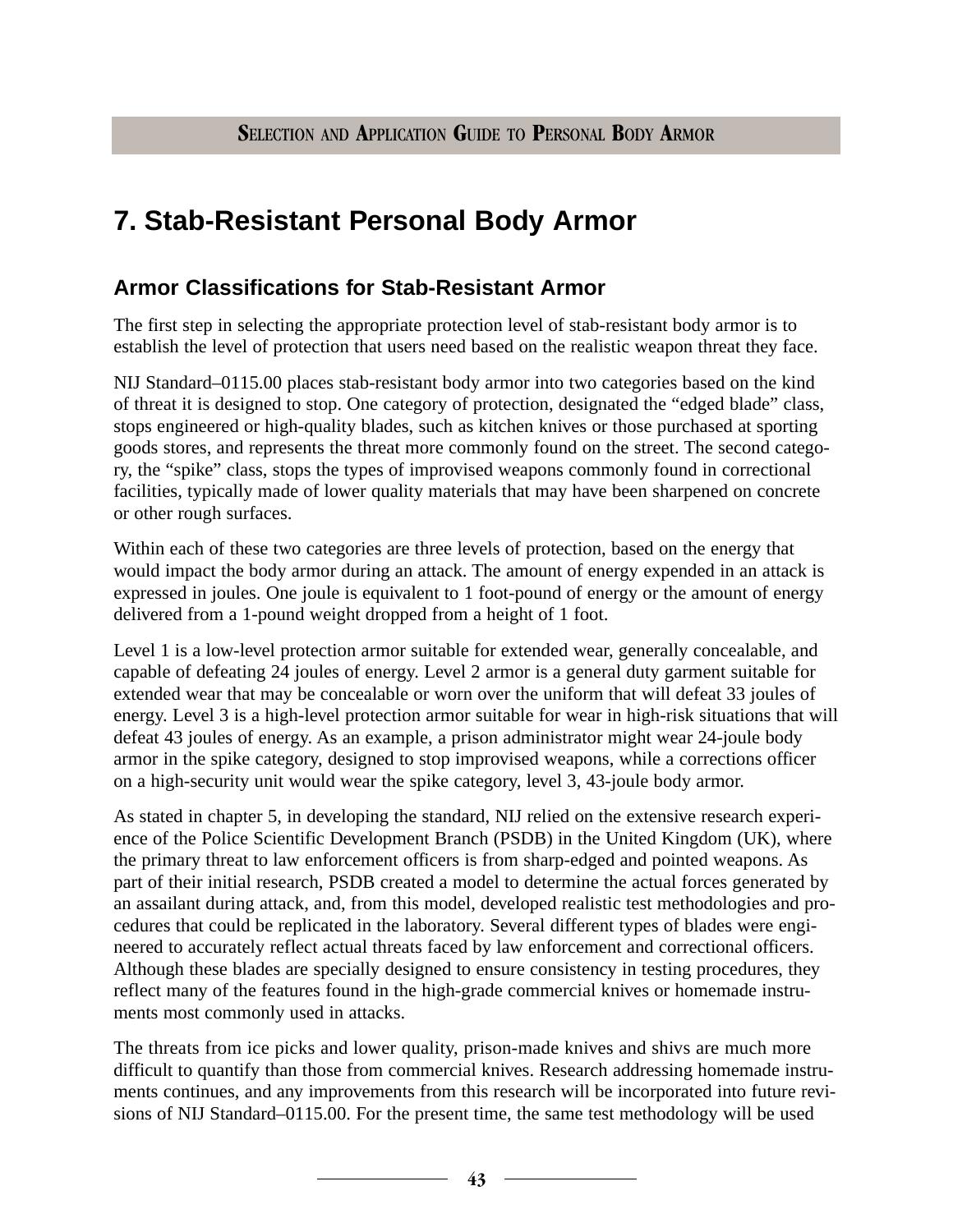for homemade weapons as is used for commercial knives, but the threat weapon is a modified ice pick commonly used in the "California Ice Pick" test.

## **Developing the Testing Procedure**

Before PSDB could develop equipment to test body armor under conditions that could be replicated in the laboratory, researchers examined the mechanics of stabbing, first reviewing medical data from more than 1,000 actual stabbing assaults in the UK. Using this information, they developed an instrumented blade, or "stabometer," that could measure the acceleration and force generated by a stabbing impact. Five hundred healthy male recruits used the stabometer, stabbing from a variety of directions and using a number of techniques such as a jab, roundhouse, overhead, and double- and single-handed stab. Measurements taken from these tests documented the energy of a stabbing incident. A second series of tests examined other factors that affect the stabbing act—technique, strength, attitude, coordination, and body position.

From this data, PSDB created a testing mechanism, the dual-mass drop system that accurately replicates the mechanical forces that would impact the body armor during an attack. For the highest level of protection, a vest should be able to withstand 43 joules of energy, allowing no more than 7 millimeters  $\binom{1}{4}$  inch) of penetration.

During the testing procedure, the body armor is placed on backing material designed to most accurately replicate the response of the human torso during a stabbing incident. The backing material is a composite consisting of alternating layers of closed-cell foam and neoprene rubber. To test nonflexible armor designs molded to the shape of the human torso, an alternate backing of modeling clay is used.

## **Overtest**

As part of the testing procedure, an overtest is performed for each level of protection. The test protocol increases the kinetic energy of the knife blade or spike by 50 percent to ensure that there is an adequate margin of safety in the armor design. At the higher energy condition, a maximum blade or spike penetration of 20mm (.79 inch) is allowable.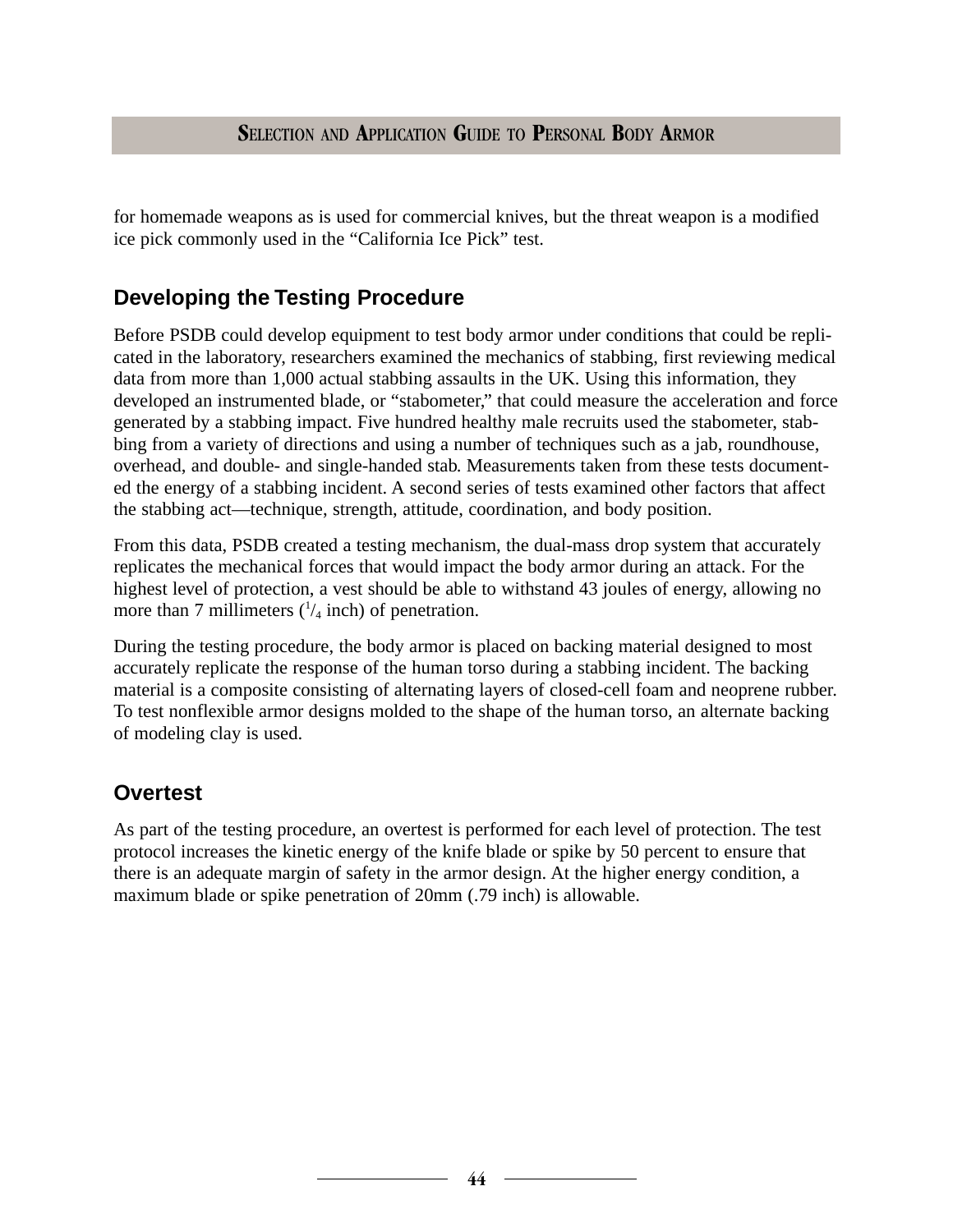# **8. Armor Selection**

## **Armor Styles**

**Concealable body armor.** The most widely used type of body armor is the protective undergarment, which is worn under the normal uniform shirt. If properly designed, these garments are relatively comfortable, lightweight, are not unduly restrictive of movement, and are available in a variety of designs.

Typical male and female undergarment body armor garments are designed to provide full front, side, and rear protection. Most undergarment armor uses a hook-and-pile tape fastening system; some older models may feature a "D" ring-fastening system. The ballistic panel is often contained in pouches in a polyester/cotton carrier. When purchasing undergarments of this type, two carriers should be ordered to permit one to be laundered while the other is worn. Metal fasteners should be avoided, for they can become secondary missiles. Hook-and-pile tape fasteners, such as those manufactured by Velcro Corp., should be at least  $1\frac{1}{2}$  inches wide and should provide approximately 2 inches of adjustment. In addition, the fasteners should be anchored to a good-quality elastic, approximately 3 inches long, to facilitate proper adjustment and to compensate for body movement.

The concealed undergarments for female officers should conform to the female anatomy. The seam construction for such garments that include seams is critical. It is very important that the joined pieces overlap each other a minimum of 1 inch. Particular attention should be paid to the length of the garment, which is a frequent problem. The adjustment straps for the female undergarment may be fastened to the back to improve the overall appearance of the uniform.

Many manufacturers market loose-weave undershirts to be worn with body armor. These undershirts may appear to improve airflow over the armor, minimizing heat build-up and perspiration.

Protective undergarments are also available with special pouches that allow additional ballistic protection by inserting armor panels, commonly known as "trauma packs," in the front and in some cases, the rear. These panels may be hard, composed of metal, ceramic, or rigid plastic, or may be soft, made from additional layers of typical vest materials. Note that the increased protection applies only to the portion of the torso behind the insert. Thus far, the National Institute of Justice (NIJ) has not conducted research to determine the effectiveness of such inserts. In general, NIJ believes that agencies should select armor that provides the rated level of protection over the entire area of coverage, not just isolated areas.

Materials used to construct concealable body armor also permit the design of various other armor configurations, which are sometimes used by police officers assigned to nonuniform duty, such as detective or security details. These include the ballistic-protective sports coats and vests. In addition, raincoats and a variety of jackets, all with ballistic liners, are available. Officers can even purchase shirts with ballistic protection. Even more casual appearing protective vests, such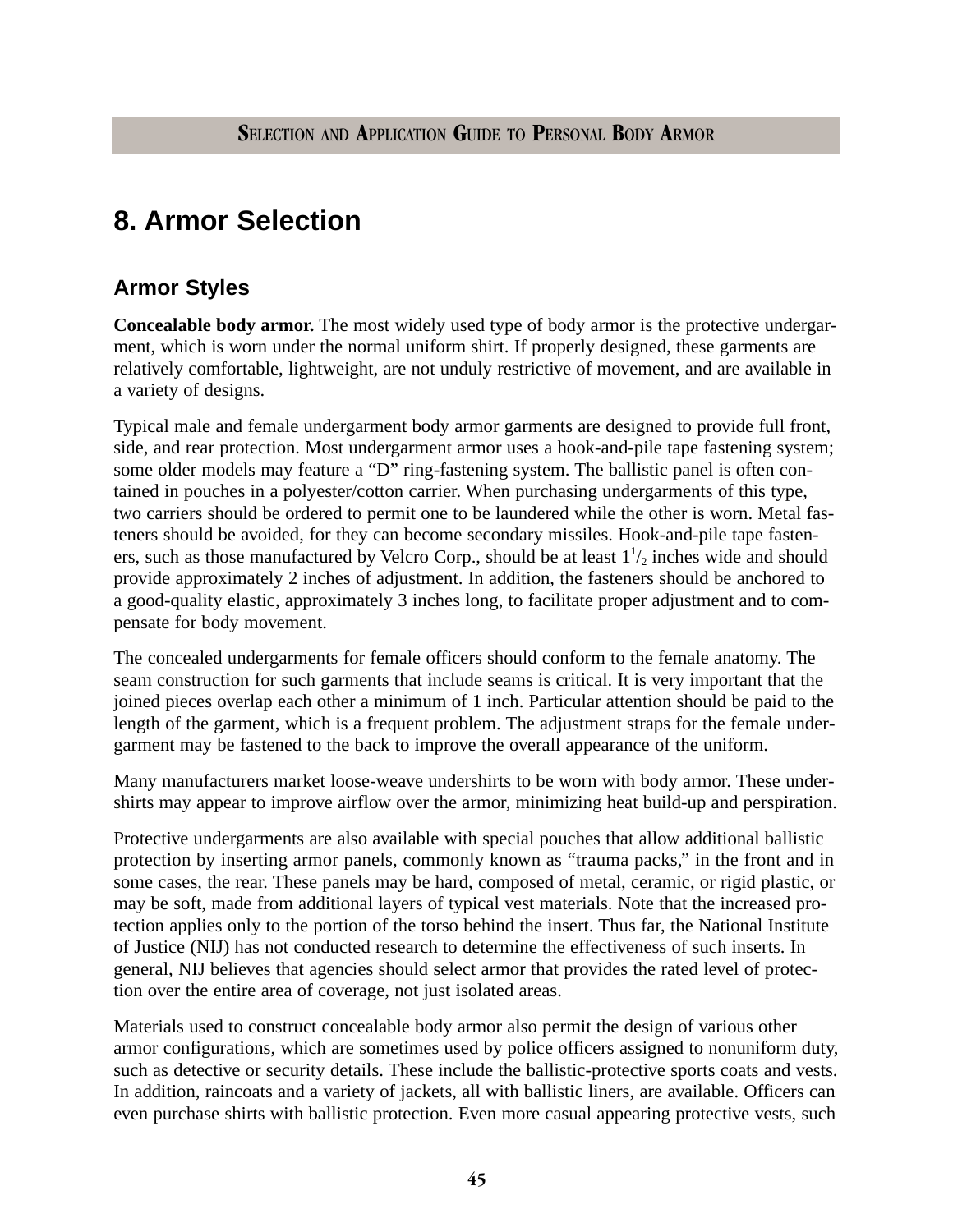as a simulated down outer vest and a denim work jacket, are on the market. Numerous designs of tactical protective vests are also available. All these styles of body armor can meet the requirements for the NIJ standards.

Semirigid body armor. Body armor that provides protection against higher threat levels (III and IV), as specified in NIJ Standard–0101.04, will be of either semirigid or rigid construction. Semirigid armor can consist of a somewhat flexible material with impregnated ballistic fabrics or a garment composed of small articulated plates of ballistic material such as steel, ceramic, or plastic, reinforced with some type of woven ballistic material. This design borrows from the naturally occurring armor design of the armadillo. Semirigid vests are difficult to conceal and allow the use of dense materials (high areal density), while retaining limited movement.

**Rigid body armor.** Rigid body armor is composed of molded ballistic material, designed to cover certain portions of the body. Rigid body armor is perhaps the most restrictive of body movement and is also difficult to conceal. A typical tactical vest incorporates a panel of rigid armor into a typical concealable armor vest and is worn externally. In general, semirigid and rigid body armors are used only for short periods when expecting confrontation with high-level threats. Users should carefully review the labels of rigid armor to determine if it offers singleshot or multihit capability.

## **Comfort and Fit**

When selecting armor for full-time routine use by an officer, comfort is a major factor. Armor that is set aside or relegated to the trunk of a cruiser is of no benefit. The NIJ development effort recognized this "real world" problem and therefore emphasized comfort in the design of lightweight body armor for police use. Two fundamental factors were considered: fit—from the standpoint of mobility and the weight distribution of the armor—and heat discomfort. Both armor characteristics were evaluated by the U.S. Army Natick R&D Command using instrumented anatomical models of the human body. The weight-distribution measurements led to an improved design for the garments. Similarly, the dissipation of body heat through body armor was measured. Those tests demonstrated that, during normal activities, an individual wearing body armor would not suffer unduly from reduced dissipation of body heat. For example, the long-sleeved police uniform has roughly the same heat dissipation as utility army fatigues. Adding the original NIJ vest to the police uniform prevented about the same amount of heat loss as adding a liner to an army fatigue helmet.

Comfort, with respect either to fit or to heat dissipation, is at best subjective and a matter of individual sensation. However, adequate case history and field experience exist to indicate that body armor is suitable for full-time use and that an officer should accept minor discomfort in exchange for the protection that is afforded. To resolve questions concerning comfort, a few members of the department might wear samples of armor on a trial basis before the department makes a major purchase.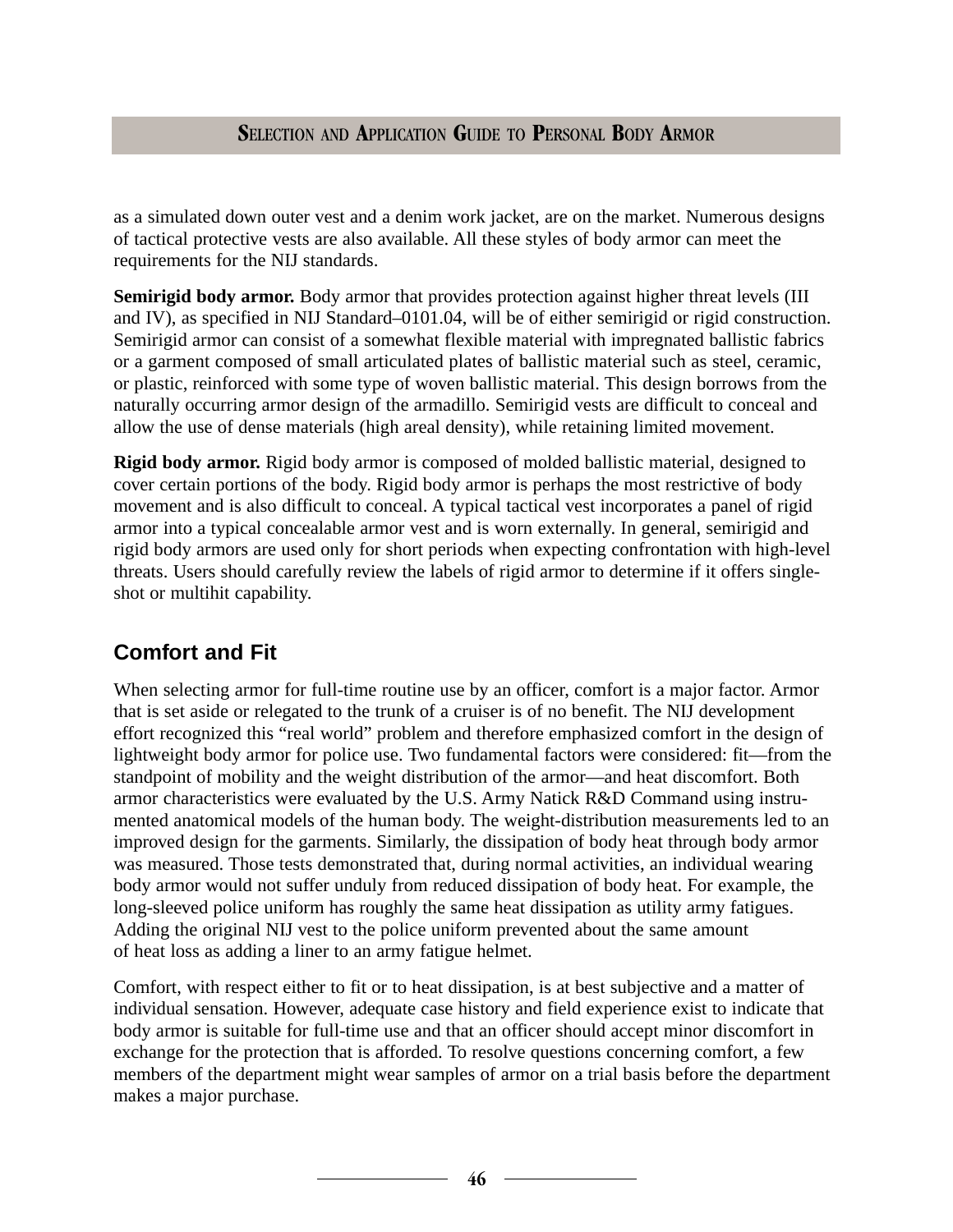The introduction of several new fabrics used to make the permanent protective cover for the ballistic- or stab-resistant element and the removable outershell carrier have greatly enhanced the comfort and wearability of body armor. GoreTex®, a fabric made of expanded Teflon®, is a water-resistant fabric that, according to the manufacturer, allows perspiration to evaporate but prevents moisture from reaching the ballistic material. By using GoreTex®, some manufacturers have eliminated the water-repellent treatment on the ballistic material, which they claim improves the "breatheability" of the vest.

CoolMax®, a fabric originally developed for use in athletic apparel, is now being used by some manufacturers in place of traditional cotton and nylon fabric in manufacturing the removable outershell carrier of the vest. According to the manufacturer, CoolMax® acts like a wick, drawing perspiration away from the body to the outer surface of the garment, where it can more easily evaporate.

Laboratory tests and comments from officers who wear body armor during their daily shifts have identified a number of factors that bear on the comfort of body armor when worn for extended periods of time. See exhibit 10 for a listing of factors to consider when evaluating armor.

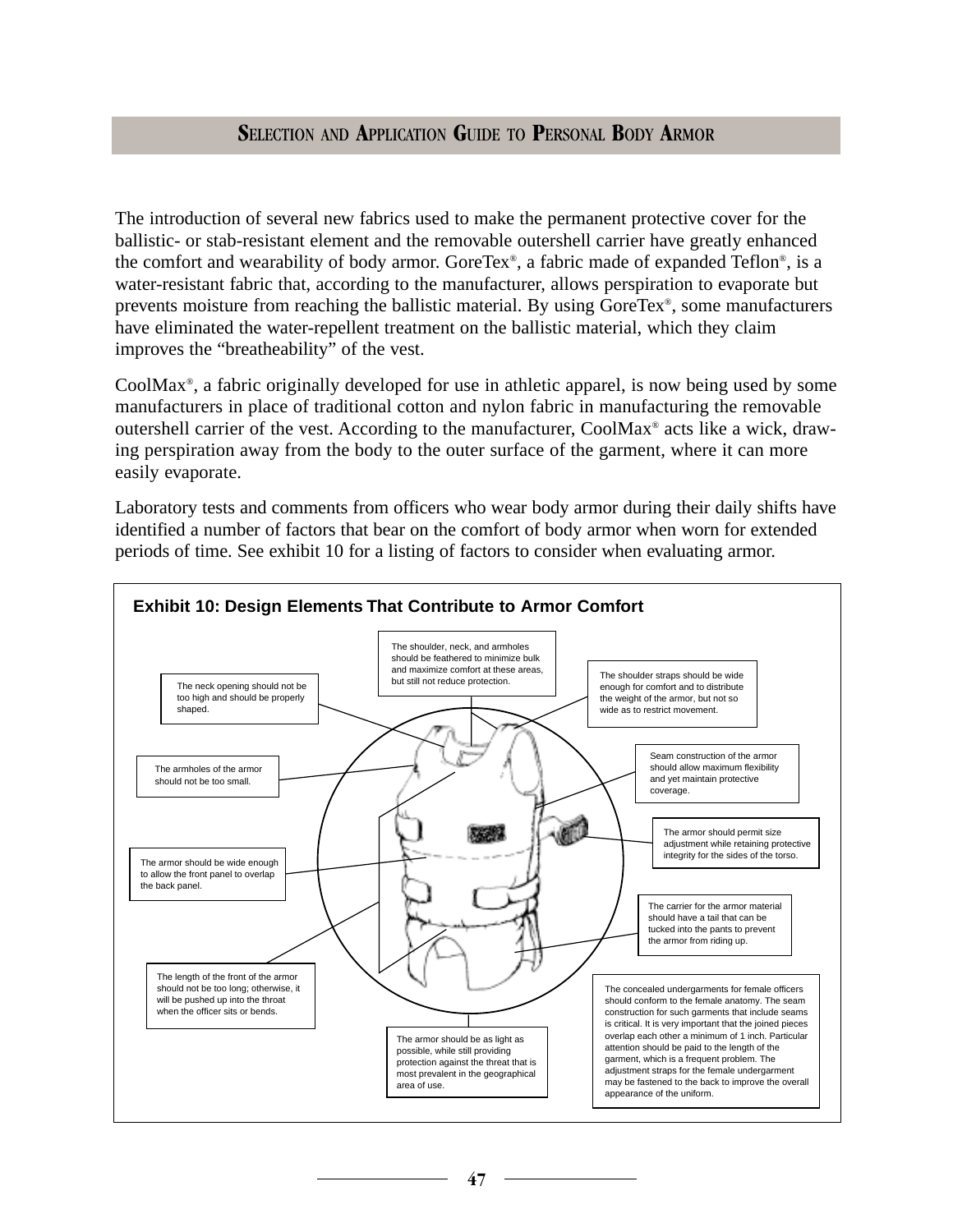## **Coverage**

It is possible to purchase armor that covers only the front torso, with a separate section that can be added to protect the rear torso and the sides. An officer who spends nearly the entire duty shift in a vehicle may be tempted to wear only chest protection, but this is not advisable.

Statistics bear grim testimony to the importance of using armor that provides full coverage. According to the UCR data from the period 1990 to 1999, 290 law enforcement officers were killed while wearing protective armor (see exhibit 11). Of those officers 160 (55.2 percent) were killed by gunshot wounds to the head; 101 (34.8 percent) died as a result of gunshot wounds to the upper torso; 18 (6.2 percent) died as a result of gunshot wounds below the waist; 5 (1.7 percent) were struck by automobiles; 2 (0.7 percent) were stabbed; and 4 (1.4 percent) died by other means.

Of the 101 officers killed by gunshot wounds to the upper torso, 40 (39.6 percent) were killed when the round entered the torso region between the panels of the vest or through the arm openings, and 34 (33.7 percent) were killed when the round landed above the coverage area of the vest (see exhibit 12). Therefore, a vest must provide full front, side, and back protection with the wrap-around portion going from front to back. Proper fit is equally important for ensuring adequate coverage and protection. Ideally, officers should be individually measured and fitted for concealable body armor. Because a large weight gain or loss can have an adverse impact on proper fit, armor should also be inspected routinely to ensure proper fit. Improperly fitting armor needs to be brought to a supervisor's attention immediately for corrective action.

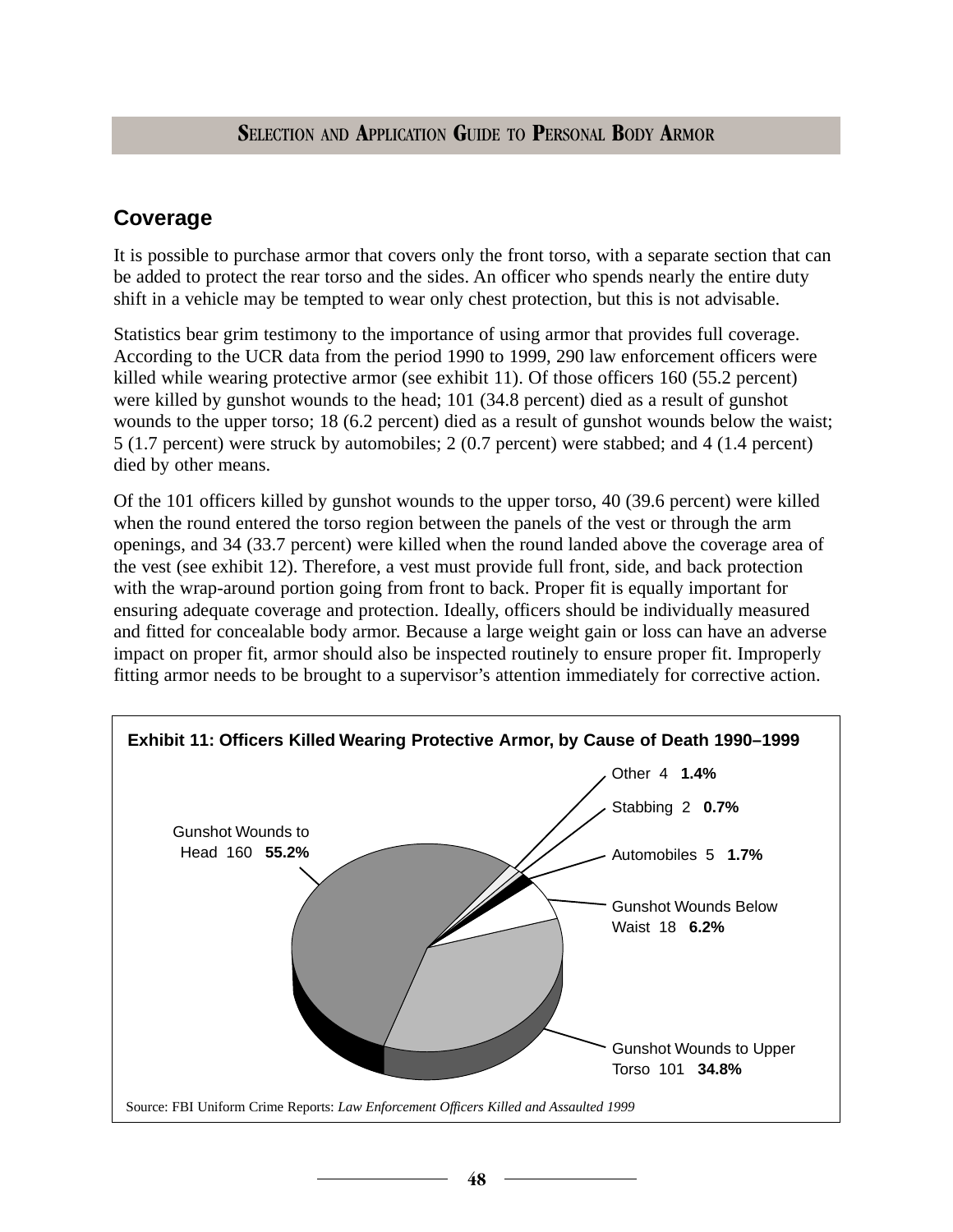



Twenty of the 101 officers killed by gunshot wounds to the upper torso died as a result of rounds penetrating the body armor. Of these 20 incidents, all were the reported result of rifle rounds, which the armor was not designed to protect against. **It is important to note that no documented fatal injury has ever resulted from a round of ammunition penetrating body armor that NIJ had approved as protection against that level of threat.**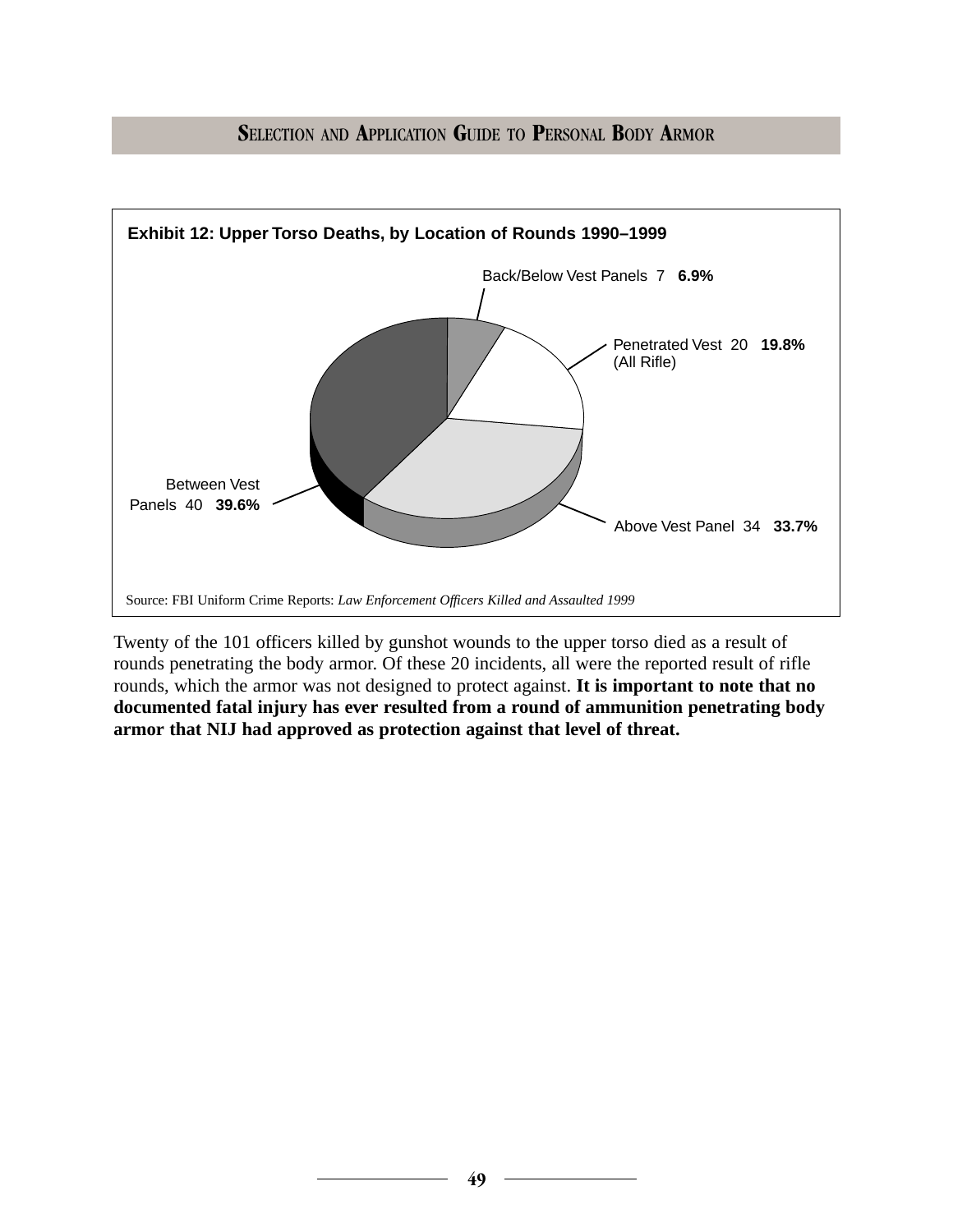# **9. Purchasing Body Armor**

## **Overview**

Before purchasing body armor, an agency must first assess its potential threats and determine what level of protection is required for its officers. Only after determining the protection needs of the department should those responsible for purchasing body armor begin to review specific products. Next, the department should select several models, preferably from several different manufacturers, from the *Personal Body Armor Consumer Product List (CPL)* that meet the department's protection needs. This document, published electronically on the National Law Enforcement and Corrections Technology Center (NLECTC) JUSTNET Web site, provides a listing of the armor models that have been tested and found to comply with National Institute of Justice (NIJ) standards, which independently validate the manufacturer's claims regarding the performance characteristics of the vest.

The next step is to solicit competitive bids from the companies or company representatives that manufacture these models and to choose a model, usually the most cost-effective option. When the armor arrives, the purchaser should verify that the armor received is the specific model that was ordered.

Criminal justice agencies can buy ballistic- and stab-resistant body armor for half the price by taking advantage of the U.S. Department of Justice's Bulletproof Vest Partnership (BVP) Grant Act of 1998, administered by the Bureau of Justice Assistance (BJA). The chief executive officer of a law enforcement agency can apply online to purchase NIJ-approved vests. (Go to [http://vests.ojp.gov/leas.html t](http://vests.ojp.gov/leas.html)o learn more about how the chief executive officer is defined and to learn more about the application process.) BJA will match up to 50 percent of the cost of the armor, including the cost of shipping and taxes. The Bulletproof Vest Partnership Program was enacted to save the lives of law enforcement officers by helping States and local and tribal governments equip their officers with body armor.

Congress appropriated \$25 million for the program's second year. At least half the funds are provided to local government units with fewer than 100,000 residents. The Bulletproof Vest Partnership Grant Act of 2000 was recently enacted. This means the program will remain in effect for 3 more years, from 2002 to 2004. It also provides priority funding for jurisdictions with populations under 100,000 and increases the authorized funding level to \$50 million each year. These changes will not take effect until 2002. The applications accepted in 2001 will be governed by the current BVP Act of 1998.

At a glance, purchasing body armor may seem like a relatively simple process. However, complications sometimes arise from various sources that make the purchasing process much more involved. Two of the principal problems that can complicate the purchasing process are obtaining objective information from salespeople and the tendency to overspecify departmental needs through the departmental procurement process.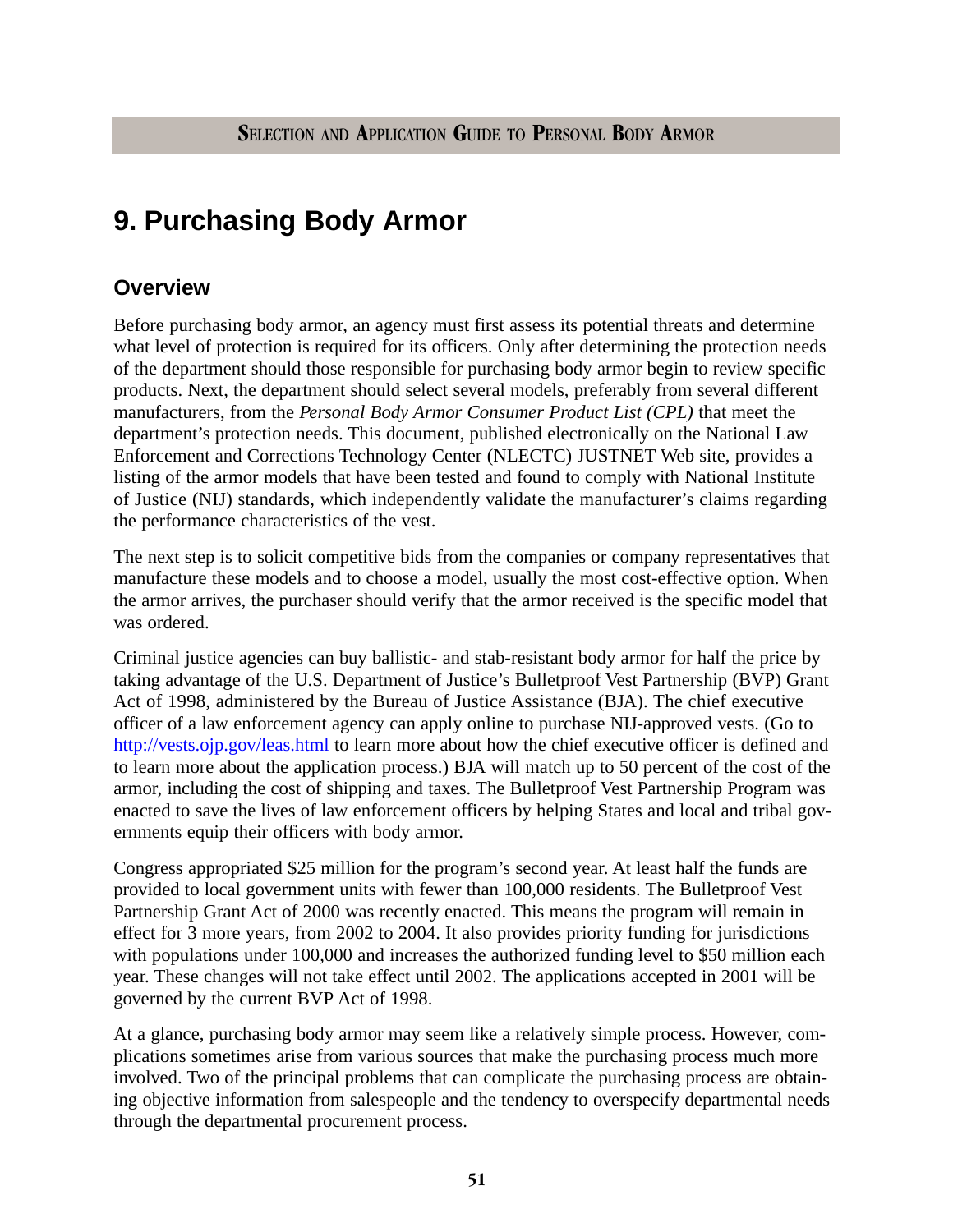A salesperson's goal is to persuade a department that his or her product is the best available. Sometimes, a salesperson will suggest a department include requirements unique to his or her company's product in purchase specifications. Also, some manufacturers use product demonstrations that are designed to show that their armor is superior to that of competitors. Departments should be cautious of these practices. Basing purchasing decisions on NIJ standards and the *Personal Body Armor CPL* can help departments avoid the problems caused by the use of a single manufacturer's construction and/or design specifications. These problems include paying higher rates if the specifications limit competition to a single source or purchasing armor that may not meet department needs.

Police departments often handle armor procurement as a committee action. This approach can result in overspecification of department needs, caused by trying to satisfy all of the committee members by including each member's personal preferences in the product specifications. A more efficient approach is to assign the task to two or three officers, provide resources to help them familiarize themselves with armor technology, and allow them to independently assess the department's needs. The officers should then make a decision, informing the department's administration, justifying their selection, and being prepared to demonstrate why their choice represents the needs of the majority of officers.

## **The Procurement Process**

Typically in the procurement process, an agency or department develops requirements, solicits bids, reviews bids and submitted samples, and then awards the contract to the bidder that best meets the price and product specifications.

Generally, armor purchases fall into one of four categories:

- Individual purchases from a distributor or retail outlet.
- Small-quantity departmental purchases.
- Large-quantity departmental purchases (several hundred units or more).
- As-needed purchases procured through an open-ended agreement (also called a term contract).

Individual or small-quantity purchases can be best described as "what you see is what you get." Large-quantity purchases should be made only through a competitive process involving several bids from the manufacturers that produce the models meeting the department's protective needs.

The NIJ standards focus on the protection characteristics of body armor, and the *Personal Body Armor CPL* presents the models that meet the requirements of the standards. Departments that base their purchases on the *Personal Body Armor CPL* need to specify in the purchase agreement any additional features they require, as determined during the needs assessment phase, such as color or area of coverage.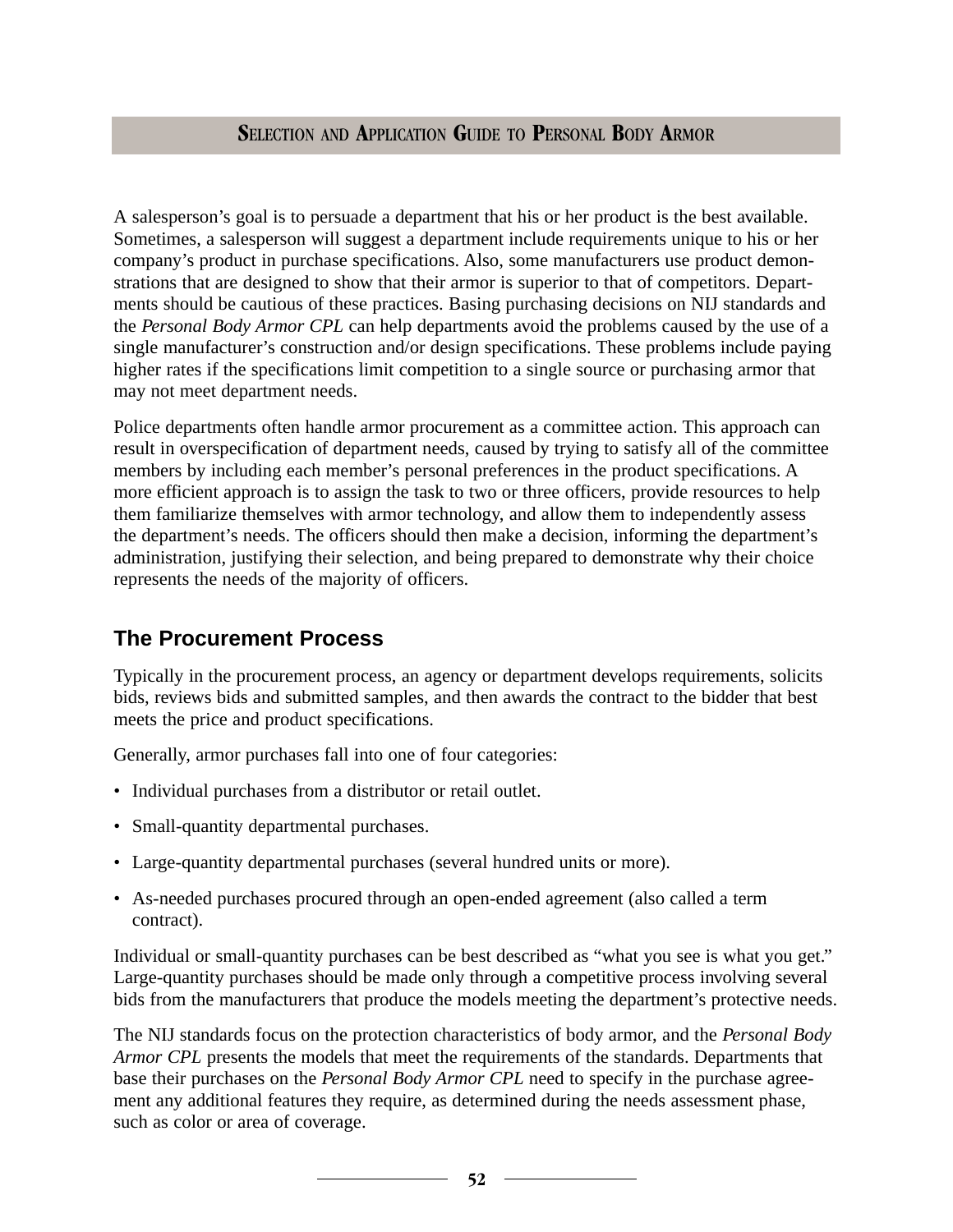Procurement of law enforcement equipment should always focus on the following areas:

- Clarity. Ensure that the purchase agreement is not ambiguous in any way.
- Simplicity. Include only items essential to the purchase agreement.
- Internal consistency. Ensure that requirements for each individual item do not conflict with one another.

To ensure that bids involve only armor in compliance with NIJ Standard–0101.04 or NIJ Standard–0115.00, a typical purchase agreement might include the following wording:

The body armor model shall be tested by NLECTC and found to comply with all requirements of NIJ Standard–0101.04 (or NIJ Standard–0115.00). It shall be of Type (specify appropriate threat level and test ammunitions) as defined in that standard, and shall afford full protection to the torso front, torso back, and sides.

A purchaser needing special ballistic protection that would require additional testing should specify the exact test rounds to be used (listing such variables as caliber, bullet shape, bullet mass, configuration, and velocity) and state that NIJ Standard–0101.04 (or NIJ Standard– 0115.00) will govern in other respects. When additional testing is needed, the police department should place reasonable time demands on the manufacturers.

A department developing a purchase agreement should be aware of two issues that may complicate the procurement process. The first, mentioned earlier in this chapter, is to describe a particular product in the product specifications section of the solicitation for bids, which would eliminate the chance of a truly competitive process. Instead, the department should consider requesting bids for armor that complies with NIJ standards and then add specific, nonprotective features only if essential. The second issue is the requirement that the department accept the lowest bid. Instead, the department should consider adding a clause in the bid solicitation that allows the agency to buy from the manufacturer offering the armor that best meets the department's needs and that the officers find most comfortable.

## **Ensuring Compliance Status**

Just as a department should not purchase a model of armor that has not been tested by NLECTC or does not comply with NIJ standards, a department also should not accept statements—written in the bid or verbally made by a salesperson—that the model shown is "just like" or "identical to" a model from the *Personal Body Armor CPL*. Instead, those responsible for procurement should ensure that the armor model designation on the ballistic panel label is identical to the one listed in the *Personal Body Armor CPL* and should receive proof (a copy of the compliance letter issued by NLECTC to the manufacturer for that model) that the armor is in compliance with NIJ standards. If the supplier or bidder cannot provide these two items, the department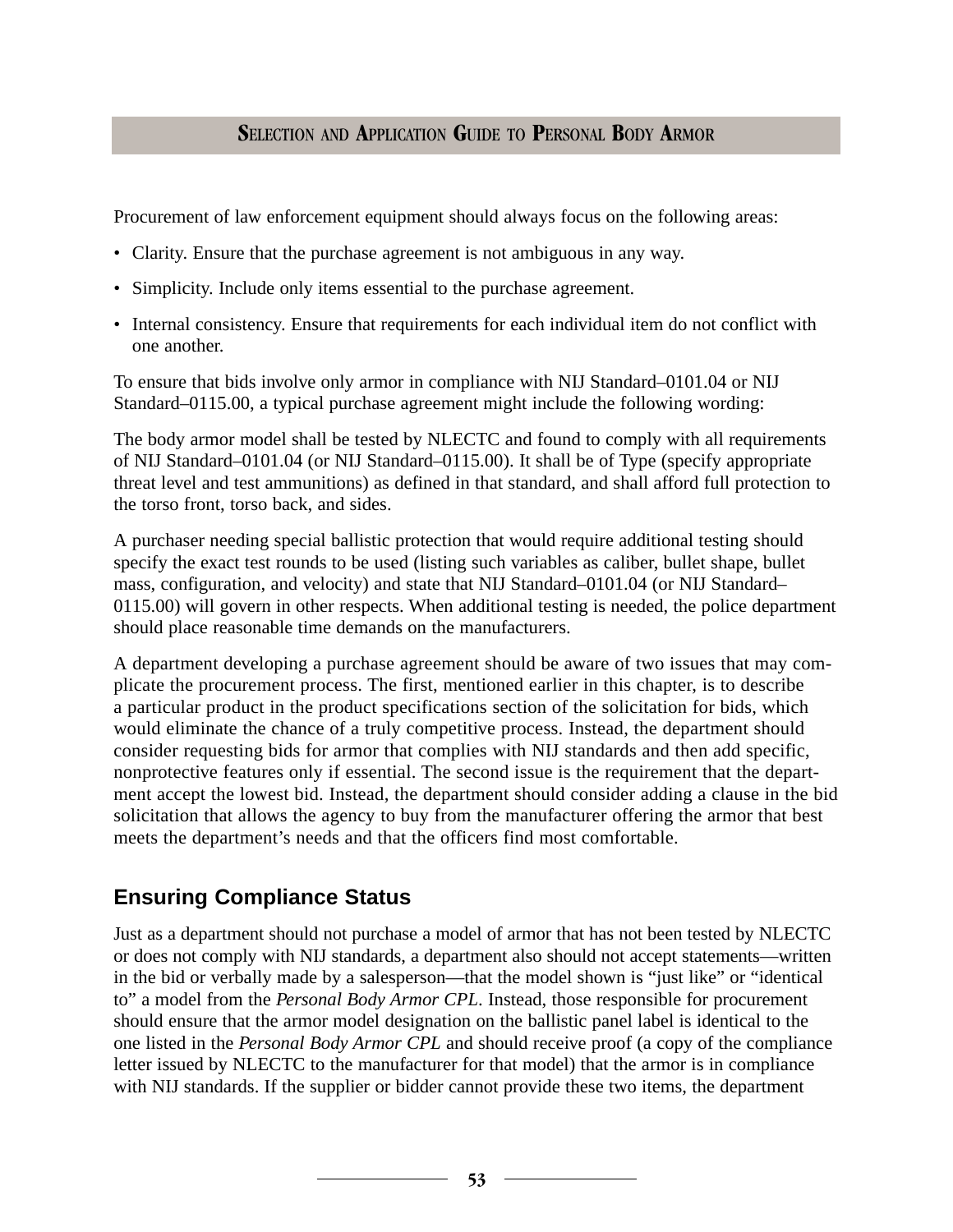should use another supplier. If a department still has questions about the compliance status of a particular model, they should contact NLECTC at 800–248–2742 or 301–519–5060.

## **Model Procurement Specifications**

Major purchases of armor give departments the chance to specify exactly what features they want included in the product design that will provide for officers' body armor needs. Also, each jurisdiction is subject to departmental procurement terms and must add specifications to the solicitation and purchase agreement as required by these terms. For instance, Federal procurements often include a clause requiring that the items purchased be manufactured in the United States; other jurisdictions may require that preference be given to small businesses or local manufacturers. Such contract conditions are often written in wording standard to all departmental purchasing orders and then inserted in appropriate sections of each bid package. Yet, departments should remember that overspecification can complicate the procurement process by making it difficult for a department to find a product that meets all of the specifications.

Documents related to the procurement of body armor should include certain items. The issues discussed in the remainder of this chapter apply to the specifications section of purchase orders and assume that the department has previously assessed its officers' protection needs and determined the appropriate type of armor, as specified in NIJ Standard–0101.04 and/or NIJ Standard 0115.00. Departments should not include requirements that are unreasonable or technically impossible to achieve.

The following guide to procurement specifications assumes the department has selected a specific type of armor from a single manufacturer that provides the needed protection level. (Appendix D provides an example of the procurement specifications section of a purchase agreement solicitation.) Negotiating an open-ended agreement (term contract) for multiple models, styles, and armor types from a single manufacturer involves a separate set of issues.

**Terms of agreement.** Whether a department purchases armor in a single quantity (buying one unit at a time or a quantity at one time), through a blanket purchase agreement, or under a term contract, the bidder must know how many units will be purchased, including the number of vests for female officers. Under a blanket purchase agreement, an agency can purchase units "as needed" during the life of the contract. No matter which approach is used, a department may want to include a clause for ordering additional units, which would make future purchases simpler because new bids would not be required.

**Prebid conference.** When purchasing a large quantity of armor or considering a blanket purchase agreement, a department may want to arrange a prebid conference between it and prospective bidders. Bidders and the department can then review the solicitation as well as the department's specifications, so that all parties clearly understand the department's needs. Also, a prebid conference may reveal any ambiguous or contradictory terms or requirements in the solicitation. If the solicitation needs to be modified, the department can issue an addendum.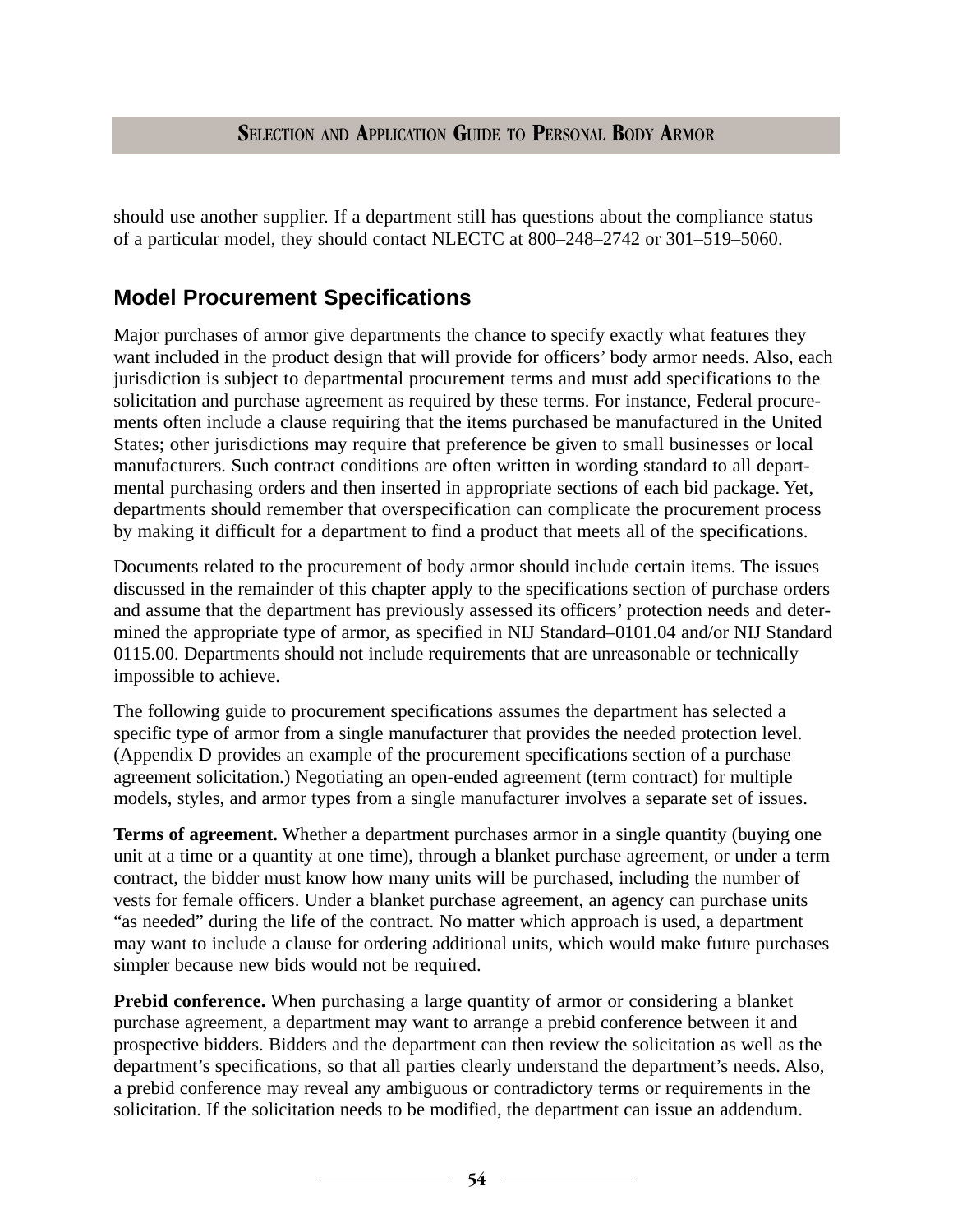**Bidding and award process.** The clauses in procurement packages should be self-explanatory and furnish adequate flexibility in purchasing the armor considered most appropriate for the department. Again, the *Personal Body Armor CPL* should be the main resource for departments. In the bid, the manufacturer should identify the specific model it proposes to provide. Moreover, the final purchase agreement, if other than the bid solicitation package, must specify the model selected.

**Invoicing and delivery.** This section of the package should propose a detailed delivery schedule and should specify departmental invoicing and payment regulations and procedures.

**Warranty and insurance.** These clauses clarify the warranty on the purchased units. Here the department must specify the amount of product liability insurance required based on its needs or on the options available from the manufacturer. Product liability insurance can be expensive; a department should consult with counsel about liability insurance's benefits to the department before including an insurance clause.

**Armor specifications.** This section is the focal point of a procurement program, because here the department delineates the protection performance it expects of the armor to be purchased as well as departmental preferences about design and configuration. (See appendix D.)

**Item A—Compliance with NIJ standards.** Citing the ballistic performance required by specifying the appropriate armor type, as defined by NIJ Standard–0101.04, or the stab-performance requirements of NIJ Standard–0115.00, is a mandatory component of the specifications section. This information ensures that the armor ordered provides a known performance level.

**Item B—Labeling.** The label included on the protective panel is another critical item, as it alerts the wearer to how limited the protection provided is. It also states that the individual unit complies with NIJ Standard–0101.04 or NIJ Standard–0115.00. If the unit does not perform as stated on the label, a department may have the right to legal recourse.

Inclusion of the manufacturer's model number on the protective panel label is also important because it is the primary means for verifying that the armor received is that ordered and that the compliance matches the armor type listed on the purchase order. In past cases reviewed by NLECTC, armor has been labeled differently (i.e., providing a lower level of protection than that ordered) than what the purchase agreement has specified.

A manufacturer or distributor may use catalog numbers or similar designations to further identify the product if the armor is properly identified as a specific model in compliance with either NIJ Standard–0101.04 or NIJ Standard–0115.00. The catalog number must be separate from the model or style number. Meanwhile, the model number should be unique and the same as the model number tested by NLECTC.

Again, it is important that departments purchase only models that have been tested by NLECTC and found to comply with either NIJ Standard–0101.04 or NIJ Standard–0115.00. By doing so, if there ever is any question about an individual unit's configuration or construction, the armor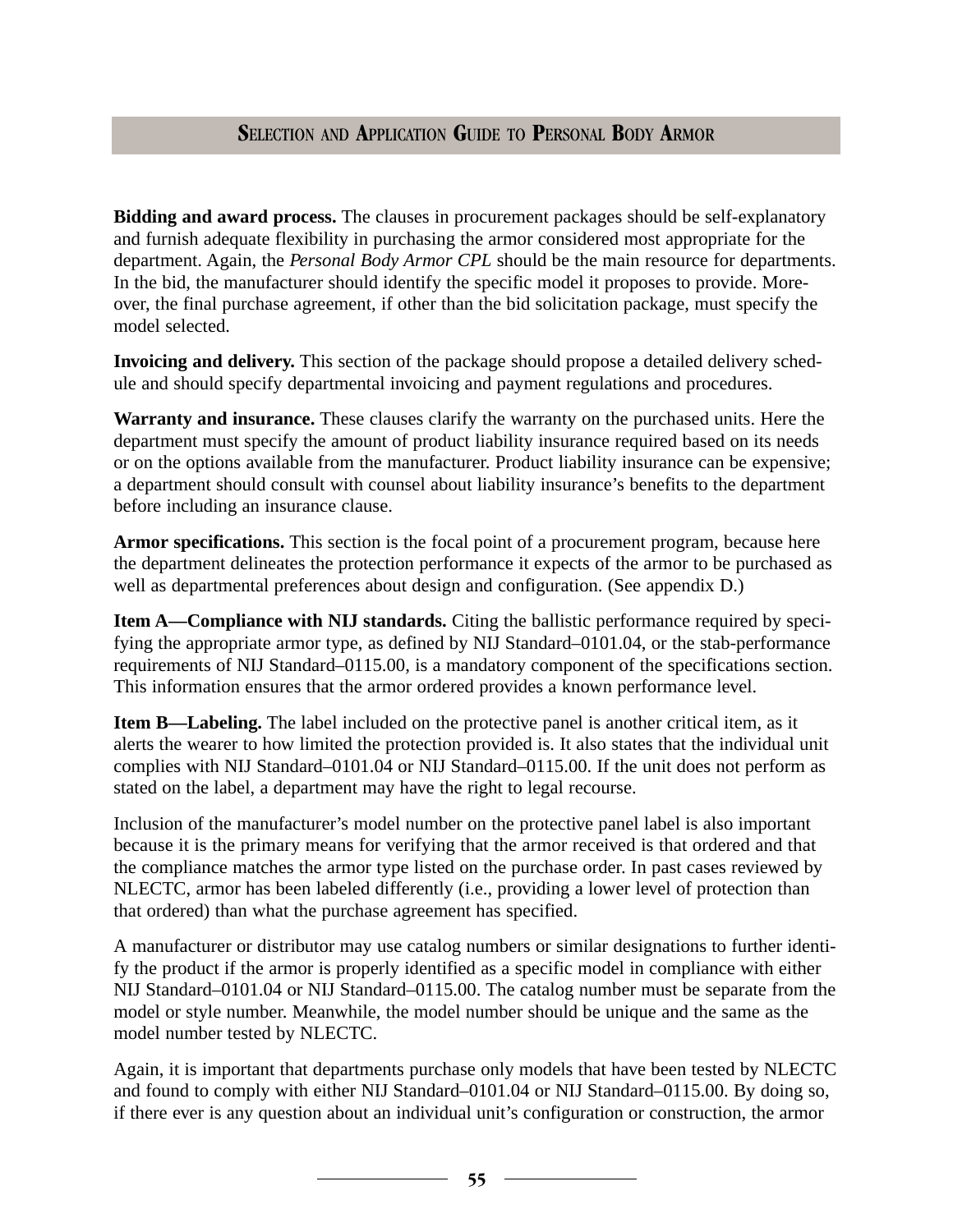can be compared with the unit of that particular model that was originally tested by NLECTC, which NLECTC retains in archival storage.

**Item C—Configuration.** Specifying a particular configuration of protective panel in a particular carrier is essential if the department believes that only one type of configuration will meet the department's needs. A department that wants to explore its configuration options may not want to include such a statement.

Manufacturers sometimes use protective panels that were tested and found to comply with NIJ Standard–0101.04 or NIJ Standard–0115.00 in more than one configuration. For instance, a protective panel may have been tested in a configuration with an open, unprotected area on the side of the torso; an identical protective panel may also be manufactured with the sides extended to create an overlapping configuration. These two are considered to be the same model.

**Item D—Adjustment options.** This clause identifies design features that will make the armor more comfortable for the wearer. However, this clause may not apply to tactical armor or other armor configurations worn outside of clothing.

**Item E—"Riding up."** Wearing armor for long periods of time can cause the armor to move up on the wearer's body, which decreases the officer's comfort. This clause applies only to concealable armor and may not be necessary if the adjustments in Item D are completed.

**Item F—Metals.** Departments should carefully evaluate purchasing armor that includes any metal components, as the wearer may be injured if a bullet strikes the metal part and ricochets, or if a piece of the metal component breaks off and becomes a secondary projectile.

**Item G—Color.** To ensure that the armor is properly concealed, it is important for departments to choose a color that will not be visible through the wearer's uniform.

**Item H—Quality.** This clause ensures that the manufacturer will produce the armor using suitable materials and high workmanship quality.

Departments should not include any specifications that are unique to one manufacturer's product so as not to reduce their available options to a single model. Likewise, they should not try to dictate how the protective panel used in the armor is constructed. For instance, a department should never specify a specific fabric or weave for the ballistic- or stab-resistant material, nor should it specify the number of layers of material to be used. Doing so could restrict the bid to a single manufacturer, result in armor that does not meet the requirements of NIJ Standard– 0101.04 or NIJ Standard–0115.00, or create conflicting requirements, in which case the manufacturer could be released from liability if the armor does not perform properly. In addition, departments should not name a maximum weight, which could mean that officers would not receive the needed ballistic- or stab-resistant protection because the required type of armor weighed more than the specified limit.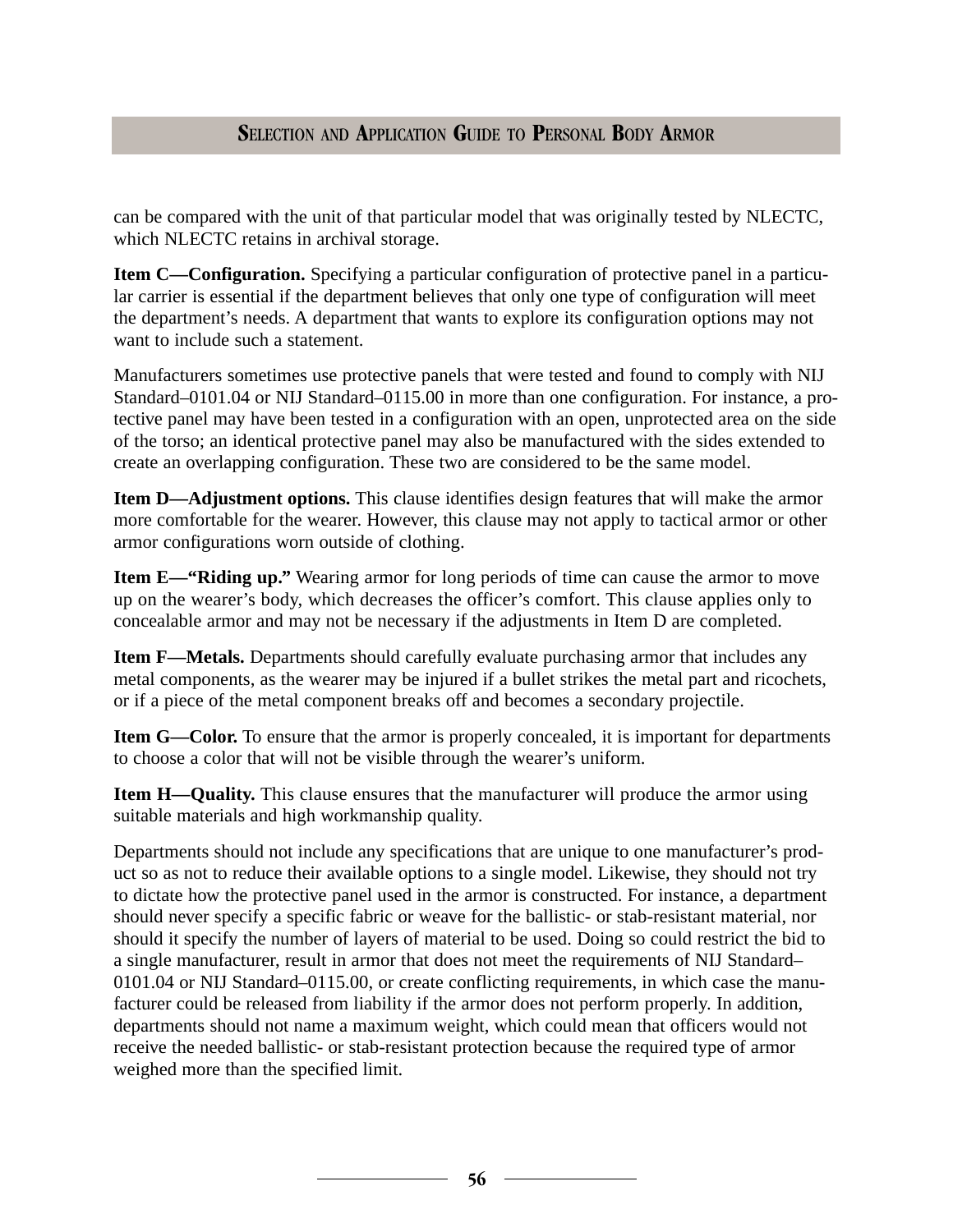Departments should also include in the procurement specifications any features identified as essential in the needs assessment phase. For instance, some departments have required that armor be designed so that the front and back panels cannot be worn separately, to prevent officers from wearing only the front part of the armor. Other departments require that concealable armor be supplied with two carriers, so that one can be laundered while the other is in use. Regarding armor configuration, NIJ recommends that armor provide side protection for full torso coverage. Overlapping the front and back panels by at least 1 inch—preferably 2 inches will accomplish this. NIJ suggests that when overlapping the two panels, the front panel should overlap the back panel to prevent a round from "skipping" between the two panels.

If the department wants each officer's armor to be custom fitted, the specifications section should include a clause to that effect, stating how and where fittings will take place. Also, labeling specifications should require that a space be included on the label where the name of the officer can be printed on the armor label by the purchasing agency.

A number of other items can be included in the procurement specifications, such as requiring that the armor use nonmetallic "D" rings or hook-and-pile fasteners, but NIJ does not recommend this practice. Items of personal preference are best addressed when departments are inspecting the manufacturers' samples and evaluating them for comfort. In addition, prospective buyers should remember that specifying a number of required design characteristics increases the chance that the armor will become a custom or nonstandard design, which could require additional testing to ensure compliance with NIJ standards.

**Items to be submitted with the bid.** This section—a listing of the required items to be included in the bid package—should be self-explanatory to bidders. Because each department is subject to a particular set of procurement regulations, additional clauses addressing these requirements will most likely be necessary.

**Termination of agreement.** A clause that specifies the conditions under which the department can terminate the contract must be included in any procurement documents. If a department is purchasing through a blanket agreement or term contract, it may want to include a "for the convenience of the department" 30-day, written-notice clause allowing the department to cancel the agreement if officers find the armor received to be unacceptable—even though in full compliance with the procurement specifications.

Another justifiable reason for breaking the contract is if the armor is not delivered according to the predetermined shipping schedule, in which case the department should be allowed to cancel the contract and begin legal proceedings for default. Receiving a substandard product should also justify canceling the contract. When listing the product specifications, a department must be sure to define the reasons why the product may be rejected and the contract terminated. For instance, poor workmanship is a legitimate cause for rejection, but may be difficult to objectively establish unless previously defined in the purchase agreement.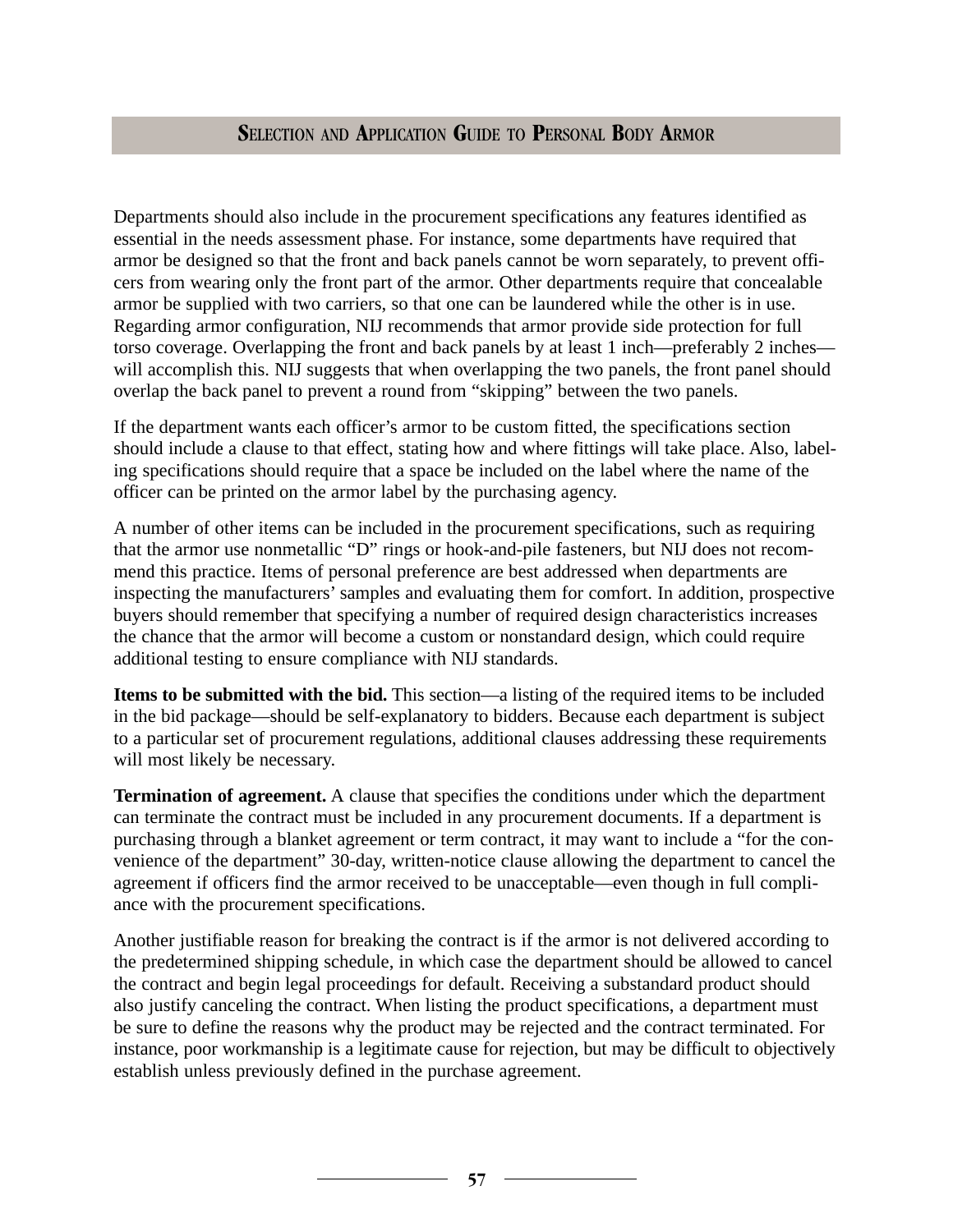## **Protection/Testing Considerations**

Although body armor for routine, full-time wear has been available for approximately 25 years, the state-of-the-art technology continues to change. For instance, manufacturers once used almost exclusively a single type of fabric in constructing concealable body armor. Today, at least five different types of fiber are used to manufacture ballistic-resistant fabric, each of which is available in a variety of woven and nonwoven fabrics and panels. The ballistic protection properties differ among materials and often two or more types of fabrics or composites are used in combination to manufacture a vest. Because of these complexities, a department should not attempt to dictate how the ballistic element will be constructed, such as by specifying the number or types of layers of ballistic material. Armor performance is the critical issue, not the manufacturer's construction of the armor.

Many of these concepts are also true for stab-resistant armor, which has emerged as a viable option for corrections officers over the past several years. Advances in materials technology has allowed body armor manufacturers to design stab-resistant vests that are considerably lighter, more flexible, and wearable than models previously available, which were extremely bulky and frequently contained layers of metal or chain-mail type material.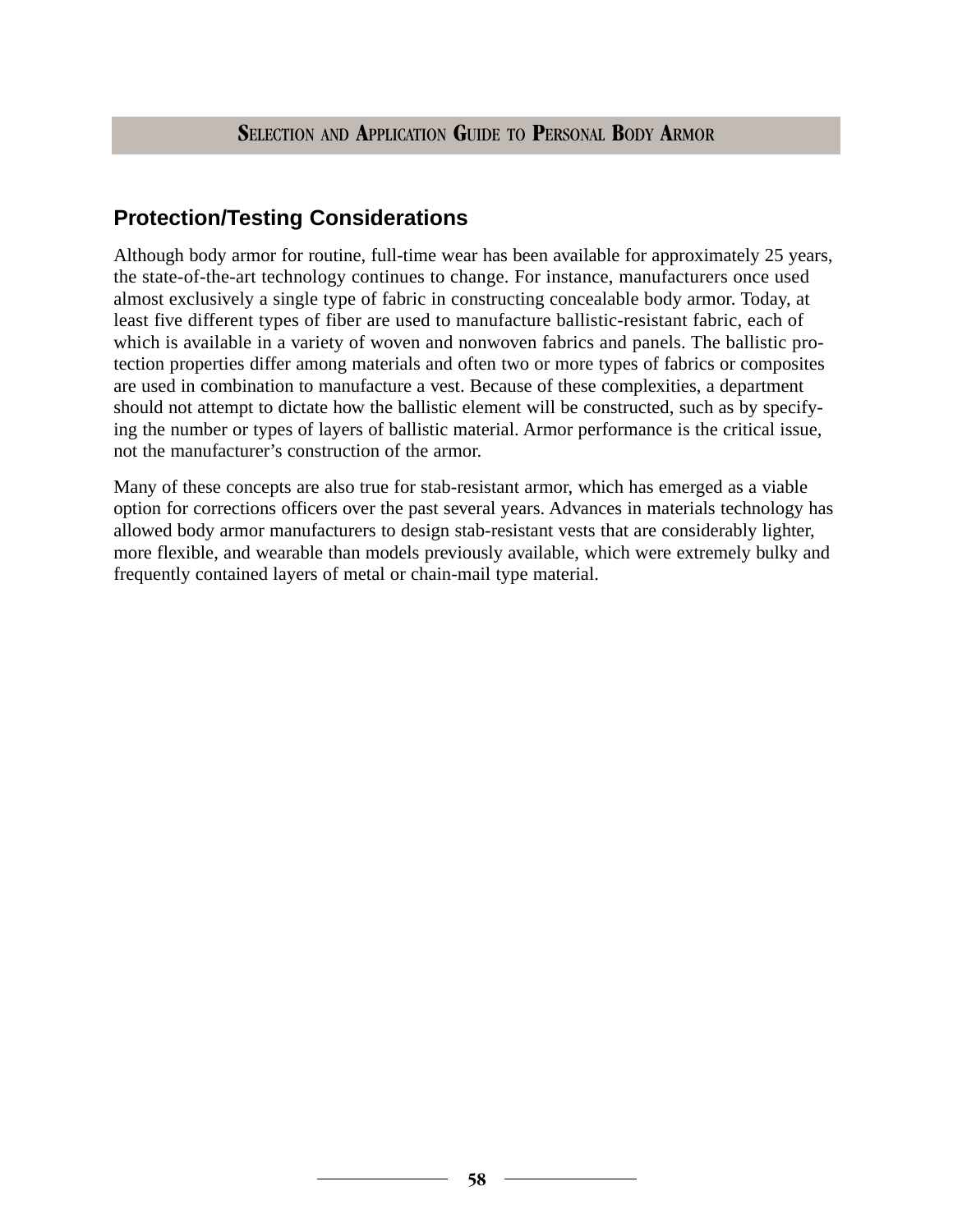# **10. Maintaining Body Armor**

The proper care of today's modern body armor requires taking precautions when cleaning the garment. Every model of armor that complies with NIJ standards has an instruction label indicating how to clean the components. Individuals should follow these instructions, making certain that anyone else who cares for the garment is also aware of the correct cleaning procedures.

The protective panels, or inserts, of body armor should be washed by hand with cold water, using a sponge or soft cloth and mild home laundry detergent. Most manufacturers strongly recommend that the protective panel never be submerged in water. Bleach (including nonchlorine or peroxide-based bleach) or starch, even when highly diluted, should not be used as these may reduce the garment's level of protection. If a model of armor has a removable carrier, it is possible that the carrier may be machine washable. However, it is imperative to follow the manufacturer's care instructions found on the protective panel and carrier labels.

Body armor panels or inserts are not to be machine washed or dried, either in the home or commercially. The fabric can be damaged by laundry equipment, ultimately affecting its performance. Commercial laundries also use commercial detergents, which are much harsher than home detergents, and pose another threat to maintaining the ballistic- or stab-resistant properties of the fabric. According to DuPont, perchlorethylene is the only drycleaning solvent found so far that does not significantly degrade the ballistic protection provided by current body armor.<sup>21</sup> However, to eliminate the possibility of an accident and avoid the variety of drycleaning solvents in use, drycleaning armor is not recommended.

Most modern body armor contains water-repellant treated or inherently water-repellant fabrics, making hand washing possible by preventing the water used to wash the vest from degrading the ballistic capabilities of the vest. However, rinsing thoroughly is still important to remove all traces of soap. Rinsing properly prohibits the accumulation of residual soap film, which can absorb water and reduce the protective properties of certain types of ballistic- or stab-resistant fabric.

Body armor fabric should never be dried outdoors, even in the shade, as ultraviolet light is known to cause degradation of certain types of ballistic fabric. Tests have demonstrated that ballistic efficiency is significantly and adversely affected by exposure to sunlight for extended periods of time.

Each time body armor is washed, it should be inspected for any signs of wear. If the protective materials are not covered with a permanent cover (which is highly uncommon for a typical modern vest), and it appears that the thread used to sew layers together is wearing badly or that the fabric is unraveling, the vest should be returned to the manufacturer for replacement. Officers should never attempt to repair armor themselves under any circumstances.

Today, most manufacturers market concealable body armor with the protective panel sealed within a moisture barrier, such as thin rip-stop nylon or coated cloth, instead of chemically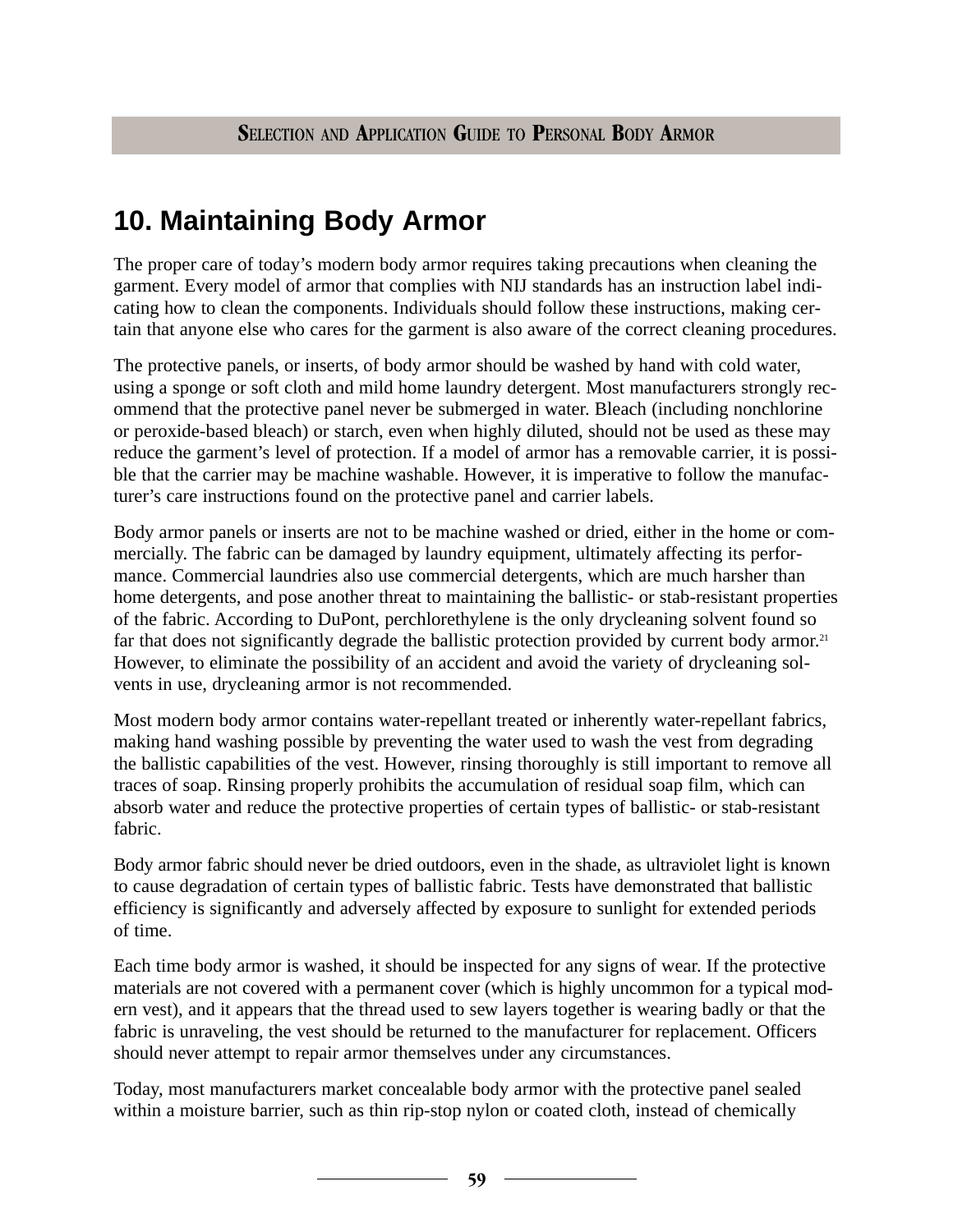waterproofing the fabric. The owner of such armor must routinely inspect it to be sure that the cover of the protective inserts has not been cut or damaged, which would allow moisture to penetrate the protective panel. Even if the outer covers have not been cut or otherwise damaged, the moisture barrier can still be damaged. When the protective material or the outershell carrier rubs over the protective panel cover as a result of the normal flexing that occurs when body armor is in use, it can wear through the cover and expose the armor to moisture penetration. It should also be noted that certain types of covering materials tend to make the armor much warmer to wear, because it significantly reduces the rate at which perspiration can evaporate or be absorbed.

The exceptional ballistic- and stab-resistant efficiency of materials used to construct body armor compensates for any of these limitations associated with maintenance and care. The user can easily care for and properly maintain body armor and ensure that it provides its rated protection throughout its service life.

When caring for hard armor, it is important to remember that hard body armor, particularly ceramic material, must be handled carefully because it is fragile. Ceramic materials—such as boron carbide, aluminum oxide, or silicon carbide—are extremely brittle. Such armor should not be dropped on hard surfaces and when used, the ceramic must serve as the striking (exterior) surface. It should also be inspected before each use to ensure that no surface cracks are present that would degrade ballistic performance.

## **Body Armor Life Expectancy**

One of the most frequently asked questions the National Law Enforcement and Corrections Technology Center (NLECTC) receives is, "How long does body armor last?" Unfortunately, no definitive answer can be given to this question. Every piece of armor will eventually have to be replaced. Body armor is not a one-time buy. For example, if a department changes its service weapons or ammunition, the armor worn by its officers must be shown to protect against the new weapons systems. The armor must be capable of defeating typical ammunition threats that the officers may face (see chapter 6). If an agency determines that the ammunition threats that they face have increased, upgrading to a higher level of protection may be appropriate. An individual's body weight may change over time, and armor that no longer fits or is uncomfortable is likely not to be worn.

Since no two pieces of armor are exposed to identical wear or care, each must be evaluated individually. Armor can generally be classified according to its appearance: "New," "Good," "Fair," or "Poor." Currently, the only method to evaluate armor's performance is destructive ballistic testing. The National Institute of Justice (NIJ), through its NLECTC system, is investigating development of alternative methods to evaluate body armor's ongoing performance and lifespan. The first step in this process is the introduction of the Baseline Ballistic Limit Test in NIJ Standard–0101.04. See page 41 for further discussion of this test.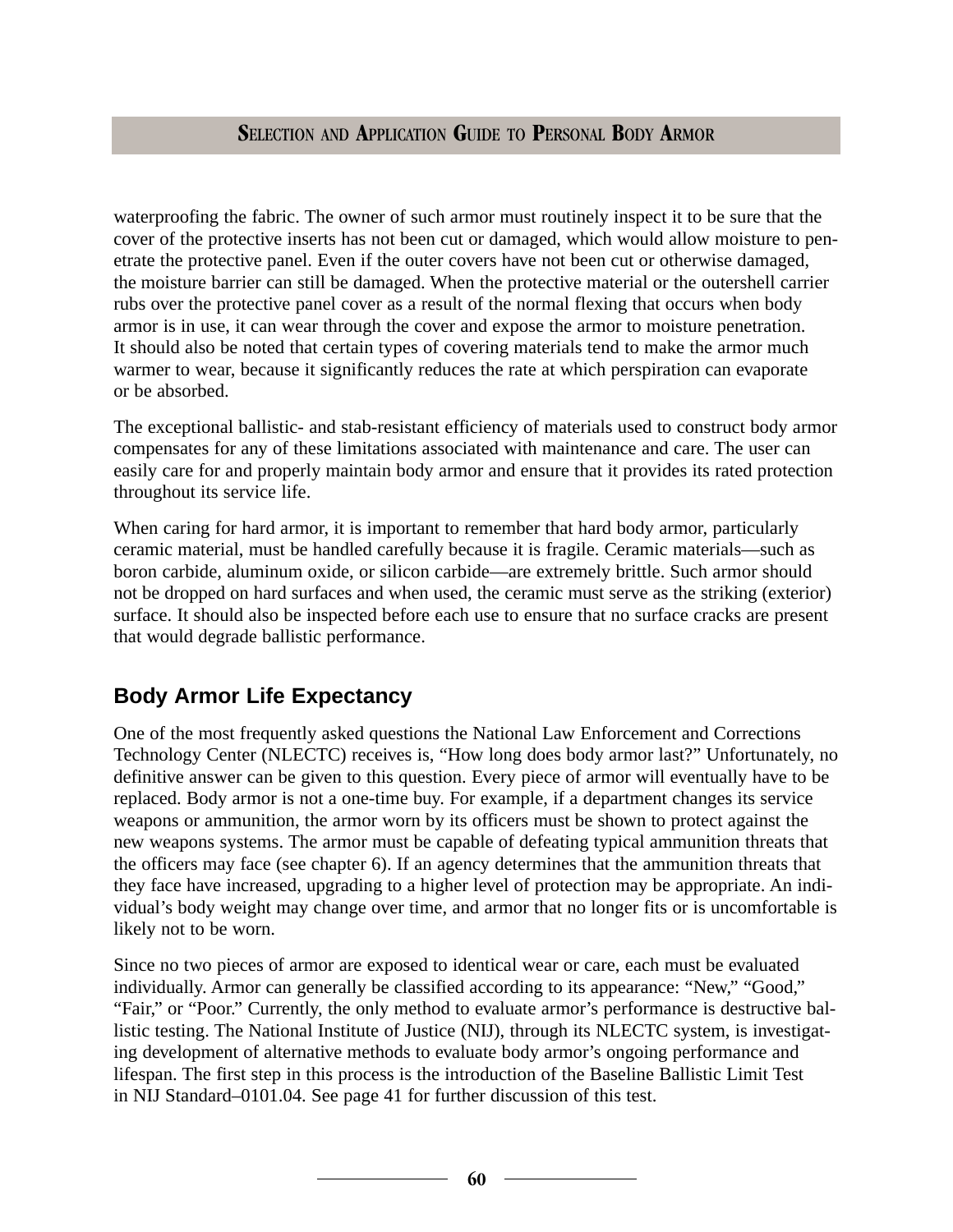Age alone does not cause body armor's ballistic resistance to deteriorate. The care and maintenance of a garment—or the lack thereof—have been shown to have a greater impact than age on the length of service life of a unit of body armor. Armor that is 10 years old and has never been issued may be perfectly acceptable for use, provided that the rated level of protection is still appropriate for the typical threats faced. Conversely, 2- or 3-year-old armor that has been worn regularly and improperly cared for may not be serviceable.

Limited studies of the ballistic-resistant capabilities of armor used for extended periods of time were initiated in 1983 by DuPont, at which time some of the armor tested had been in service for more than 8 years. Both the DuPont testing and a 1986 study by NIJ<sup>22</sup> *(Ballistic Tests of Used*) *Body Armor)* found that age alone does not degrade the ballistic properties of armor. Armor manufactured in 1975 that remained in inventory without issue exhibited ballistic-resistant properties identical to those at the time of manufacture. Both research studies included armor that had been in use for as long as 10 years and that had ballistic properties that were indistinguishable from those of unused armor manufactured at the same time.

NIJ tests failed to demonstrate any significant differences in 10-year-old armor, regardless of the extent of use or apparent physical condition. For this testing, 24 Type I vests made of Kevlar®, issued as part of the original NIJ demonstration project in 1975, were returned by the departments. The vests were separated into categories based on use and wear. Eight vests had never been worn, another eight showed signs of heavy wear, and four showed signs of moderate or light wear. The test demonstrated that the armor that had been used showed no significant loss of ballistic performance when compared to the units that were not used.

In contrast, data from the DuPont study showed that used vests had lesser ballistic performance than new vests. Some vests with marginal performance had been in use for only 3 to 5 years. DuPont researchers concluded that, regardless of age, use and abuse can cause ballistic decay. For example, one poorly performing 3-year-old vest appeared to have been exposed to excessive ultraviolet radiation.

DuPont suggests that testing be considered at between 3 and 5 years of use, $^{23}$  but NIJ believes that tests are not necessary until the armor has been in service for 5 years. NIJ agrees, however, that armor should be visually inspected at least once a year and that ballistic tests should be conducted if the armor shows signs of excessive wear. If armor is worn only occasionally and properly maintained, there is no reason to be concerned that ballistic-resistant properties have deteriorated.

Independent of the above research studies, some departments have established formal replacement policies based solely on the length of time since the date of issuance. Some departments have selected 5 years for an automatic replacement cycle. Departments need to recognize that a replacement policy should be consistent with the way officers use their armor. If armor is worn only occasionally, such as tactical armor, the policy might be limited to purchasing armor for newly hired recruits and replacing a defined percentage to accommodate problems of fit or excessive wear and tear. However, a department with a high wear rate may wish to select a routine cycle, based on length of service.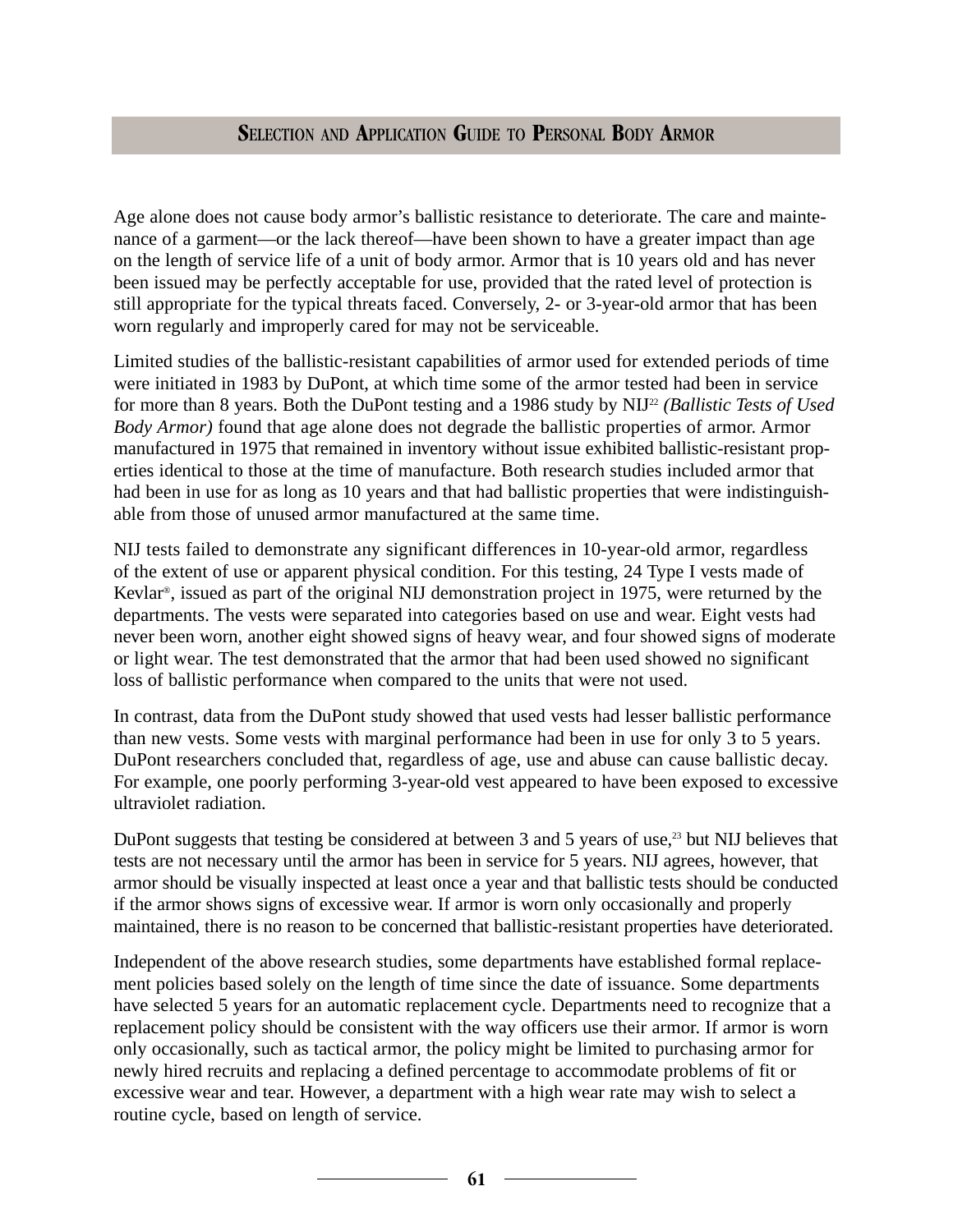Another issue relative to replacement guidelines is the manufacturer's warranty. Many body armor manufacturers currently offer a 5-year warranty on the products they sell to criminal justice agencies. This 5-year period is generally thought to be a reflection of the guidelines established by the early research conducted by DuPont. Recently, some manufacturers have offered warranties as long as for 12 years after purchase. It is important for agencies to recognize that a manufacturer's warranty should not be interpreted as a benchmark for service life. The warranty exists solely to limit the manufacturer's liability on the product and is not a reflection of the anticipated service life of the product.

For example, most new cars come with some type of manufacturer's warranty, such as 3 years or 36,000 miles, whichever comes first. The condition of each car sold under this warranty will vary due to any number of conditions (e.g., type/frequency of maintenance, variations in driving habits and conditions), but it is safe to say that the vast majority of these cars will still be operating at the end of this warranty period, and a significant number of these cars will offer many more miles of reliable service afterward. However, the manufacturer will no longer be responsible for any future major maintenance problems or cosmetic flaws. The same is true for protective armor. If the armor is properly cared for, shows no visible flaws or defects, still properly fits the officer, and still provides an adequate level of protection based upon a current assessment of the threats encountered, then it should be reasonable to presume that unit of armor is still serviceable. However, the manufacturer will not be held liable for any claims of inadequate performance after the expiration of the warranty period. For agencies that determine that it is not feasible to replace armor in accordance with a manufacturer's warranty cycle, the continued use of serviceable units of armor is definitely better than the alternative—to not wear the armor and have no protection. In this case, however, it is advisable for the agency to consult its liability insurance carrier to determine the implications this may have for its respective policy.

## **Testing Used Ballistic-Resistant Body Armor by Departments**

It appears that until further studies are conducted and nondestructive test methods developed, a department has little choice but to periodically conduct ballistic tests of representative samples of its armor. If it can afford to, a department should initiate test programs to evaluate the ballistic-resistant protection provided by existing armor—particularly if it has armor that is more than 5 years old. The department should consider replacement if the ballistic properties of armor are questionable.

As discussed in more detail in chapter 6, the Office of Law Enforcement Standards (OLES) has developed a performance assurance program to help determine the ongoing performance of body armor currently in service or a new production unit of a previously tested and approved model. The Baseline Ballistic Limit test establishes a benchmark of penetration performance and provides a reliable and consistent way to retest NIJ-compliant armor. The ballistic limit test does not have a pass or fail performance requirement, but provides additional information about the ballistic performance of a given armor model. The ballistic limit testing is done after the armor model has successfully passed the traditional penetration and backface signature testing.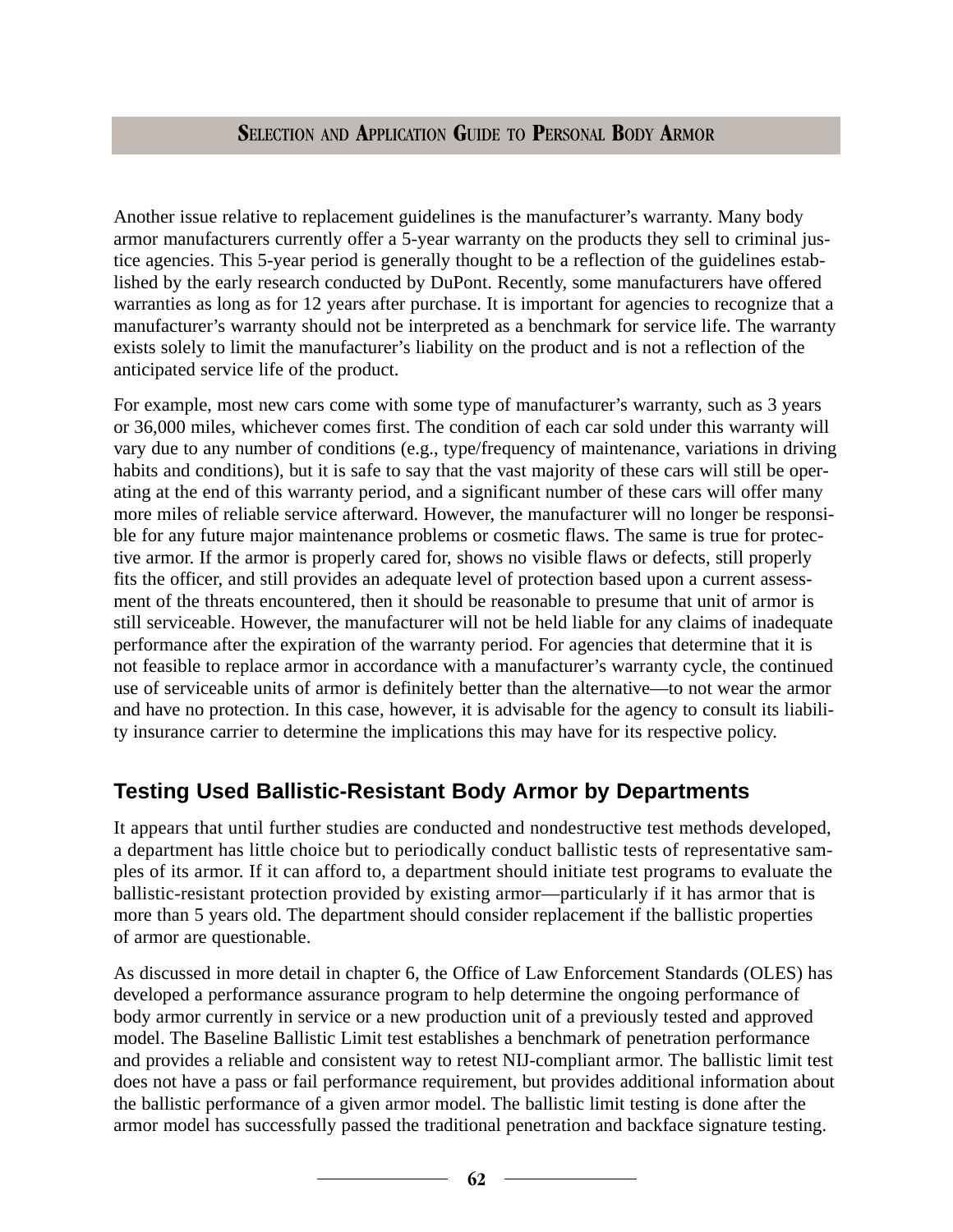The performance assurance program is based on a modified form of ballistic limit testing, commonly known as  $V_{50}$ . (See the discussion of  $V_{50}$  testing in chapter 6, page 40.)

As a guideline, an agency should test extensively only when purchasing a significant quantity of armor. Armor testing is expensive, and departments must plan their actions based on their circumstances. For example, a department could probably buy at least four new sets of armor, depending on the threat level, for the cost of one NIJ test.

A department that elects to implement an armor-testing program for used or inservice armor must clearly establish the testing objective. Generally, this objective is to satisfy the department that its armor still provides as consistent a level of protection as when originally purchased. In these cases, the ballistic limit determination test outlined in sections 5.17 through 5.21 of NIJ Standard–0101.04 provides an abbreviated methodology for performing these tests.

An agency considering performing the ballistic limit determination test in accordance with NIJ Standard–0101.04 should initially select a sample of armor for testing that shows the heaviest signs of wear and use. This should be done for two reasons. First, it represents the "worst-case" scenario for testing, and second, it is the most logical unit of armor to be replaced, since the testing is destructive and the sample cannot be reissued after the test is completed. It is also highly recommended that the test be performed by a qualified independent testing laboratory, preferably one that is NIJ/NLECTC approved to perform compliance tests in accordance with NIJ Standard-0101.04. (A list of approved laboratories can be obtained by calling NLECTC at 800–248–2742, or from NLECTC's Internet site, JUSTNET, at http://www.justnet.org.) It is important to note that these test procedures are only applicable to models of armor that comply with NIJ Standard-0101.04. A vest that complies with a previous edition of the standard cannot be tested in this manner, as no baseline ballistic limit data exists for these models.

If armor passes the test, there should be no cause for concern. If the armor fails the test, the department should not automatically assume that all of the vests of that particular model owned by the department are unsafe. Rather, this suggests that these particular used vests have questionable protection capabilities. The agency may want to consider conducting additional testing of other units of this model from the same material production lot number, which should be indicated on the ballistic panel label. This testing will help determine if the failure was an isolated one or is representative of the entire purchase lot. If further testing results in additional failures, all vests from that lot of material should be replaced. Also, agencies that experience retest failures should contact NLECTC at 800–248–2742 and arrange to have their vests compared to the originally tested vests stored in NLECTC's archives. On several occasions, vests that have failed an agency's retesting have been found to differ in construction from the vest originally tested by the manufacturer as part of NIJ's voluntary compliance testing program.

When a unit of armor fails testing, the department will probably consider seeking redress from the manufacturer. Before taking such action, departments should do the following: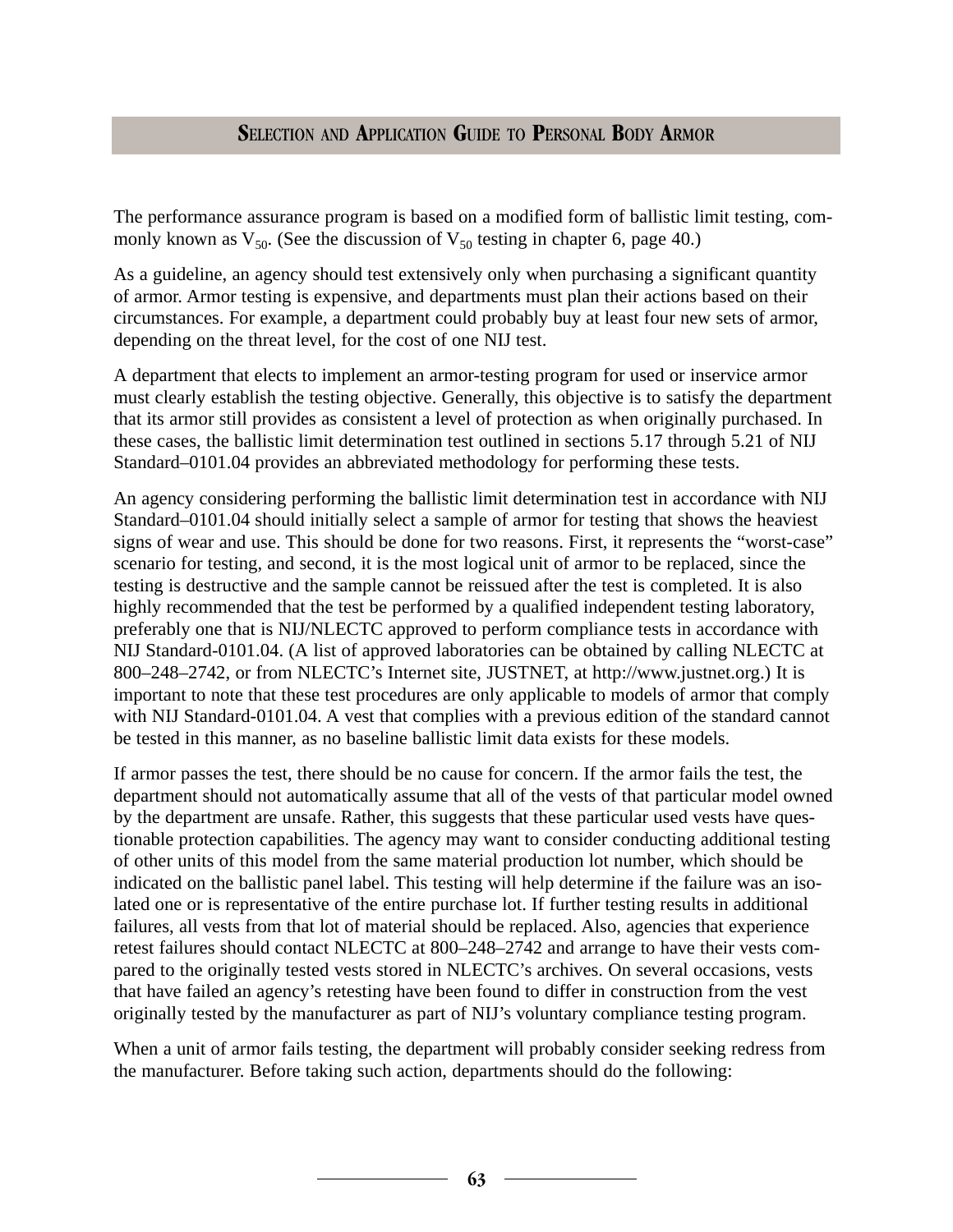- Ensure that the vests were originally tested to an NIJ standard (and to which version of the NIJ standard) before testing samples to that standard's requirements. A manufacturer can be held responsible only for the terms of the contract it signed and the standards and specifications in that contract. Unless the department's purchase contract clearly addresses testing armor in service, lists the tests that will be conducted, and specifies the department's recourse should armor fail tests, NIJ recommends that the department carefully study its situation before proceeding.
- Have the legal adviser examine the contract and any statement on the armor label to determine whether grounds for legal action exist.

If the department decides to go forward with testing, it should contact the manufacturer. Establish in advance testing objectives, action to be taken based on the test results, and the manufacturer's position concerning the nature of tests to be performed. The manufacturer should have the right to be present during the testing. Given the opportunity to work with a department to determine a mutually satisfactory course of action, reputable manufacturers will normally cooperate. Conversely, a manufacturer suddenly confronted with allegations of a problem with its product without prior indication of the department's planned actions can be expected to become defensive, if not adversarial. Also, a manufacturer may have a legitimate complaint if its product's performance is questioned based on incorrect or improper test results. Even worse, if officers know of questionable data, they may lose confidence in their armor and stop wearing it.

A department that wants to conduct its own testing must, at a minimum, have a reliable chronograph and properly conditioned backing material. The use of alternate backing material (phone books, newspapers), and of commercially loaded ammunition of unknown velocity, is certain to provide inconsistent test data that cannot be correlated to testing conducted through NLECTC's voluntary compliance-testing program.

Departments that cannot afford to conduct ballistic testing at independent laboratories should at least follow these NIJ-recommended procedures:

- Inspect each unit of armor carefully upon purchase and prior to issue. Any evidence of poor workmanship or visible differences from samples shown before purchase should be brought to the manufacturer's attention immediately.
- Ensure that each unit of armor is properly and durably labeled in accordance with the requirements of the NIJ standard. Each ballistic panel should be clearly labeled with the NIJ-complying model designation as it appears in the *Personal Body Armor Consumer Product List.*
- Upon issue, the quartermaster or supervisor responsible for issuing the equipment should use a permanent marker to legibly enter on the label the name of the officer to whom the armor is issued and the date of issue. If possible, photocopies of these labels should be made and placed in a designated file.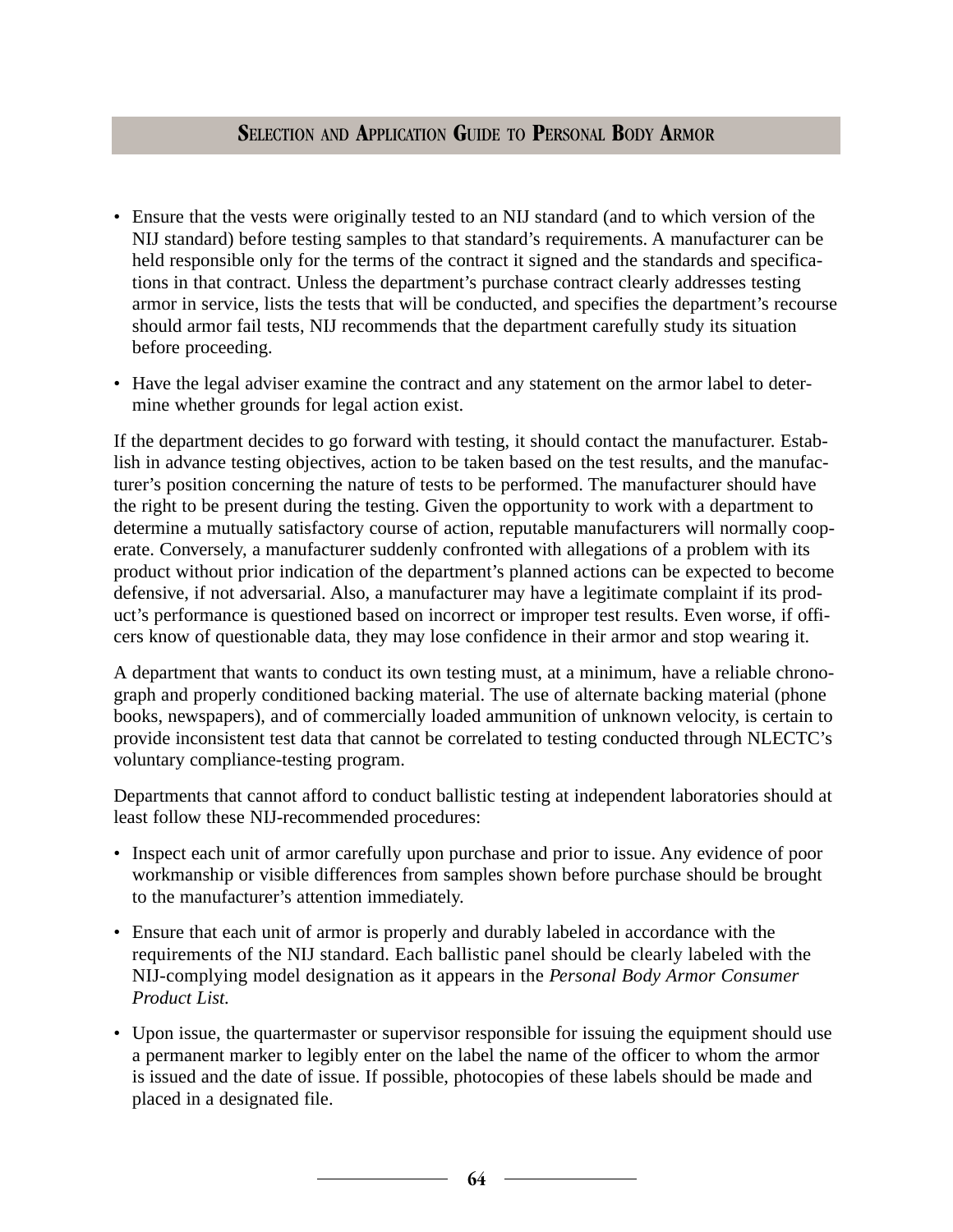- Institute a routine inspection program for body armor, just as a department would with vehicles or firearms. Develop a written policy on the frequency and extent of these inspections. At a minimum, inspect armor annually in conjunction with firearms training and qualification. The sample form in this manual (appendix E) can be used for this purpose. The International Association of Chiefs of Police (IACP) has prepared a model policy for the use of police body armor, and copies can be obtained from the association. Information on contacting IACP can be found in the resource list in appendix A.
- Instruct personnel to report any defects or damage to the body armor immediately. The quartermaster or supervisor should take immediate action to replace any body armor found to be unserviceable. NIJ does not recommend that the agency or anyone else other than the manufacturer attempt to repair damaged body armor.
- Develop written policies regarding guidelines for armor's replacement. A department must thoroughly assess its needs and requirements before instituting such a policy.

When concealable body armor was first introduced, the limits of deformation to evaluate blunt trauma protection had not yet been established. Sufficient historical data were not yet available to establish a reasonable service life for armor to provide the rated level of ballistic protection. The performance requirements for deformation were first established in 1978, when the NIJ standard was first revised. Consequently, armor purchased prior to 1978 was not tested for compliance with the current deformation requirement.

Similarly, body armor manufactured prior to 1985, when the NIJ standard was revised for the second time, was not tested for penetration resistance when struck at an angle. From 1985 to April 1987, manufacturers had their armor tested for compliance with the requirements of NIJ Standard–0101.02. Unfortunately, testing occurred prior to NLECTC's establishment and the testing program was administered differently; testing records are incomplete; and the samples tested were not retained in archival storage. Consequently, NLECTC cannot validate the results of testing done in accordance with NIJ Standard–0101.02. Should the manufacturer certification of compliance to NIJ Standard–0101.02 come into question, NLECTC cannot verify that a given armor model was in compliance with the standard or that it is identical to the armor tested.

Thus, any department with armor in its inventory that was purchased prior to the issuance of NIJ Standard–0101.03 in April 1987 might wonder whether that armor is suitable for current use or if it should be replaced. If the armor issued to officers was not tested to determine if it complies with NIJ Standard–0101.03, even if its rated level of protection (armor type) is consistent with current needs, it would be advisable to verify its performance. The only way to ensure that armor purchased to a prior edition of the NIJ standard conforms to the current requirements of NIJ standards is to test the armor. The names of NLECTC-approved independent testing laboratories (and the individuals to contact to arrange such tests) are available from NLECTC.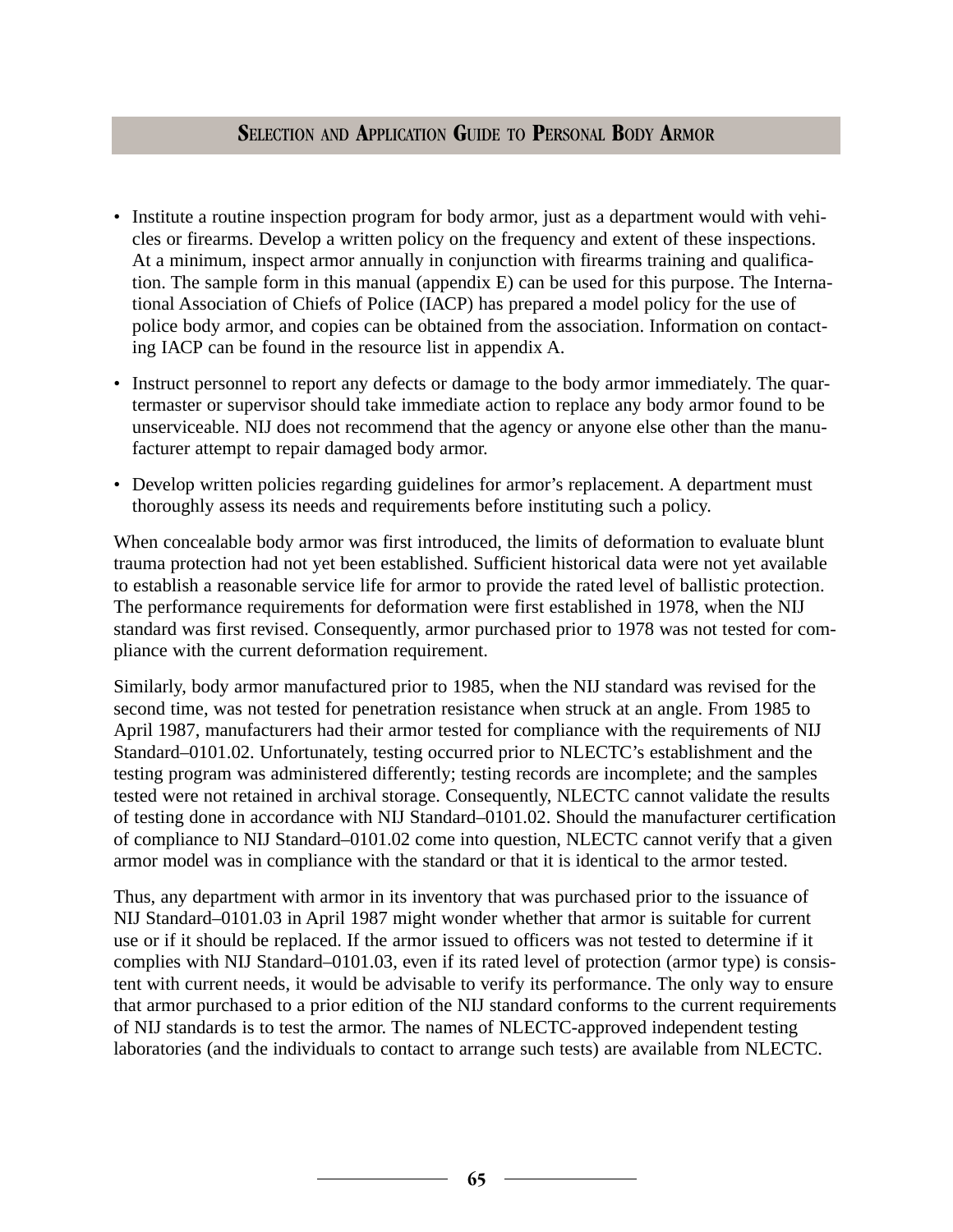# **11. Administrative Considerations**

## **Training and Education**

Departments need to train their officers on the proper care and use of body armor and increase routine wearing of it. To encourage use, departments must educate their officers on the benefits of wearing armor. Possible approaches are discussed below. Citing the statistical information provided throughout this document can also help.

Some departments mandate that officers must wear armor at all times while on duty. When these orders are properly enforced, officers usually wear their armor. However, officers sometimes ignore these orders and relegate their armor to their locker or patrol vehicle's trunk.

Some departments find they can increase the routine use of body armor by taking advantage of the controlled setting of the police academy. These departments issue body armor to all recruits when they report to the academy and require them to wear it throughout the training period. While no firm statistics are available, it appears that such action promotes the routine use of body armor by recruits when they are assigned to duty.

Another approach is to obtain an officer's commitment to wear the armor routinely for a period of at least 1 month. Generally, the officer realizes that the armor is not as uncomfortable as expected and continues to wear the armor thereafter. While the National Institute of Justice (NIJ) is not aware of documented studies, a consensus seems to exist among most officers that the armor "softens" after a short period of wear and becomes more pliable and comfortable.

It is essential that an officer understand that there is no such thing as bulletproof armor. While wearing armor routinely can be reassuring to an officer, the officer must keep in mind that the armor was selected on the basis of limited threat protection. Additional protection, including ballistic helmets, should be worn when an officer may be exposed to a weapon threat greater than the protection provided by normal armor.

When armor is issued, departments must ensure that each officer knows the level of protection provided by the armor relative to various weapons threats. Officers also must know that body armor may not be completely effective against attack by a knife or other sharp instrument, such as an ice pick. It may not protect against bullets from high-powered rifles. The department should make clear the level of protection offered.

Any training program should emphasize the importance of using good judgment. Departments should require their officers to read the Federal Bureau of Investigation (FBI) Uniform Crime Reports publication, *Law Enforcement Officers Killed and Assaulted.* The incidents described in that report each year reinforce the importance of routine use of body armor to protect against unexpected assaults. The report encourages officers to recognize that seemingly routine assignments can end in armed confrontation.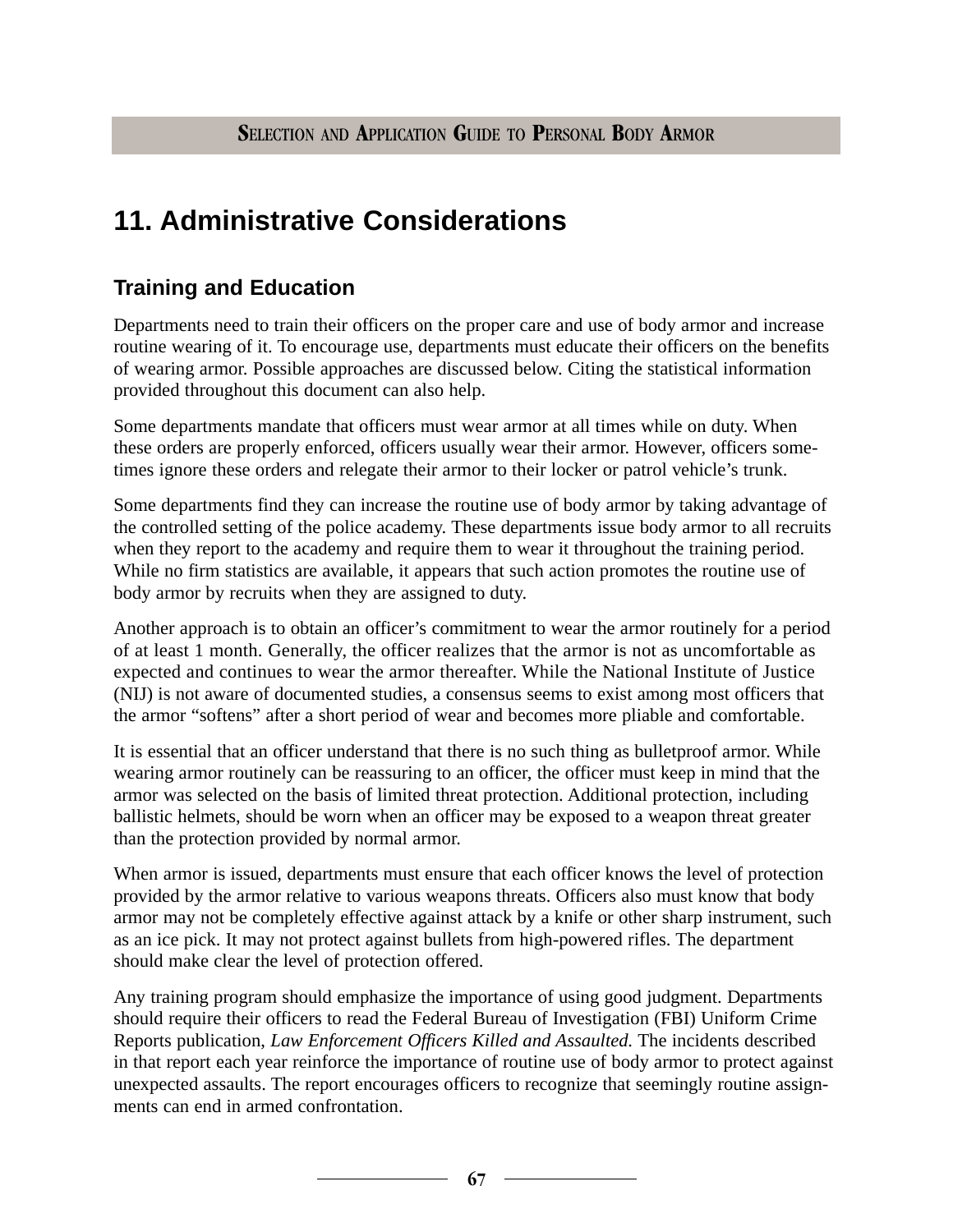## **Issuing Body Armor**

Although body armor has been used for more than two decades, it is still a relatively new technology when compared to other types of police equipment. Much remains to be learned concerning its service life, and efforts continue to devise nondestructive methods of assessing the ballistic efficiency of armor that has been worn extensively.

When issuing body armor, a department's first obligation is to ensure that armor fits the officer it is issued to, for fit determines whether it will be comfortable and, to a large extent, whether it will be worn. Armor can be special ordered or tailored for those officers with unique body dimensions.

Maintaining accurate property records for all armor in inventory is essential. At any time, a department should be able to determine which armor was issued to each officer and the issue date, along with the name of the manufacturer, model number, armor type, and production lot number. The NIJ standard requires that body armor labels include a blank line for the date of issuance. The date should be entered with a permanent marking pen or stamp.

Proper records will be invaluable if a production lot is found to be defective after issuance. If a set of armor is found to be flawed, the department should inspect all armor from the same production lot, for the entire lot may be defective. Also, if armor is purchased from several manufacturers, departments can compare officer satisfaction and user experience for the different products. Good records also can assist in planning for the purchase of both new and replacement body armor.

Body armor will be frequently returned to inventory, often as the result of an officer retiring or accepting other employment. Armor may sometimes be removed from service because it no longer fits the individual to whom it was originally issued. Unless the armor shows signs of abuse, it may be reissued to another officer. NIJ strongly recommends that any unit of armor be carefully inspected prior to reissue. In one instance, an officer's life was spared only days after acquiring armor. The armor had been purchased privately by another officer who sold it upon leaving the department. The officer whose life was saved was its fifth owner.

In addition to reissuing armor to full-time police, a number of departments issue used armor that has been returned to inventory to members of their volunteer corps. Any department that has used but serviceable armor in its inventory should try to issue it to someone who will wear it.

## **Donating Serviceable Used Armor**

Departments that buy armor in large quantities—and that may have routine, scheduled replacement policies regardless of the armor's condition—may want to consider donating armor in good condition to smaller agencies with limited budgets. However, a department should first check with its legal adviser or insurance carrier to determine if this would be permitted under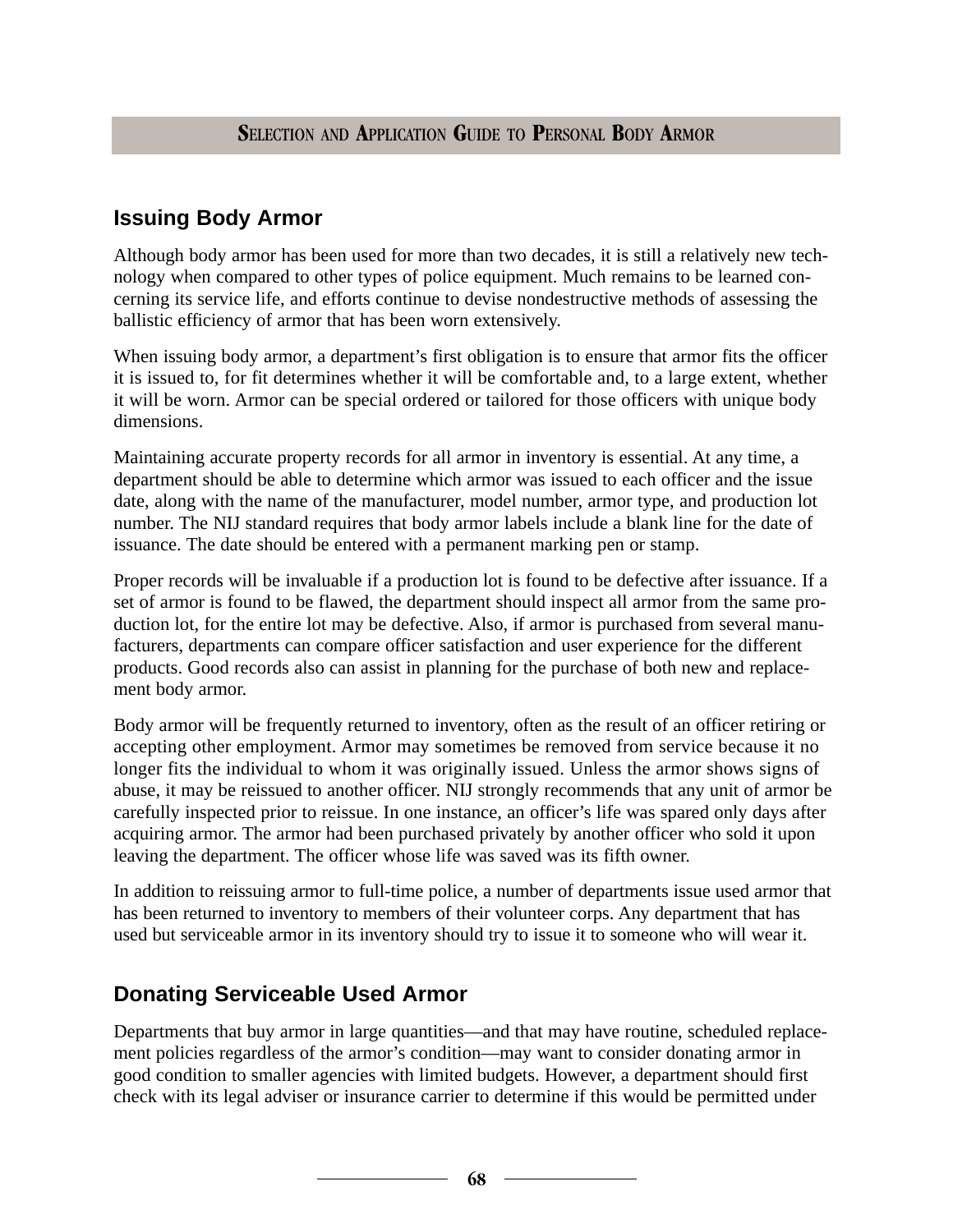the department's liability insurance and what waivers the recipient department would be required to sign.

# **Disposing of Body Armor**

When body armor is no longer serviceable, the department must dispose of it in a manner that will prevent illicit use. The majority of materials used in manufacturing body armor are either fire retardant or inherently fireproof, so incineration is not recommended. Cutting or shredding is, at best, a difficult and time-consuming process. Disposal in a public landfill is not recommended, because of both the potential for unauthorized parties to obtain the garments and the environmental concerns caused by disposing materials that may not be readily biodegradable.

Certain material manufacturers have an ongoing recycling program where out-of-service armor panels are destroyed by chopping the fabric into very small fragments and reusing the pulverized material in other nonballistic industrial applications. See the resource list in appendix A for contact information.

One possible option involves using the vests in the door panels of cruisers, behind desks and partitions in police station work areas, or as backstop material at indoor firing ranges. Trauma plates or hard armor inserts are not recommended for these applications due to potential ricochet hazards. If retired concealable armor is used for these applications, the department should remove ballistic materials from the vehicle or equipment before selling or disposing of it. Another option may be to discuss a possible trade-in of old vests when making a new purchase.

# **Liability**

All administrators are painfully aware of the frequent lawsuits filed against police departments. Body armor liability centers on the protection that ballistic-resistant body armor does or does not provide.

In one incident, an officer wearing a vest was killed from an ambush with a high-powered rifle. The survivors' suit alleged that the officer did not know that the armor, intended to protect against handguns only, was incapable of protecting against a bullet from a high-powered rifle.

One individual made the fatal mistake of participating in a live demonstration of body armor involving a knife. The individual encouraged an "assailant" to attack with a knife and subsequently died from wounds received when the knife penetrated the armor. The distributor had covered the armor manufacturer's label with a second label, which stated that the armor would protect against lesser threats than the rated threat level. This resulted in a major lawsuit for compensation against several parties based on the mistaken assumption that a knife is a lesser threat than the ballistic threat specified on the armor label.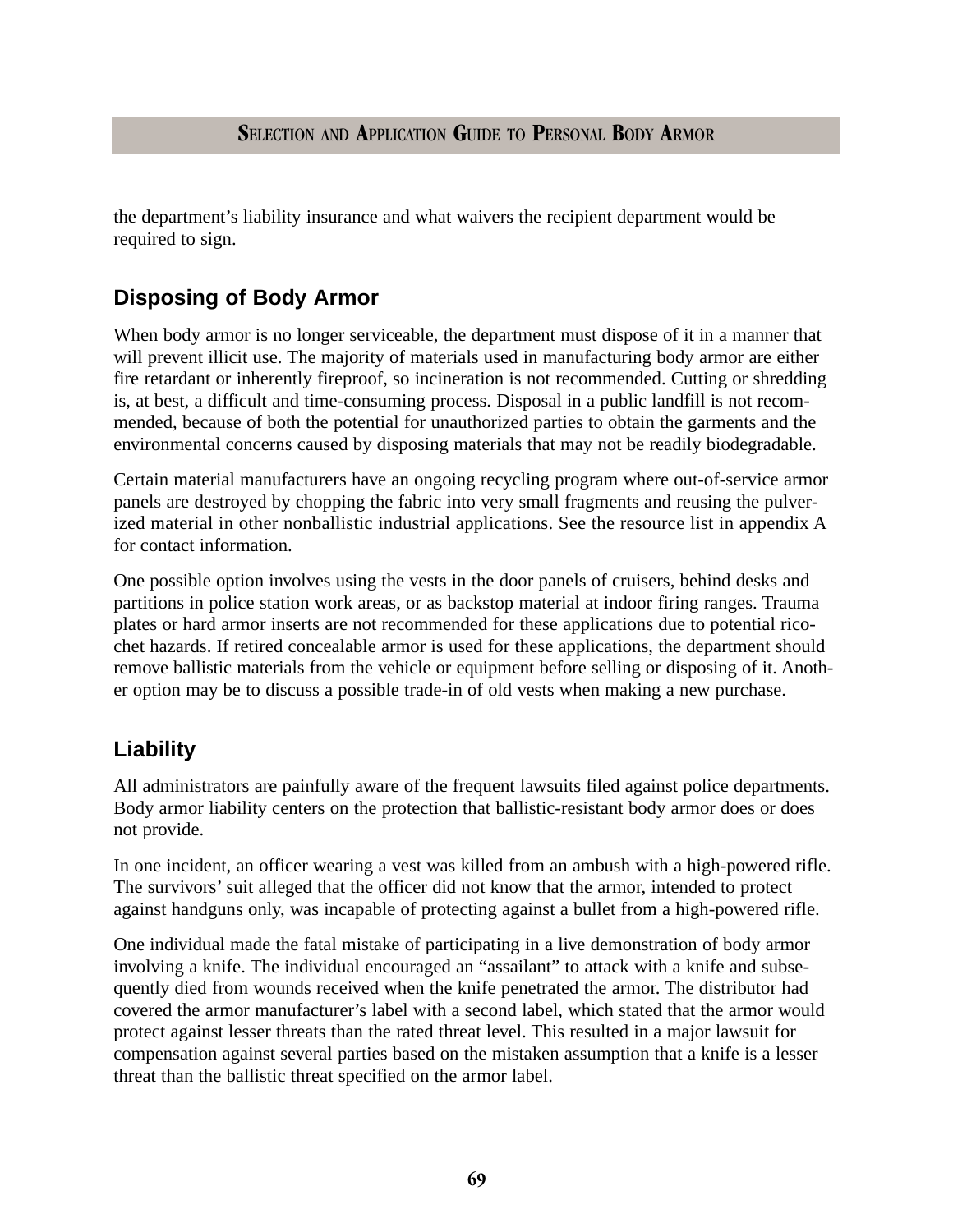NIJ Standard–0101.04 defines levels of ballistic protection only. A knife is not a ballistic threat, and when considered in the context of the level of protection provided by ballistic-resistant body armor, it is not a lesser threat—it is an entirely different type of threat. To be considered stab or puncture resistant, body armor must be tested under NIJ's Standard–0115.00 for stabresistant body armor.

Because of incidents such as those described above, the NIJ standard for ballistic-resistant body armor requires that the manufacturer clearly label the level of ballistic protection that the armor is capable of providing in accordance with the types classified in the standard. In addition, the standard requires that the labels on Type I through Type III-A armor include a warning notice that the armor is not intended to protect the wearer against rifle fire and, if appropriate, that the armor is not intended to protect the wearer from sharp-edged or pointed instruments. All administrators should insist on full compliance with the labeling requirements of the standard.

## **When an Officer Is Shot**

Although there may be no obvious sign of injury, any officer shot while wearing body armor should receive prompt medical attention. The medical staff at the R. Adams Cowley Shock Trauma Center, University of Maryland Medical System, Baltimore, states the following:

Officers and police administrators must be aware of the possibility of blunt trauma injury sustained behind body armor that has stopped a ballistic threat (i.e., not been penetrated). Any officer who has had their body armor impacted by a ballistic threat should receive a medical evaluation as soon as possible. Even though the officer shows no after effects other than soreness or a bruise, the possibility of serious internal injury still exists. A prompt medical evaluation will allow for an assessment of occult serious injury.

Before the officer returns to duty, the lifesaving armor must be replaced with a new set. Retire the armor to a trophy case to advertise gratefully the protection that it afforded. An officer once protected will undoubtedly wear body armor routinely.

Contact the International Association of Chiefs of Police/DuPont Kevlar Survivors' Club® (see appendix A) and inform them of the incident. By sharing this information as part of the Survivors' Club's educational efforts, other officers will be made aware of the benefits of wearing body armor on a routine basis. As a result, other lives may be saved.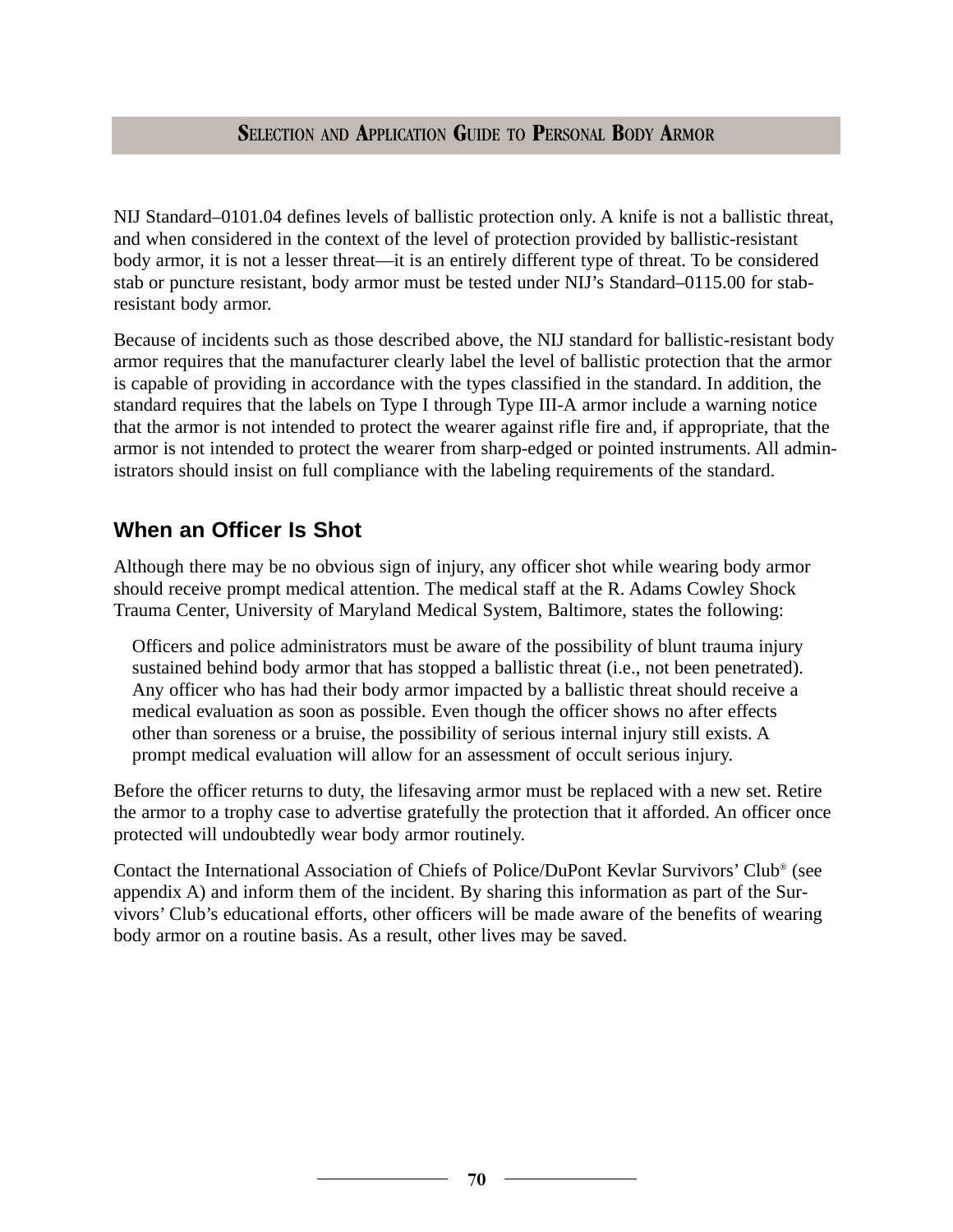# **Epilogue**

For more than 30 years, the National Institute of Justice (NIJ) has been committed to ensuring the safety of the Nation's law enforcement officers through its research efforts and voluntary compliance testing program for body armor. The 2,500 lives that have been spared as a result of the use of body armor bears testament to the fact that, as the National Law Enforcement and Corrections Technology Center system's motto states, "Technology Saves Lives."

The information presented in this guide emphasizes the importance of thorough planning at every step in the selection and procurement process. Police administrators and procurement officials need to be aware of the many pitfalls that can result from body armor that is either inadequate or excessive. Both cases can result in deadly consequences for the line officer. Ultimately, an agency's goal is to obtain armor that meets its needs and will be worn routinely by its officers. One thing is certain: **The only armor that is absolutely guaranteed to fail to protect the wearer is the armor that is not worn.**

Administrators should adopt policies to encourage the full-time use of body armor by field personnel. Field supervisors should set an example for officers under their command by always wearing their armor when on duty. All personnel should receive training regarding body armor's capabilities and limitations, as well as proper care methods. All armor should be routinely inspected and when it is determined that it no longer fits properly or is no longer serviceable, it should be replaced immediately.

By disseminating the information in the guide to the appropriate personnel, it is NIJ's goal to save even more lives and continue to build upon the success resulting from its body armor standards and testing program.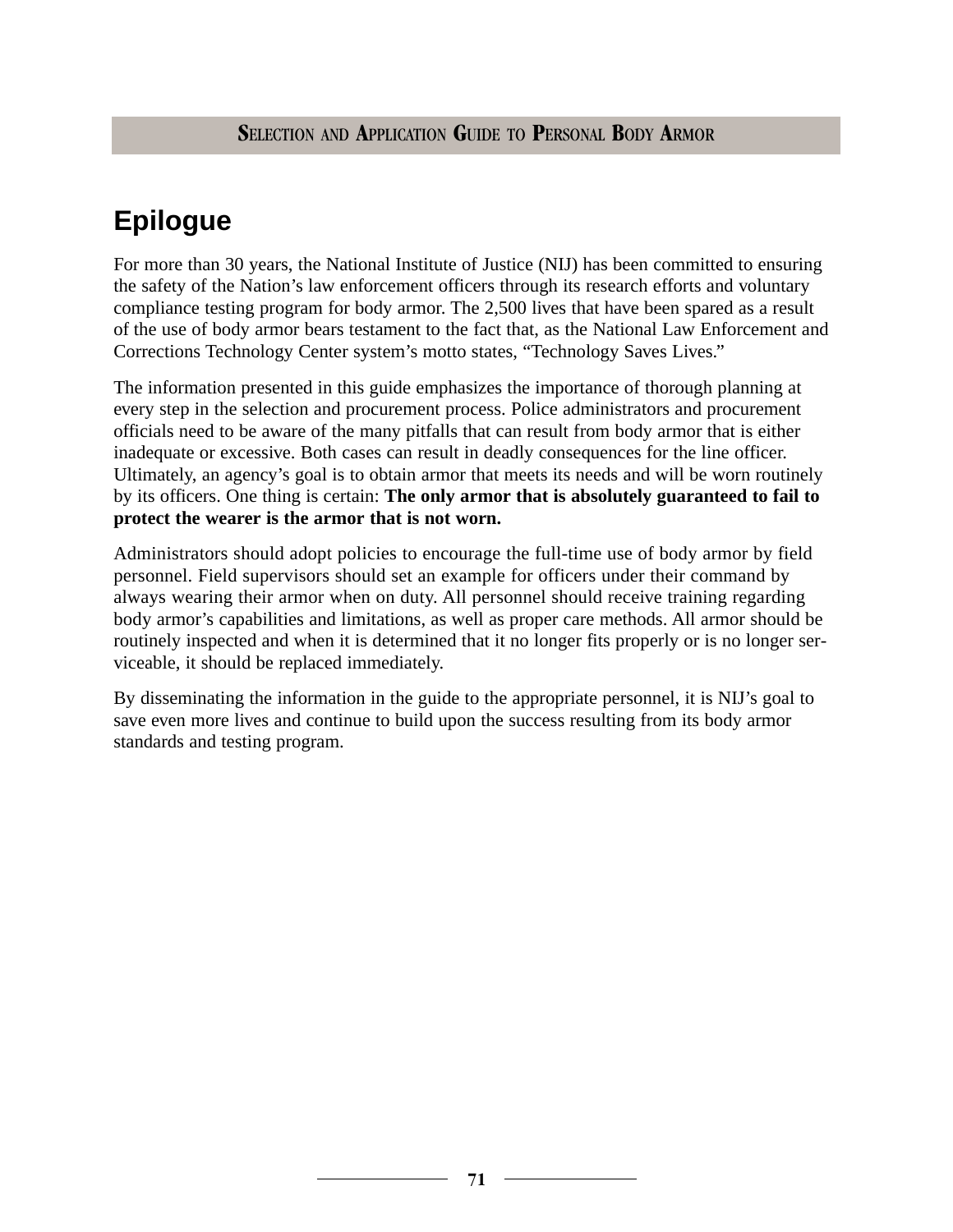# **Endnotes**

- 1. Source is International Association of Chiefs of Police/DuPont Kevlar Survivors' Club®.
- 2. The National Institute of Justice is the successor to the Law Enforcement Assistance Administration (LEAA), National Institute of Law Enforcement and Criminal Justice (NILECJ).
- 3. Write to NLECTC, P.O. Box 1160, Rockville, MD 20849–1160, or call 800–248–2742 or 301–519–5060.
- 4. Source is National Law Enforcement Officers' Memorial Fund, Inc.
- 5. Dean, Bashford, *Helmets and Body Armor in Modern Warfare,* New Haven, CT: Yale University Press, 1920.
- 6. National Institute of Law Enforcement and Criminal Justice, *Ballistic Resistance of Police Body Armor, NILECJ–STD–0101.00,* Washington, D.C.: U.S. Department of Justice, National Institute of Law Enforcement and Criminal Justice, March 1972.
- 7. Chappell, Kevin, "A Death-Defying Business: Fashion and Fear Fuel Sales of Bulletproof Clothing," *U.S. News & World Report,* 123:6 (August 11, 1997):46–47.
- 8. Source is National Law Enforcement Officers' Memorial Fund, Inc.
- 9. Source is the Bureau of Justice Assistance, Public Safety Officers' Benefits Program.
- 10. Reaves, Brian A. and Andrew L. Goldberg, *Law Enforcement Management and Administrative Statistics, 1997: Data for Individual State and Local Agencies with 100 or More Officers,* Washington, D.C.: U.S. Department of Justice, Office of Justice Programs, Bureau of Justice Statistics, April 1999, NCJ 171681.
- 11. Reaves, Brian A. and Pheny Z. Smith, *Law Enforcement Management and Administrative Statistics, 1993: Data for Individual State and Local Agencies with 100 or More Officers,* Washington, D.C.: U.S. Department of Justice, Office of Justice Programs, Bureau of Justice Statistics, September 1995, NCJ 148825.
- 12. Reaves, Brian A., *Police Departments in Large Cities: 1987,* Washington, D.C.: U.S. Department of Justice, Office of Justice Programs, Bureau of Justice Statistics, 1989, NCJ 119220.
- 13. National Institute of Law Enforcement and Criminal Justice, *Ballistic Resistance of Police Body Armor, NILECJ–STD–0101.01,* Washington, D.C.: U.S. Department of Justice, National Institute of Law Enforcement and Criminal Justice, December 1978.
- 14. National Institute of Justice, *Ballistic Resistance of Police Body Armor, NIJ Standard– 0101.02,* Washington, D.C.: U.S. Department of Justice, National Institute of Justice, March 1985.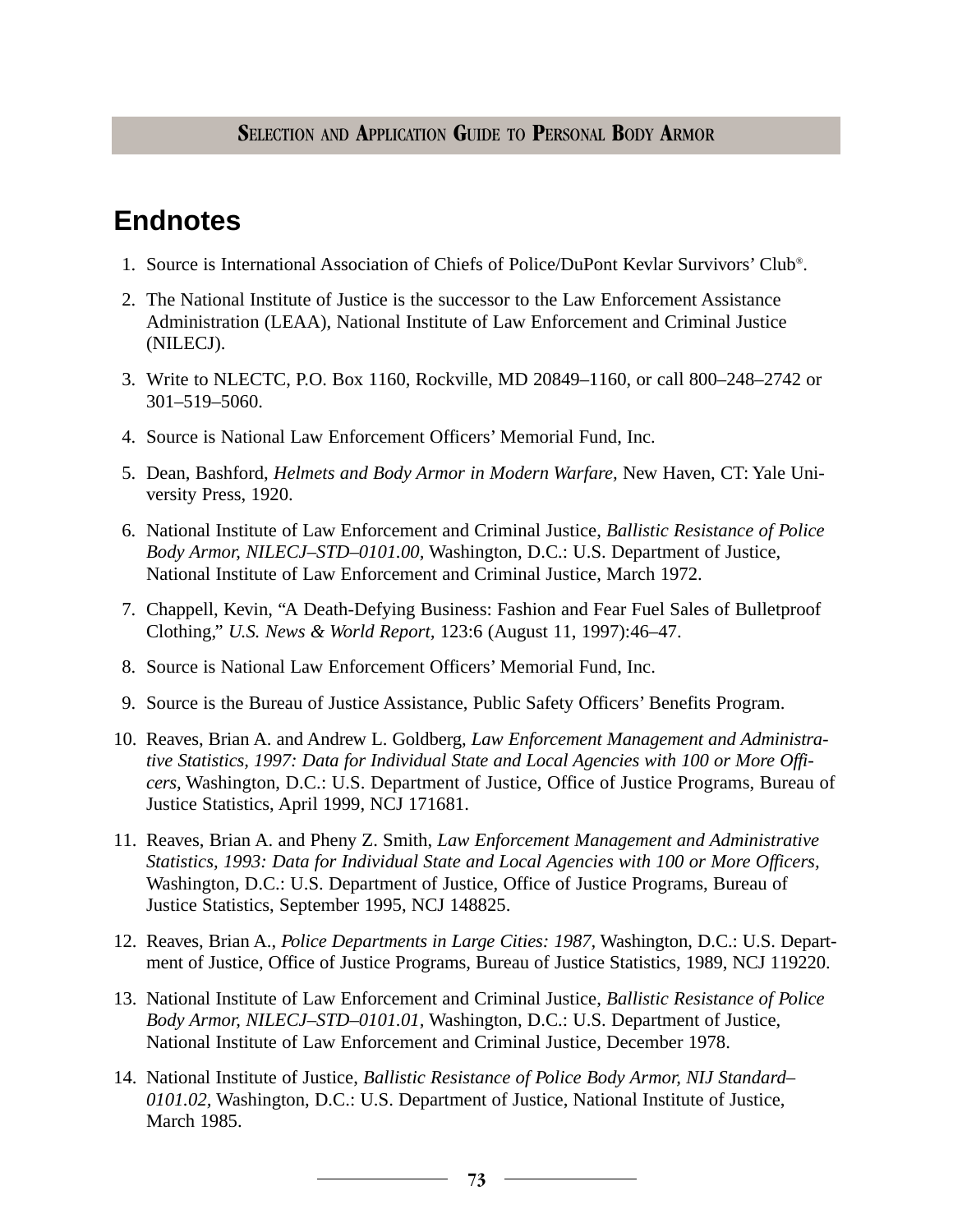- 15. National Institute of Justice, *Ballistic Resistance of Police Body Armor, NIJ Standard– 0101.03,* Washington, D.C.: U.S. Department of Justice, National Institute of Justice, April 1987.
- 16. National Institute of Justice, *Ballistic Resistance of Personal Body Armor, NIJ Standard– 0101.04,* Washington, D.C.: U.S. Department of Justice, National Institute of Justice, September 2000, NCJ 183651.
- 17. National Institute of Justice, *Stab Resistance of Personal Body Armor, NIJ Standard– 0115.00,* Washington, D.C.: U.S. Department of Justice, National Institute of Justice, October 2000, NCJ 183652.
- 18. Federal Bureau of Investigation, *Law Enforcement Officers Killed and Assaulted,* Uniform Crime Reports, Washington, D.C.: U.S. Department of Justice, FBI, Annual.
- 19. Bureau of Justice Statistics, *Correctional Populations in the United States,* 1997 (Executive Summary), Washington, D.C.: U.S. Department of Justice, Bureau of Justice Statistics, November 2000, NCJ 177614.
- 20. Bureau of Justice Statistics, *Census of State and Federal Correctional Facilities,* 1995, Washington, D.C.: U.S. Department of Justice, Bureau of Justice Statistics, August 1997, NCJ 164266.
- 21. *Personal Body Armor Facts Book,* DuPont, June 1994.
- 22. Frank, Daniel E., *Ballistic Tests of Used Body Armor,* NBSIR–86–3444, National Bureau of Standards (U.S.), August 1986.
- 23. See note 21 above.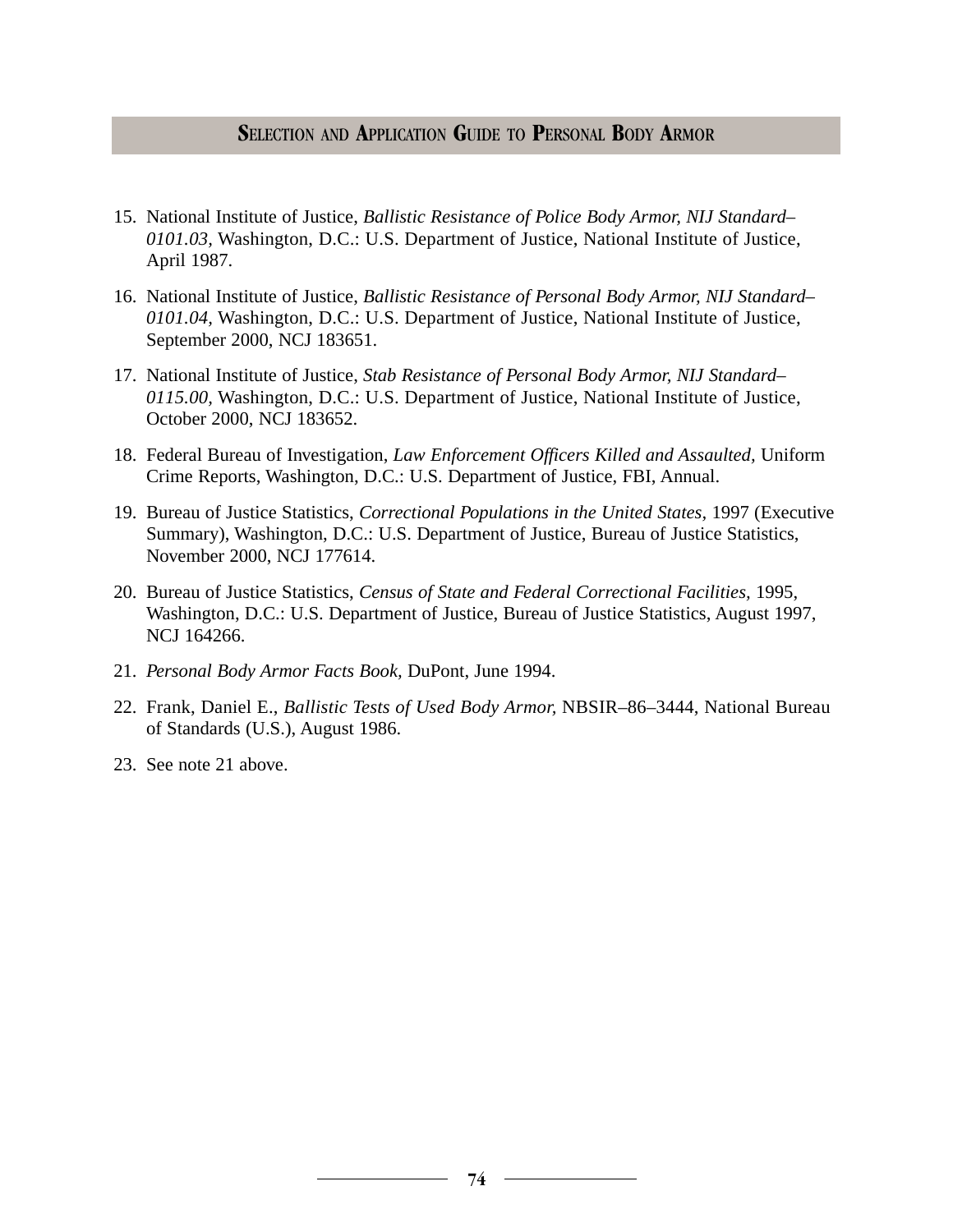# **Bibliography**

*Body Armor Field Evaluation Test and Evaluation Plan.* Aerospace Report No. ATR–75 (7921)–1. June 1975.

Bureau of Justice Statistics. *Census of State and Federal Correctional Facilities, 1995.* Washington, D.C.: U.S. Department of Justice, Bureau of Justice Statistics, August 1997. NCJ 164266.

Bureau of Justice Statistics. *Correctional Populations in the United States, 1997* (Executive Summary). Washington, D.C.: U.S. Department of Justice, Bureau of Justice Statistics, November 2000. NCJ 177614.

Carroll, A. and C. Soderstrom. "A New Nonpenetrating Ballistic Injury." *Annals of Surgery,* 188:6 (December 1978):753–757.

Chappell, Kevin. "A Death-Defying Business: Fashion and Fear Fuel Sales of Bulletproof Clothing." *U.S. News & World Report,* 123:6 (August 11, 1997):46–47.

Clare, V., J. Lewis, A. Mickiewicz, and L. Sturdivan. *Body Armor Blunt Trauma Data.* EB–SR–75016. Washington, D.C.: U.S. Department of Justice, May 1976.

Dean, Bashford. *Helmets and Body Armor in Modern Warfare.* New Haven, CT: Yale University Press, 1920.

*Equipment Technology Center Bulletins.* No. 76–9 and No. 79–3. International Association of Chiefs of Police, Gaithersburg, MD.

Estey, J. "2,000 Survivors' Club Hits." *The Police Chief,* May 1997.

Federal Bureau of Investigation. *Law Enforcement Officers Killed and Assaulted.* Uniform Crime Reports. Washington, D.C.: U.S. Department of Justice, FBI, Annual.

Frank, Daniel E. *Ballistic Tests of Used Body Armor,* NBSIR–86–3444, National Bureau of Standards (U.S.), August 1986.

Goldfarb, M., T. Ciurej, M. Wienstein, and L. Metker. *Body Armor Medical Assessment.* Washington, D.C.: U.S. Department of Justice, May 1976.

*Limited Production Purchase Description for Body Armor, Small Arms (Handgun) Protective, Undergarment.* MP–1, LP/P DES 1–78A. Natick, MA: U.S. Army Natick R&D Command, April 1978.

*Limited Production Purchase Description for Cloth, Ballistic, Aramid, Water Repellent Treated Kevlar®*. LP/P DES 32–75A. Natick, MA: U.S. Army Natick R&D Command, March 1978.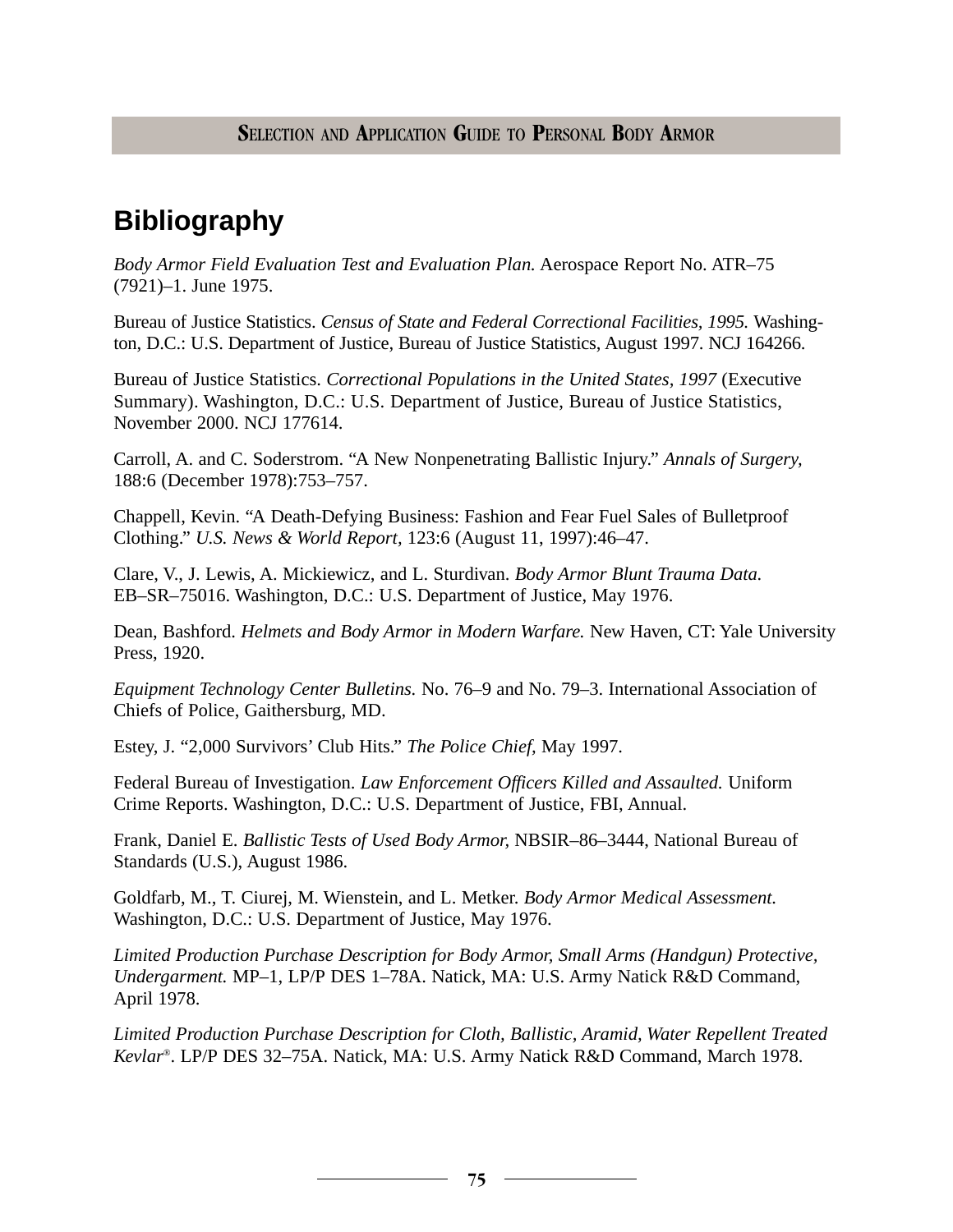Metker, L., R. Prather, P. Coon, C. Swann, C. Hopkins, and W. Sacco. *A Method of Soft Body Armor Evaluation: Cardiac Testing.* Technical Report ARCSL–TR–78034. Aberdeen Proving Ground, MD: Chemical Systems Laboratory, U.S. Army Armament Research and Development Command, November 1978.

*Model Body Armor Procurement Package.* Washington, D.C.: U.S. Department of Justice, Office of Justice Programs, National Institute of Justice, Technology Assessment Program, January 1990.

Montanarelli, N., C. Hawkins, and L. Shubin. *Lightweight Body Armor for Law Enforcement Officers.* EB–SR–75001. Washington, D.C.: U.S. Department of Justice, March 1975.

National Institute of Justice. *Ballistic Resistance of Police Body Armor, NIJ Standard–0101.02.* Washington, D.C.: U.S. Department of Justice, National Institute of Justice, March 1985.

National Institute of Justice. *Ballistic Resistance of Police Body Armor, NIJ Standard–0101.03.* Washington, D.C.: U.S. Department of Justice, National Institute of Justice, April 1987.

National Institute of Justice. *Ballistic Resistance of Personal Body Armor, NIJ Standard– 0101.04.* Washington, D.C.: U.S. Department of Justice, National Institute of Justice, September 2000. NCJ 183651.

National Institute of Justice. *Stab Resistance of Personal Body Armor, NIJ Standard–0115.00.* Washington, D.C.: U.S. Department of Justice, National Institute of Justice, October 2000. NCJ 183652.

National Institute of Law Enforcement and Criminal Justice. *Ballistic Resistance of Police Body Armor, NILECJ–STD–0101.00.* Washington, D.C.: U.S. Department of Justice, National Institute of Law Enforcement and Criminal Justice, March 1972.

National Institute of Law Enforcement and Criminal Justice. *Ballistic Resistance of Police Body Armor, NILECJ–STD–0101.01.* Washington, D.C.: U.S. Department of Justice, National Institute of Law Enforcement and Criminal Justice, December 1978.

*NIJ's New Body Armor Initiative.* Washington, D.C.: U.S. Department of Justice, Office of Justice Programs, National Institute of Justice, Technology Assessment Program, November 1993.

*Personal Body Armor Facts Book,* DuPont, June 1994.

*Police Body Armor Testing and Summary of Performance Testing Data.* Gaithersburg, MD: International Association of Chiefs of Police, December 1978.

Prather, R., C. Swann, and C. Hawkins. *Backface Signature of Soft Body Armors and the Associated Trauma Effects.* Technical Report No. ARCSL–TR–77–55. Aberdeen Proving Ground, MD: U.S. Army Armament Research and Development Command, November 1977.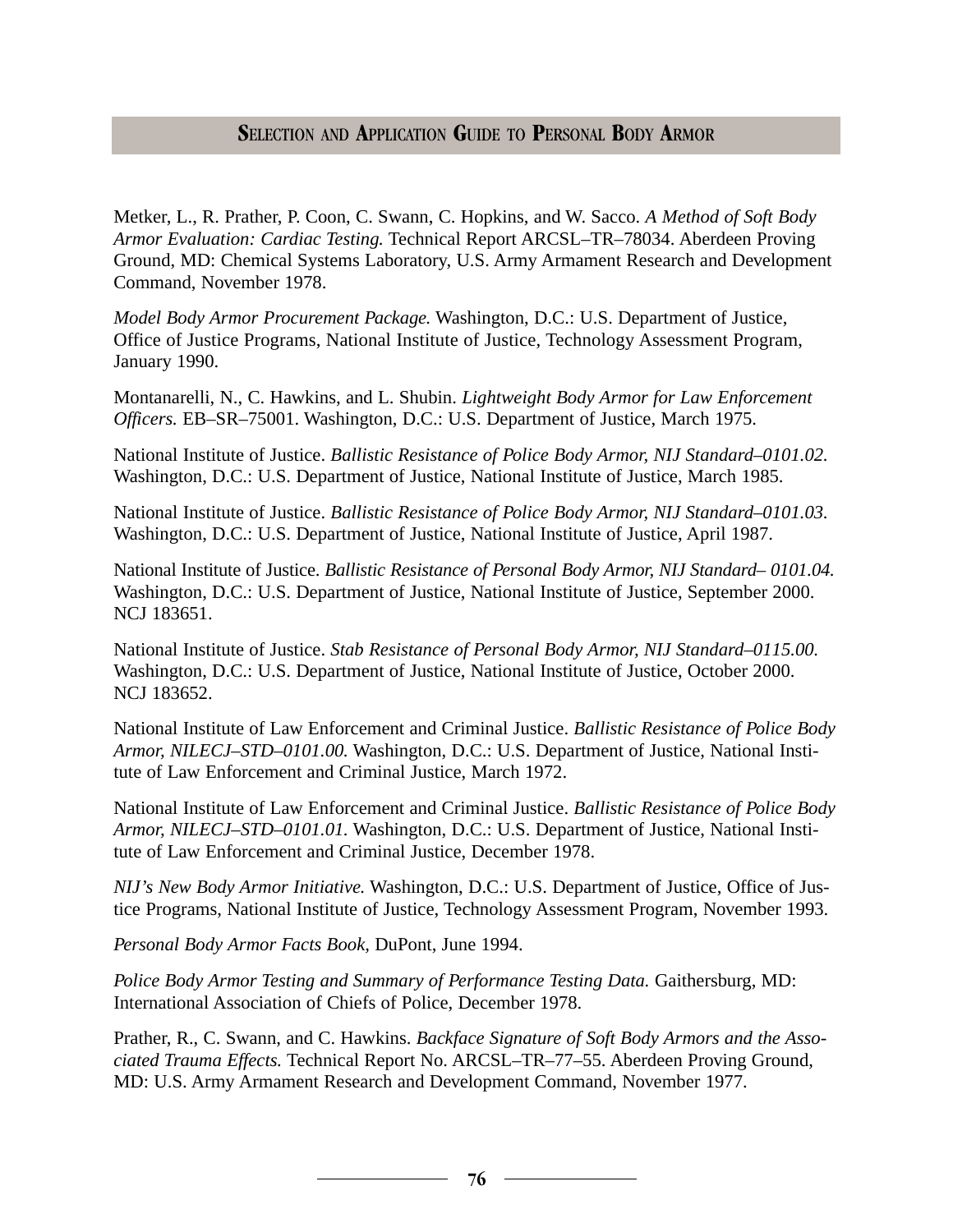*Protective Armor Development Program. Vol. I: Executive Summary.* Aerospace Reports No. ATR–75(7905)–1. Vol. II: Technical Discussion. No. ATR–75(7906)-1. Vol. III: Appendices. No. ATR–75(7906)–1, December 1974.

*Purchase Description for Jacket, Raid, Small Arms (Handgun) Protective, D–1.* Natick, MA: U.S. Army Natick R&D Command, August 1978.

Reaves, Brian A. *Police Departments in Large Cities: 1987.* Washington, D.C.: U.S. Department of Justice, Office of Justice Programs, Bureau of Justice Statistics, 1989, NCJ 119220.

Reaves, Brian A. and Andrew L. Goldberg. *Law Enforcement Management and Administrative Statistics, 1997: Data for Individual State and Local Agencies With 100 or More Officers.* Washington, D.C.: U.S. Department of Justice, Office of Justice Programs, Bureau of Justice Statistics, April 1999, NCJ 171681.

Reaves, Brian A. and Pheny Z. Smith. *Law Enforcement Management and Administrative Statistics, 1993: Data for Individual State and Local Agencies With 100 or More Officers.* Washington, D.C.: U.S. Department of Justice, Office of Justice Programs, Bureau of Justice Statistics, September 1995, NCJ 148825.

Rodzen, R., C. Ogden, F. Scribano, M. Burns, and E. Barron. *Design, Development and Fabrication of Full Scale Anatomical Load Distribution Analyzer.* Technical Report No. 73–18–CE. Natick, MA: U.S. Army Natick Development Center, November 1972.

Soderstrom, C., A. Carroll, and L. Shubin. *The Medical Assessment of a New Soft Body Armor.* Technical Report ARCSL–TR–77–57. Aberdeen Proving Ground, MD: Chemical Systems Laboratory, U.S. Army Armament Research and Development Command, January 1978.

 $V_{50}$  *Testing.* Technical Brief. Washington, DC: U.S. Department of Justice, Office of Justice Programs, National Law Enforcement and Corrections Technology Center–Rocky Mountain, July 1997.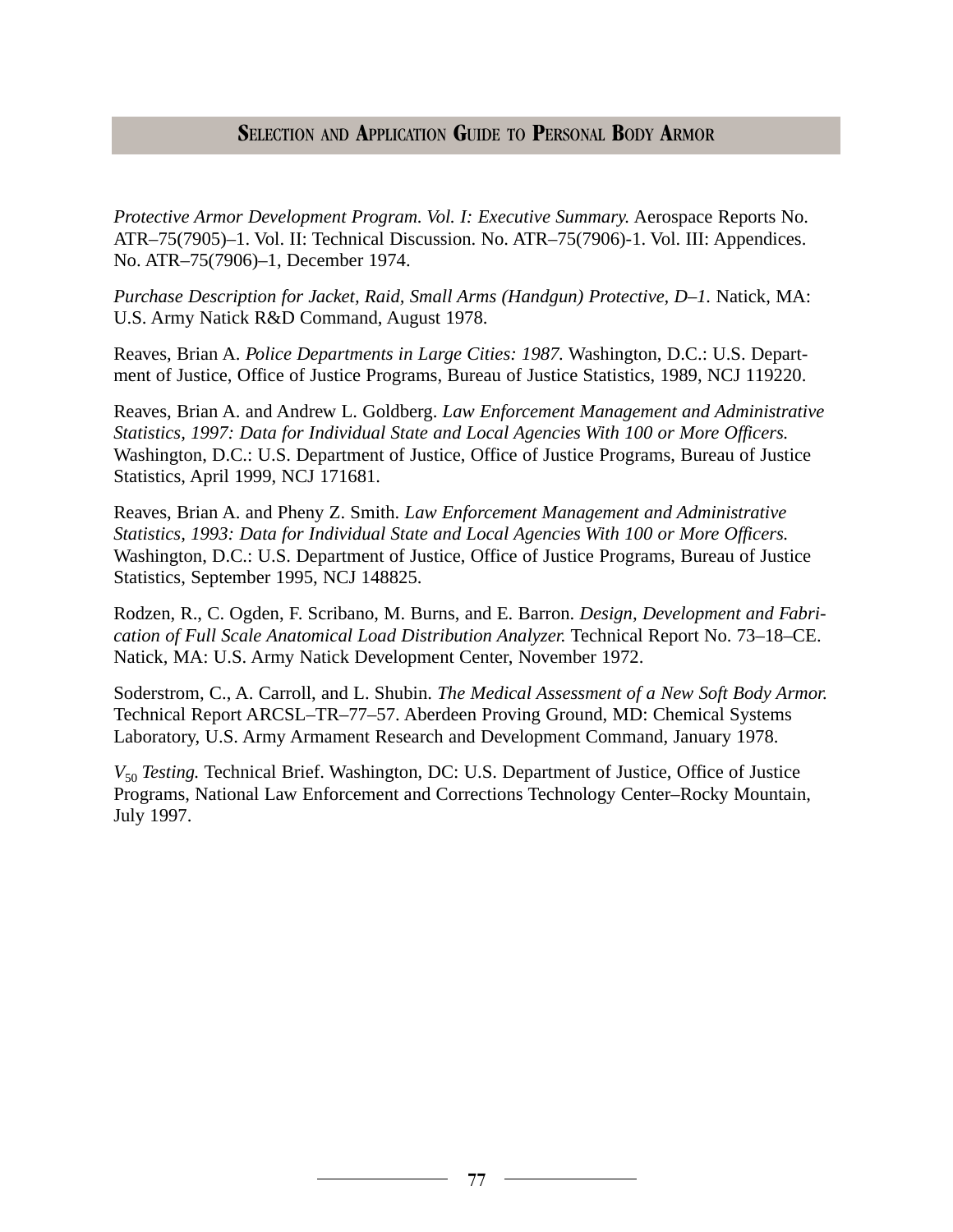# **Appendix A. Resource List**

*The products, manufacturers, and organizations discussed in this publication are presented for informational purposes only and do not constitute product approval or endorsement by the National Institute of Justice, U.S. Department of Justice; National Institute of Standards and Technology, U.S. Department of Commerce; or Aspen Systems Corporation.*

For further information on the topics, organizations, and products discussed in this publication, please contact the following:

#### **Bulletproof Vest Partnership Grant Act (BVPGA) Program**

Bureau of Justice Assistance 810 Seventh Street N.W. Washington, DC 20531 Tel: 877–75–VESTS (877–758–3787) Internet: <http://vests.ojp.gov> *Helps States, local governments, and tribal governments equip their law enforcement officers with armor vests.*

#### **Concerns of Police Survivors, Inc. (C.O.P.S.)**

P.O. Box 3199 South Highway 5 Camdenton, MO 65020 Tel: 800–784–2677 Fax: 573–346–1414 Internet: <http://www.nationalcops.org>

E-mail: cops@nationalcops.org

*Concerns of Police Survivors, Inc. provides resources to assist in rebuilding the lives of surviving family members of law enforcement officers killed in the line of duty, as determined by Federal criteria. Furthermore, COPS provides training to law enforcement agencies on survivor victimization issues and educates the public about the need to support the law enforcement profession and its survivors.*

#### **DSM High Performance Fibers, BV**

Eisterweg 3 6422 PN Heerlen, the Netherlands Tel: 31–45–5436767 Fax: 31–45–5426538 *Manufacturers of Dyneema®.*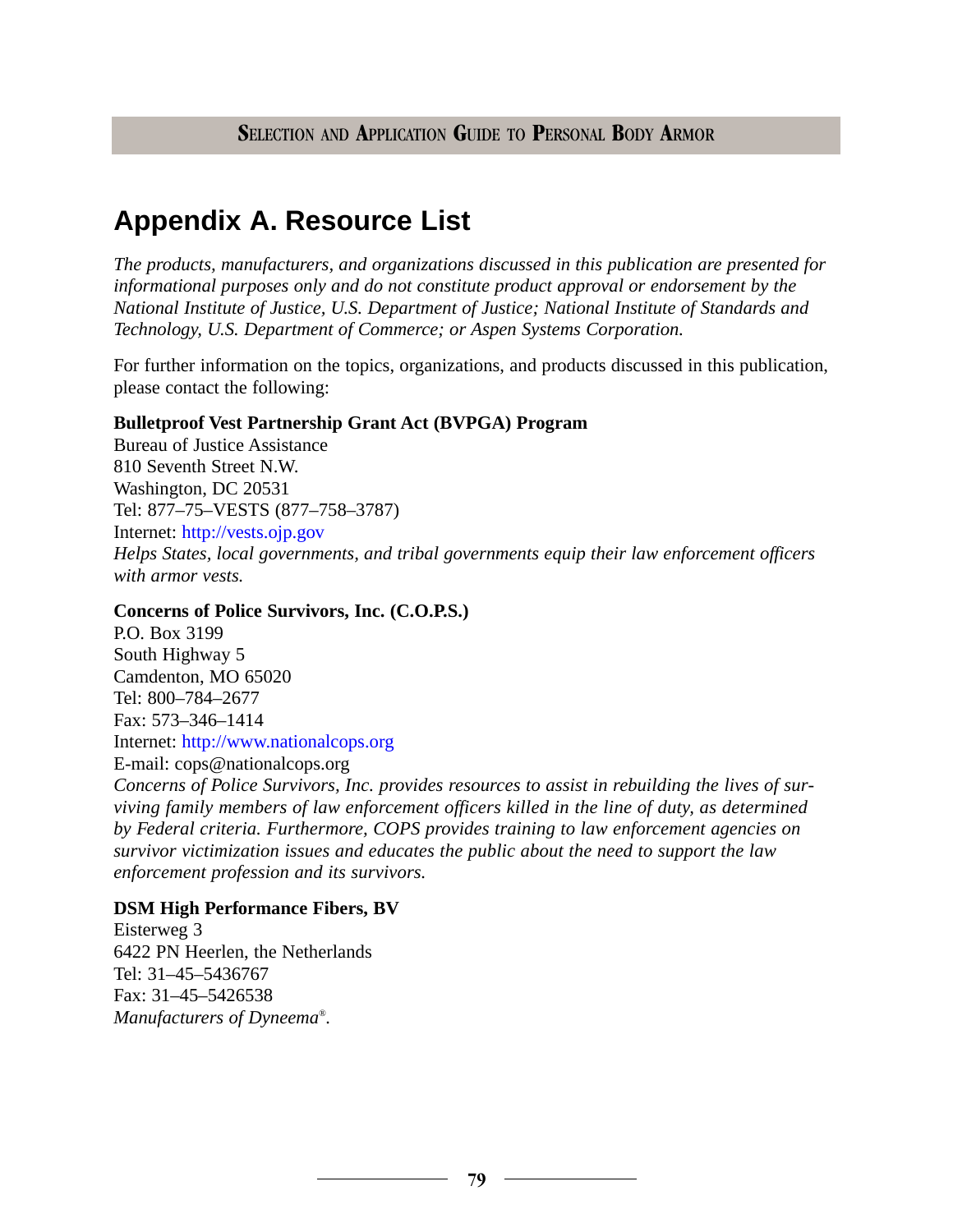#### **DuPont Advanced Fibers Systems**

Spruance Plant P.O. Box 27001 Richmond, VA 23261 Tel: 800–453–8527 Fax: 804–383–4120 Internet: <http://www.dupont.com/afs> *Manufacturer of Kevlar® products.*

# **Federal Bureau of Investigation (FBI)**

**Uniform Crime Reports (UCR)** Criminal Justice Information Service Division Program Support 1000 Custer Hollow Road Clarksburg, WV 26306 Tel: 304–625–4995 Internet: <http://www.fbi.gov/urc/ucp.htm> *Statistics on law enforcement officers killed and assaulted.*

#### **Honeywell**

Spectra Performance Materials P.O. Box 31 Petersburg, VA 23804 Tel: 800–695–5969 Fax: 804–520–3388 Internet: <http://www.honeywell.com> *Manufacturer of SPECTRA fibers.*

#### **International Association of Chiefs of Police (IACP)**

515 North Washington Street Alexandria, VA 22314–2357 Tel: 800–843–4227 Fax: 703–836–4543 Internet: <http://www.theiacp.org> *Model policies available from IACP on a wide range of law enforcement issues, including body armor.*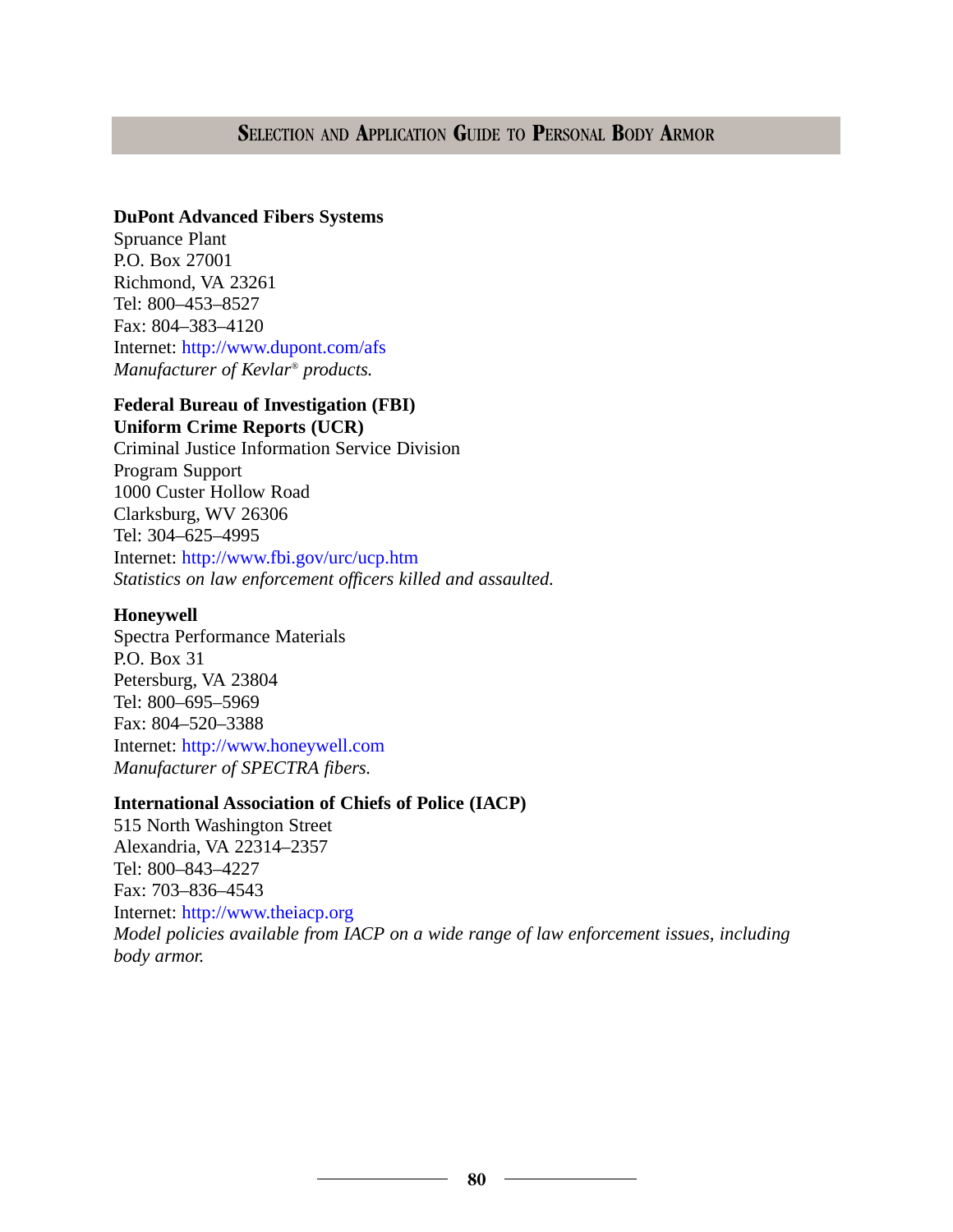#### **IACP/DuPont**

**Kevlar Survivors' Club®**

5401 Jefferson Davis Highway Richmond, VA 23234 Tel: 800–441–2746 or 804–383–3853 Fax: 804–383–2477 Contact: Ron McBride, Law Enforcement Consultant, or Anna Knight, Club Administrator *Maintains the latest statistics on body armor "saves."*

#### **National Fraternal Order of Police (FOP)**

1410 Donelson Pike, #A17 Nashville, TN 37217 Tel: 615–399–0900 Fax: 615–399–0400 Internet: <http://www.grandlodgefop.org> E-mail: glfop@grandlodgefop.org *The FOP supports the routine use of body armor by all of its members.*

#### **National Law Enforcement Officers Memorial Fund, Inc.**

605 E Street N.W. Washington, DC 20004 Tel: 202–737–3400 Fax: 202–737–3405 Internet: <http://www.nleomf.com> E-mail: nleomcwf@erols.com Contact: Craig W. Floyd *Honors all law enforcement officers killed in the line of duty.*

#### **National Rifle Association (NRA)**

Law Enforcement Activities Division 11250 Waples Mill Road Fairfax, VA 22030–9400 Tel: 703–267–1640 Internet: <http://www.nrahq.org/safety/law/lebenefits.asp> Contact: Marion Mayer *Through the NRA, selected body armor manufacturers offer discounts on their products to law enforcement officers who are NRA members.*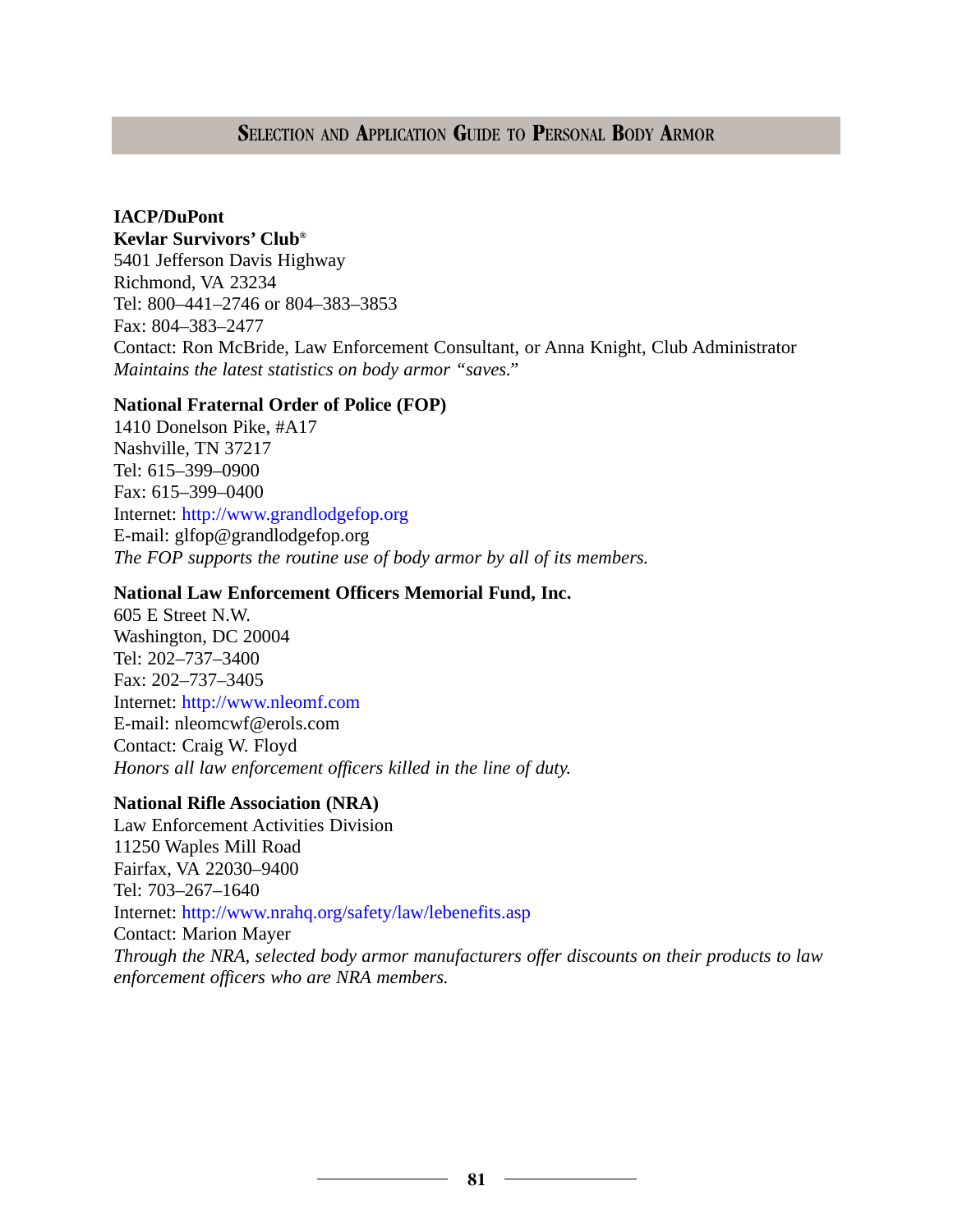#### **The National "WE CARE" Foundation**

P.O. Box 117617 Carrollton, TX 75011–7617 Tel: 972–492–4189 E-mail: wecare1@airmail.net *A nonprofit organization established in 1990 by the Law Enforcement Television Network (LETN) to assist police officers who are required to purchase their own body armor, but cannot afford to do so. Funds for the program are generated through the use of the Law Enforcement Visa card. A donation is made to the program every time a cardholder makes a purchase with this card. Random drawings are held to determine the recipients of the vests.*

#### **Public Safety Officers' Benefits (PSOB) Program**

Bureau of Justice Assistance 810 Seventh Street N.W. Washington, DC 20531 Tel: 888–744–6513 or 202–307–0635 Fax: 202–307–3373 Internet: <http://www.ojp.usdoj.gov/BJA/html/specprog.htm> *The PSOB program provides financial benefits for survivors of officers killed in the line of duty and for officers permanently and totally disabled in the line of duty.*

#### **Twaron Products**

801-F Blacklawn Road Conyers, GA 30207 Tel: 800–451–6586 Fax: 770–929–8138 Internet: <http://www.twaronproducts.com> *Manufacturer of Twaron®.*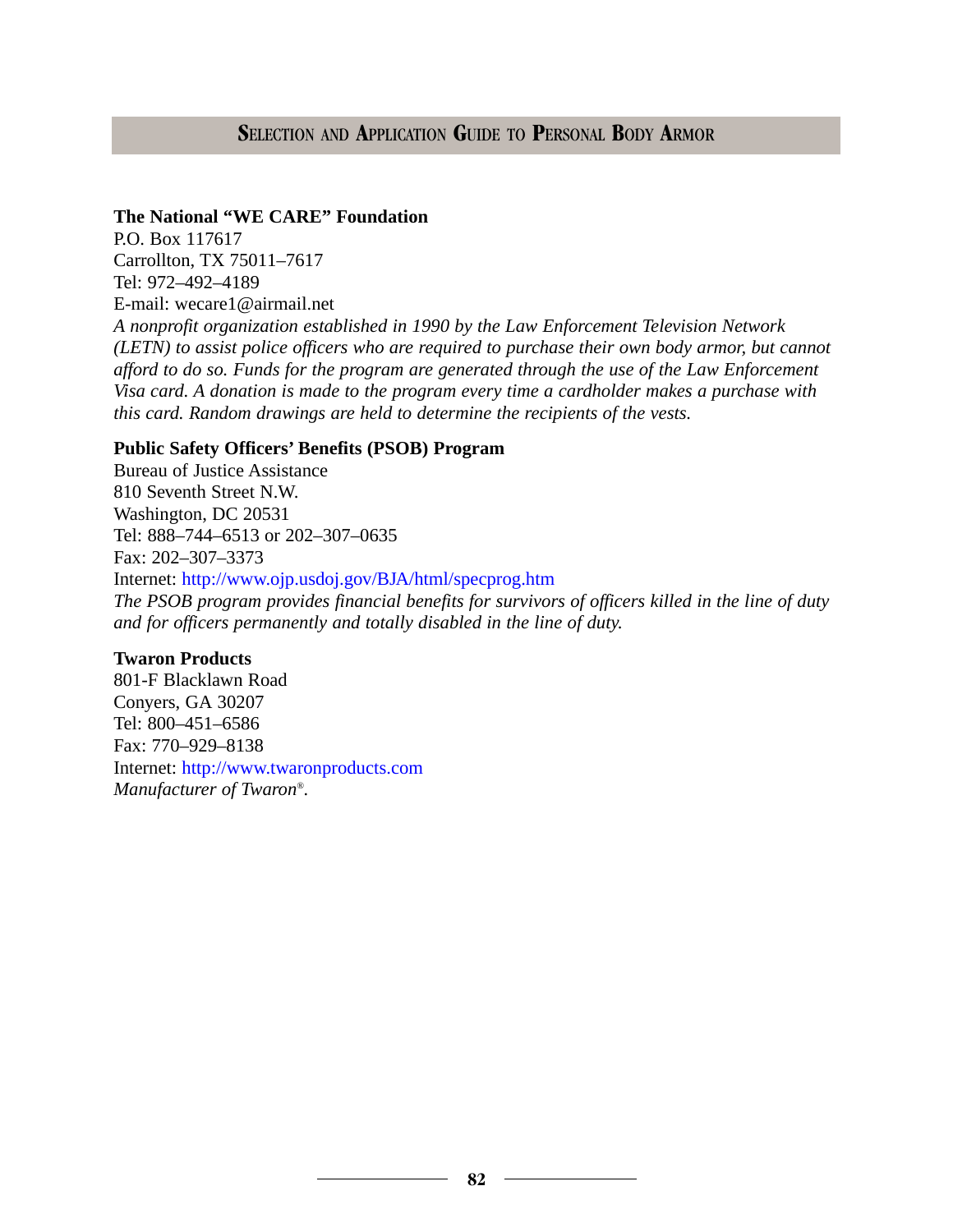# **Appendix B. 25 Questions and Answers About Personal Body Armor**

*The National Law Enforcement and Corrections Technology Center–National (NLECTC– National), located in Rockville, Maryland, administers the National Institute of Justice's (NIJ's) voluntary compliance testing programs for personal body armor. In addition to processing samples received for testing, NLECTC–National staff routinely respond to inquiries received from law enforcement, corrections, other criminal justice agencies, and product manufacturers about the testing program. The 25 most frequently asked questions regarding the body armor testing programs and their corresponding answers that follow are provided as part of NLECTC–National's commitment to provide timely and accurate information to the user community. If you have a question that is not found in this document, please contact NLECTC– National by telephone at 800–248–2742 or 301–519–5060, by fax at 301–519–5149, or by e-mail at asknlectc@nlectc.org.*

#### **Q: We're going to purchase body armor in the near future. Do you have any advice or suggestions?**

A: *Selection and Application Guide to Personal Body Armor, NIJ Guide 100–01,* contains important information to assist agencies and individual officers in selecting, purchasing, and caring for body armor. Recently, NIJ has introduced two new body armor standards (one for ballistics and one for stab and puncture resistance). To obtain a copy of the most current version, call NLECTC at 800–248–2742 or 301–519–5060, or download a copy from  $\frac{http://www.justnet.org.}{http://www.justnet.org.}$  $\frac{http://www.justnet.org.}{http://www.justnet.org.}$  $\frac{http://www.justnet.org.}{http://www.justnet.org.}$ 

Also, funds are available through the Bulletproof Vest Partnership Grant Act (BVPGA), administered by the Bureau of Justice Assistance (BJA), to assist law enforcement and corrections agencies with the purchase of ballistic- and stab-resistant armor. The BVPGA will provide funds to pay for up to half of the purchase price of armor models found to comply with NIJ standards. For more information on how to apply for these funds, visit the BVPGA World Wide Web site at [http://vests.ojp.gov.](http://vests.ojp.gov)

#### **Q: How does ballistic-resistant body armor work?**

A: When a bullet strikes a body armor panel, the fibers absorb and disperse the energy of the impact across a generalized area. Most concealable body armor is made of a number of layers; these layers assist in the energy dispersion process and help to reduce the effects of blunt trauma, caused by the force of the impacting projectile.

#### **Q: How does stab- and puncture-resistant body armor work?**

A: Stab- and puncture-resistant armors are made from a variety of materials. The most commonly used materials are made from extremely strong fibers, which can either be woven or laminated together. Other materials used are metals and composites. As the threat impacts the armor, the materials either deflect the threat, or due to their very high level of cut and/or tear resistance, they "stretch" and the impact forces are dissipated over a larger area of the armor.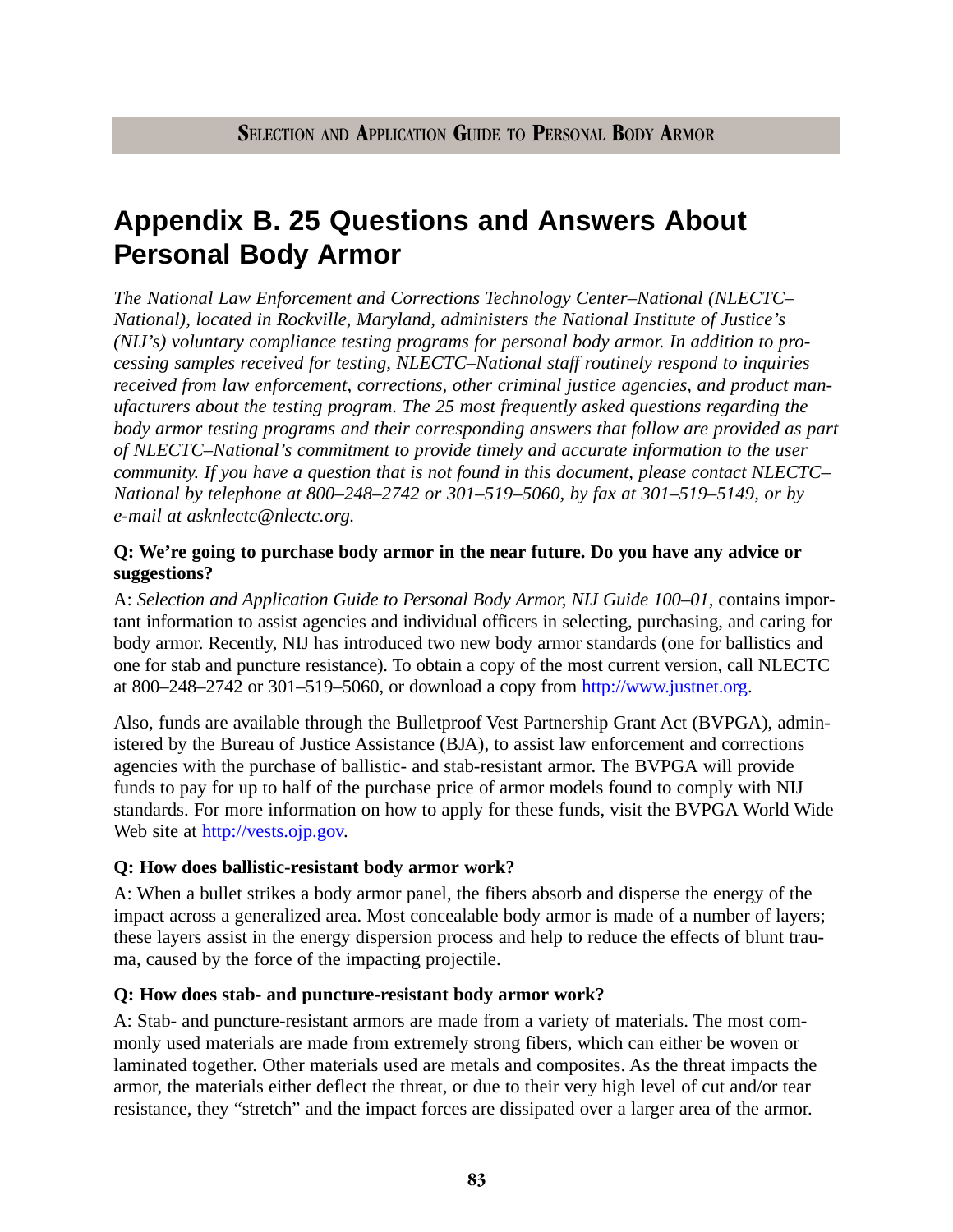#### **Q: Is ballistic-resistant armor also stab/puncture resistant (or vice versa)?**

A: The materials technology that makes body armor ballistically resistant does not necessarily make it stab or puncture resistant (and vice versa). The IACP/DuPont KEVLAR Survivors Club® has documented a number of incidents over the years in which ballistic-resistant armor has provided some protection against attacks from a variety of sharp-edged and other weapons (e.g, clubs.). However, one should not presume that a ballistic-resistant vest will protect against nonballistic threats, or that a stab-resistant vest provides ballistic protection. Armor that complies with NIJ standards will clearly identify the types and level of threats that they are designed to protect against.

#### **Q: What types of ballistic-resistant materials are used to make body armor?**

A: Body armor can be made from a number of different types of woven or nonwoven materials. One of the first fibers used for modern ballistic-resistant material was Kevlar®, which is made by DuPont. Other materials include Spectra®, which is made by Honeywell (formerly AlliedSignal); Twaron®, made by Accordis (formerly Akzo Nobel), and Zylon®, made by Toyobo. These materials are manufactured in a variety of styles, and can be woven or nonwoven (laminated). Hard (nonfabric) armor plates can be made from a number of materials, including metals, ceramics, and other composite materials.

### **Q: Which ballistic- or stab-resistant material is better?**

A: The NIJ standards for personal body armor (ballistic and stab/puncture resistant) establish minimum performance requirements to evaluate specific designs or "models" of armor. The standard is not intended to be a design specification, which would require manufacturers to use a specific type of material and/or design pattern to achieve a required level of protection. Instead, by measuring only the performance capabilities of the model, this allows armor manufacturers the ability to innovate by using any type or combination of types of materials, as well as design methods, to achieve the required level of protection.

## **Q: What new technologies have been developed for body armor?**

A: Over the past 20 years, new materials and fabrics have been introduced that have contributed significantly to the wearability of body armor. Body armor manufacturers also have made a number of advances in design technology, resulting in body armor that has increased ballistic protection capabilities, more flexibility, less weight, and is ultimately more comfortable. New materials also have been developed that provide protection against sharp-edged and pointed weapons.

#### **Q: Is there a difference between male and female models of armor?**

A: Generally speaking, the difference between male and female models is that for female body armor, most manufacturers cut and stitch the material to create bust cups. This is why the NIJ standard views male and female vests as separate models, even though they may be made of exactly the same type and sequence of layers of ballistic materials. When a female model is tested, the laboratory is instructed to locate the seam that is created by folding and/or stitching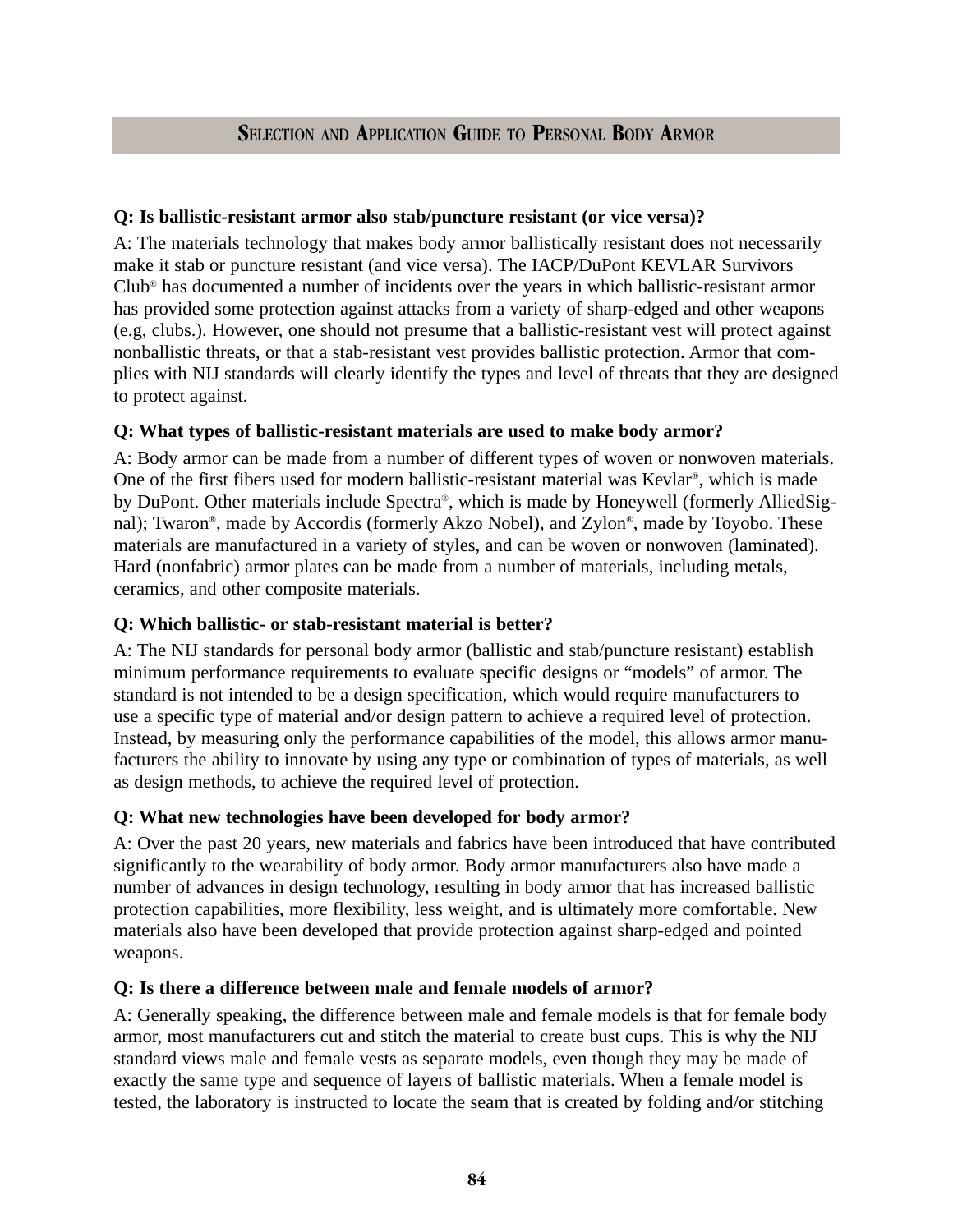the material to make the bust cup, and to place one of the shots on that seam. This is done to ensure the weakest point of the vest (typically a seam) provides the minimum level of ballistic protection required by the standard.

It is important to note that this is a generalization. There are many different types and styles of female vests, and different ways of fitting vests to accommodate all of the various sizes and shapes needed for female officers. Some manufacturers have developed methods that "mold" the bust cups into the material, negating the need for cutting and stitching to create a bust cup. Other manufacturers simply alter the outside dimensions of the panel (e.g., enlarging the arm hole openings) to accommodate certain types of builds and body types (commonly referred to as a "unisex" vest).

In summary, when selecting a female vest, NIJ and NLECTC recommend that an agency look at and have its officers try on a variety of models from different manufacturers that have been tested and found to comply with the NIJ standard for personal body armor. This will assist in selecting the model that provides the best combination of comfort, fit, protection capability, and accessories and features. Be sure to ask the manufacturer's representative about ongoing customer support and what steps they will take to properly measure and fit the vests, as well as making adjustments once the vests have been delivered. Ask the representative for references from other agencies that have purchased their armor, and contact other agencies in your area who have recently purchased armor to learn about their experiences.

## **Q: What type and threat level of armor should I wear?**

A: First, assess the type of threat you face on a daily basis. Review data from shooting incidents in your area, as well as the types of weapons (firearms, knives, etc.) being confiscated from suspects. Also factor in what type of sidearm and duty ammunition you are carrying. FBI Uniform Crime Report (UCR) data indicate that approximately one in six officers who are killed in the line of duty are shot with their own weapon. Other considerations are the climate in which you work, typical duty assignment, and personal preference considerations (comfort and fit). Again, the decision is ultimately yours. The same concepts apply for correctional officers seeking stabor puncture-resistant armor.

#### **Q: What are trauma plates?**

A: Trauma plates are devices that can be added to the vest over a localized area (most commonly the mass center of the torso) to increase the wearer's protection against blunt trauma injuries. Blunt trauma injuries are caused by the impact forces of the bullet against the armor, resulting in nonpenetrating internal injuries such as bruises, broken ribs, or other injuries to internal organs. Trauma plates can be made of a hard substance such as metal wrapped in rubber or ballistic fabric, or they can be made of additional layers of ballistic fabric, similar to an armor panel. Some manufacturers even build trauma plates into the armor panel itself.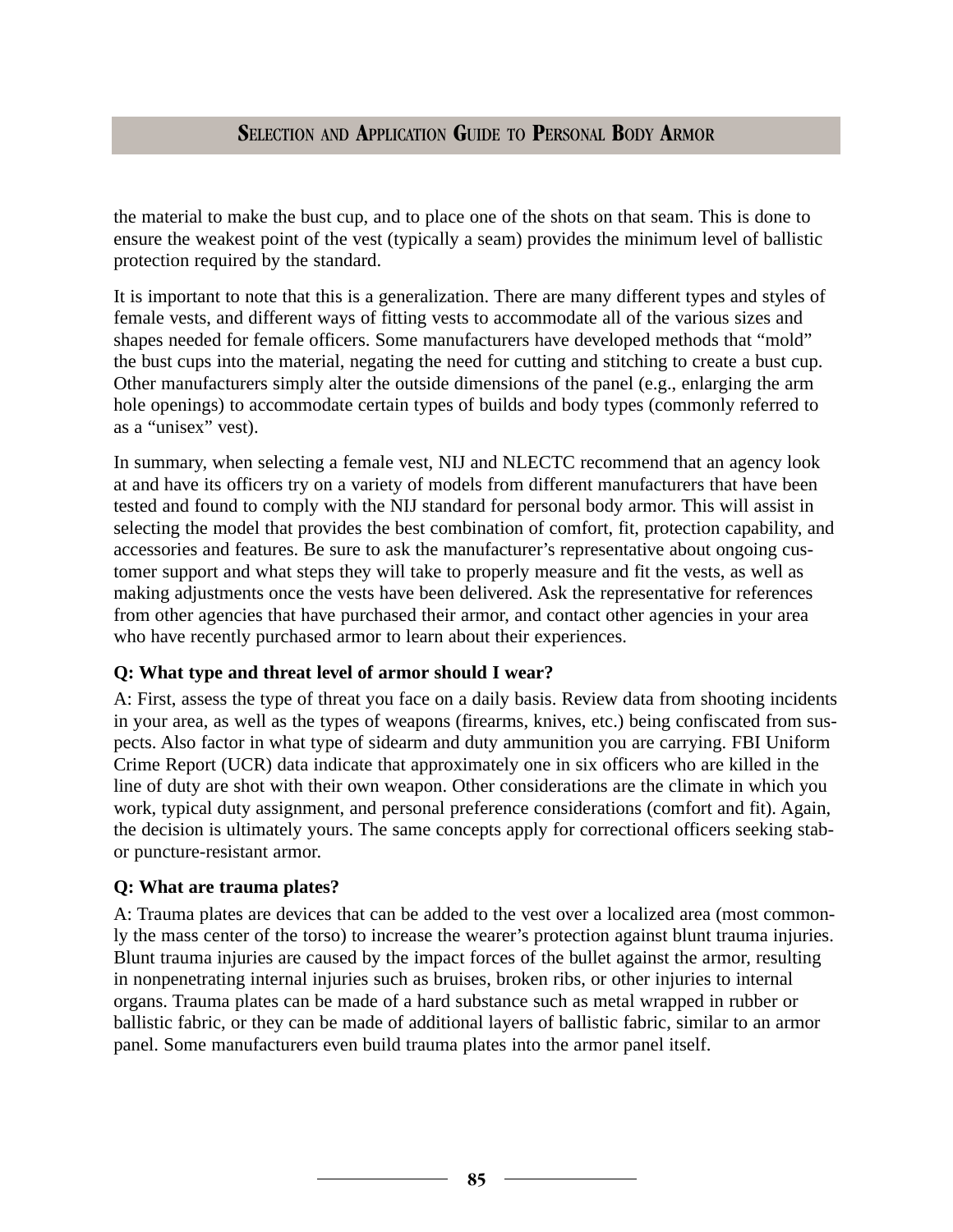#### **Q: Which manufacturer makes the best body armor?**

A: The NIJ standards for personal body armor (ballistic and stab/puncture resistant) and the voluntary compliance testing programs operated by NLECTC exist to ensure that models of armor offered for sale to law enforcement and corrections personnel are safe, reliable, and meet minimum performance requirements. Neither NIJ nor NLECTC "endorse" any particular manufacturer or model of armor, but provide a complete listing of all models that have been tested and found to comply with the NIJ standard. You can access this list, which is updated continuously, through our Internet site at [http://www.justnet.org.](http://www.justnet.org) If you do not have access to the Internet, you can also call NLECTC at 800–248–2742 or 301–519–5060 to get the most current information on models that comply with the standard.

### **Q: What is the best way to care for body armor?**

A: Follow the manufacturer's care instructions provided with your armor or refer to the instructions on the armor labels. Failure to follow these instructions may damage the ballistic performance capabilities of the armor. The *Selection and Application Guide to Personal Body Armor* contains general guidelines on how to properly care for armor. This document can be obtained by calling NLECTC at 800–248–2742 or 301–519–5060, or can be downloaded from [http://www.justnet.org.](http://www.justnet.org)

#### **Q: How long does body armor last?**

A: There are a number of factors that can influence the service life cycle of body armor. NIJ has sponsored research that indicates that age is not the only factor in determining the service life of armor. Other factors to consider include: how regularly the armor is worn, how it is cared for, how properly it fits the wearer (most people lose or gain weight over a period of years), and the overall condition of the armor (e.g., Do the fasteners still work properly?). We encourage departments to have a routine inspection program for body armor, just as they would for weapons, vehicles, and other types of issued equipment. The *Selection and Application Guide to Personal Body Armor* contains a sample form that can be used as a checklist when inspecting armor.

#### **Q: How do I dispose of my old vest?**

A: Check with your department to see if it has a policy regarding the disposal of used body armor. If they do not, there are several organizations that accept donations of used vests for distribution to law enforcement agencies here in the United States. Check with your local Fraternal Order of Police. If you are not comfortable donating your armor to another agency, you may also contact the manufacturer of your vest to determine if it will dispose of your armor. Some agencies also have used retired armor in the door panels of police cars or special operations vehicles.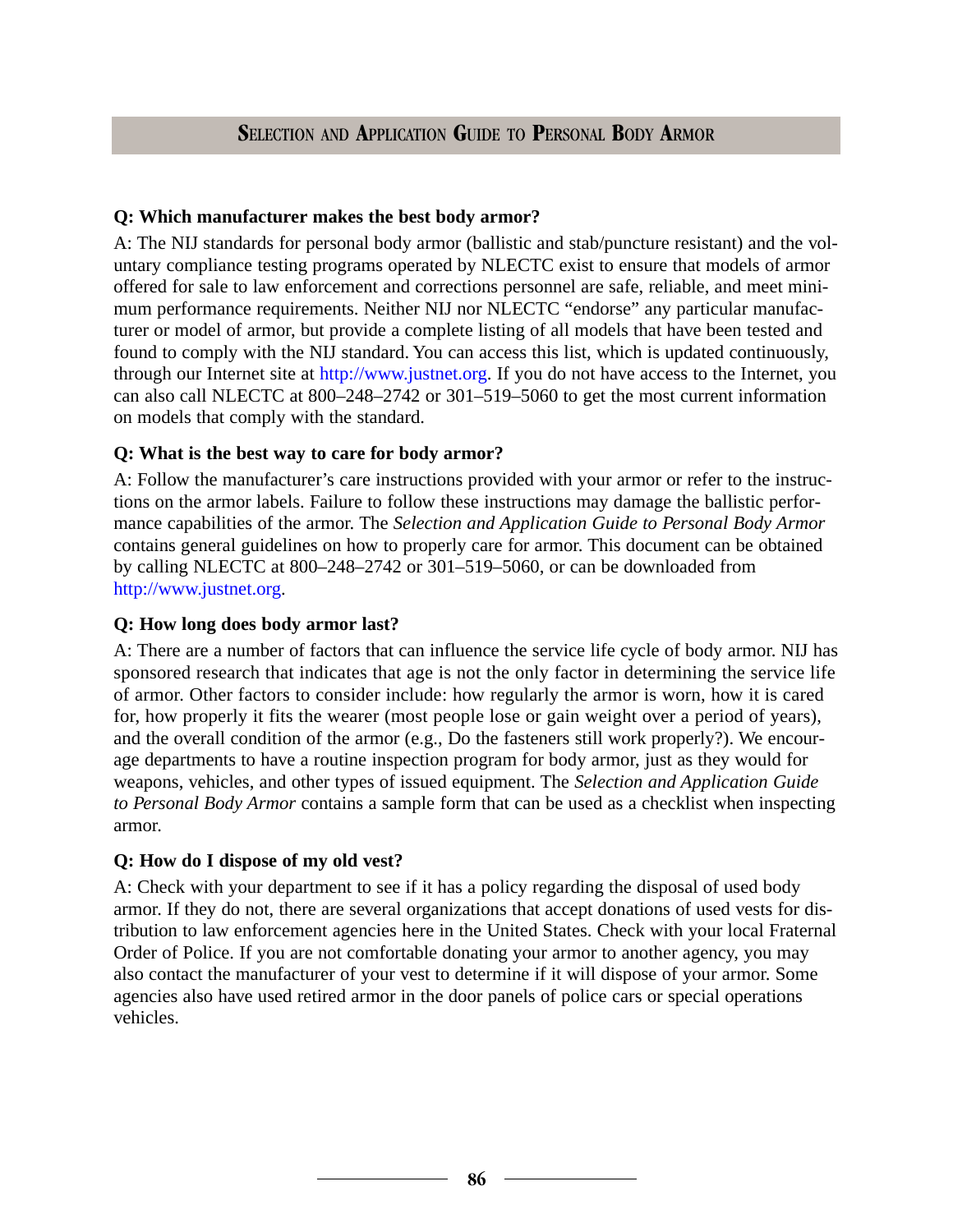#### **Q: I understand that NIJ has published a new standard for ballistic-resistant armor. What are the major differences between the new version and NIJ Standard–0101.03?**

A: In September 2000, NIJ released *Ballistic Resistance of Personal Body Armor, NIJ Standard–0101.04.* This revision, the first of this standard in 13 years, was the result of a 3-year effort that included input from the law enforcement, body armor manufacturing, and fiber manufacturing communities. The Office of Law Enforcement Standards (OLES) coordinated the development of this new revision, performing most of the research with support from various components of the NLECTC system.

Technical highlights of the new standard (0101.04) include:

- Updated test rounds for certain NIJ armor types, replacing outdated or obsolete ammunition:
	- For Type I armor, the .38 Special has been replaced by the .380 ACP.
	- For Type IIA, the .357 Magnum has been replaced by the .40 S&W.
	- For Type IIIA, the .44 Magnum remains, but the test bullet has been changed to a semijacketed hollow point (SJHP) from the lead semi-wadcutter gas check (LSWGC), which is no longer manufactured.

All other test rounds remain unchanged from NIJ Standard–0101.03.

- A second backface signature (BFS) measurement on each panel.
- A single environmental test condition (wet).
- Restoration of the armor's original physical condition between impacts (commonly referred to as "pat-down").
- A Baseline Ballistic Limit test to establish benchmark penetration performance of the armor, which is useful for enhanced understanding of its protection, and to provide a consistent baseline for any future retesting that might be required.

#### **Q: Do models that comply with NIJ Standard–0101.03 automatically comply with NIJ Standard–0101.04?**

A: No. NIJ still continues to recognize the compliance status of models found to comply with NIJ Standard–0101.03 to that edition of the standard. If a manufacturer desires to submit a model of 0101.03-compliant armor to NLECTC for testing to 0101.04, they can, and if it is found to comply with 0101.04, then it will be recognized as complying with *both* editions of the standard.

### **Q: OK, but what happens if that 0101.03-compliant model fails to comply with the requirements of 0101.04?**

A: Models that comply with NIJ Standard–0101.03 cannot "lose" their compliance status to that edition of the standard if they do not comply with the requirements of 0101.04. The model will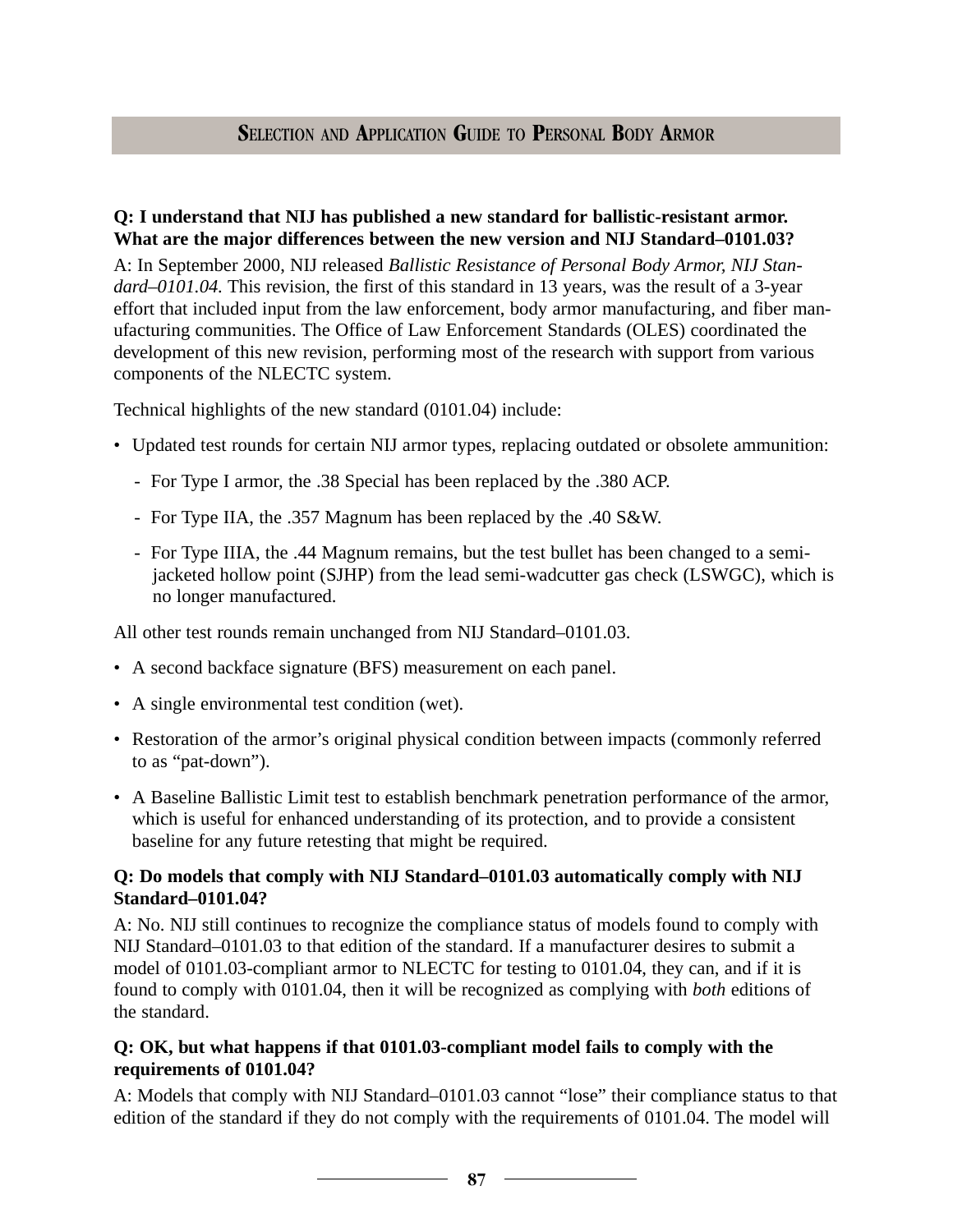still be recognized as compliant with 0101.03, but cannot be considered for further testing to 0101.04.

#### **Q: Can manufacturers still submit new models of armor for testing to NIJ Standard– 0101.03?**

A: No. As of October 2, 2000, all models of armor submitted to NLECTC for compliance testing will be tested in accordance with NIJ Standard–0101.04.

#### **Q: Is armor that complies with NIJ Standard–0101.04 "better" than armor that complies with NIJ Standard–0101.03?**

A: **NO.** It has only been tested to a different version of the standard. The development of NIJ Standard–0101.04 incorporates the knowledge and experience that has been gained in the past 13 years of armor testing, takes into account the advances in materials and design technology that have occurred in the industry, and updates the threats which the armor is tested against. It is simply the next evolutionary step in the development of NIJ's voluntary compliance testing program for ballistic-resistant armor, ensuring that law enforcement and corrections officers have access to armor that is safe, reliable, and meets currently defined protection needs.

### **Q: With the release of NIJ Standard–0101.04, does this mean that we have to replace all the armor we have that complies with NIJ Standard–0101.03, including those we just purchased?**

A: **NO.** The advent and exclusive use of NIJ Standard–0101.04 in the Voluntary Compliance Testing Program does not imply that existing NIJ Standard–0101.03 compliant armor is in any way unsuitable for continued purchase and everyday use. In fact, such armor will still provide the same proven high degree of protection and performance that NIJ Standard–0101.03 demanded and produced. NIJ Standard–0101.03 compliant armor should not be considered inadequate or obsolete; it is simply armor that has not been tested and found compliant to NIJ Standard–0101.04's different requirements.

### **Q: If a manufacturer offers to sell us a model that complies with NIJ Standard–0101.03, should we purchase it?**

A: If you determine that this model meets all of your protection and user defined requirements, **then there is no reason not to purchase it.** NIJ Standard–0101.03 compliant armor should not be considered inadequate or obsolete; it is simply armor that has not been tested and found compliant to NIJ Standard–0101.04's different requirements.

### **Q: I'm a correctional officer, and I'm more interested in a vest that provides stab/puncture protection instead of ballistic protection. What assistance can you provide?**

A: For almost 30 years, NIJ has been a leader in the development and testing of ballisticresistant armor. In September 2000, NIJ released *Stab Resistance of Personal Body Armor, NIJ Standard–0115.00.* This standard is the result of a 3-year collaborative effort between the Office of Law Enforcement Standards, the U.S. Secret Service, and the Police Scientific Development Branch of the United Kingdom, and establishes the first national minimum performance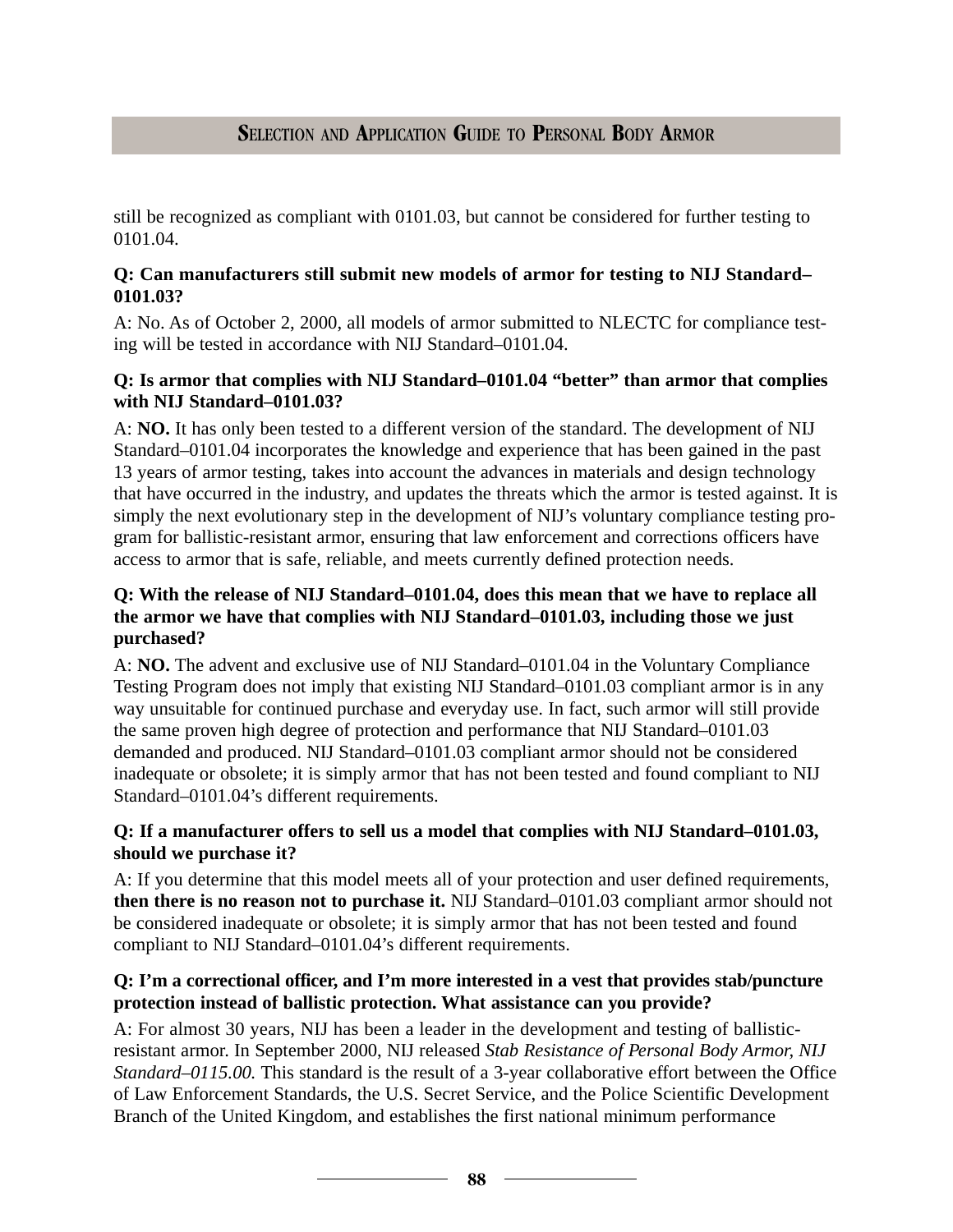requirements for stab- and puncture-resistant armor. NIJ Standard–0115.00 classifies armor into two protection classes, spike (puncture-resistant) and edged blade. For each protection class, there are three protection levels against which the armor can be tested. A voluntary compliance testing program has been established by NLECTC in accordance with this new standard, and models found to comply are listed in the Body Armor Database at http://www.justnet.org.

It is also important to note that armor models found to comply with NIJ Standard–0115.00 are also eligible for funding under the Bulletproof Vest Partnership Grant Act (BVPGA). For more details, visit the BVPGA Web site at [http://vests.ojp.gov.](http://vests.ojp.gov)

#### **Q: Who tests the armor to determine if it complies with NIJ Standards?**

A: Only NIJ-approved independent testing laboratories are recognized as official testing facilities for compliance testing to NIJ standards. A complete list of NIJ-approved laboratories can be found on JUSTNET at [http://www.justnet.org,](http://www.justnet.org) or call NLECTC at 800–248–2742 or 301–519–5060.

#### **Q: How is armor submitted for testing?**

A: The manufacturer submitting an armor model for testing must first negotiate a testing contract with an NIJ-approved testing laboratory. Neither NIJ nor NLECTC accepts any payment for testing services. The manufacturer then submits samples to NLECTC, where they are examined for workmanship and labeling requirements, which are defined in the NIJ standards. If the samples successfully complete this examination, they are sent to the approved laboratory with whom the manufacturer has negotiated the testing contract. The laboratory performs the test in accordance with the standard, and prepares a report of the test. The samples and the report are returned to NLECTC, where they are again examined and compared to the laboratory report. If the armor complies with the standard, a letter is issued to the manufacturer for that model and the model is listed on the *Personal Body Armor Consumer Product List (CPL),* which can be accessed at [http://www.justnet.org.](http://www.justnet.org) 

#### **Q: How does a laboratory obtain NIJ approval to conduct body armor testing?**

A: To become an NIJ-approved laboratory, the laboratory must submit an application (available from NLECTC) that will be reviewed by NIJ to determine if the laboratory is technically capable of performing the testing. NLECTC will then conduct an onsite inspection that includes witnessing the testing of actual samples. The laboratory prepares a report of the test and returns the tested samples and report to NLECTC, where they are checked for accuracy. If the laboratory successfully completes all of these requirements, NIJ will issue a letter to the laboratory notifying it that it is an NIJ-approved laboratory and is authorized to conduct testing in accordance with NIJ standards. Manufacturers and other interested parties also will be notified of the laboratory's status. NIJ accepts applications from interested laboratories on a continuing basis. Laboratories seeking NIJ-approved status should contact NLECTC at 800–248–2742 or 301–519–5060. It is also important to note that laboratories are approved to perform testing in accordance with a specific NIJ standard. A test laboratory must complete a separate application and go through the complete approval process for each NIJ standard for which it wishes to perform testing.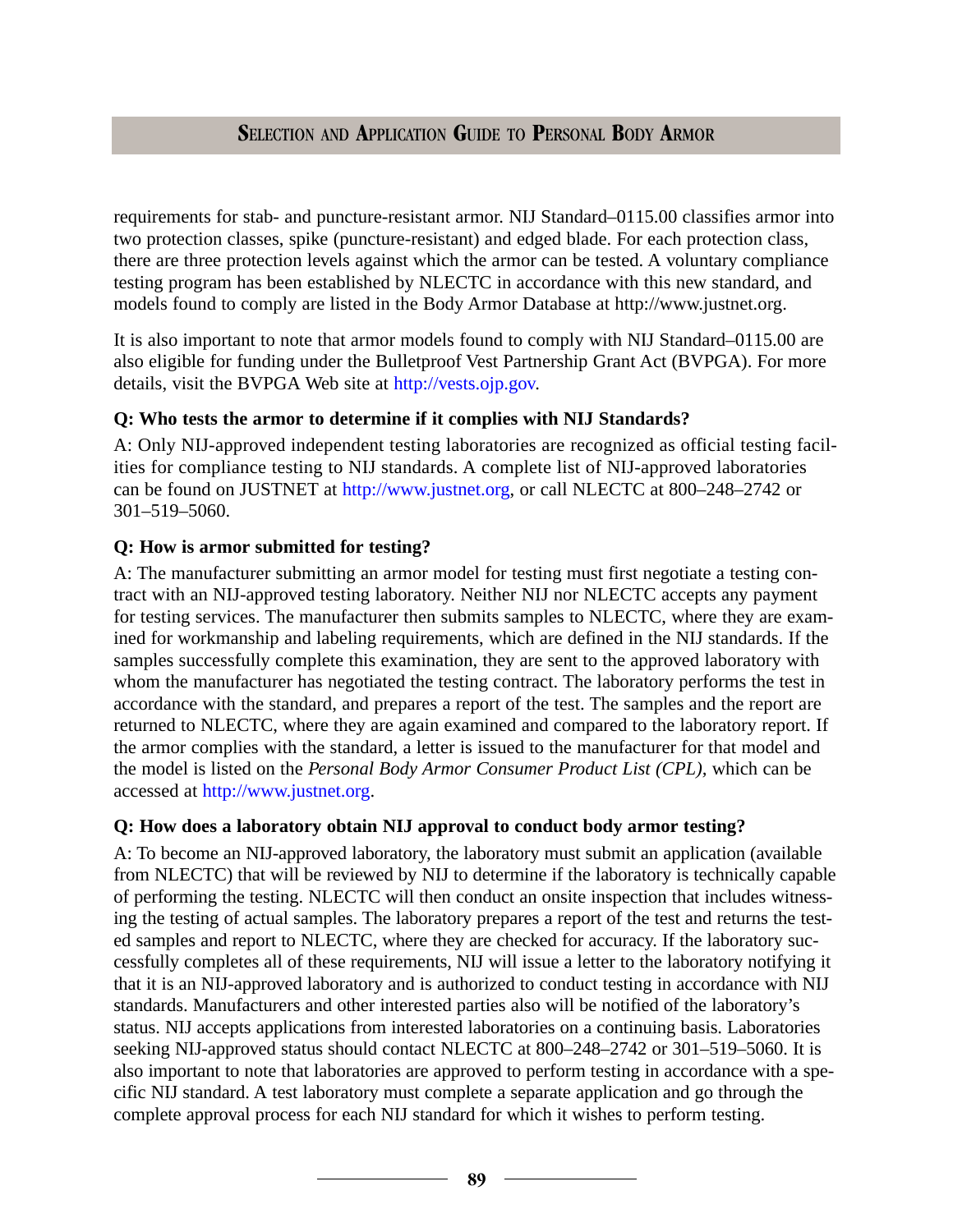# **Appendix C. The Effect of Body Armor on the Risk of Fatality in Felonious Assaults on Police Officers\***

\*Source: FBI Uniform Crime Reports: *Law Enforcement Officers Killed and Assaulted, 1994.*

The move by law enforcement to equip its officers with high-quality body armor to better protect them in the event of an assault with a firearm is among the most visible and important contributions to safety in the history of policing. There has never been any serious debate raised about the logic or wisdom of equipping officers with body armor. While body armor is often described as uncomfortable, its use is nonetheless encouraged by most departments and required by many.

Past studies have attempted to determine the actual effectiveness of body armor in protecting the lives of law enforcement officers. These studies could not quantify the protective capabilities of body armor due to a lack of sufficient research design. Fundamentally, the research has been used to show the high percentage of deceased officers who were not wearing body armor at the time they were slain. What these studies attempted, but failed to quantify, was the actual protection provided by body armor.

A Federal Bureau of Investigation (FBI) study on protection provided by body armor has shown that the risk of fatality for officers assaulted with a firearm while not wearing body armor is 14 times higher than for officers wearing body armor. The study methodology, known as case-control design, was used to quantify the protection provided by body armor. This approach has been used in medical and public health research such as in the early 1950s and 1980s when it was used to identify the risks associated with smoking and toxic shock syndrome. In this study, it is applied to identify the risk of fatality associated with not wearing protective body armor during an assault with a firearm. This study compares a group of officers who survived an assault with a firearm to a group of officers assaulted with a firearm and slain. Members of both groups were shot with a firearm in the upper torso area, the area traditionally covered by body armor.

A comprehensive FBI database on law enforcement officers killed in the line of duty includes information on whether an officer was wearing body armor at the time of the attack. For this study, cases were selected based on the criterion of whether the officer was shot in an area that could be covered by conventional body armor (i.e., front and rear upper torso). Officers fatally wounded in the head, extremities, or other areas not traditionally covered by body armor were excluded. A group of 25 officers feloniously killed in the line of duty was randomly selected from an available 133 officers who met the initial criteria.

A similar selection process was used to select officers who survived an assault with a firearm. During 1992, the FBI expanded its data collection and solicited information on law enforcement officers who were seriously assaulted in the line of duty and survived. From the cases submitted to the FBI, a small comparison group was produced. This comparison group consisted of 25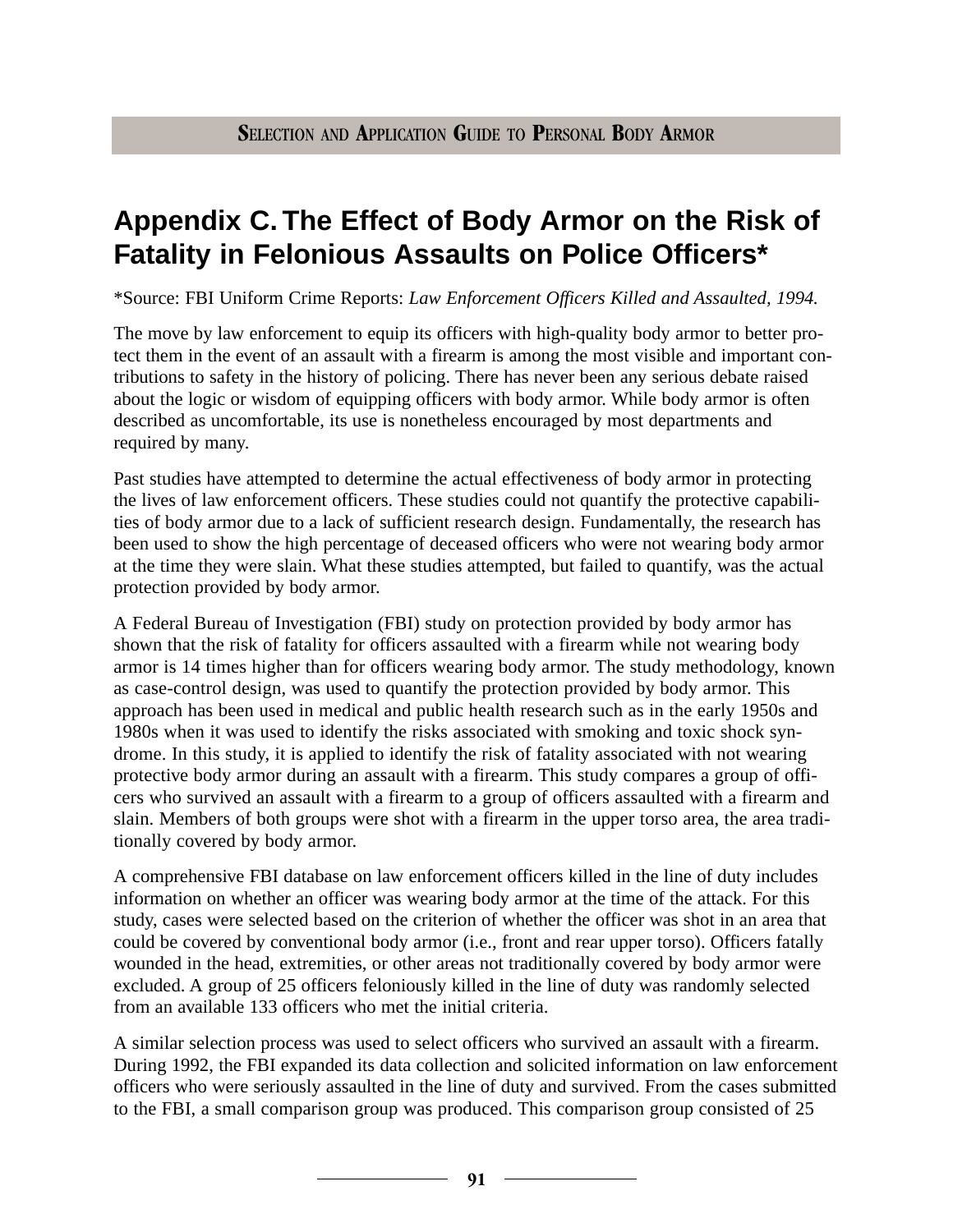officers who survived after being shot with firearms in the upper torso. The officers in the separate groups differed only on the survival outcome of their assaults. By comparing the survival outcome of the officers based on their use of body armor, a risk factor can be computed for the odds of fatality for officers shot in the upper torso while not wearing body armor.

In the following table, the relative risk of fatality for officers not wearing body armor is computed. The first column lists the total, 25 officers, who did not survive an assault with a firearm. As shown, only four of the slain officers were wearing body armor at the time of the assault. In contrast, for officers that survived, 18 wore armor at the time of the assault. The odds of fatality for officers not wearing armor is computed as (21/7), or 3. The odds of fatality for officers wearing armor is computed as (4/18), or .22. To arrive at the relative risk between the two groups, the odds of fatality while not wearing armor are divided by the odds of fatality while wearing armor (3/.22), or 13.5. This number can be interpreted as the odds, or relative risk, of fatality. For an officer shot in the torso while not wearing body armor, the relative risk of fatality is 14 times higher than for an officer who is wearing body armor. Equation 1 shows the computation of the relative risk  $(\Psi)$ .

| Table 1.                                     |                 |              |              |  |  |  |  |
|----------------------------------------------|-----------------|--------------|--------------|--|--|--|--|
|                                              | <b>Deceased</b> | <b>Alive</b> | <b>Total</b> |  |  |  |  |
| <b>No Armor</b>                              | 21              |              | 28           |  |  |  |  |
| Armor                                        | 4               | 18           | 22           |  |  |  |  |
| <b>Total</b>                                 | 25              | 25           | 50           |  |  |  |  |
| $\Psi = (21 * 18)/(7 * 4) = 13.5.$<br>Eq. 1. |                 |              |              |  |  |  |  |

While the absolute risk of fatality could not be computed in this study, it is clear that officers who are not wearing armor at the time of an assault with a firearm are at significantly greater risk of fatality than officers who are wearing body armor at the time of assault. Further, this relative risk of term (Ψ) is not influenced by sample size, so it is likely that this relative risk of fatality would have been observed in samples of any size.

The results of this study affirm what law enforcement trainers have long been telling officers: body armor saves lives. By wearing body armor, a law enforcement officer can significantly increase his or her chances of surviving an assault with a firearm.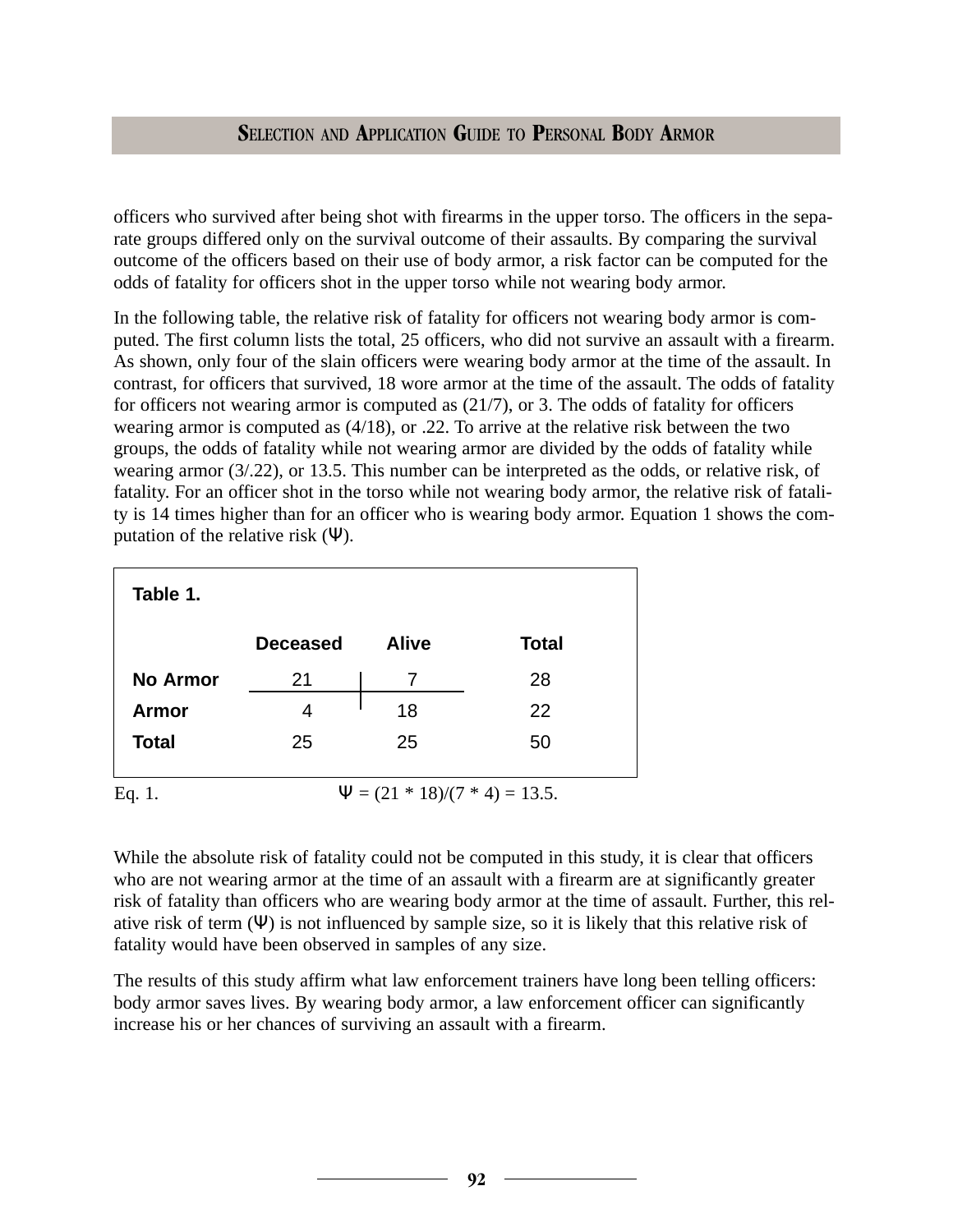# **Appendix D. Model Procurement Specifications**

## **Terms of agreement**

A) Specific Quantity

The (jurisdiction) intends to purchase a total of (number spelled out) (number) units of body armor.

Of this total, (number spelled out) (number) shall be specially designed for issue to female officers. The successful bidder further agrees to supply the same model of armor at the unit price cost of the above quantity order for an additional period of (select appropriate period of time) months for issue to new officers or replacement purposes.

B) Open End Purchase Agreement (Term Contract)

The (jurisdiction) anticipates the purchase of a total of (number spelled out) (number) units of body armor during a (appropriate period of time)-month period beginning on or about (date). During this period, purchase orders will be issued for armor as needed at the contract unit price. It is estimated that (number) percent of the armor purchased will be specifically designated for issue to female officers. The term of this agreement shall be (appropriate period of time) months; however, the (jurisdiction) does not guarantee the purchase of any specific or minimum quantity of armor during the term of this agreement. The (jurisdiction) may, at its option and subject to agreement by the contractor, extend the term of this agreement at the same contract unit price for an additional period of (appropriate period of time) months.

# **Bidding and award**

Bids shall be submitted (specify standard departmental regulations; i.e., departmental form, letter quotation, etc.).

Bids will be accepted only for armor that has been tested by an independent testing laboratory as part of the National Institute of Justice (NIJ) National Law Enforcement and Corrections Technology Center (NLECTC) body armor compliance-testing program and found to fully comply with the requirements of NIJ Standard–0101.04 (or current edition) or NIJ Standard– 0115.00 for stab-resistant armor.

The (jurisdiction) reserves the right to reject any or all bids in whole or in part as it is deemed in the best interest of the department.

In determining the most advantageous bid, the (jurisdiction) reserves the right to consider quality, workmanship, service, and dependability of the product and manufacturer, independent of price.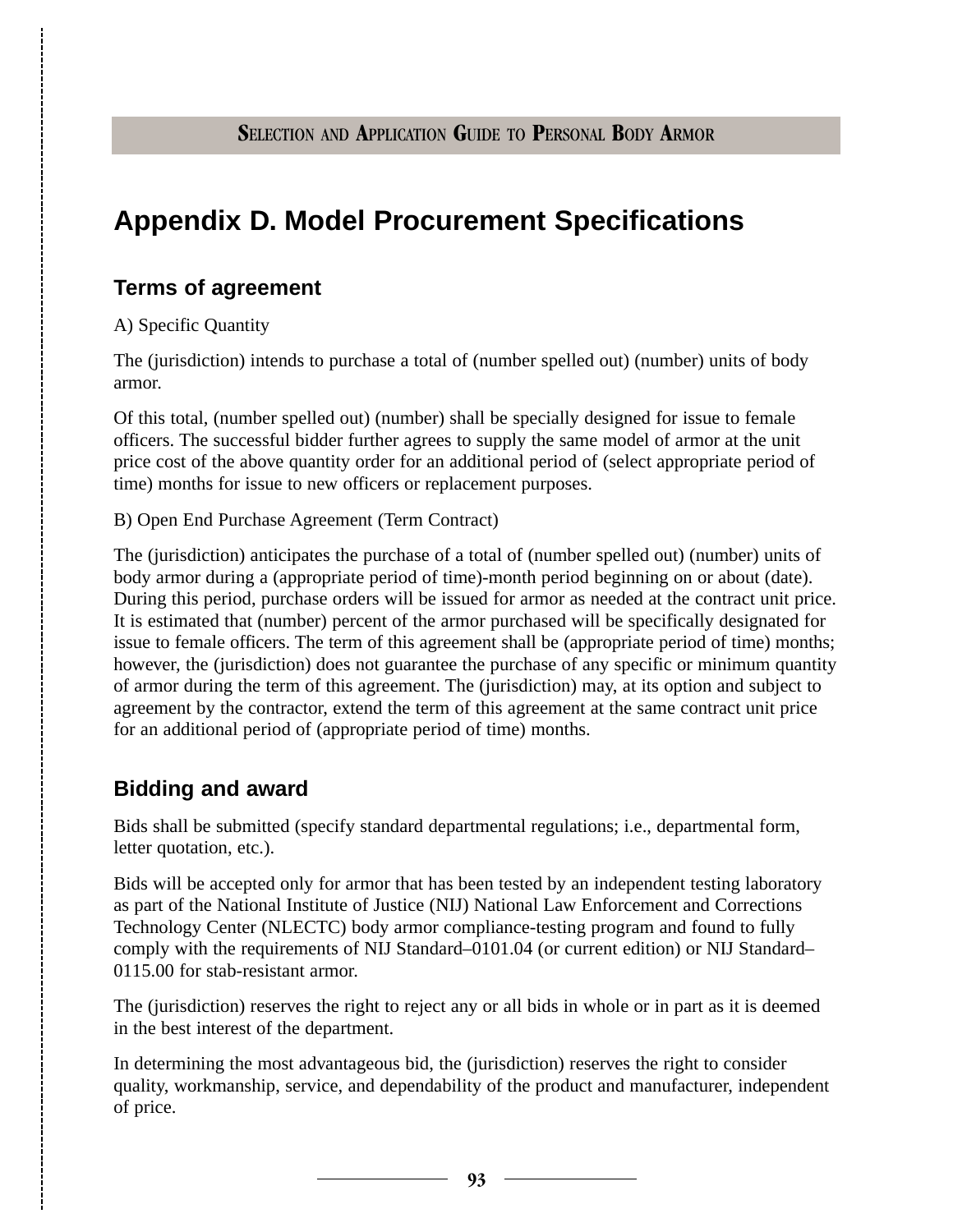The successful bidder agrees to provide (name of manufacturer) model (designation) armor properly identified on the label of each unit of armor.

Note: The model selected, which must be verified as having been tested by a NLECTCapproved testing laboratory and found to comply with NIJ Standard–0101.04 or 0115.00, must be incorporated in this document or separate purchase document at the time of award of said contract.

## **Prebid conference**

Specify date, time, and location. If attendance is a condition of bid acceptance, this must be noted.

## **Invoicing and delivery**

Specify consistent with the normal procurement practices of the jurisdiction.

## **Warranty and insurance**

Each unit of armor provided under this contract shall be warrantied for a minimum of (number spelled out) (number) years to be free from all defects in materials and workmanship.

Each unit of armor provided under this contract shall be warrantied for a minimum of (number spelled out) (number) years to meet the ballistic-resistant and deformation requirements of NIJ Standard–0101.04 (or NIJ Standard–0115.00 for stab-resistant models).

Manufacturers shall have a product liability performance insurance policy in a minimum amount of (specify per incident and total liability limits, and period of coverage as appropriate based upon recommendations of department's legal counsel and insurance commission). All insurance policies shall conform to the rules and regulations of (appropriate jurisdiction).

# **Armor specifications**

Each unit of armor shall be new, unused, constructed of the highest quality materials, and shall:

A) Be constructed identically to the original model tested by NLECTC and found to comply with the minimum performance requirements for Type (appropriate classification) armor as specified in NIJ Standard–0101.04 (or current edition) or NIJ Standard–0115.00 for stab-resistance.

B) Be labeled in accordance with the requirements of NIJ Standard–0101.04 or NIJ Standard– 0115.00, clearly identifying the exact manufacturer model and, if appropriate, style specified in the contract document.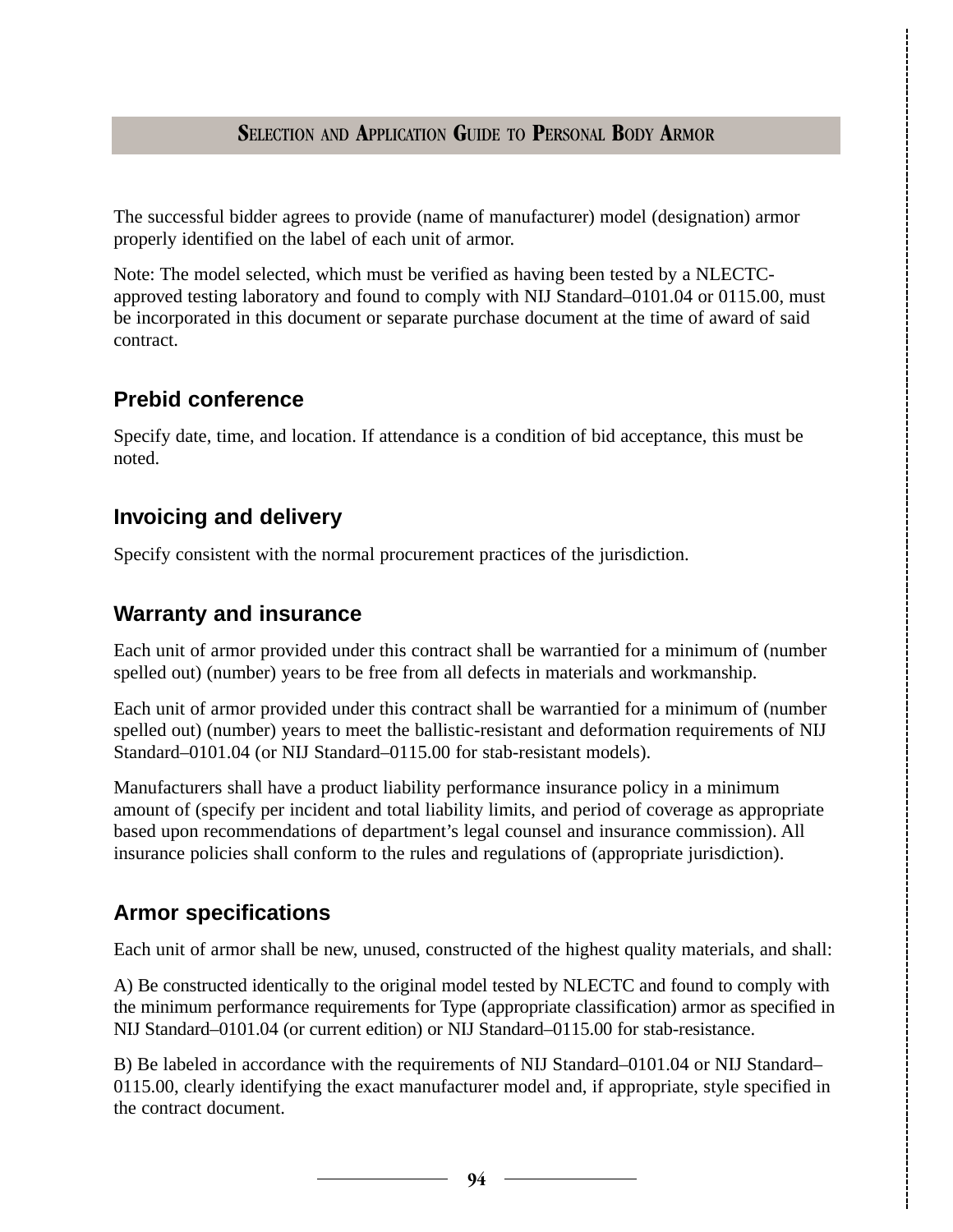The manufacturer may, at its option, include in addition a catalog number for supplier or distributor convenience, provided that such number is properly identified and totally separate from the model/style designation line. Labels shall remain readable throughout the warranty period.

C) Be designed to be concealable under the standard (jurisdiction) uniform shirt. Provide full torso coverage, with front-to-back side overlap of ballistic panels. (Alternately, state other side protection requirements or other intended manner of use, such as a specific type of outerwear, i.e., tactical vest.)

D) Provide adjustment for the chest, waist, and shoulders with the minimum relief under arms, neck, and shoulder necessary to prevent chafing of the wearer.

E) Be designed in such a manner as to prevent the armor from "riding up" on the wearer during normal duty activities.

F) All closure, fastening, or accessory attachment devices should be made of materials that do not present a "secondary projectile" or "ricochet" hazard if struck by a bullet.

G) Incorporate a carrier for the ballistic element that is (appropriate choice) in color, and the coloring shall be permanent and not "bleed" onto other garments.

H) Be free from any defects affecting durability, serviceability, appearance, or the safety of the user. Workmanship and construction details, cutting, stitching, and finishing shall be in all cases in accordance with first-class commercial textile standard practices for the intended purpose.

## **Items to be submitted with the bid**

A) Sample of armor model being bid, labeled in accordance with the requirements above (item B, armor specifications).

Note: The sample provided by the successful bidder will become the property of (jurisdiction) and retained in archives for comparison with armor delivered under the resulting contract. Samples provided by unsuccessful bidders will be returned F.O.B.<sup>1</sup> (jurisdiction and shipping address) upon request following contract award.

B) Proof that the armor model offered has been tested by a NLECTC-approved laboratory and that NLECTC has found that model to be in full compliance with the requirements of NIJ Standard–0101.04 or NIJ Standard–0115.00.

C) Proof of liability insurability.

D) List of customers to whom the bidder has satisfactorily sold armor during the past three (3) years.

<sup>1.</sup> The risk of loss if goods are damaged or lost in transit with the Seller or the Buyer, depending on the shipping terms negotiated. The term F.O.B. means Free on Board, which means only that the Seller will place goods in or on the carrier's equipment without cost to the Buyer.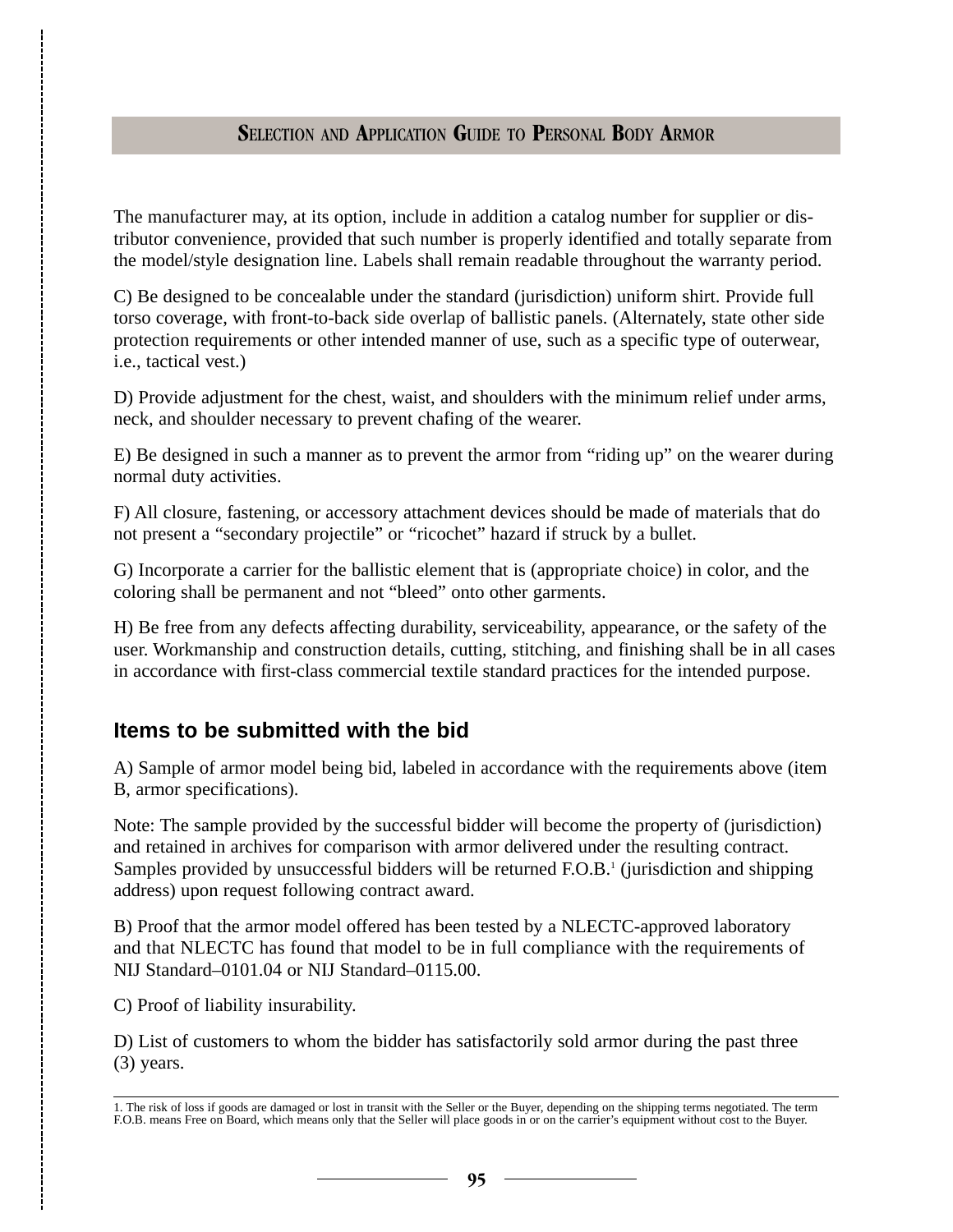# **Termination of agreement**

See commentary.

# **Acceptance testing**

See commentary.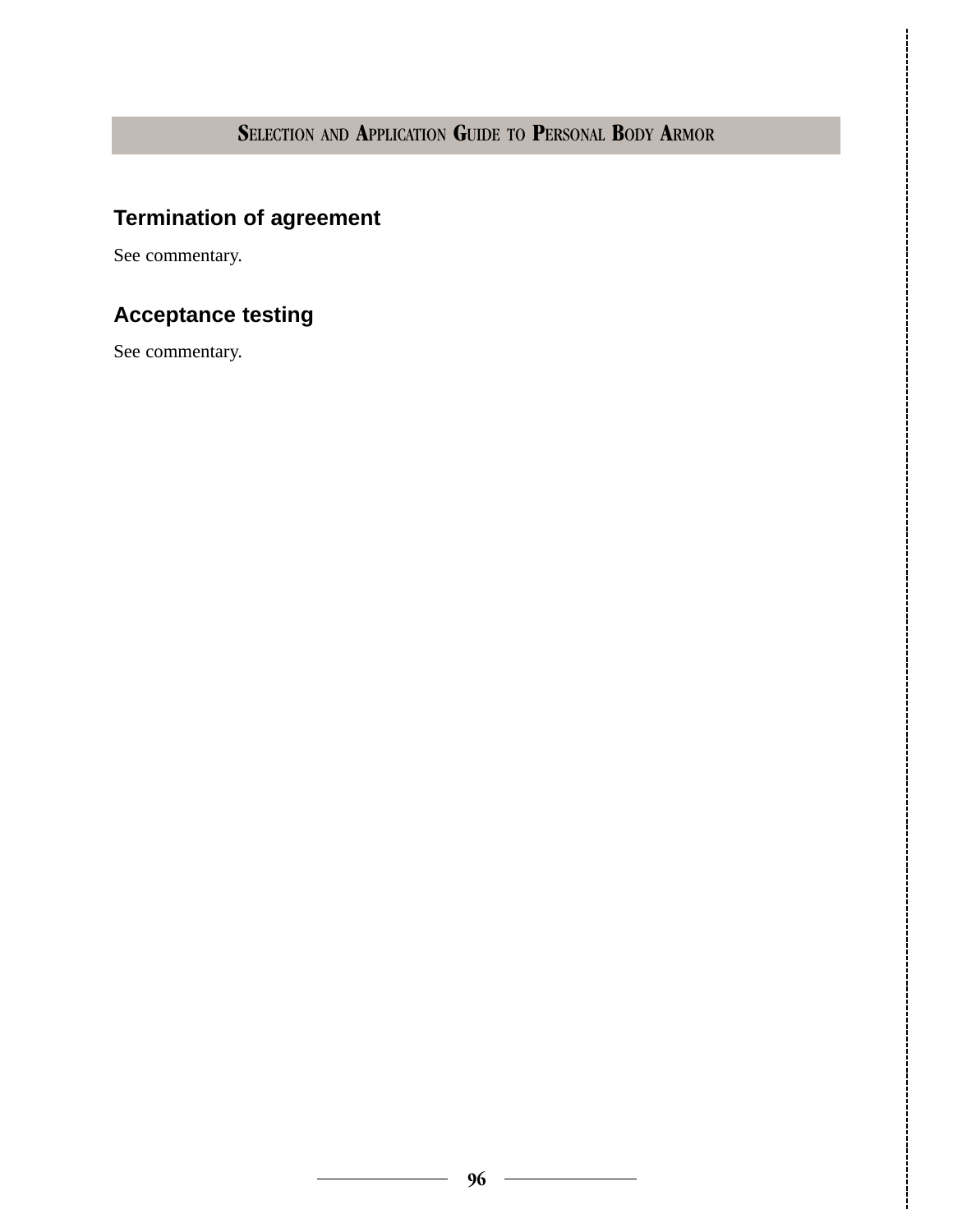# **Appendix E. Body Armor Inspection Sheet**

|     |                | Issued To:                                                                                                 |  |  |  |
|-----|----------------|------------------------------------------------------------------------------------------------------------|--|--|--|
|     |                |                                                                                                            |  |  |  |
| Yes | N <sub>o</sub> |                                                                                                            |  |  |  |
|     |                | A. Labeling:                                                                                               |  |  |  |
|     |                | 1. Is a label securely attached to each part of the carrier and ballistic- or<br>stab-resistant panels?    |  |  |  |
|     |                | 2. Is information on the labels legible?                                                                   |  |  |  |
|     |                | 3. Does the model comply with NIJ Standard-0101.04 (or NIJ<br>Standard-0115.00 for stab-resistant models)? |  |  |  |
|     |                | <b>B.</b> General Condition/Appearance                                                                     |  |  |  |
|     |                | 1. Does the carrier or permanent cover have any visible rips/tears/holes?                                  |  |  |  |
|     |                | 2. Is the armor relatively clean and free of dirt and debris?                                              |  |  |  |
|     |                | 3. Are closure devices securely attached to the vest and operating properly?                               |  |  |  |
|     |                | 4. If protective element is encased in a nonremovable cover, is any material<br>(fabric) exposed?          |  |  |  |
|     |                | 5. If protective element is not encased in a nonremovable cover, is the<br>material frayed?                |  |  |  |
|     |                | 6. Are there creases in the armor?                                                                         |  |  |  |
|     |                | 7. Is the armor free from odor?                                                                            |  |  |  |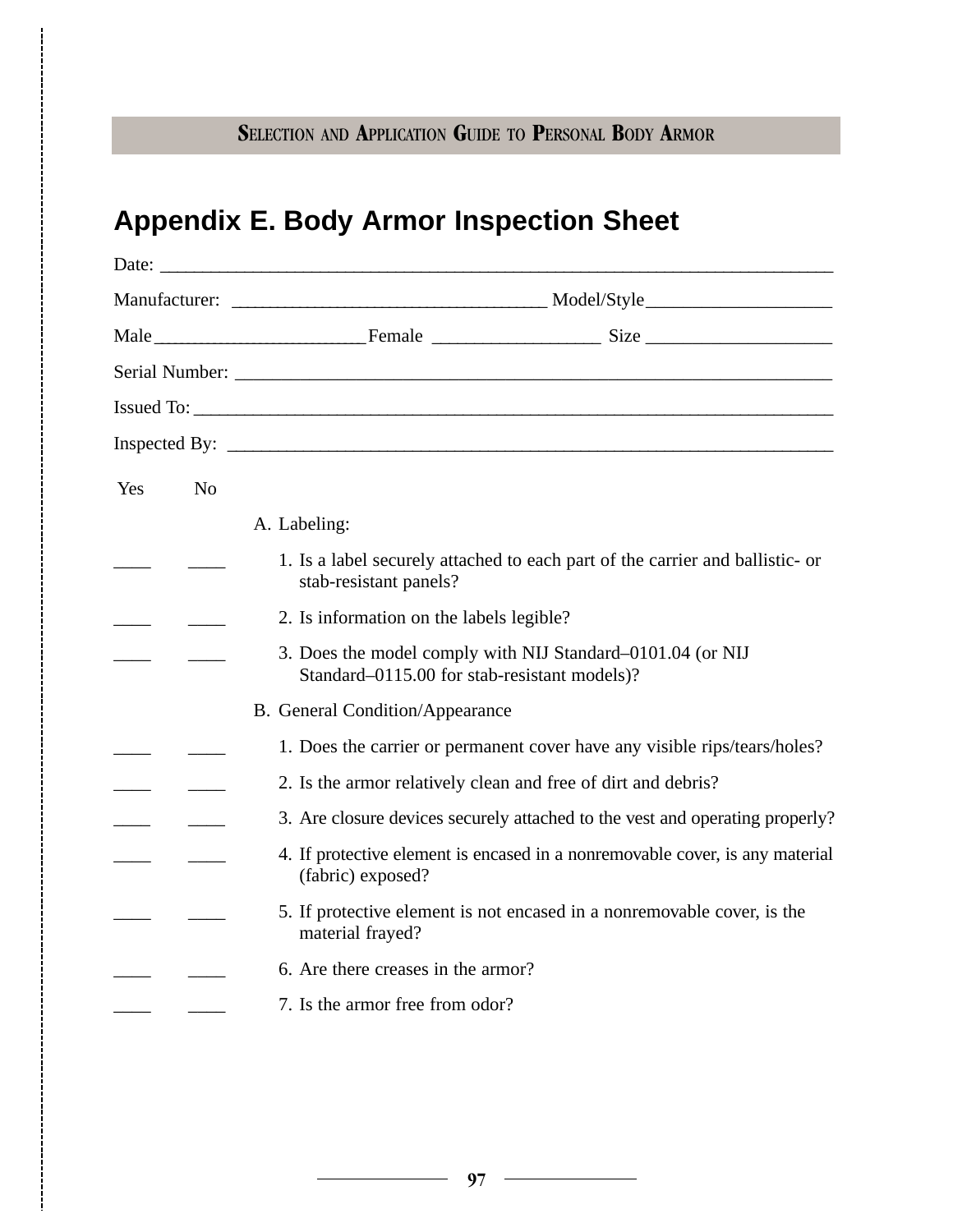| Yes       | N <sub>o</sub> |                                                                                                                                                              |  |  |  |  |  |  |
|-----------|----------------|--------------------------------------------------------------------------------------------------------------------------------------------------------------|--|--|--|--|--|--|
|           |                | C. Care and Maintenance                                                                                                                                      |  |  |  |  |  |  |
|           |                | 1. Does the officer responsible for the vest understand and follow the<br>manufacturer's care and cleaning instructions?                                     |  |  |  |  |  |  |
|           |                | 2. Does the officer responsible for the vest understand and follow<br>department policy regarding care, maintenance, and wearing of vest<br>(if applicable)? |  |  |  |  |  |  |
|           |                | D. Size/Fit                                                                                                                                                  |  |  |  |  |  |  |
|           |                | 1. Does the vest fit the officer properly and securely?                                                                                                      |  |  |  |  |  |  |
|           |                | E. Overall Evaluation:                                                                                                                                       |  |  |  |  |  |  |
|           |                | Excellent/New Good Fair Fair Poor                                                                                                                            |  |  |  |  |  |  |
| Comments: |                |                                                                                                                                                              |  |  |  |  |  |  |
|           |                |                                                                                                                                                              |  |  |  |  |  |  |
|           |                |                                                                                                                                                              |  |  |  |  |  |  |
|           |                |                                                                                                                                                              |  |  |  |  |  |  |
|           |                |                                                                                                                                                              |  |  |  |  |  |  |
|           |                |                                                                                                                                                              |  |  |  |  |  |  |
|           |                |                                                                                                                                                              |  |  |  |  |  |  |
|           |                |                                                                                                                                                              |  |  |  |  |  |  |
|           |                |                                                                                                                                                              |  |  |  |  |  |  |
|           |                |                                                                                                                                                              |  |  |  |  |  |  |
|           |                |                                                                                                                                                              |  |  |  |  |  |  |
|           |                |                                                                                                                                                              |  |  |  |  |  |  |
|           |                |                                                                                                                                                              |  |  |  |  |  |  |
|           |                |                                                                                                                                                              |  |  |  |  |  |  |
|           |                |                                                                                                                                                              |  |  |  |  |  |  |
|           |                |                                                                                                                                                              |  |  |  |  |  |  |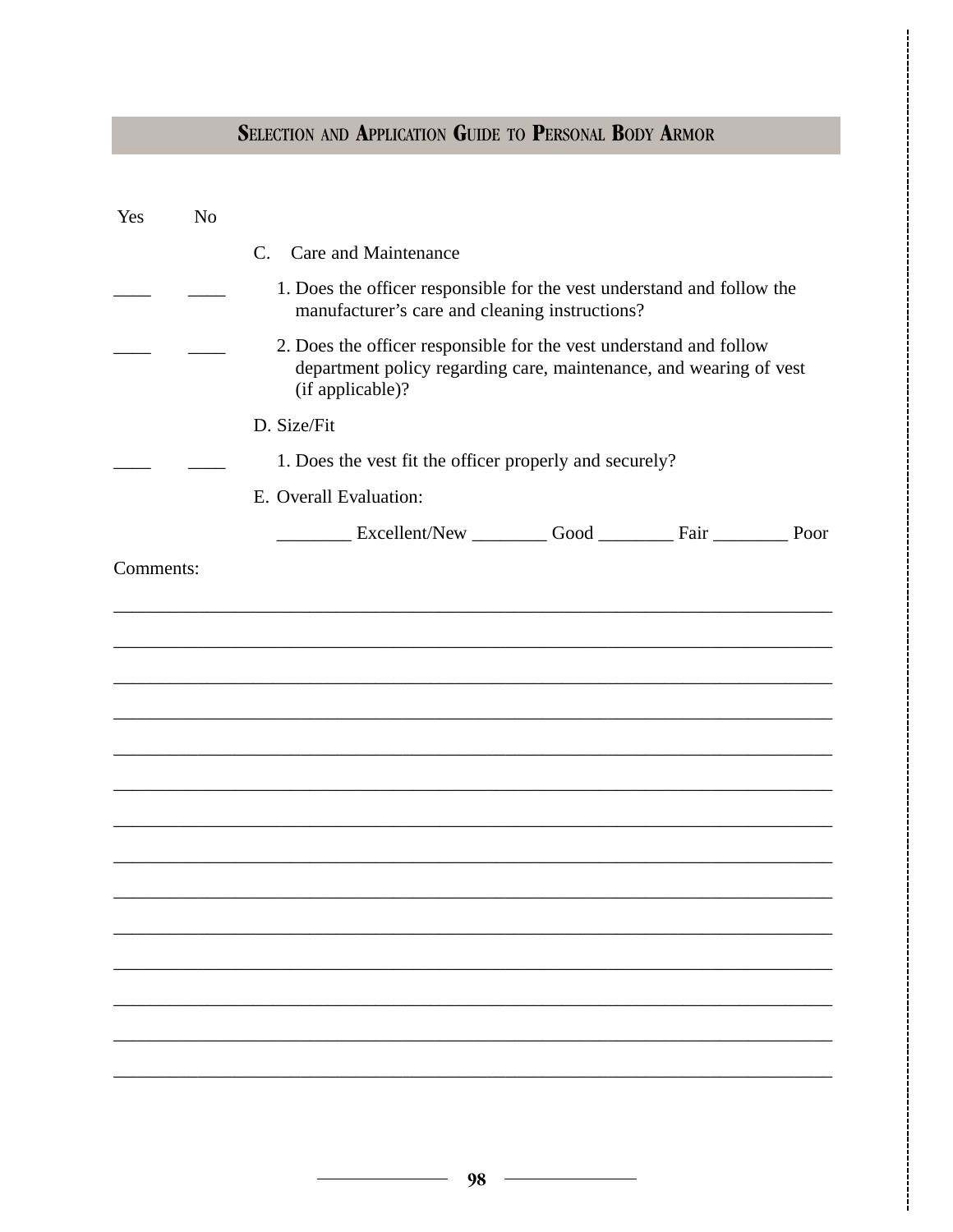**99**

# **Appendix F. Law Enforcement and Corrections Technology Advisory Council**

*Chair: Carl R. Baker Vice Chair: Michael Maloney Vice Chair: Kenneth Bayless*

**Francisco J. Alarcon** Deputy Secretary Florida Department of Juvenile Justice Tallahassee, Florida

**Joseph Anderson** Director of Metropolitan Public School Security Nashville, Tennessee

**Col. Carl R. Baker** Chief of Police Chesterfield County Police Department Chesterfield, Virginia

**Jim T. Barbee** Correctional Programs Specialist Jails Division National Institute of **Corrections** Longmont, Colorado

**Chief Kenneth Bayless** Field Operations Region III Los Angeles County Sheriff's Department Monterey Park, California

**Maj. Bob Beach Director** Fairfax Criminal Justice Academy Chantilly, Virginia

**Simon J. Beardsley** Technology Review Coordinator Texas Department of Criminal **Justice** Huntsville, Texas

**Claire F. Bee, Jr.** Assistant Commissioner New York State Department of Correctional Services Albany, New York

**Joseph P. Bonino** Commanding Officer Jail Division Los Angeles Police Department Los Angeles, California

**James Brock Director** Southeastern Public Safety Institute St. Petersburg, Florida

**Bob Brown** Chief National Institute of Corrections Academy Division Longmont, Colorado

**G.C. "Buck" Buchanan** Sheriff Yavapai County Sheriff's Office Prescott, Arizona

**Tom Burgoyne** Ohio County Sheriff Wheeling, West Virginia

**Sam Cabral** President International Union of Police Associations AFL–CIO Alexandria, Virginia

**Robert E. Cansler** Staff Attorney City of Concord Concord, North Carolina

**Nick Cartwright Director** Explosive Detection Systems Implementation Program Transport Canada Ottawa, Ontario Canada

**Steve Chianesi** Assistant Director Rhode Island Judicial Systems and Sciences Rhode Island Supreme Court The Rhode Island Traffic Tribunal Providence, Rhode Island

**Chief Merino Ciccone** Rome Police Department Rome, New York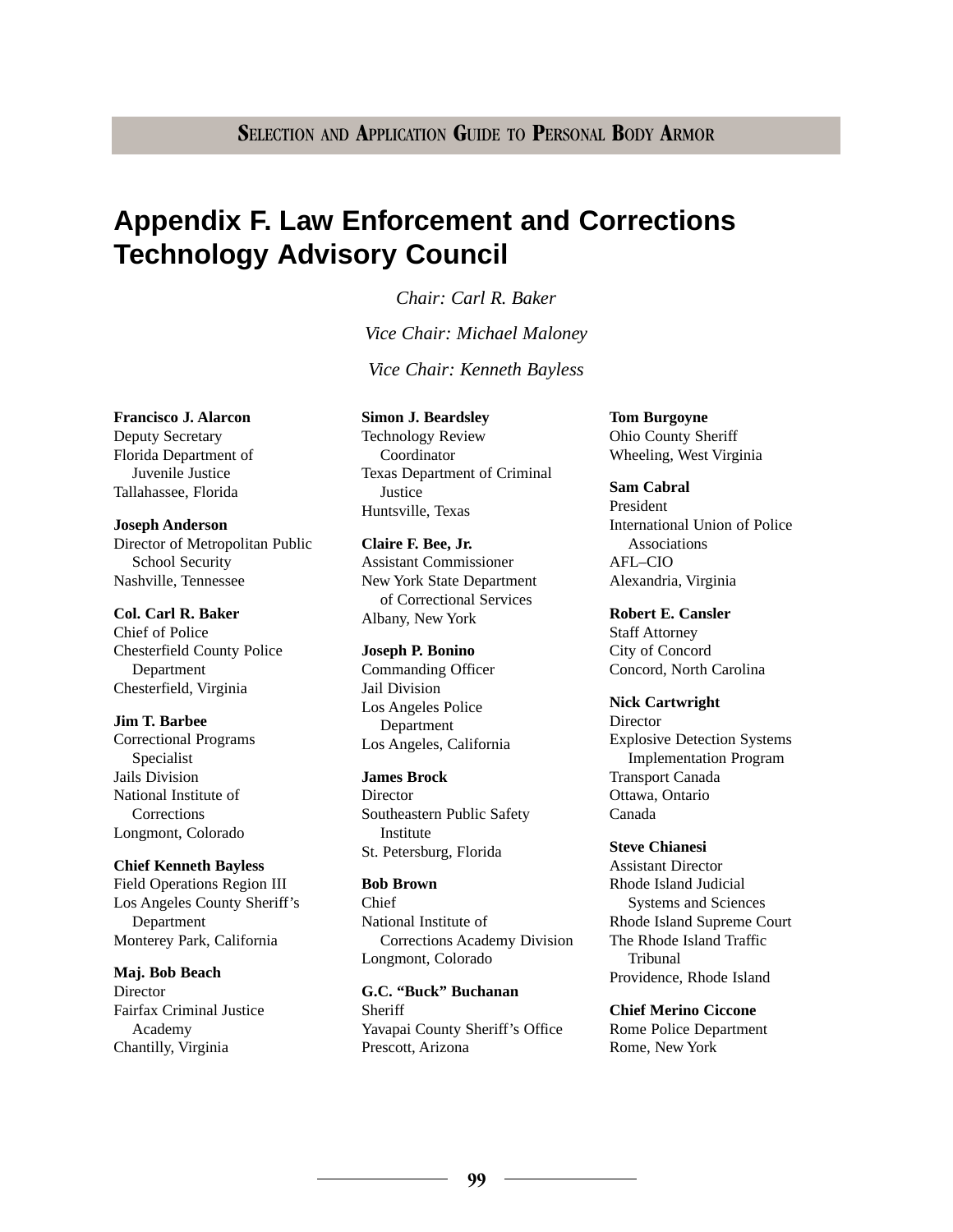**Brian Coleman, OBE Director** Police Scientific Development Branch Woodcock Hill, Sandridge St. Albans, United Kingdom

**Larry Cothran** Executive Officer California Department of **Corrections** Technology Transfer **Committee** Sacramento, California

**Chief Gregory G. Cowart** Millbrae Police Department Millbrae, California

**David R. Crist** Warden Minnesota Department of **Corrections** Bayport, Minnesota

**Steven F. Cumoletti** Staff Inspector New York State Police Planning and Research Section Albany, New York

**Capt. Michael Czerwinsky** El Paso Police Department El Paso, Texas

**Patrick J. Devlin** Assistant Chief Criminal Justice Bureau New York City Police Department New York, New York

**Lt. Kirk DiLorenzo** St. Louis Park Police Department St. Louis Park, Minnesota

**Chief Lee Doehring** Leavenworth Police Department Leavenworth, Kansas **Chris Donnellan** Legislative Director International Brotherhood of Police Officers Alexandria, Virginia

**George Drake** Region Manager Adult Probation and Parole Division New Mexico Corrections **Department** Albuquerque, New Mexico

**Chief Richard D. Easley** Kansas City, Missouri, Police Department Kansas City, Missouri

**Chief Richard Emerson** Chula Vista Police Department Chula Vista, California

**Larry Erikson** Executive Director Washington Association/Sheriffs and Police Chiefs Olympia, Washington

**Chief Joseph G. Estey** Hartford Police Department White River Junction, Vermont

**Chief Charlie Fannon** Wasilla Police Department Wasilla, Alaska

**James Fortner** Administrative Lieutenant Tennessee Department of **Correction** Nashville, Tennessee

**Sheriff Charles Foti** Orleans Parish Criminal Sheriff's Office New Orleans, Louisiana **Wendell M. "Pete" France** Assistant Warden Baltimore Central Booking and Intake Center Baltimore, Maryland

**Steve Gaffigan, Sr.** Executive Director Quality Assurance Metropolitan Police Department Washington, D.C.

**Gilbert Gallegos** National President Fraternal Order of Police Albuquerque, New Mexico

**Gerald M. Gasko** Deputy Director Colorado Department of **Corrections** Colorado Springs, Colorado

**Doreen Geiger** Assistant to the Secretary for Facility Siting and Policy Washington State Department of Corrections Olympia, Washington

**James A. Gondles, Jr.** Executive Director American Correctional Association Lanham, Maryland

**Chief Reuben M. Greenberg** Charleston Police Department Charleston, South Carolina

**Mel Grieshaber** Legislative Director Michigan Corrections Organization/SEIU Lansing, Michigan

**Chief Timothy Grimmond** El Segundo Police Department El Segundo, California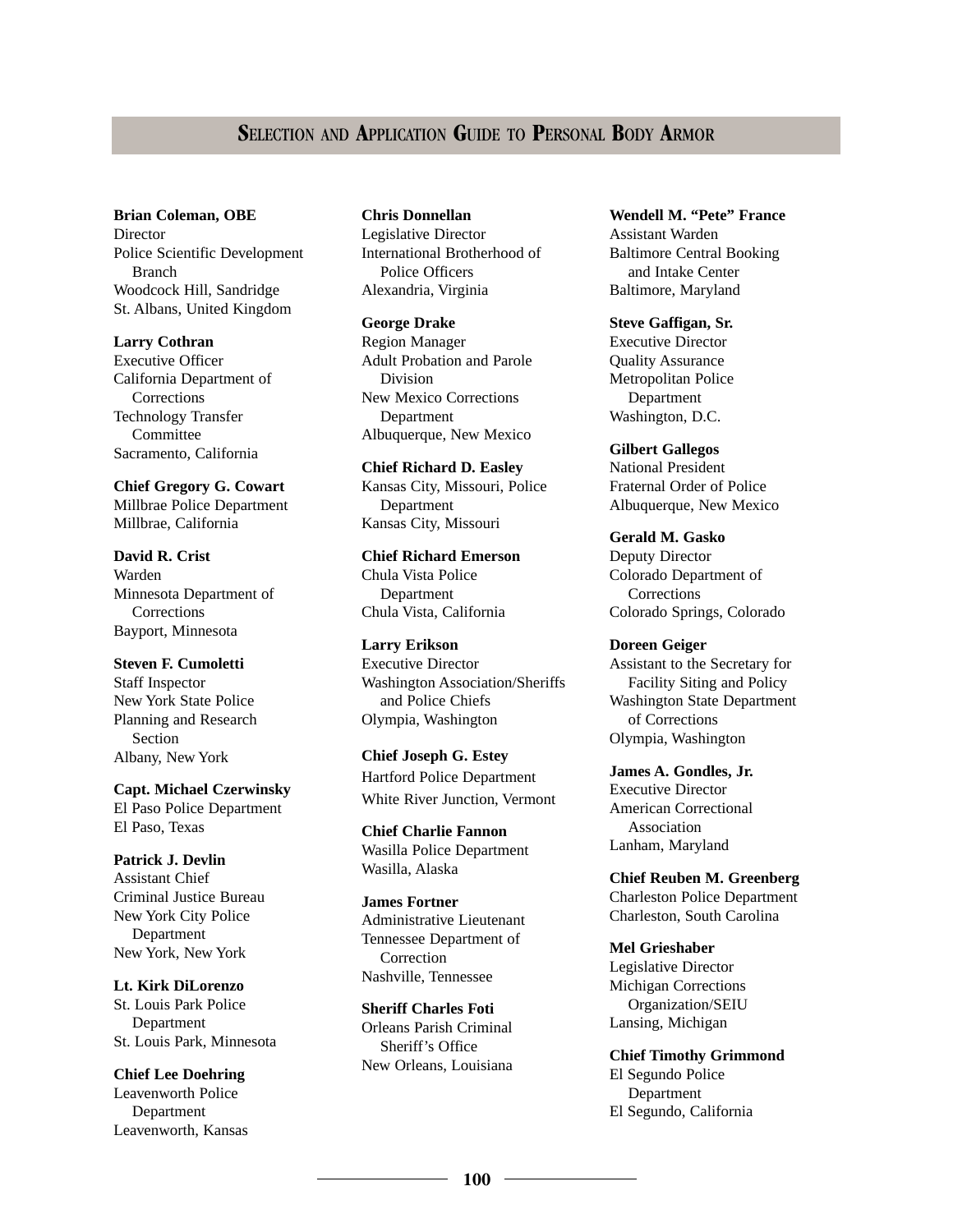#### **Capt. Mike Grossman**

Emergency Operations Bureau Los Angeles County Sheriff's Department Los Angeles, California

**Earl Hardy**

Highway Safety Specialist National Highway Traffic Safety Administration Washington, D.C.

**Ben Hathcock**

Supervisory Special Agent FBI Academy Quantico, Virginia

**Capt. Sid Heal** Special Enforcement Bureau Los Angeles Sheriff's Department Los Angeles, California

**Jaime Herrera** Security Coordinator Idaho State Department of **Corrections** Boise, Idaho

**Joan Higgins** Assistant Commissioner Office of Detention and Deportation Immigration and Naturalization Service Washington, D.C.

**Chief James E. Hill** Port Authority Transit Police Department Camden, New Jersey

#### **F. M. Hite** Manager Operations and Training Virginia Department of

**Corrections** Roanoke, Virginia **Irving Hodnett** Chief Engineer FBI Engineering Research Facility Quantico, Virginia

**Chief Stanley Hook** Smyrna Police Department Smyrna, Georgia

**Capt. Geoffrey C. Hunter** Metro Transit Police Department Washington Metropolitan Area Transit Authority Washington, D.C.

**Stephen Ingley** Executive Director American Jail Association Hagerstown, Maryland

**Maris Jaunakais** Head Forensic Sciences Division Naval Criminal Investigative Service Washington, D.C.

J**im Jones** Executive Assistant to the Director Virginia Department of **Corrections** Richmond, Virginia

**Sheriff Aaron D. Kennard** Salt Lake County Sheriff's Department Salt Lake City, Utah

**Chief R. Gil Kerlikowske** Seattle Police Department Seattle, Washington

**Andrew Keyser** Chief Information Officer Pennsylvania Department of **Corrections** Camp Hill, Pennsylvania

**James Klein** Houston Police Department Inspection Division Houston, Texas

**Chief Robert E. Langston** U.S. Park Police Washington, D.C.

**Henry C. Lee, M.D.** Henry C. Lee Institute of Forensic Science University of New Haven West Haven, Connecticut

**Calvin Lightfoot** Warden Allegheny County Jail Pittsburgh, Pennsylvania

**Kevin Lothridge** Director of Strategic Development National Forensic Science Technology Center Largo, Florida

**James Mahan** Senior Technologist Office of Security Technology Federal Bureau of Prisons Washington, D.C.

**Michael T. Maloney** Commissioner Massachusetts Department of **Corrections** Milford, Massachusetts

**Edward McDonough, M.D.**

Deputy Chief Medical Examiner Office of the Chief Medical Examiner Farmington, Connecticut

**Harlin McEwen** Ithaca, New York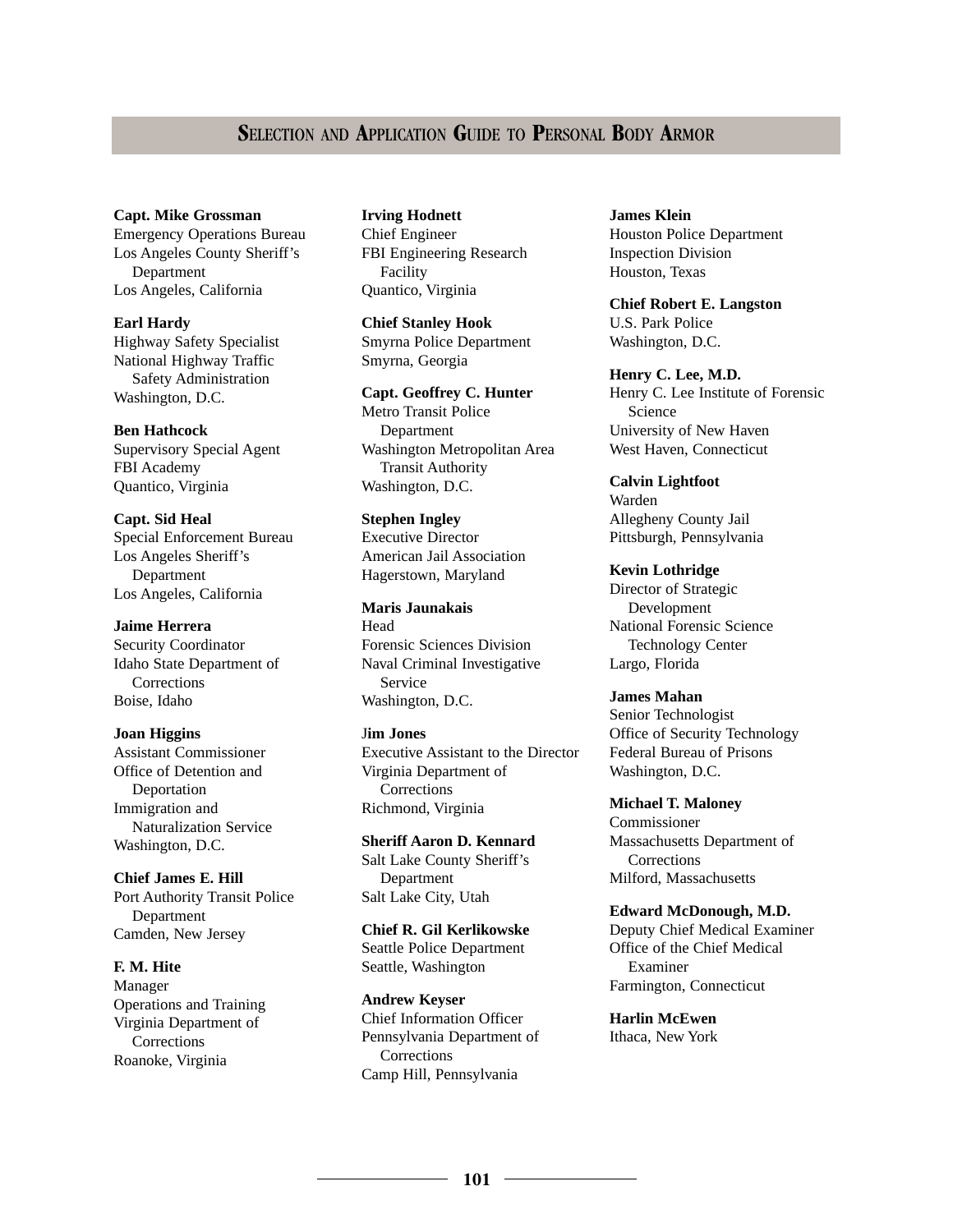**Donald McLellan, Ph.D.** Executive Lieutenant Oakland County Sheriff's **Office** Pontiac, Michigan

**Maj. Rob Miller** Kentucky State Police Frankfort, Kentucky

**Col. David B. Mitchell** Maryland State Police Pikesville, Maryland

#### **Ron Morell** Training Administrator

Vermont Criminal Justice Training Council Pittsford, Vermont

**Roger L. Payne**

Chief Deputy New Mexico State Police Santa Fe, New Mexico

**John J. Pennella Director** Applied Technology Division U.S. Customs Service Washington, D.C.

**Charles S. Petty, M.D.** Transplant Services University of Texas Southwestern Medical Center Dallas, Texas

**Dimitria D. Pope** Assistant to the Executive Director Community Justice Assistance Division Texas Department of Criminal **Justice** Austin, Texas

**Sgt. John S. Powell** Communications Coordinator University of California Police Department Berkeley, California

**Janet Quist** Business Director Public Technology Inc. Washington, D.C.

**Rex J. Rakow Director** University of Notre Dame Campus Police Notre Dame, Indiana

**Sheriff Dave Reichart** King County Sheriff's Office Seattle, Washington

**Col. Michael D. Robinson** Michigan State Police East Lansing, Michigan

**Chief Thomas J. Roche** Gates Police Department Rochester, New York

**Daniel N. Rosenblatt**  Executive Director International Association of Chiefs of Police Alexandria, Virginia

**Tibby Roth** Chief Inspector Special Technologies Officer Research and Development Division Israel Police Israel

**Raul Russi** Commissioner City of New York Department of Probation Brooklyn, New York

**Charles L. Ryan** Deputy Director of Prison **Operations** Arizona Department of **Corrections** Phoenix, Arizona

**Stephen Schroffel Director** Technology Development U.S. Immigration and Naturalization Service Washington, D.C.

**Wayne Scott** Executive Director Texas Department of Criminal Justice Huntsville, Texas

**Lawrence Seligman** Chief, Tribal Police Tohono O'odham Nation Police Sells, Arizona

**Charles E. Simmons** Secretary Kansas Department of Corrections Topeka, Kansas

**Capt. Kathryn Stevens** Allen County Sheriff's Department Fort Wayne, Indiana

**Brad Stimson**

National Research Council of Canada ICPET Ottawa, Ontario Canada

**Richard Stroker** General Counsel South Carolina Department of **Corrections** Columbia, South Carolina

**George M. Taft, Jr. Director** Alaska Department of Public Safety Scientific Crime Detection Laboratory Anchorage, Alaska

**Morris Thigpen Director** National Institute of Corrections Washington, D.C.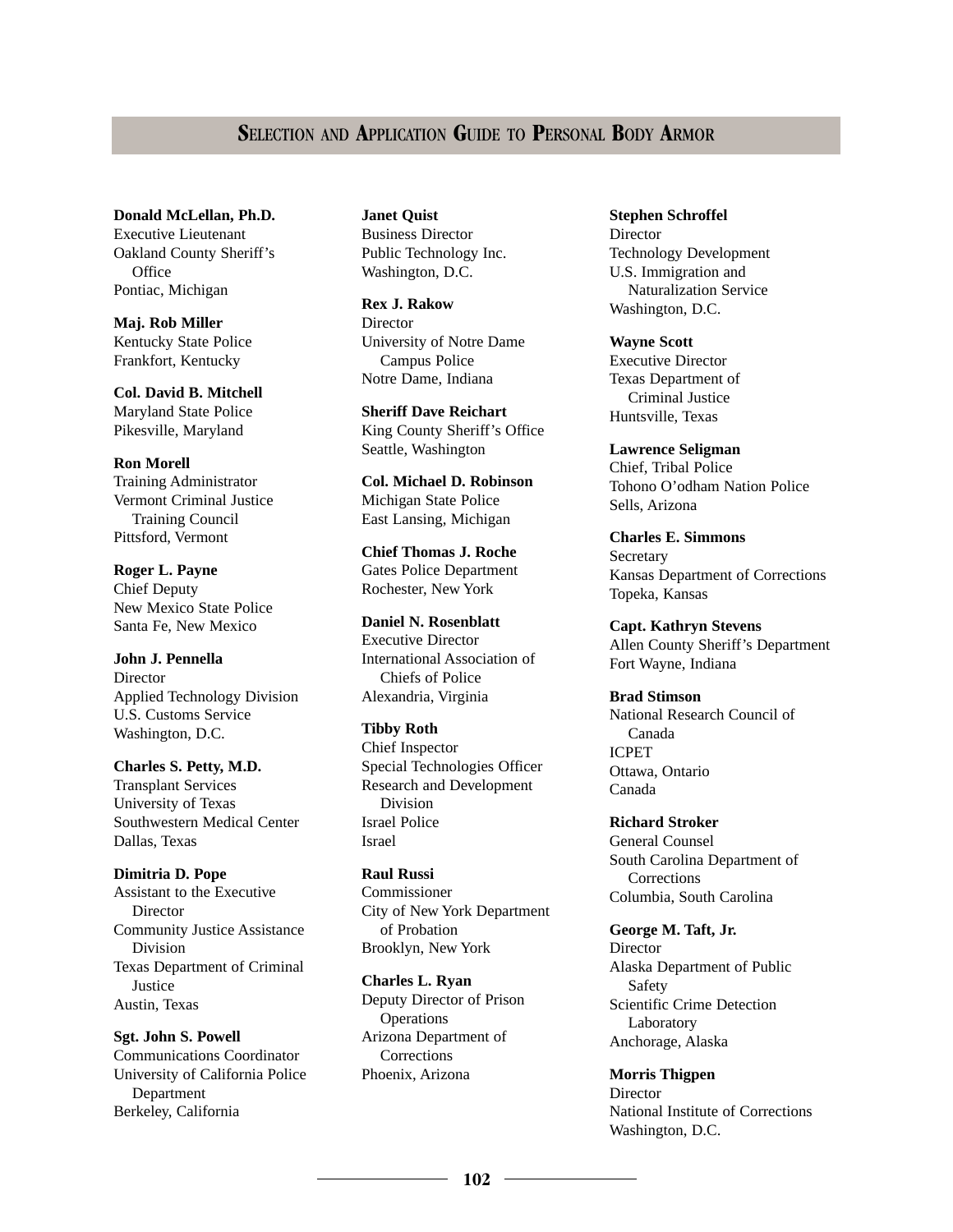#### **Tim Thomas**

Assistant Division Chief Technology Security Division U.S. Secret Service Washington, D.C.

#### **Dennis Tucker**

Fleet Manager Illinois State Police Springfield, Illinois

#### **Richard Turner**

Director Correctional Services Vermont Department of Corrections Waterbury, Vermont

**James Upchurch** Chief Bureau of Security Operations Florida Department of **Corrections** Tallahassee, Florida

#### **Judith Uphoff**

Director Wyoming Department of Corrections Cheyenne, Wyoming

#### **Gerald D. Weinzatl**

Assistant Superintendent Milwaukee County House of **Corrections** Franklin, Wisconsin

#### **Carl A. Wicklund**

Executive Director American Probation and Parole Association Lexington, Kentucky

#### **Reginald A. Wilkinson, Ed.D.**

Director Ohio Department of Rehabilitation and Correction Columbus, Ohio

#### **David Williams**

Deputy Superintendent for Correctional Services Coxsackie Correctional Facility West Coxsackie, New York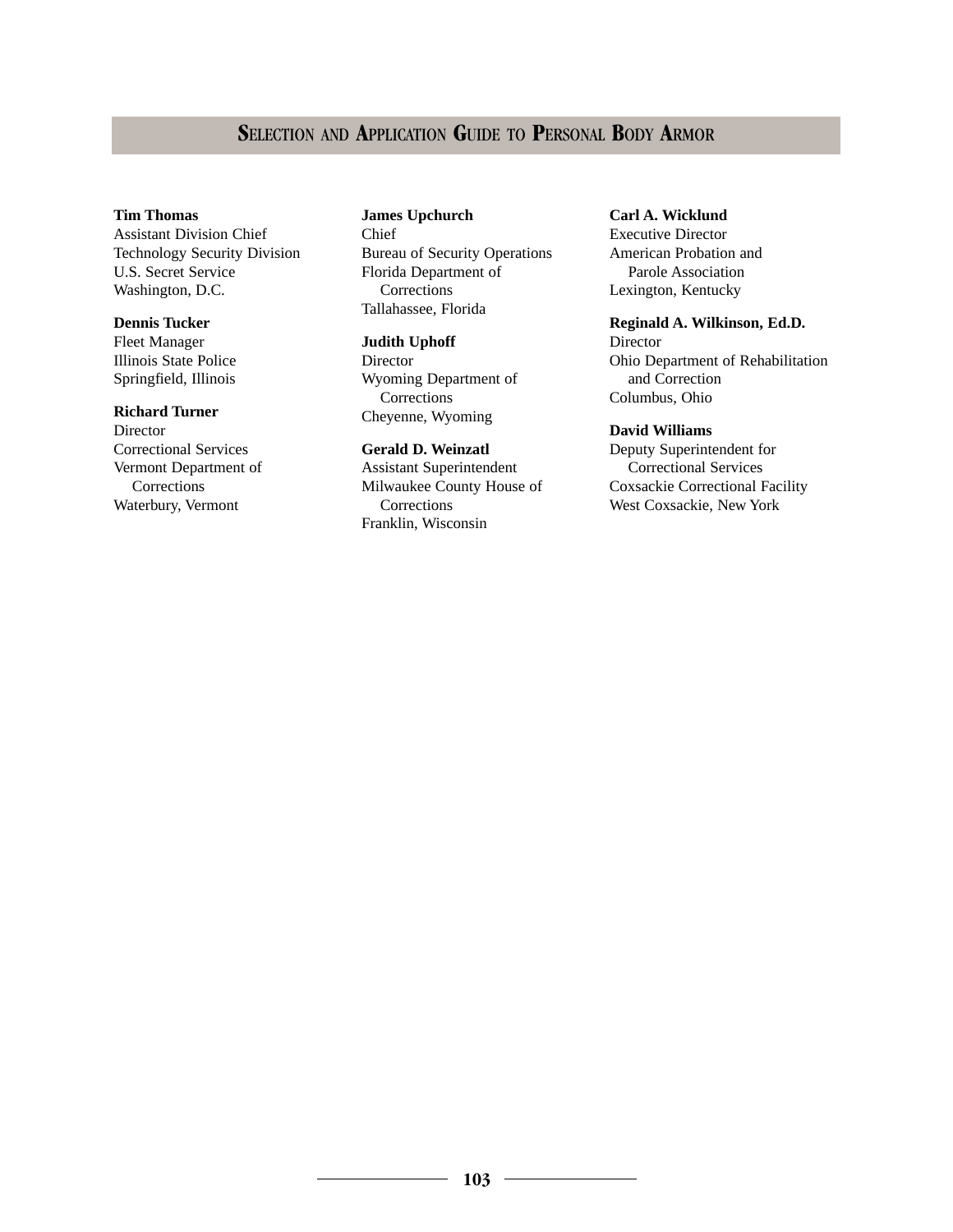# **Appendix G. National Armor Advisory Board Member List**

*Chair: R. Gil Kerlikowske*

**Col. Carl R. Baker** Chief of Police Chesterfield County Police Department Chesterfield, Virginia

**David Boyd, Ph.D.** Director Office of Science and Technology National Institute of Justice Washington, D.C.

**Sgt. Dan Callahan** Arlington County Sheriff's **Office** Arlington, Virginia

#### **Larry Cothran** Executive Officer California Department of **Corrections** Technology Transfer **Committee** Sacramento, California

**Chris Donnellan** Legislative Director International Brotherhood of Police Officers Arlington, Virginia

#### **John Dottore** Business Manager Civilian Ballistics DuPont Company Spruance Plant Richmond, Virginia

**David Hand** Sales Account Manager Twaron Products Conyers, Georgia

**Ben Hathcock** Supervisory Special Agent Federal Bureau of Investigation Firearms Training Unit Quantico, Virginia

**Sid Heal** Los Angeles County Sheriff's **Office** Los Angeles, California

**R. Gil Kerlikowske** Chief of Police Seattle Police Department Seattle, Washington

**Harold Kunz** 3rd Vice President Fraternal Order of Police Chicago, Illinois

**Jim Murray** DHB Armor Group Norris, Tennessee

**Linn Murray** Ballistic Engineer Honeywell Colonial Heights, Virginia **Kevin Neal** Armor Marketing Leader Honeywell Colonial Heights, Virginia

**Chief Darrell L. Sanders** Frankfort Police Department Frankfort, Illinois

**Robert Scully** Executive Director National Association of Police **Organizations** Washington, D.C.

**Dale Taylor** American Body Armor & Equipment Co. Jacksonville, Florida

**Navin Tejani** Senior Research Associate DuPont Advanced Fiber Systems Richmond, Virginia

**Dieter Wachter** Vice President, High Performance Fabrics Hexcel Schwebel, Inc. Anderson, South Carolina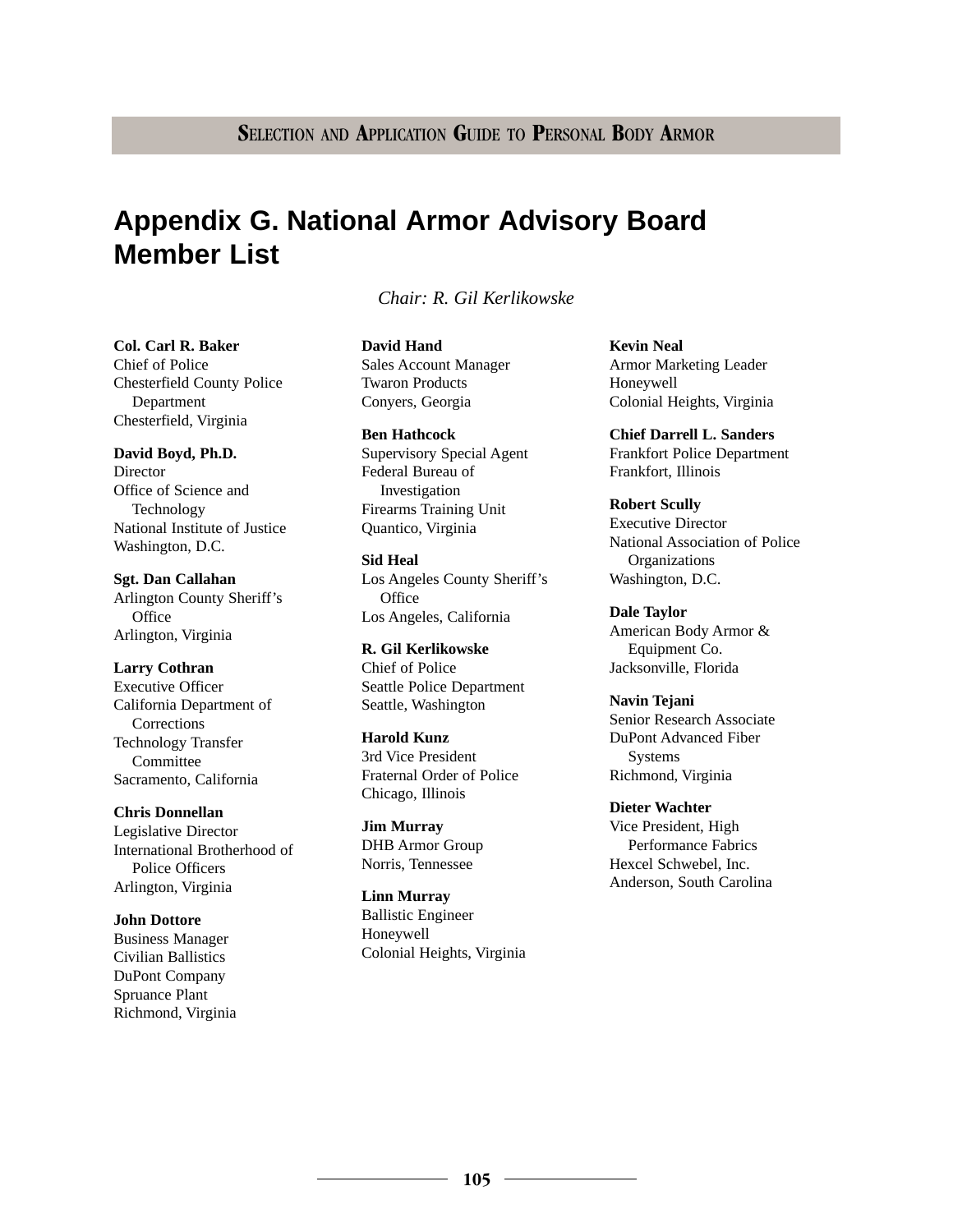# **Appendix H. About the National Institute of Justice**

NIJ is the research and development agency of the U.S. Department of Justice and is the only Federal agency solely dedicated to researching crime control and justice issues. NIJ provides objective, independent, nonpartisan, evidence-based knowledge and tools to meet the challenges of crime and justice, particularly at the State and local levels. NIJ's principal authorities are derived from the Omnibus Crime Control and Safe Streets Act of 1968, as amended (42 U.S.C. §§ 3721–3722).

## **NIJ's Mission**

In partnership with others, NIJ's mission is to prevent and reduce crime, improve law enforcement and the administration of justice, and promote public safety. By applying the disciplines of the social and physical sciences, NIJ—

- **Researches** the nature and impact of crime and delinquency.
- **Develops** applied technologies, standards, and tools for criminal justice practitioners.
- **Evaluates** existing programs and responses to crime.
- **Tests** innovative concepts and program models in the field.
- **Assists** policymakers, program partners, and justice agencies.
- **Disseminates** knowledge to many audiences.

## **NIJ's Strategic Direction and Program Areas**

NIJ is committed to five challenges as part of its strategic plan: 1) **rethinking justice** and the processes that create just communities; 2) **understanding the nexus** between social conditions and crime; 3) **breaking the cycle** of crime by testing research-based interventions; 4) **creating the tools** and technologies that meet the needs of practitioners; and 5) **expanding horizons** through interdisciplinary and international perspectives. In addressing these strategic challenges, the Institute is involved in the following program areas: crime control and prevention, drugs and crime, justice systems and offender behavior, violence and victimization, communications and information technologies, critical incident response, investigative and forensic sciences (including DNA), less-than-lethal technologies, officer protection, education and training technologies, testing and standards, technology assistance to law enforcement and corrections agencies, field testing of promising programs, and international crime control. NIJ communicates its findings through conferences and print and electronic media.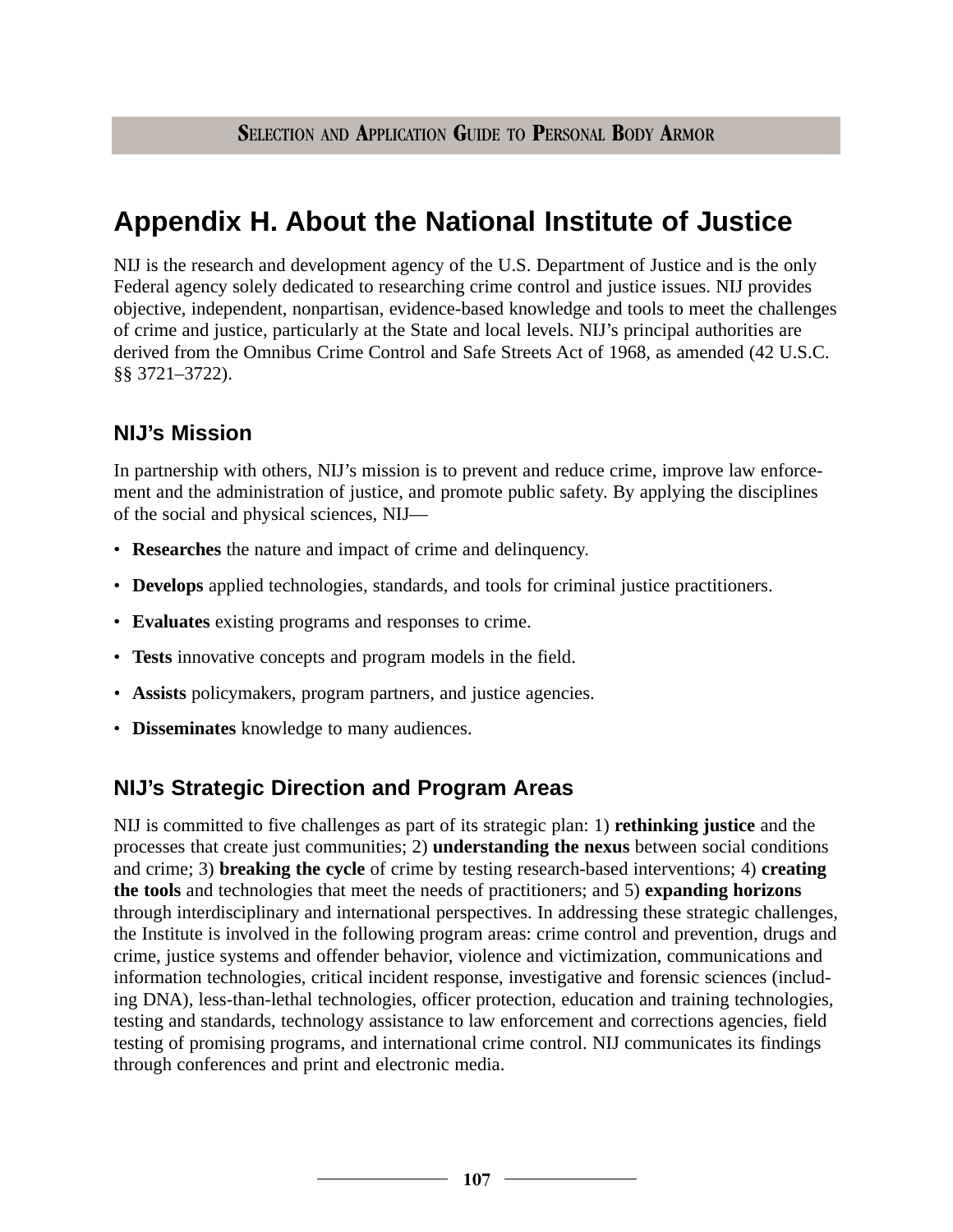## **NIJ's Structure**

The NIJ Director is appointed by the President and confirmed by the Senate. The NIJ Director establishes the Institute's objectives, guided by the priorities of the Office of Justice Programs, the U.S. Department of Justice, and the needs of the field. NIJ actively solicits the views of criminal justice and other professionals and researchers to inform its search for the knowledge and tools to guide policy and practice.

NIJ has three operating units. The Office of Research and Evaluation manages social science research and evaluation and crime mapping research. The Office of Science and Technology manages technology research and development, standards development, and technology assistance to State and local law enforcement and corrections agencies. The Office of Development and Communications manages field tests of model programs, international research, and knowledge dissemination programs. NIJ is a component of the Office of Justice Programs, which also includes the Bureau of Justice Assistance, the Bureau of Justice Statistics, the Office of Juvenile Justice and Delinquency Prevention, and the Office for Victims of Crime.

To find out more about the National Institute of Justice, please contact: National Criminal Justice Reference Service P.O. Box 6000 Rockville, MD 20849–6000 800–851–3420 E-mail: askncjrs@ncjrs.org

To obtain an electronic version of this document, access the NIJ Web site [\(http://www.ojp.usdoj.gov/nij\)](http://www.ojp.usdoj.gov/nij).

If you have questions, call or e-mail NCJRS.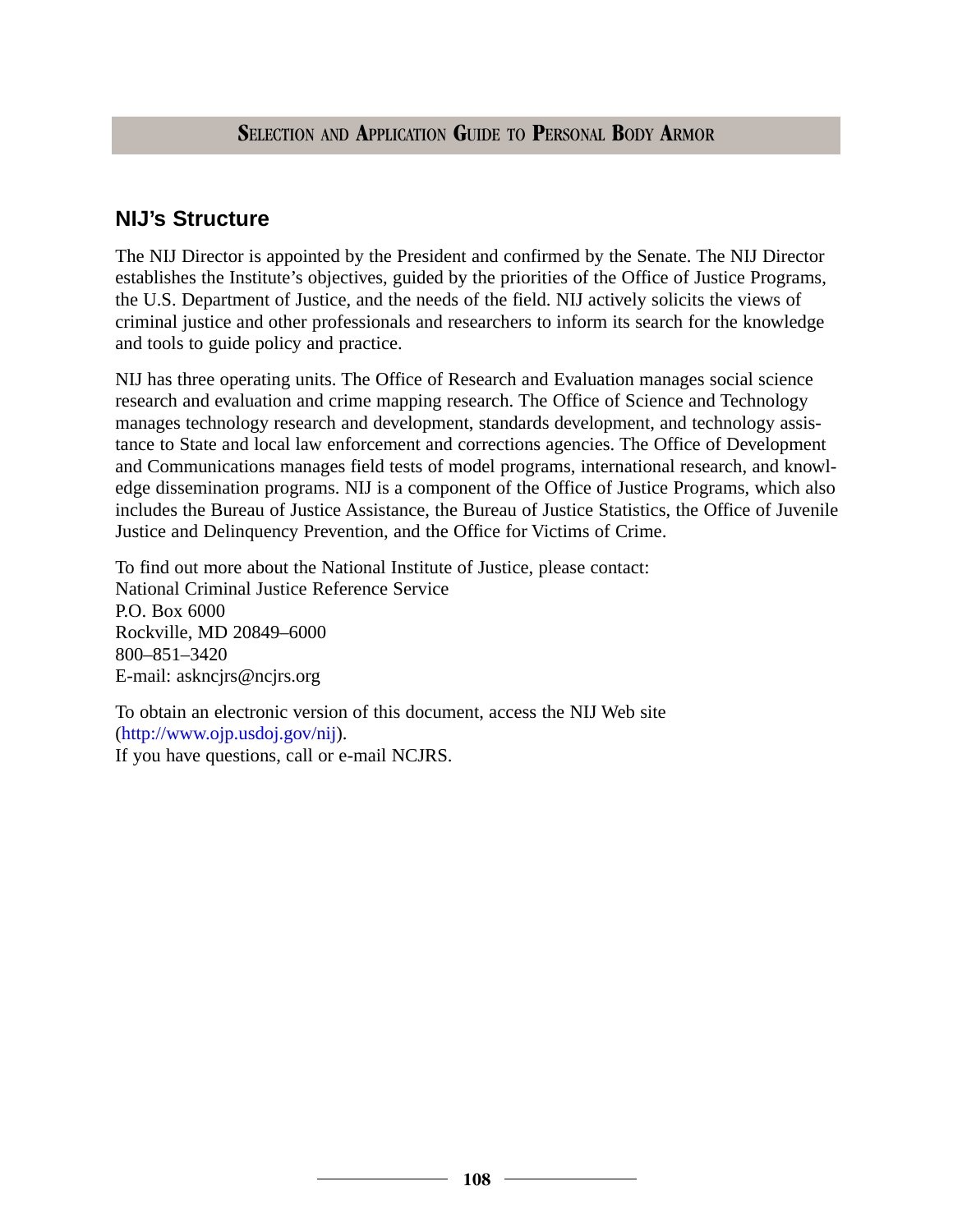# **Appendix I. About the Law Enforcement and Corrections Standards and Testing Program**

The Law Enforcement and Corrections Standards and Testing Program is sponsored by the Office of Science and Technology of the National Institute of Justice (NIJ), U.S. Department of Justice. The program responds to the mandate of the Justice System Improvement Act of 1979, which directed NIJ to encourage research and development to improve the criminal justice system and to disseminate the results to Federal, State, and local agencies.

The Law Enforcement and Corrections Standards and Testing Program is an applied research effort that determines the technological needs of justice system agencies, sets minimum performance standards for specific devices, tests commercially available equipment against those standards, and disseminates the standards and the test results to criminal justice agencies nationwide and internationally.

The program operates through the following:

- The **Law Enforcement and Corrections Technology Advisory Council** (LECTAC), consisting of nationally recognized criminal justice practitioners from Federal, State, and local agencies, assesses technological needs and sets priorities for research programs and items to be evaluated and tested.
- The **Office of Law Enforcement Standards** (OLES) at the National Institute of Standards and Technology develops voluntary national performance standards for compliance testing to ensure that individual items of equipment are suitable for use by criminal justice agencies. The equipment standards developed by OLES are based on laboratory evaluation of commercially available products in order to devise precise test methods that can be universally applied by any qualified testing laboratory and to establish minimum performance requirements for each attribute of a piece of equipment that is essential to how it functions. OLESdeveloped standards can serve as design criteria for manufacturers or as the basis for equipment evaluation. The application of the standards, which are highly technical in nature, is augmented through the publication of equipment performance reports and user guides. Individual jurisdictions may use the standards in their own laboratories to test equipment, have equipment tested on their behalf using the standards, or cite the standards in procurement specifications.
- The **National Law Enforcement and Corrections Technology Center** (NLECTC), operated by a grantee, supervises a national compliance testing program conducted by independent laboratories. The standards developed by OLES serve as performance benchmarks against which commercial equipment is measured. The facilities, personnel, and testing capabilities of the independent laboratories are evaluated by OLES prior to testing each item of equipment. In addition, OLES helps NLECTC staff review and analyze data. Test results are published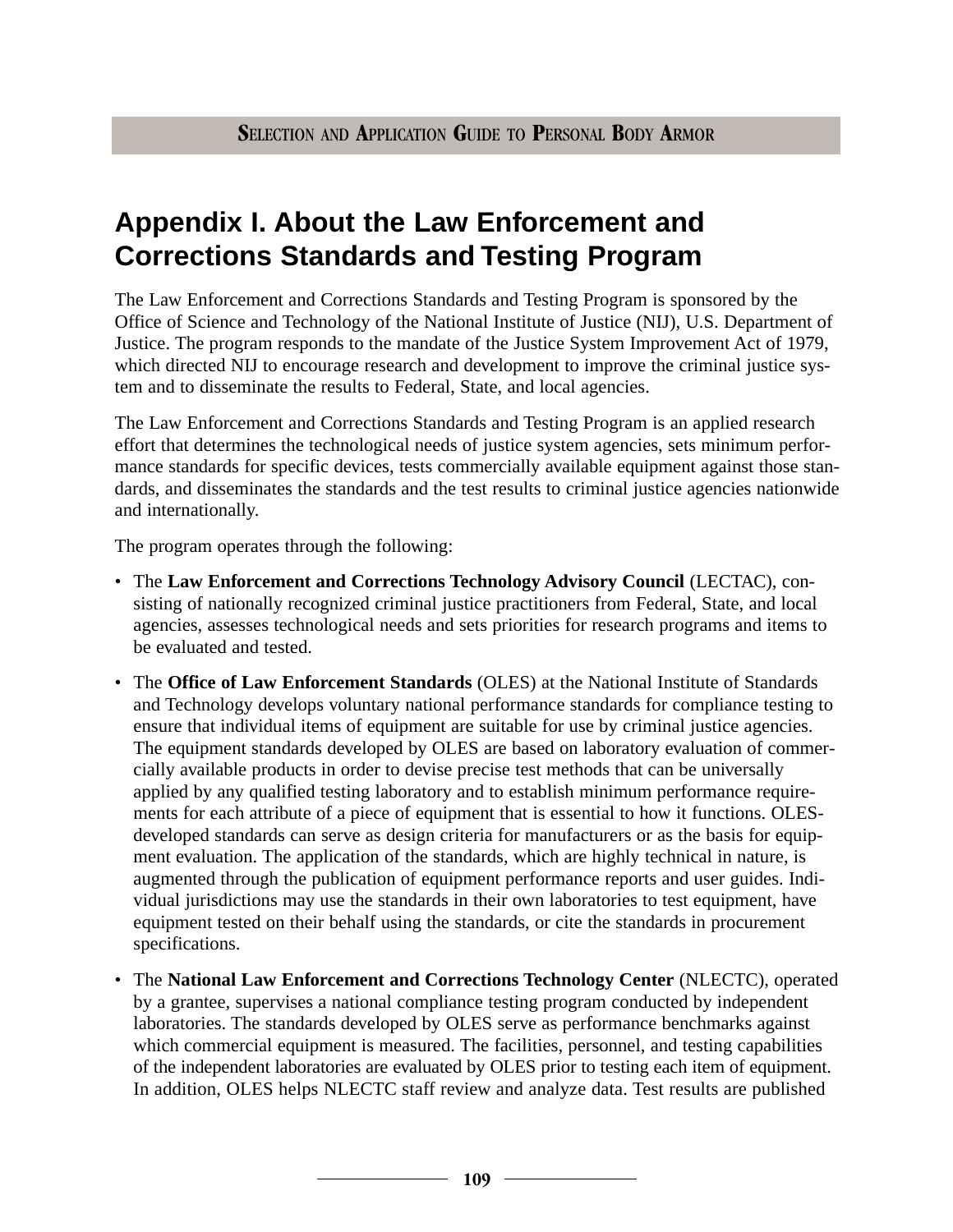# **S**ELECTION AND **A**PPLICATION **G**UIDE TO **P**ERSONAL **B**ODY **A**RMOR

in consumer product reports designed to help justice system procurement officials make informed purchasing decisions.

Publications are available at no charge through NLECTC. Some documents are also available online through the Justice Technology Information Network (JUSTNET), the center's Internet/World Wide Web site. To request a document or additional information, call 800–248–2742 or 301–519–5060, or write:

**National Law Enforcement and Corrections Technology Center** P.O. Box 1160 Rockville, MD 20849–1160 E-mail: asknlectc@nlectc.org World Wide Web address: <http://www.justnet.org>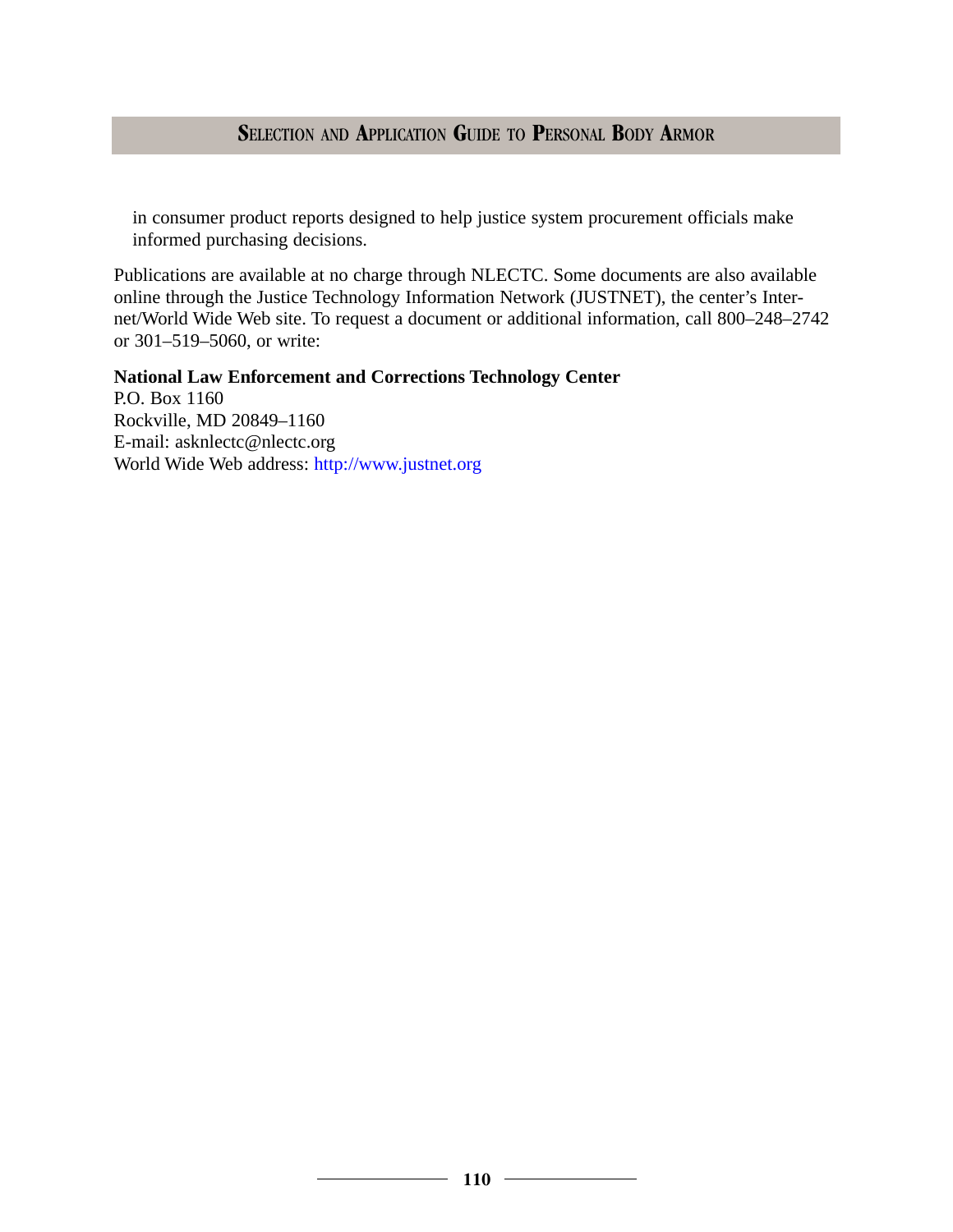# **Appendix J. About the National Law Enforcement and Corrections Technology Center System**

The National Law Enforcement and Corrections Technology Center (NLECTC) system exists to support the Nation's structure of State and local law enforcement and corrections. The United States has more than 18,000 law enforcement agencies, 50 State correctional systems, and thousands of prisons and jails. The fragmented nature of law enforcement and corrections impedes the dissemination of valuable new information, fosters a patchwork marketplace that discourages the commercialization of new technologies, and underscores the need for uniform performance standards for equipment and technologies.

The National Institute of Justice's (NIJ's) Office of Science and Technology (OS&T) created NLECTC in 1994 as a national system of technology centers that are clearinghouses of information and sources of technology assistance and that also attend to special needs, including technology commercialization and standards development.

The NLECTC system's purpose is to determine the needs of the law enforcement and corrections communities and assist them in understanding, using, and benefitting from new and existing technologies that, increasingly, are vital levers of progress in criminal justice. NIJ/OS&T and the NLECTC system are the only current programs developed by the Federal Government that focus solely on the development and transfer of technologies to State and local law enforcement and corrections.

NLECTC is a program of NIJ, the research and development arm of the U.S. Department of Justice. The system currently consists of a national center, five regional centers, and several speciality offices. Also contributing to the initiatives of the center system is the Office of Law Enforcement Standards. The centers are colocated with a host organization or agency that specializes in one or more areas of technology research and development.

The National Center, located in Rockville, Maryland, is the system's information hub. Regional centers are currently located in Alaska, California, Colorado, New York, and South Carolina. Speciality centers located around the country deal with border matters (California), commercialization of law enforcement and corrections technologies (West Virginia), rural law enforcement issues (Kentucky), and standards and testing (Maryland).

Each center shares roles with the other centers and has distinctive characteristics. All are focused on helping law enforcement and corrections take full advantage of technology's rapidly growing capacity to serve the purposes of crime control and the criminal justice system.

A national body of criminal justice professionals, the Law Enforcement and Corrections Technology Advisory Council (LECTAC), helps identify research and development priorities, thereby influencing the work of the NLECTC system. In addition, each NLECTC center has a regional advisory council of law enforcement and corrections officials. Together, LECTAC and the advisory councils help to keep the NLECTC system attentive to technological priorities and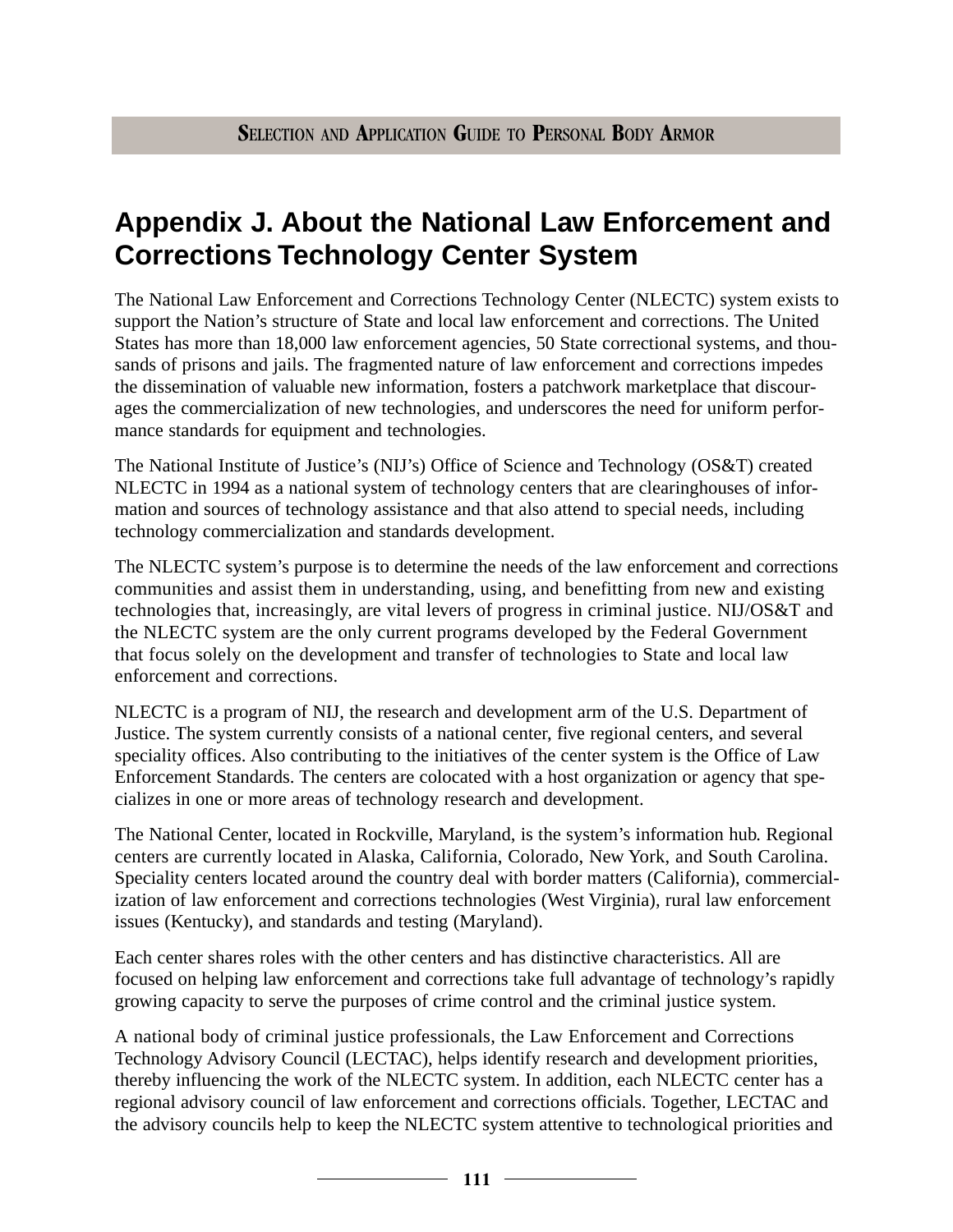# **S**ELECTION AND **A**PPLICATION **G**UIDE TO **P**ERSONAL **B**ODY **A**RMOR

the needs of law enforcement and corrections. They help to link the end user with the developer to create technologies that adequately meet operational requirements and establish which potential technologies should be pursued for development.

All of the current regional centers have distinctive roles or focus areas, that, in many cases, are aligned with the expertise of host organizations and agencies. The centers are currently operated under cooperative agreements or interagency agreements with host organizations and agencies whose employees staff the centers.

To receive more information or to add your name to the NLECTC mailing list, call 800–248–2742 or 301–519–5060, or write:

#### **National Law Enforcement and Corrections Technology Center**

P.O. Box 1160 Rockville, MD 20849–1160 E-mail: asknlectc@nlectc.org World Wide Web address: <http://www.justnet.org>

The following is a list of NLECTC regional and affiliated facilities that assist NIJ in fulfilling its mission.

#### **NLECTC–Northeast**

26 Electronic Parkway Rome, NY 13441–4514 (p) 888–338–0584 (f) 315–330–4315 E-mail: nlectc\_ne@rl.af.mil

#### **NLECTC–Southeast**

5300 International Boulevard North Charleston, SC 29418 (p) 800–292–4385 (f) 843–760–4611 E-mail: nlectc-se@nlectc-se.org

#### **NLECTC–Rocky Mountain**

2050 East Iliff Avenue Denver, CO 80208 (p) 800–416–8086 (f) 303–871–2500 E-mail: nlectc@du.edu

#### **NLECTC–West**

c/o The Aerospace Corporation 2350 East El Segundo Boulevard El Segundo, CA 90245–4691 (p) 888–548–1618 (f) 310–336–2227 E-mail: nlectc@law-west.org

#### **NLECTC–Northwest**

4000 Old Seward Highway Suite 301 Anchorage, AK 99503–6068 (p) 866–569–2969 (f) 907–569–6939 E-mail: nlectc\_nw@ctsc.net

### **Border Research and Technology Center**

1010 Second Avenue Suite 1920 San Diego, CA 92101 (p) 888–656–2782 (f) 888–660–2782 E-mail: brtcchrisa@aol.com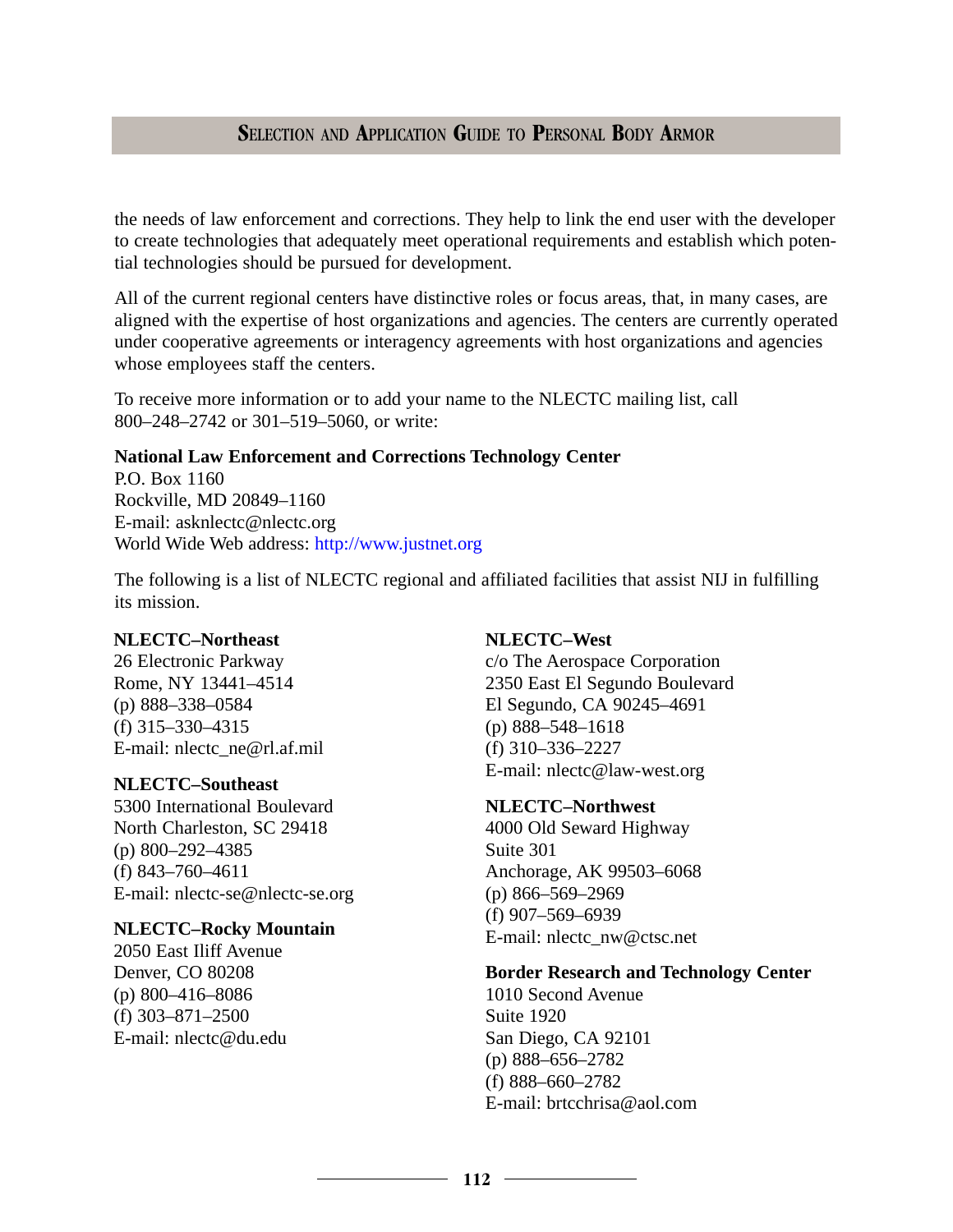# **S**ELECTION AND **A**PPLICATION **G**UIDE TO **P**ERSONAL **B**ODY **A**RMOR

# **Rural Law Enforcement Technology Center (RULETC)**

1908 North Main Street Suite 115 Hazard, KY 41701 (p) 866–787–2553 (f) 606–436–6758 E-mail: ruletc@aol.com

# **Office of Law Enforcement Technology Commercialization** 2001 Main Street Suite 500 Wheeling, WV 26003 (p) 888–306–5382 (f) 304–231–2310 E-mail: oletc@oletc.org

# **Office of Law Enforcement Standards**

100 Bureau Drive Stop 8102 Gaithersburg, MD 20899–8102 (p) 301–975–2757 (f) 301–948–0978 E-mail: oles@nist.gov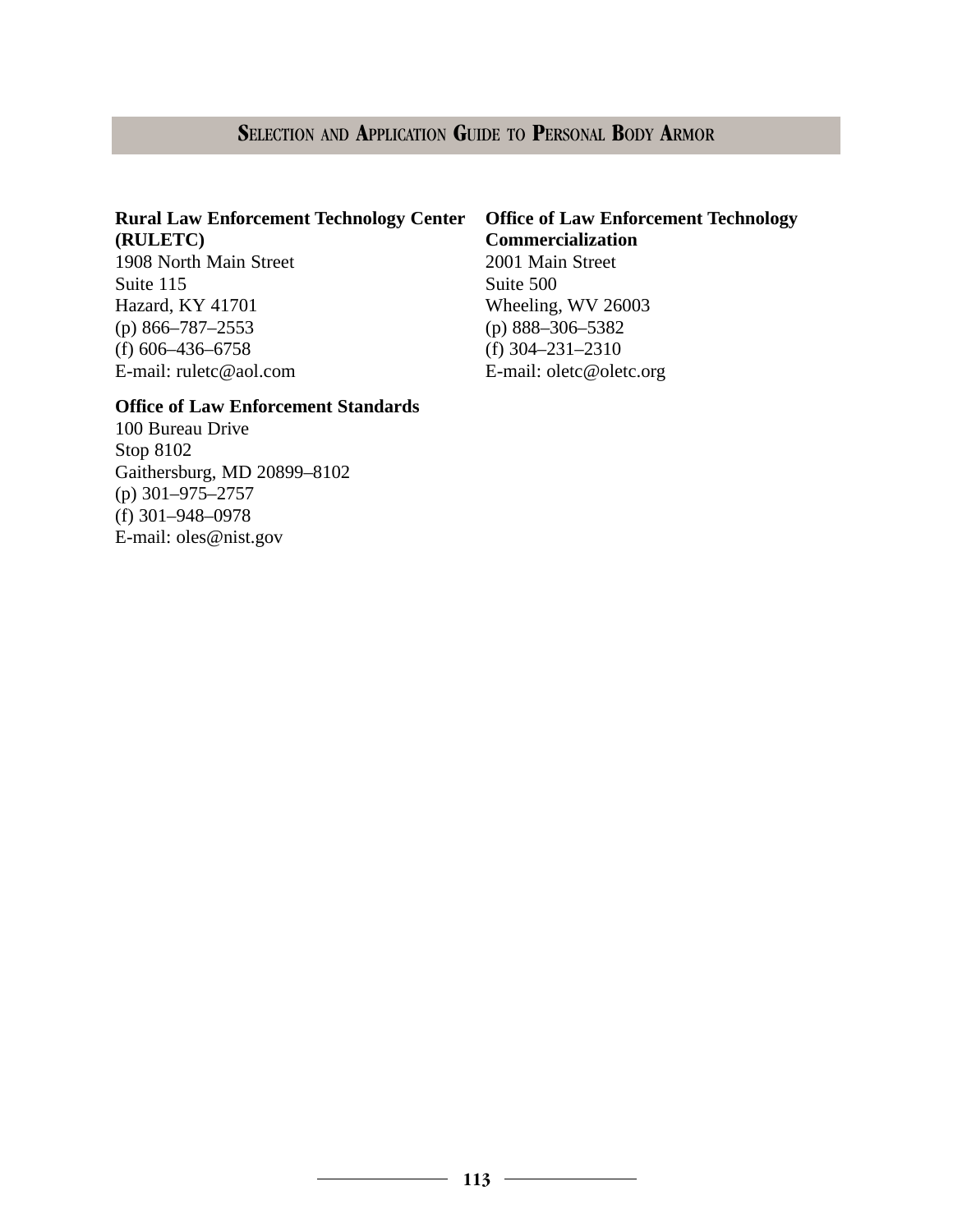# **Appendix K. About the Office of Law Enforcement Standards**

The Office of Law Enforcement Standards (OLES) was established as a matrix management organization in 1971 through a Memorandum of Understanding between the U.S. Departments of Justice and Commerce based on the recommendations of the President's Commission on Crime. OLES' mission is to apply science and technology to the needs of the criminal justice community, including law enforcement, corrections, forensic science, and the fire service. While its major objective is to develop minimum performance standards, which are promulgated as voluntary national standards, OLES also undertakes studies leading to the publication of technical reports and user guides.

The areas of research investigated by OLES include clothing, communication systems, emergency equipment, investigative aids, protective equipment, security systems, vehicles, weapons, and analytical techniques and standard reference materials used by the forensic science community. The composition of OLES' projects varies depending on priorities of the criminal justice community at any given time and, as necessary, draws on the resources of the National Institute of Standards and Technology.

OLES assists law enforcement and criminal justice agencies in acquiring, on a cost-effective basis, the high-quality resources they need to do their jobs. To accomplish this, OLES:

- Develops methods for testing equipment performance and examining evidentiary materials.
- Develops standards for equipment and operating procedures.
- Develops standard reference materials.
- Performs other scientific and engineering research as required.

Since the program began in 1971, OLES has coordinated the development of nearly 200 standards, user guides, and advisory reports. Topics range from performance parameters of police patrol vehicles, to performance reports on various speed-measuring devices, to soft body armor testing, to analytical procedures for developing DNA profiles.

The application of technology to enhance the efficiency and effectiveness of the criminal justice community continues to increase. The proper adoption of the products resulting from emerging technologies and the assessment of equipment performance, systems, methodologies, etc., used by criminal justice practitioners constitute critical issues having safety and legal ramifications. The consequences of inadequate equipment performance or inadequate test methods can range from inconvenient to catastrophic. In addition, these deficiencies can adversely affect the general population when they increase public safety costs, preclude arrest, or result in evidence found to be inadmissible in court.